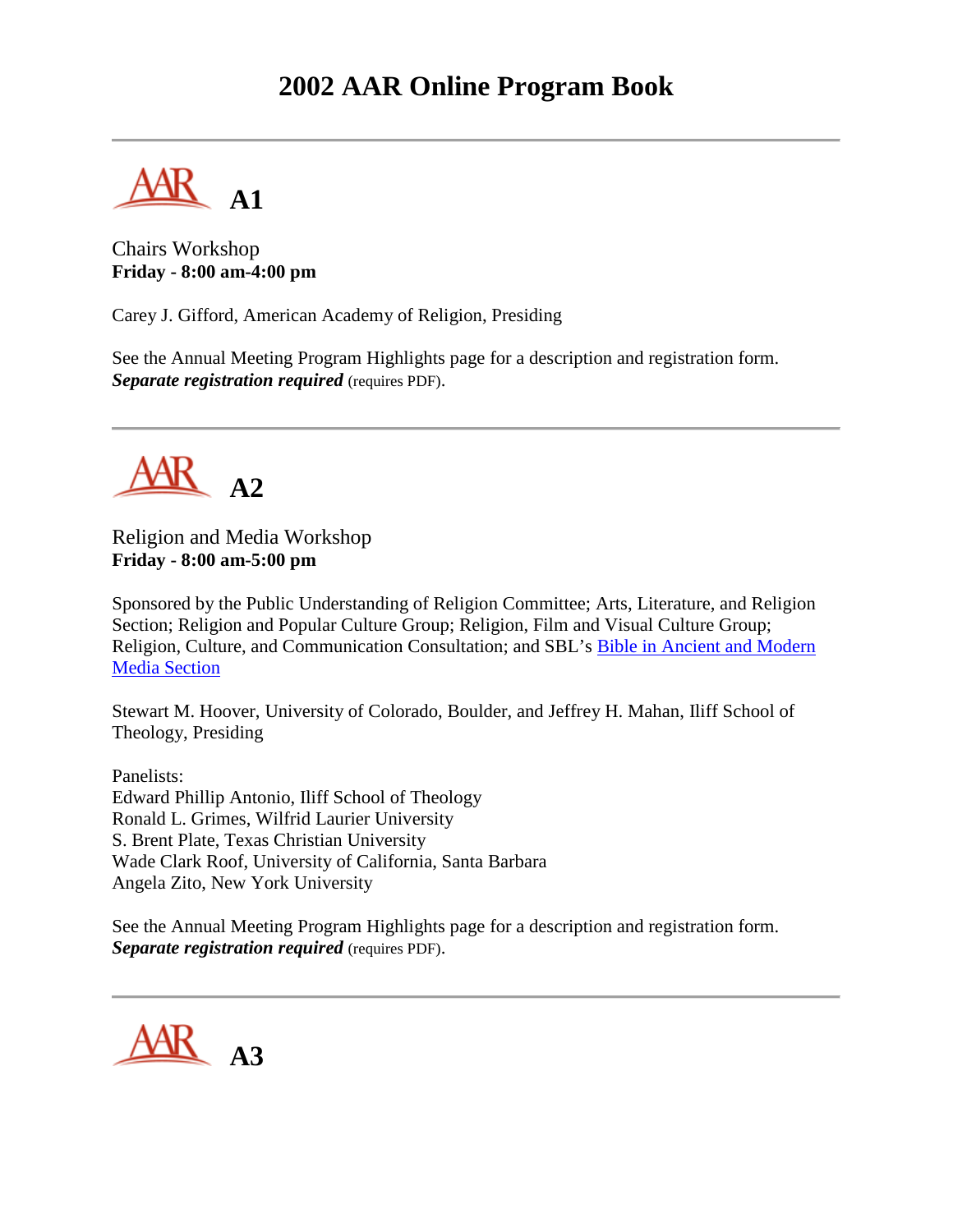### AAR Board of Directors **Friday - 9:00 am-5:00 pm**

Vasudha Narayanan, University of Florida, Presiding



Women's Caucus Workshop **Friday - 11:30 am-5:00 pm**

Young Lee Hertig, United Theological Seminary, Presiding

Panelists: Kathlyn Breazeale, Pacfic Lutheran University Anthea Butler, Princeton University Mary E. Hunt, Women's Alliance for Theology, Ethics, and Ritual

See the Annual Meeting Program Highlights page for a description.



EIS Center Orientation **Friday - 7:00 pm-9:00 pm**

Carey J. Gifford, American Academy of Religion, Presiding

See the Annual Meeting Program Highlights page for a description.



Arts Series/Film: *[Crouching Tiger, Hidden Dragon](http://www.crouchingtiger.com/)* **Friday - 7:00 pm-9:30 pm**

Sponsored by the Religion, Film, and Visual Culture Group

Amir Hussain, California State University, Northridge, Presiding

See the Annual Meeting Program Highlights page for a description.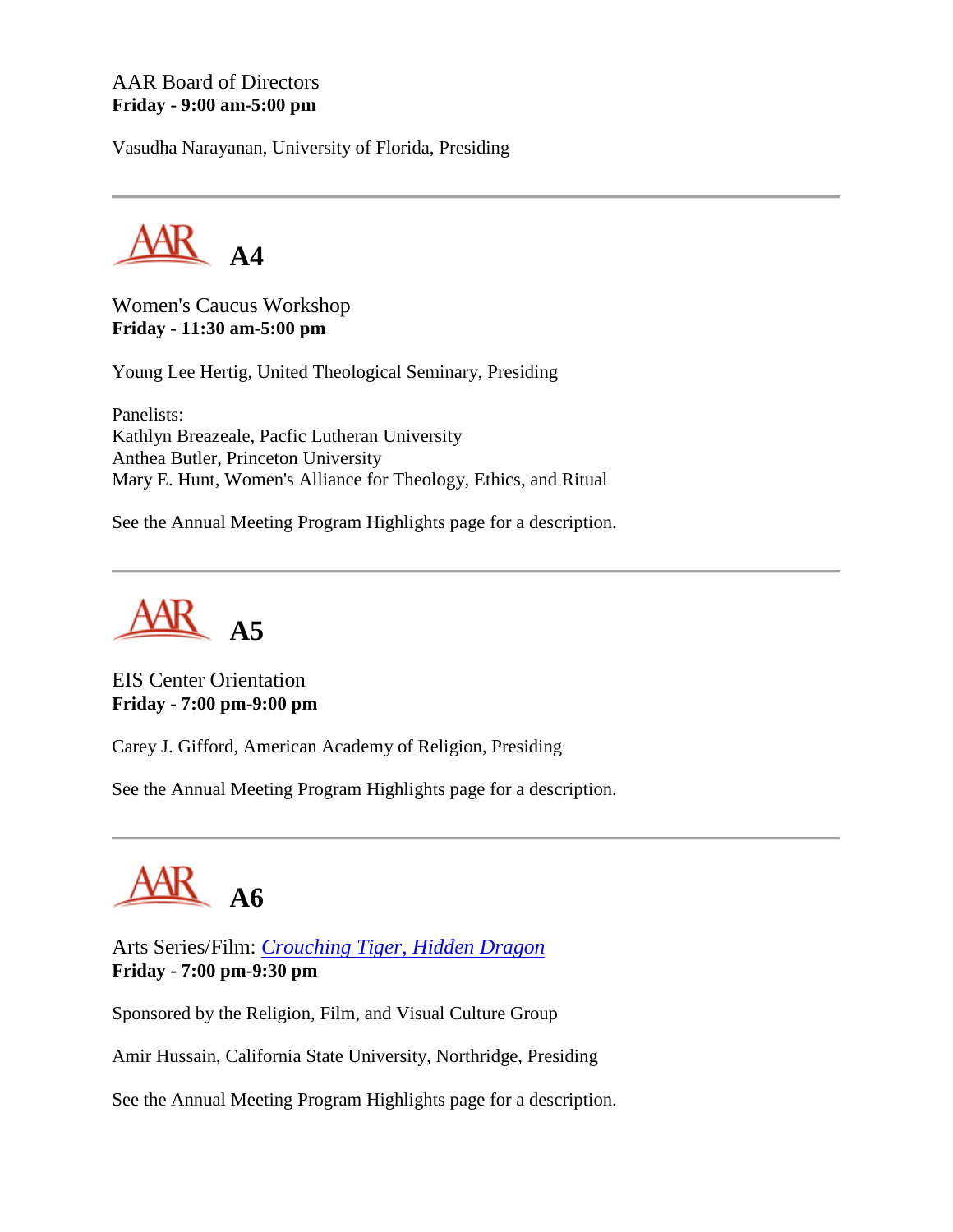

Regional Secretaries **Saturday - 10:00 am-11:00 am**

Mark Lloyd Taylor, Seattle University, Presiding



Publications Committee I **Saturday - 8:30 am-10:45 am**

Terry Godlove, Hofstra University, Presiding



Committee on Teaching and Learning **Saturday - 8:30 am-11:00 am**

Thomas V. Peterson, Alfred University, Presiding

**A10**

Student Liaison Group Business Meeting **Saturday - 9:00 am-10:45 am**

Richard Amesbury, Claremont Graduate University, Presiding

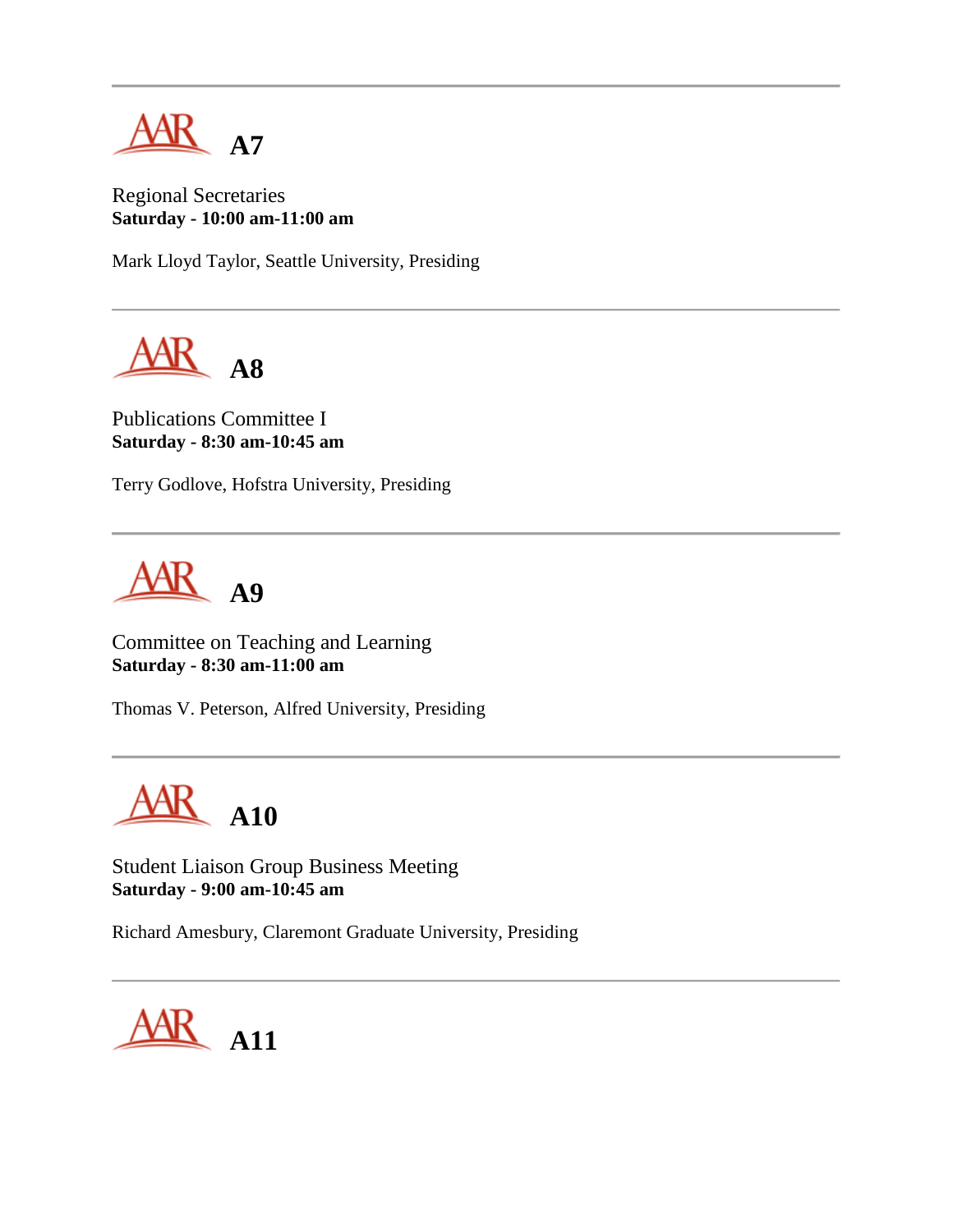### Regions Committee and Regional Officers **Saturday - 8:00 am-10:00 am**

Mark Lloyd Taylor, Seattle University, Presiding



Working with Reporters: Your Role as a News Source **Saturday - 9:00 am-11:30 am**

Sponsored by the AAR's Religion and Media Center and the Pew Charitable Trusts

Kyle Cole, American Academy of Religion, Presiding

See the Annual Meeting Program Highlights page for a description.



Academic Relations Task Force **Saturday - 10:00 am-11:30 am**

Warren G. Frisina, Hofstra University, Presiding



Plenary Address **Saturday - 11:30 am-12:30 pm**

Vasudha Narayanan, University of Florida, Presiding Theme: *Bharata Natyam: Beyond the Borders of Religion*

Francis Barboza, West Orange, NJ

Panelists: Arti Dhand, University of Toronto Meera Vignarajah, Toronto, ON

See the Annual Meeting Program Highlights page for a description.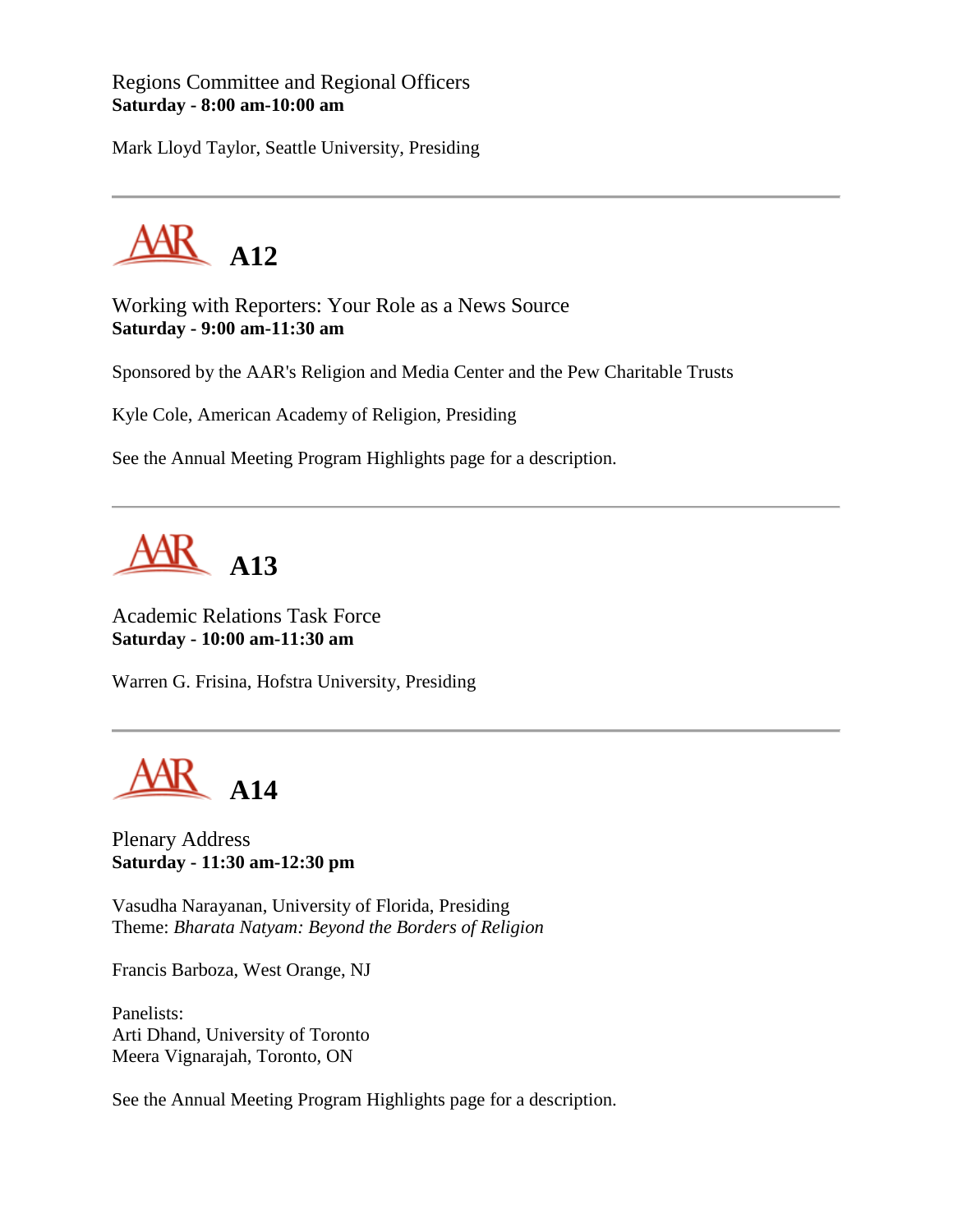

# Publications Committee II **Saturday - 12:30 pm-1:00 pm**

Terry Godlove, Hofstra University, Presiding



# Special Topics Forum **Saturday - 1:00 pm-3:30 pm**

Sponsored by the American Academy of Religion, the [Society of Biblical Literature,](http://www.sbl-site.org/) and the [Association of Theological Schools in the United States and Canada](http://www.ats.edu/)

Christopher Wilkins, Association of Theological Schools in the United States and Canada, Presiding Theme: *AAR, SBL, and ATS Grants Forum*

Panelists:

Barbara Ashbrook, National Endowment for the Humanities, Washington, DC Patrick Henry, Institute for Ecumenical and Cultural Research, Collegeville, MN James W. Lewis, Louisville Institute, Louisville, KY Christine O'Brien, National Research Council, Washington, DC Michael Hawes, Canada and United States Fulbright Program, Ottawa, ON

See the Annual Meeting Program Highlights page for a description.



Special Topics Forum **Saturday - 1:00 pm-3:30 pm**

Sponsored by the EIS Advisory Committee

Edward R. Gray, Atlanta, GA, Presiding Theme: *If I Knew Then What I Know Now: Lessons from the First Year on the Job*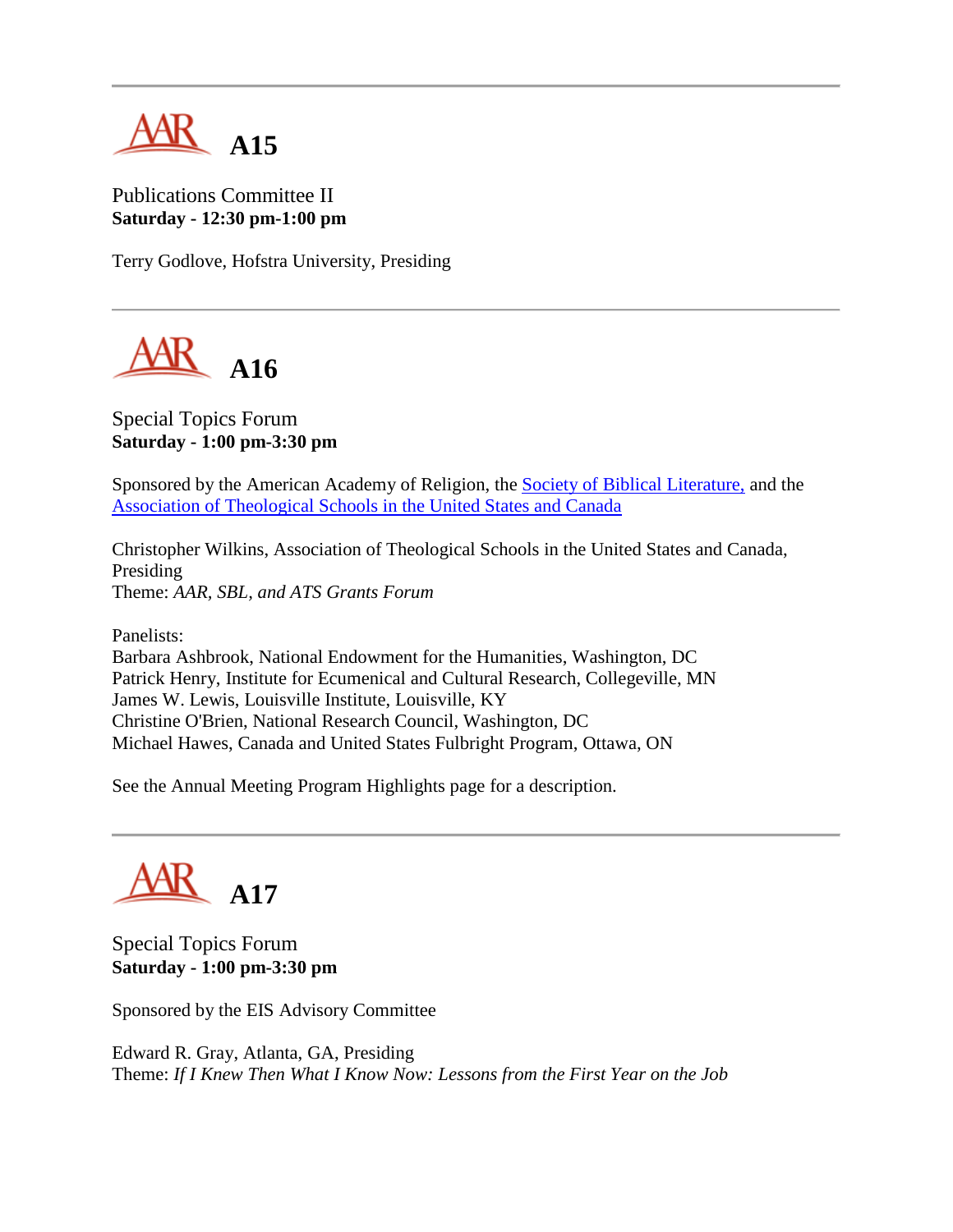Panelists: Jane F. Crosthwaite, Mount Holyoke College Michael Penn, Mount Holyoke College Glenn Holland, Allegheny College Eric Boynton, Allegheny College Christopher Stanley, St. Bonaventure University Peter Trudinger, St. Bonaventure University

See the Annual Meeting Program Highlights page for a description.



Academic Teaching and the Study of Religion Section and Study of Islam Section **Saturday - 1:00 pm-3:30 pm**

Jonathan E. Brockopp, Bard College, Presiding

Theme: *Teaching Islam after September 11*

Panelists: Frederick M. Denny, University of Colorado, Boulder Anna M. Gade, University of Chicago Zayn Kassam, Pomona College Omid Safi, Colgate University Jane Dammen McAuliffe, Georgetown University

Business Meeting: Jonathan E. Brockopp, Bard College, and Zayn Kassam, Pomona College, Presiding



Arts, Literature, and Religion Section **Saturday - 1:00 pm-3:30 pm**

Susan G. Cumings, Georgia College and State University, Presiding Theme: *Religious Seeing and Seeing Religiously*

Stephen T. Campagna-Pinto, Colgate University *Poetic Ecology as Spiritual Critique: Wright's Guggenheim Museum and the Demands of Vision*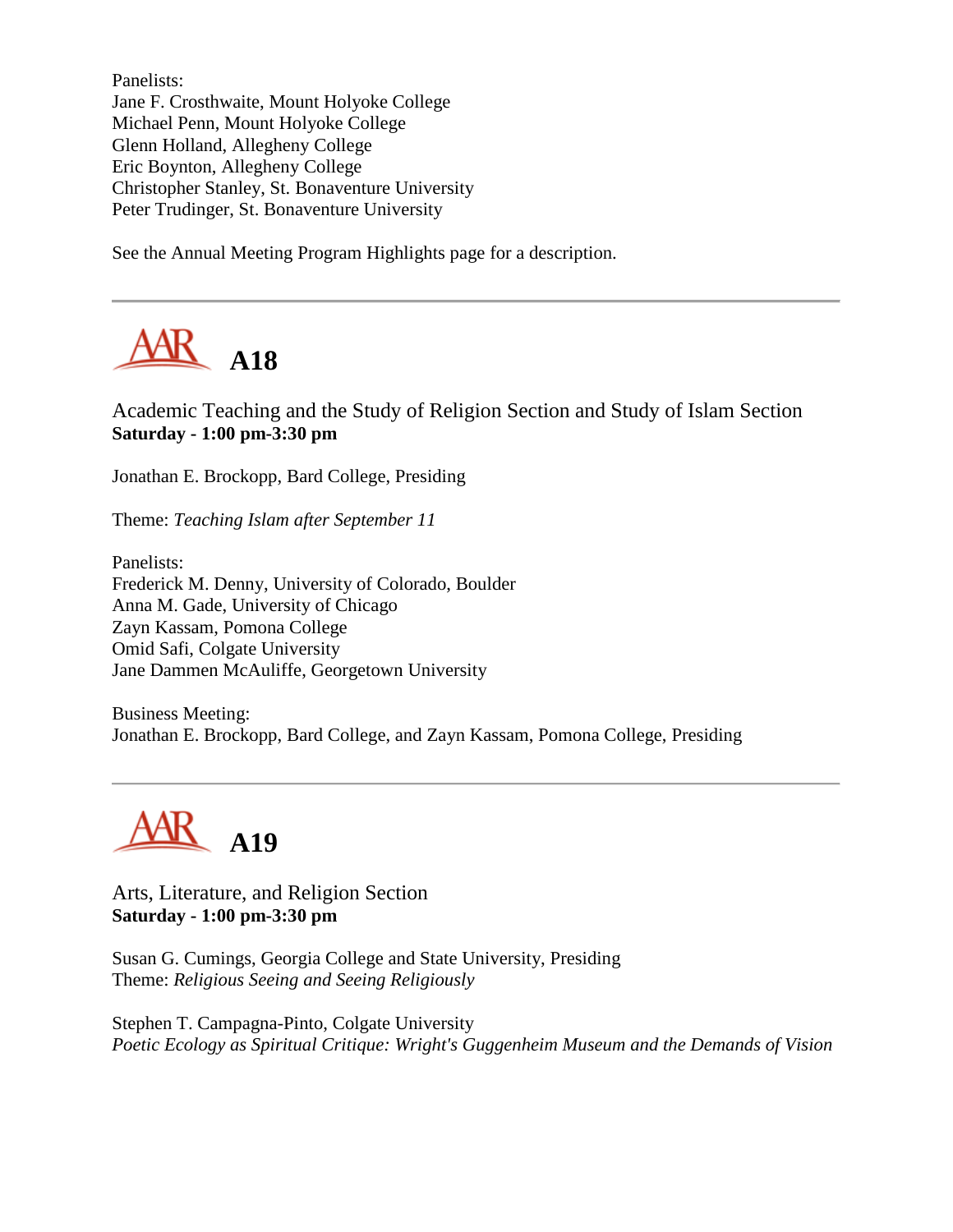Paul Myhre, Wabash College *The Experience of Loss and Grief as Illustrated through the Paintings of Edvard Munch, 1885 to 1900*

Ulrike Vollmer, University of Sheffield *Towards an Ethics of Seeing: Sally Potter's* The Tango Lesson

Elijah Mueller, Marquette University *John Damascene's* On the Divine Images*: Witness, Theosis, and Humanized Revelation*

Hartwig Bischof, University of Vienna *Task 46.97: Given*



Ethics Section and Bioethics and Religion Group **Saturday - 1:00 pm-3:30 pm**

Suzanne Holland, University of Puget Sound, Presiding Theme: *Religious Ethics and Public Discourse: Canadian and American Considerations of Stem Cells and Reproductive Technologies*

Laura Kicklighter, University of Texas *Liberation from the Private Sphere: Arguing for Religious Voices in National Policy*

Theme: *The Place of Ethics in National Policy Making in Canada on Reproductive Technology*

Panelists: Ian Shugart, Health Canada, Ottawa, ON John Berkman, Catholic University of America Joseph Boyle, University of Toronto



North American Religions Section **Saturday - 1:00 pm-3:30 pm**

Charles H. Lippy, University of Tennessee, Chattanooga, Presiding Theme: *American Christianity and Social Welfare*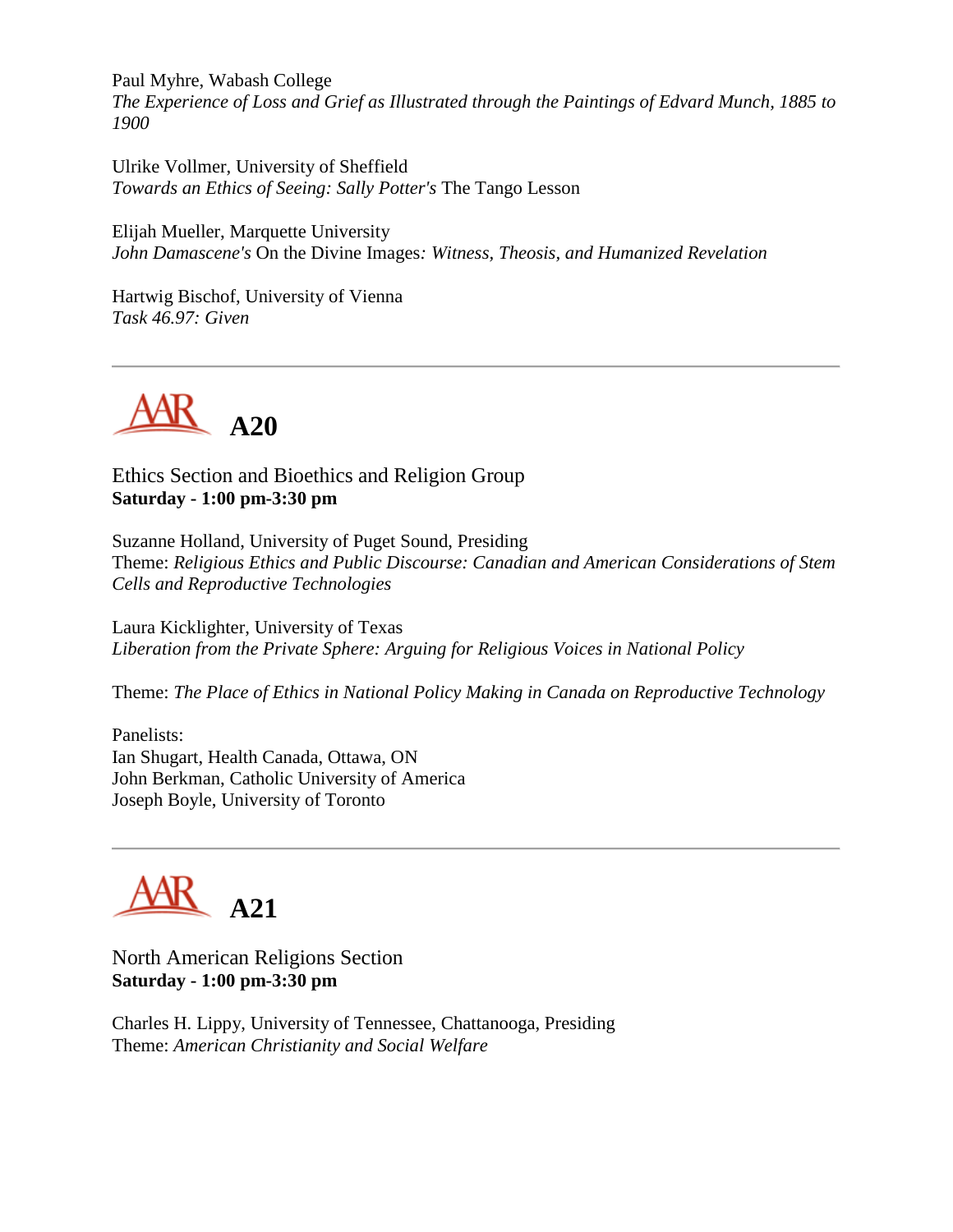Priscilla Eppinger, Graceland University *A Theological Basis of Nineteenth-Century Social Reform*

Christopher Glen White, Harvard University *"Faith as a Moral Act": Nineteenth-Century Liberals on Religious Experience and Social Action*

Matthew Hedstrom, University of Texas, Austin *Rufus Jones, Quaker Mysticism, and the Transformation of American Religion*

Responding: Elizabeth McKeown, Georgetown University



Religion and the Social Sciences Section **Saturday - 1:00 pm-3:30 pm**

Susan E. Henking, Hobart and William Smith Colleges, Presiding Theme: *Critical Psychology and Its Critics*

Panelists: Naomi R. Goldenberg, University of Ottawa Diane Jonte-Pace, Santa Clara University James W. Jones, Rutgers University H. John McDargh, Boston College

Responding: Jeremy R. Carrette, University of Stirling



Women and Religion Section **Saturday - 1:00 pm-3:30 pm**

Mary C. Churchill, University of Colorado, Boulder, Presiding Theme: *Delores Williams: The Womanist Who Went before Us in the Wilderness*

Panelists: Hyun-Kyung Chung, Union Theological Seminary, New York Michelle Gonzalez, Loyola Marymount University Dwight N. Hopkins, University of Chicago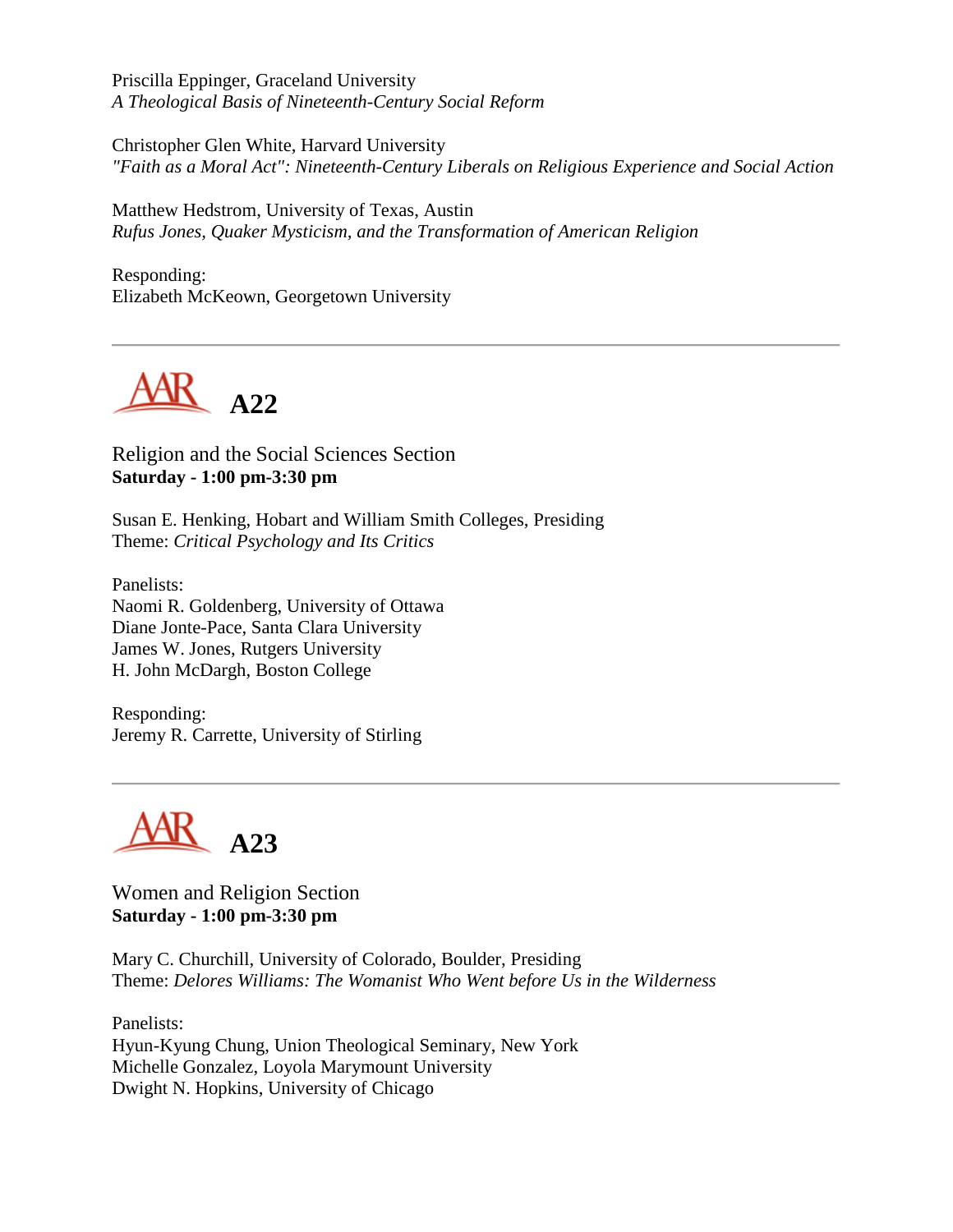Andrea Smith, University of California, Santa Cruz Judith Plaskow, Manhattan College Emilie Townes, Union Theological Seminary

Responding: Delores S. Williams, Union Theological Seminary, New York



Afro-American Religious History Group **Saturday - 1:00 pm-3:30 pm**

Debra Mubashshir, Beloit College, Presiding Theme: *The Politics of Identity in Black Protestantism*

Julius Bailey, University of Redlands *Benjamin T. Tanner and the Creation of the AME Church Newspaper the Child's Recorder, 1868-1884*

Shalanda Denise Dexter, Princeton University *Black Pentecostalism and Urban Identity*

Anthea Butler, Princeton University *Making the Unrespectable Respectable: Black Pentecostal Women and Identity*

Responding: Marcus Bruce, Bates College



Bonhoeffer: Theology and Social Analysis Group and Christian Systematic Theology Group **Saturday - 1:00 pm-3:30 pm**

Barry A. Harvey, Baylor University, Presiding Theme: *Sin, Suffering, and Finitude: In Conversation with Dietrich Bonhoeffer*

Hilda Koster, University of Chicago *Suffering with Creation: Bonhoeffer's Promise for an Ecological Soteriology*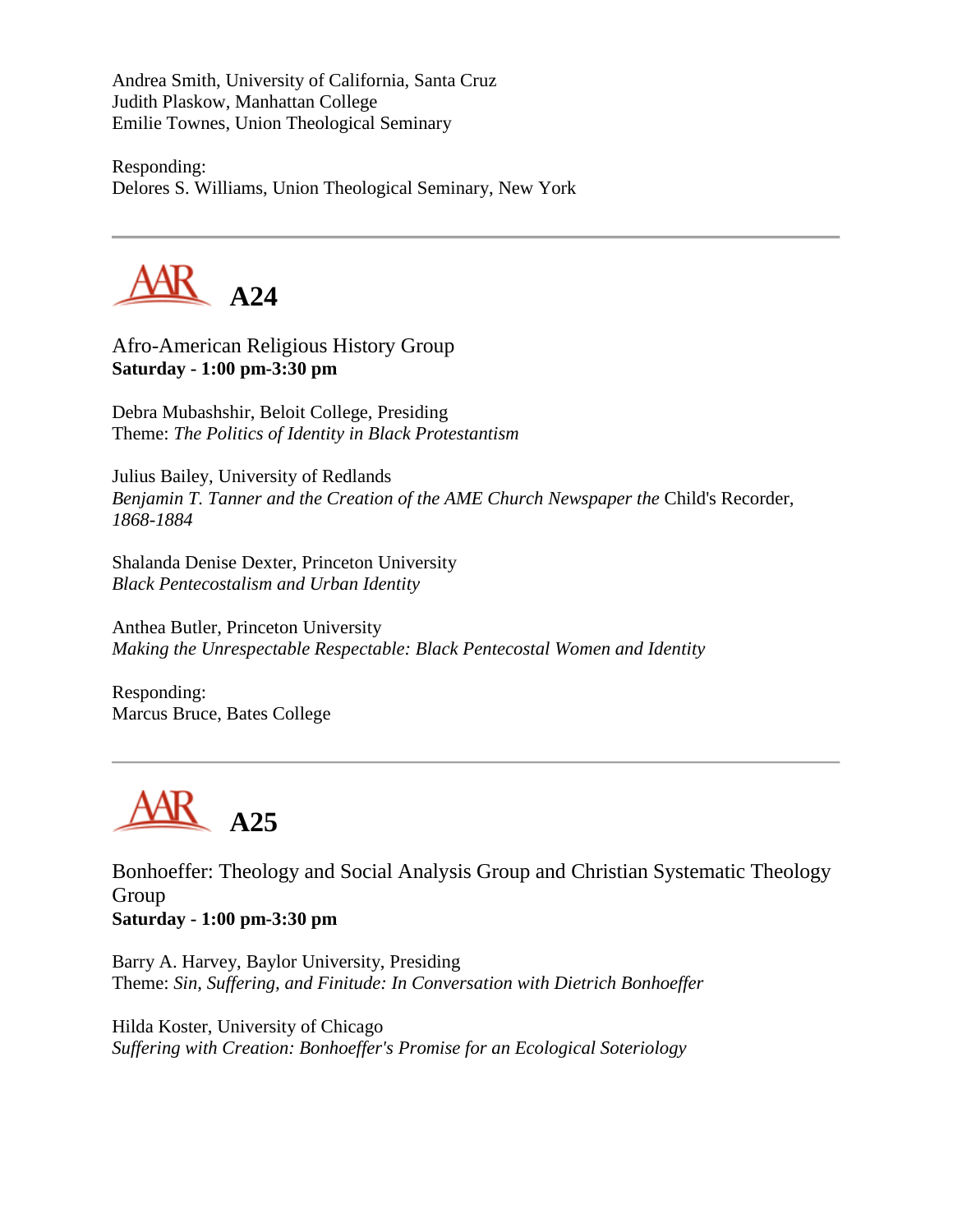Christina-Maria Franke, Humboldt University, Berlin *Shame: The Basic Reality of Sin*

Elaine Robinson, Texas Christian University *Suffering in the Wilderness: Dietrich Bonhoeffer's* Stellvertreter *Meets Delores Williams'* Sister Hagar

Kirsten Busch Nielsen, University of Copenhagen *Religion between Imago Dei and Sin in the Theology of Dietrich Bonhoeffer*



Comparative Studies in Hinduisms and Judaisms Group **Saturday - 1:00 pm-3:30 pm**

Barbara A. Holdrege, University of California, Santa Barbara, Presiding Theme: *Re-imagining the Nation-State: Religious Nationalisms in India and Israel*

Panelists: Richard D. Hecht, University of California, Santa Barbara Roger Friedland, University of California, Santa Barbara Ainslee T. Embree, Columbia University Stanley J. Tambiah, Harvard University Paul Morris, Victoria University, Wellington

Responding: Mark Juergensmeyer, University of California, Santa Barbara

**AR** A27

Feminist Theory and Religious Reflection Group **Saturday - 1:00 pm-3:30 pm**

Flora A. Keshgegian, Episcopal Theological Seminary of the Southwest, Presiding Theme: *Author/izing Lives: Uses of Memoir and Autobiography in and for Religious Knowledge*

Amy Carr, Western Illinois University *The Ends of Memoir and Testimony*

Marian Ronan, American Baptist Seminary of the West *Dangerous Memories: Autobiographical Strategy in the Religious Writings of James Carroll*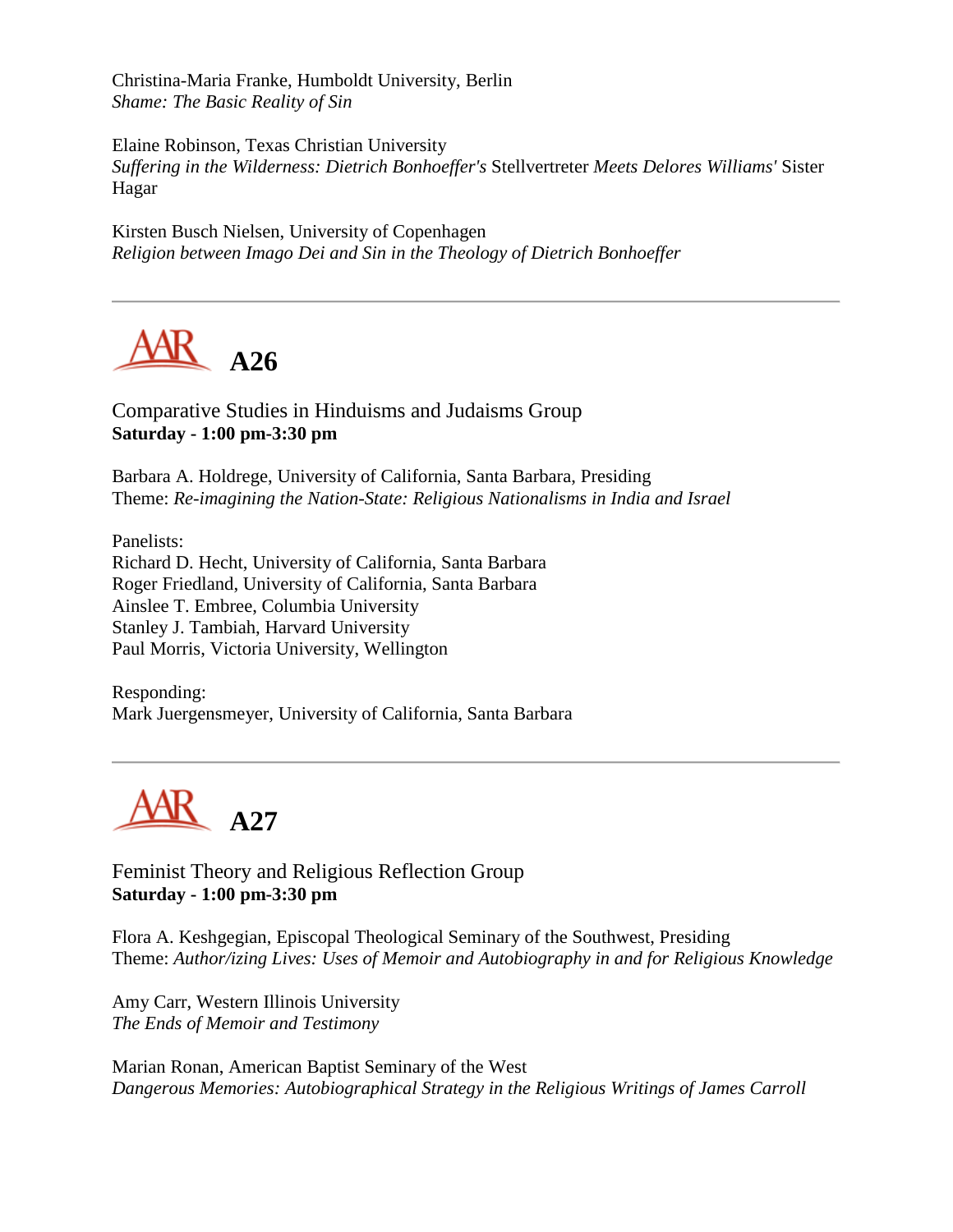Shannon Craigo-Snell, Yale University *Writing the Female Body: Quaker Autobiography as Theological Disruption*

Amy M. Hollywood, Dartmouth College *Medieval Christian Women's Writing and the Problem of Autobiography*



Gay Men's Issues in Religion Group **Saturday - 1:00 pm-3:30 pm**

Jay E. Johnson, Richmond, CA, Presiding Theme: *A Global Queer(y)ing of Religion*

Christopher Lamb, Cambridge, United Kingdom *Seeing How Things Really Are When in the Mythic Matrix Queerness Is All Around!*

Jeffrey Mann, Muskingum College *Life as a Gay Filipino: Perception, Identity, and Ethics*

Horace Leedolphus Griffin, Seabury-Western Theological Seminary *Out of Africa: African Myth, Ritual, Homoeroticism, and Homosexual Expression*

Ken Hamilton, The Union Institute and University *The Flames of Namugongo: Postcoloniality Meets Queer on African Soil?*

Responding: James E. Miller, Madison, WI



Kierkegaard, Religion, and Culture Group **Saturday - 1:00 pm-3:30 pm**

David J. Gouwens, Brite Divinity School, Presiding Theme: *Sources of the Self: Charles Taylor and Søren Kierkegaard*

Panelists: Edward F. Mooney, Sonoma State University Stephen Crites, Wesleyan University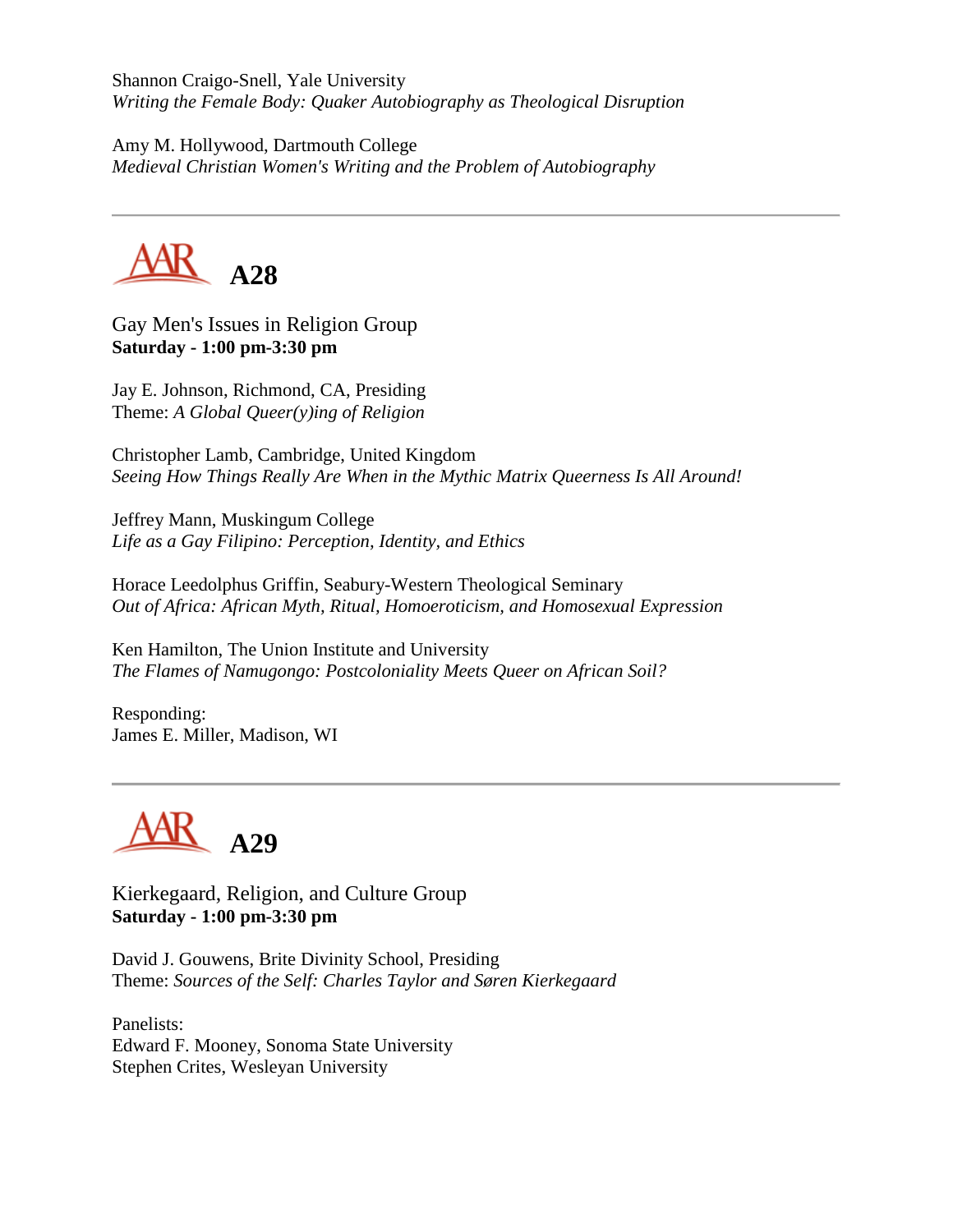Marilyn Piety, Drexel University Abrahim H. Khan, University of Toronto

Responding: Stephen N. Dunning, University of Pennsylvania



Mysticism Group **Saturday - 1:00 pm-3:30 pm**

Neil Douglas-Klotz, Edinburgh Institute for Advanced Learning, Presiding Theme: *How Do Mystics Understand Self-Annihilation versus Self-Actualization?*

Sarah K. Pinnock, Trinity University *Bodily Mysticism of the Annihilated Self*

Stuart R. Sarbacker, Loyola University, Chicago *The Numinous and Cessative as Dimensions of Indian Mysticism*

John R. Haule, C. G. Jung Institute, Boston *Self-Annihilation and Ecstasy: The Engine of Franciscan Sadhana*

Margaret E. Taylor-Ulizio, Marquette University *The Christological Basis for Self-Actualization and Self-Annihilation in the Works of Catherine of Siena and Teresa of Avila*



Native Traditions in the Americas Group **Saturday - 1:00 pm-3:30 pm**

Justine Smith, Garrett-Evangelical Theological Seminary, Presiding Theme: *Indigenous Religious Identity in the Americas and the Politics of Blood Quantum*

Panelists: Eva Garroutte, Boston College Angela Gonzales, Cornell University Kehaulani Kauanui, Wesleyan University Audra Simpson, McGill University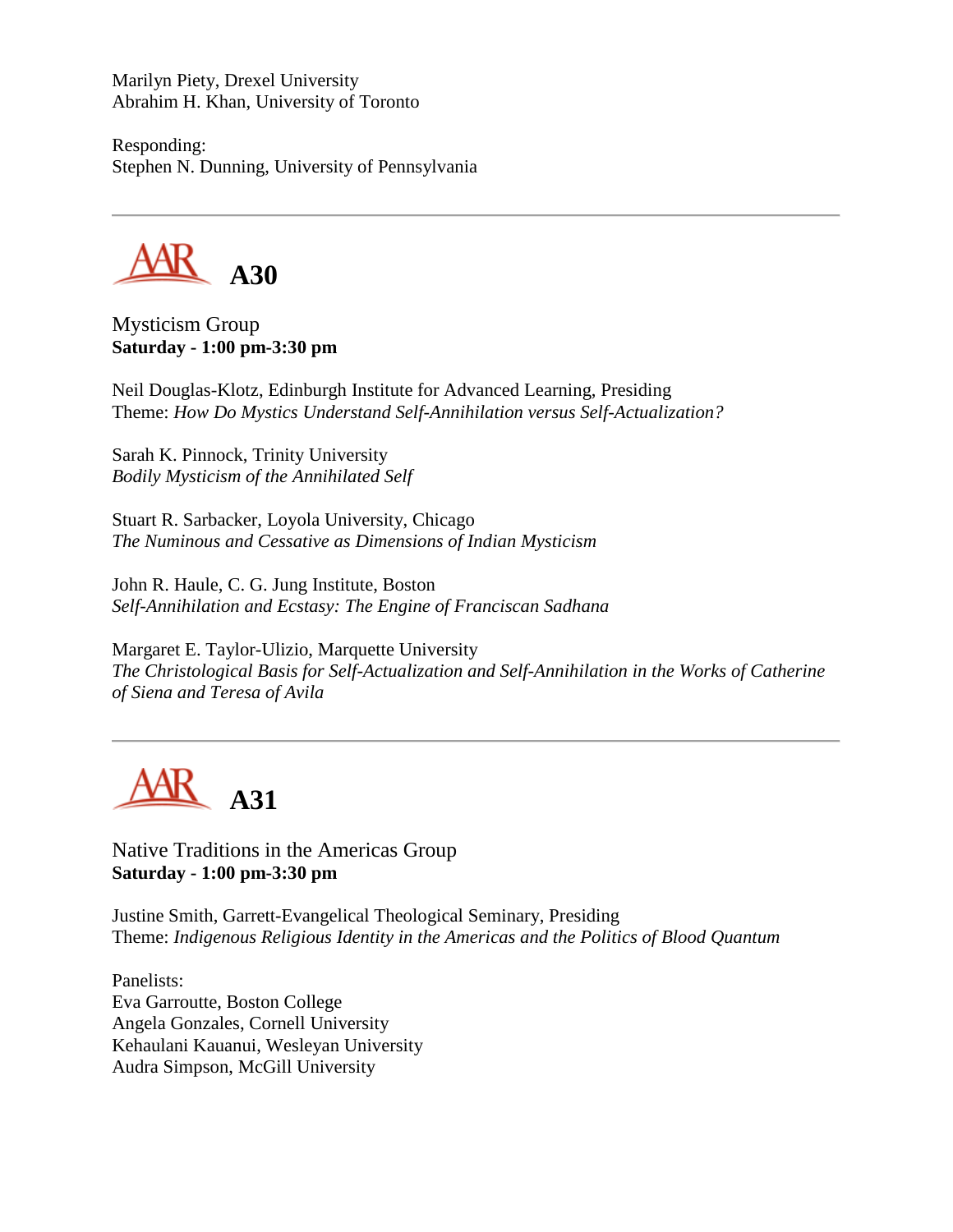Responding: John Mohawk, State University of New York, Buffalo



New Religious Movements Group **Saturday - 1:00 pm-3:30 pm**

Mike Ashcraft, Truman State University, Presiding Theme: *New Religious Movements in Canada and East Asia*

James A. Beverley, Tyndale Seminary *God's Dominion and New Religious Movements*

Sushil Jain, Institute of Asian Cultures, Windsor, ON *Globalization, Immigration and Religious Accommodation: The Sikhs in Canada*

Alison R. Marshall, Brandon University *Cooperation and Lingji Performance on Taiwan*

James Richardson, University of Nevada, Reno *"Deprogramming" around the World: Still a Problem?*



Platonism and Neoplatonism Group **Saturday - 1:00 pm-3:30 pm**

Jay Bregman, University of Maine, Orono, Presiding Theme: *Neoplatonism and the Body*

Mark McPheran, University of Maine, Farmington *Socrates' Last Words*

Twyla Gibson,University of Michigan, Ann Arbor *Sight and Insight: The Body as an Instrument of the Soul in Plato and Plotinus*

Wendy Wiseman, University of California, Santa Barbara *The "Perverted Imp": Plotinus and the Metaphysics of Shame*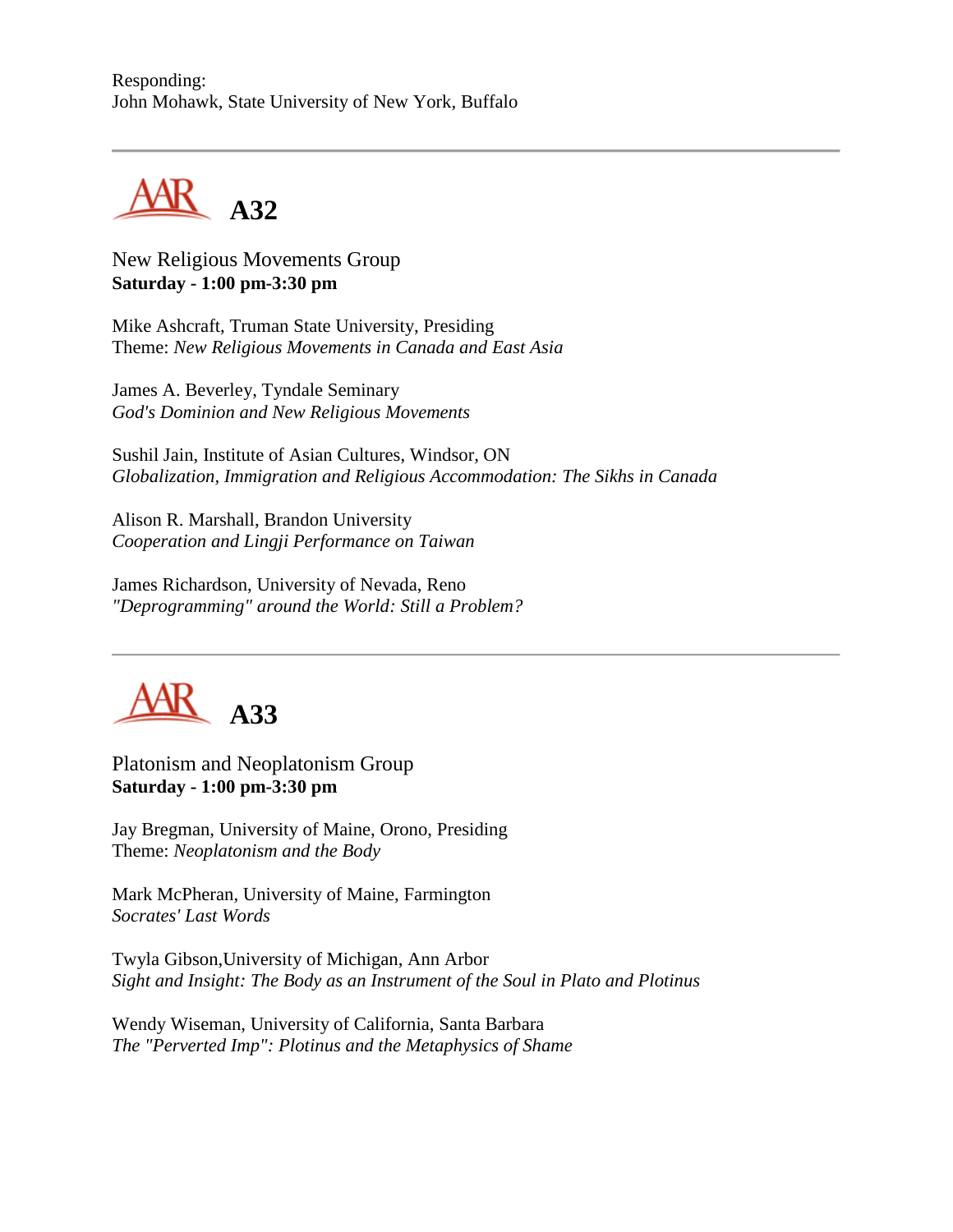Torrance Kirby, McGill University *"Glorified Body": Resurrection and the Secular Political Order in the Thought of Richard Hooker*

Alison Teply, University of Cambridge *Cambridge, Platonism, and the Body*

Business Meeting: Jay Bregman, University of Maine, Orono, and Thomas A. Carlson, University of California, Santa Barbara, Presiding



Religion and Ecology Group and Religion and Science Group **Saturday - 1:00 pm-3:30 pm**

Sarah McFarland Taylor, Northwestern University, Presiding Theme: *From Ecosystems to Outer Space: Exploring the Connections among Religion, Science, and Ecology*

James Proctor, University of California, Santa Barbara *American Environmentalism: Science or Religion?*

Susan Power Bratton, Baylor University *The Precautionary Principle and the Biblical Wisdom Literature: Toward an Ethic of Ecological Prudence in Ocean Management*

Beth Blissman, Oberlin College *From Theory to Pedagogy: Engaging Science, Religion, and Ecosocial Location*

Lee W. Bailey, Ithaca College *Spaceship Epiphanies and Cosmologies*

Responding: Lisle Dalton, Hartwick College

Business Meeting: Sarah McFarland Taylor, Northwestern University, Presiding

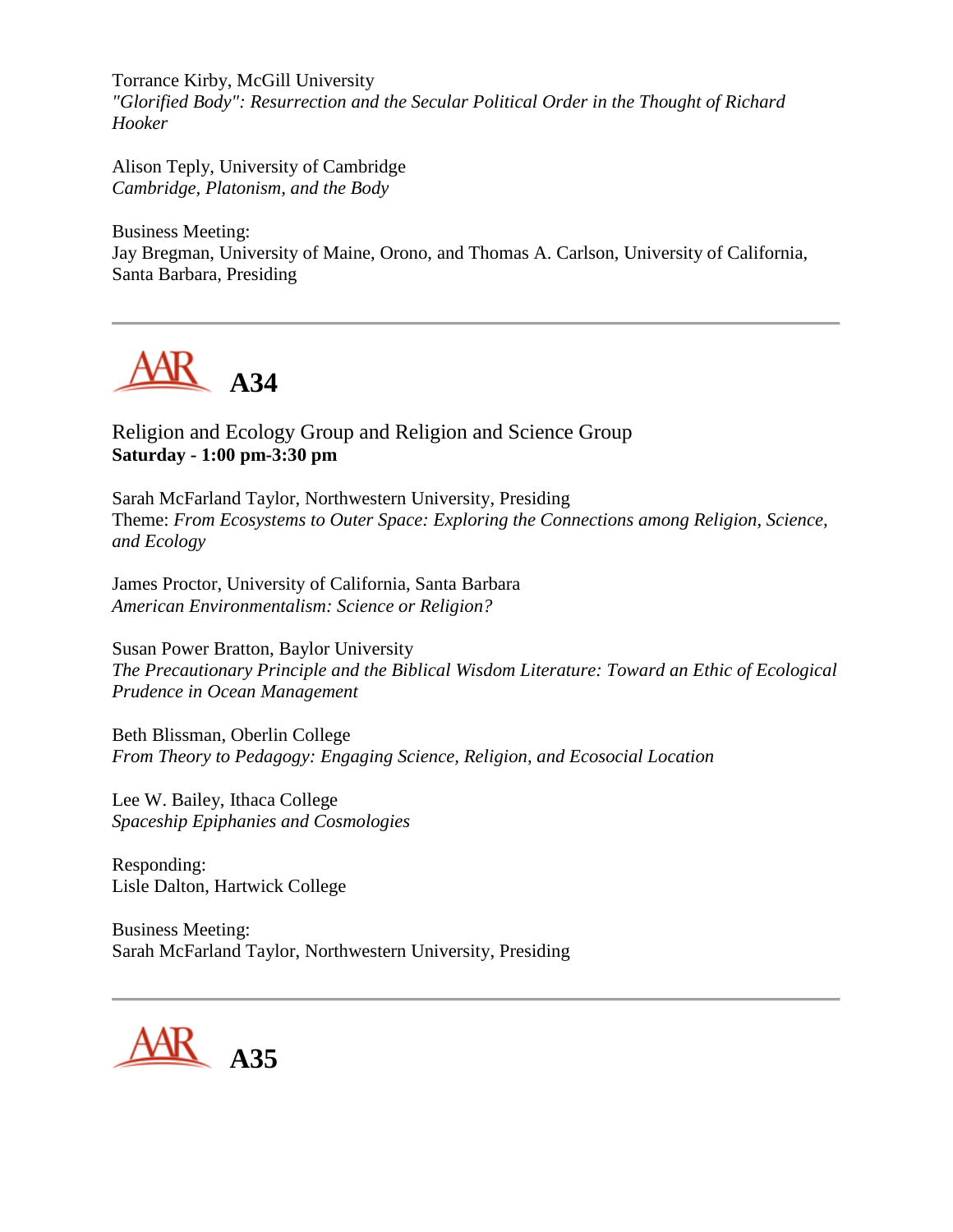Religion in Latin America and the Caribbean Group **Saturday - 1:00 pm-3:30 pm**

Presider, TBA Theme: *Decolonizing Spiritualities*

Nelson Maldonado-Torres, Duke University *Spiritualities of Liberation in the Americas: Gregory Baum, Frantz Fanon, and Guillermo Gómez-Peña*

David Tombs, Trinity College, Dublin *The Principle of Mercy: Jon Sobrino and the Spirituality of Decolonization*

Shelley C. Wiley, Concordia College, Moorhead *The Spirits Are Dancing within Us*

Mark Lewis Taylor, Princeton University *Decolonizing Spiritualities: Discourse and Symbols*

Responding: Christopher D. Tirres, Harvard University



Religion, Film, and Visual Culture Group **Saturday - 1:00 pm-3:30 pm**

William L. Blizek, University of Nebraska, Omaha, Presiding Theme: *Reading Film as Text: Methodology and the Study of Religion and Film*

Randal Cummings, California State University, Northridge *Pedagogical Uses of Feature Films for Religion Courses*

Melanie Jane Wright, University of Cambridge *Passionate about Joan: New Approaches in Religion and Film*

Stephen Jenkins, Humboldt State University *Popcorn for Prasadam: Contemporary Cinema as a Ritual Space for Penetrating Maya*

Ken Derry, University of Toronto *Paul Ricoeur's Mythology of Evil as Religion and Film Hermeneutic*

John Schultes, Iowa State University *Perceptions and Realities: Hollywood Films Tackle Religion*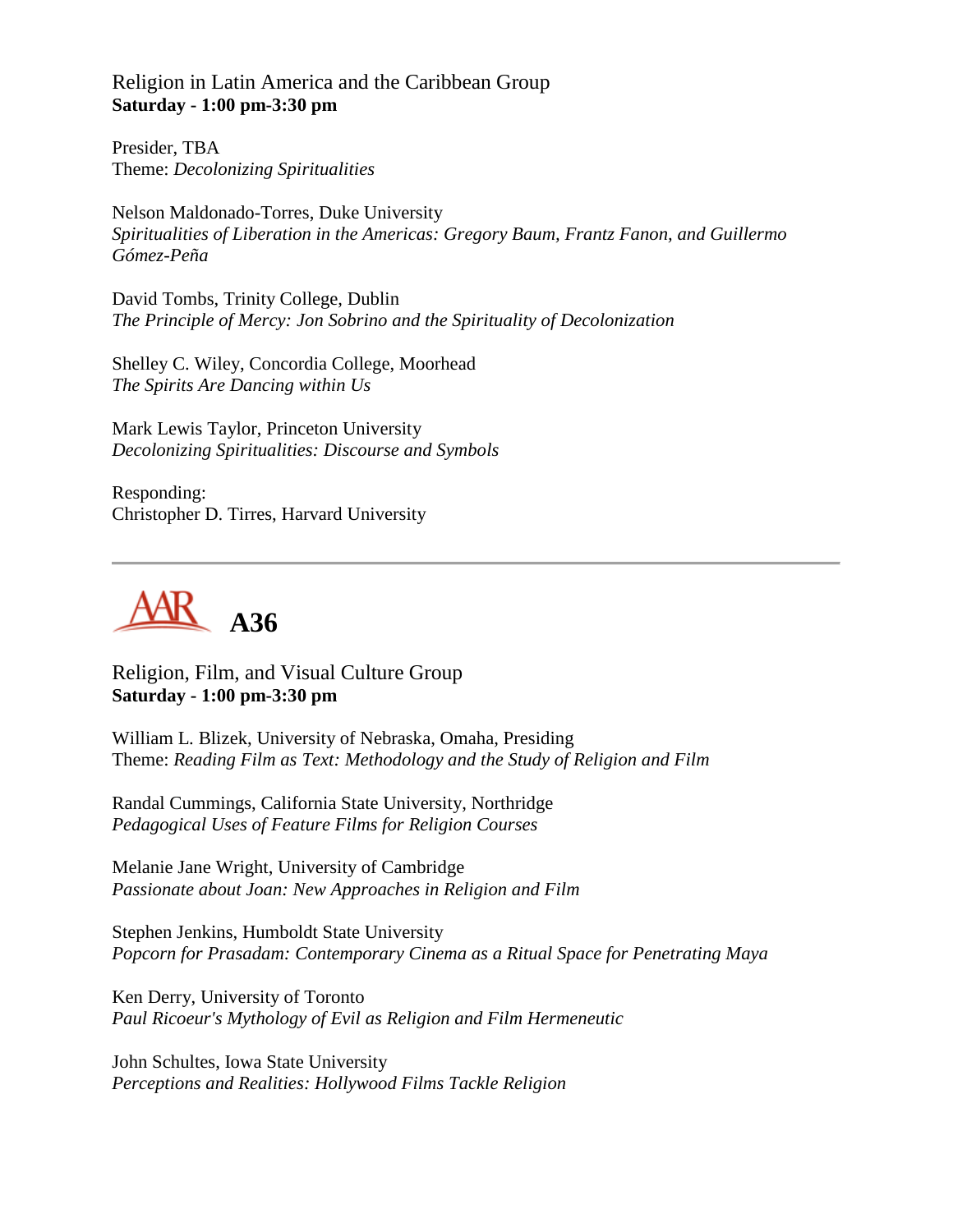Business Meeting: Tony S. L. Michael, University of Toronto, and Rubina Ramji, University of Ottawa, Presiding



Tibetan and Himalayan Religions Group **Saturday - 1:00 pm-3:30 pm**

Janet Gyatso, Harvard University, Presiding Theme: *Religious Life in the Time of the Fifth Dalai Lama*

Kurtis R. Schaeffer, Harvard University *Controlling Time and Space in Lhasa: The New Year and City Pilgrimage Routes under the Fifth Dalai Lama*

Bryan Cuevas, Florida State University *Religious Life in a Seventeenth-Century Tibetan Monastery*

Jacob Dalton, University of Michigan, Ann Arbor *Rnying-ma Politics in the Seventeenth-Century*

Trent Pomplun, Loyola College, Maryland *Tibetan Prophetic Literature in the Notizie Istoriche of Ippolito Desideri, S. J.*

Responding: Matthew Kapstein, Columbia University



Modern Historical Consciousness and the Christian Churches Seminar **Saturday - 1:00 pm-3:30 pm**

Sheila E. McGinn, John Carroll University, Presiding Theme: *Modern Historical Consciousness and the Christian Churches*

Charles J. T. Talar, University of St. Thomas *Defining Historical Consciousness*

Marcus J. Borg, Oregon State University *Historical Consciousness and the Jesus Seminar*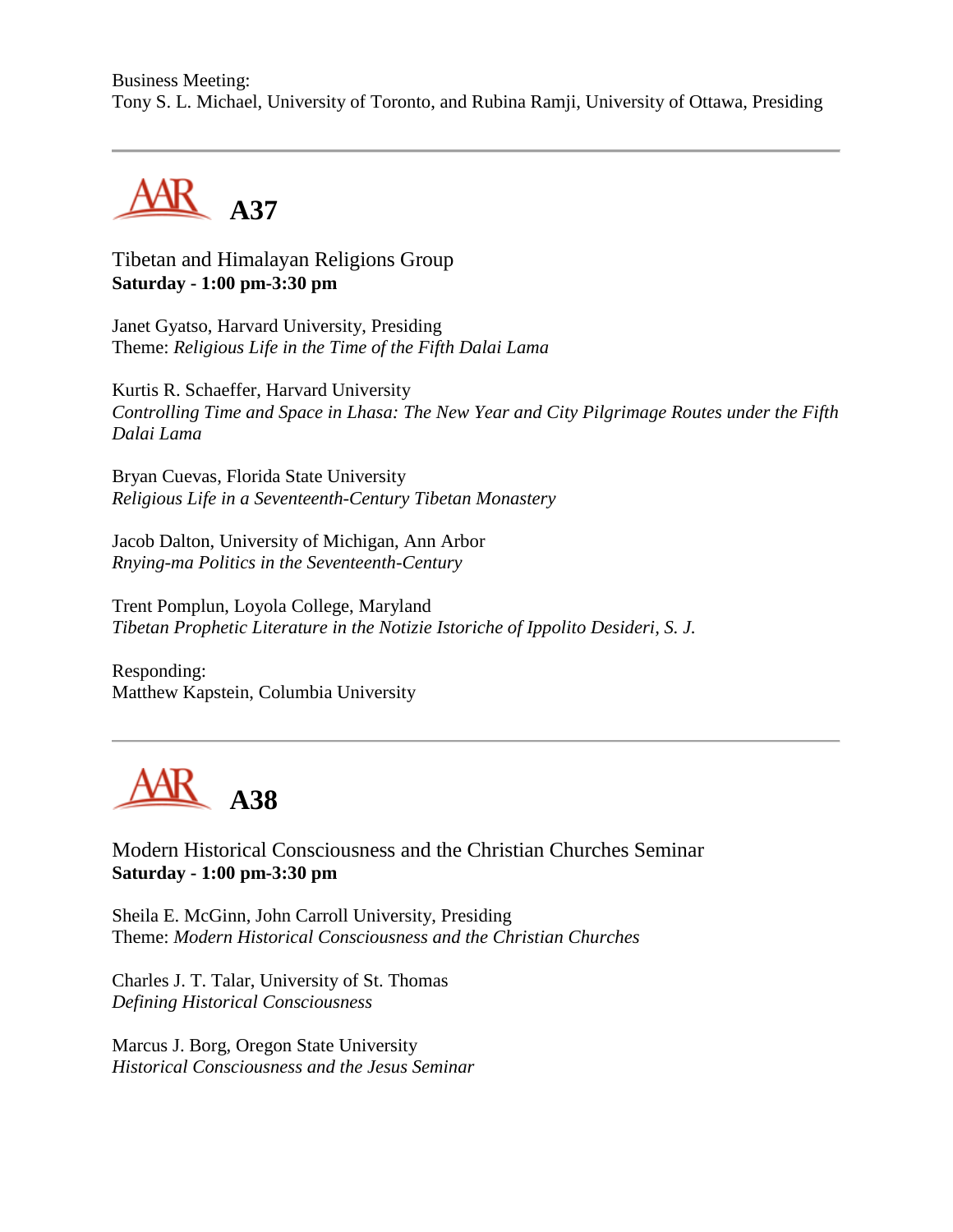Responding: Karen L. King, Harvard University

Bill J. Leonard, Wake Forest University *Historical Consciousness and Baptists in the South: Owning and Disowning a Tradition*

Responding: Molly T. Marshall, Central Baptist Theological Seminary

Business Meeting: Harvey Hill, Berry College, Presiding



History, Method, and Theory in the Study of Religion Consultation **Saturday - 1:00 pm-3:30 pm**

Michel Gardaz, University of Ottawa, Presiding Theme: *Expositions and Journals in the Nineteenth Century*

Bradley L. Herling, Boston University *The "Indian Sphinx": Conceiving South Asian Religion in A. W. von Schlegel's* Indische Bibliothek

Arie L. Molendijk, University of Groningen *Religion at the 1883 Colonial and Export Trade Exhibition in Amsterdam*

John Harding, University of Pennsylvania *Exhibiting Buddhism: Religion, Nationalism, and Japanese Agency at the 1893 World's Parliament of Religions*

Responding: John Burris, Rollins College

Business Meeting: Gregory D. Alles, McDaniel College, Presiding



Religion and Human Rights Consultation **Saturday - 1:00 pm-3:30 pm**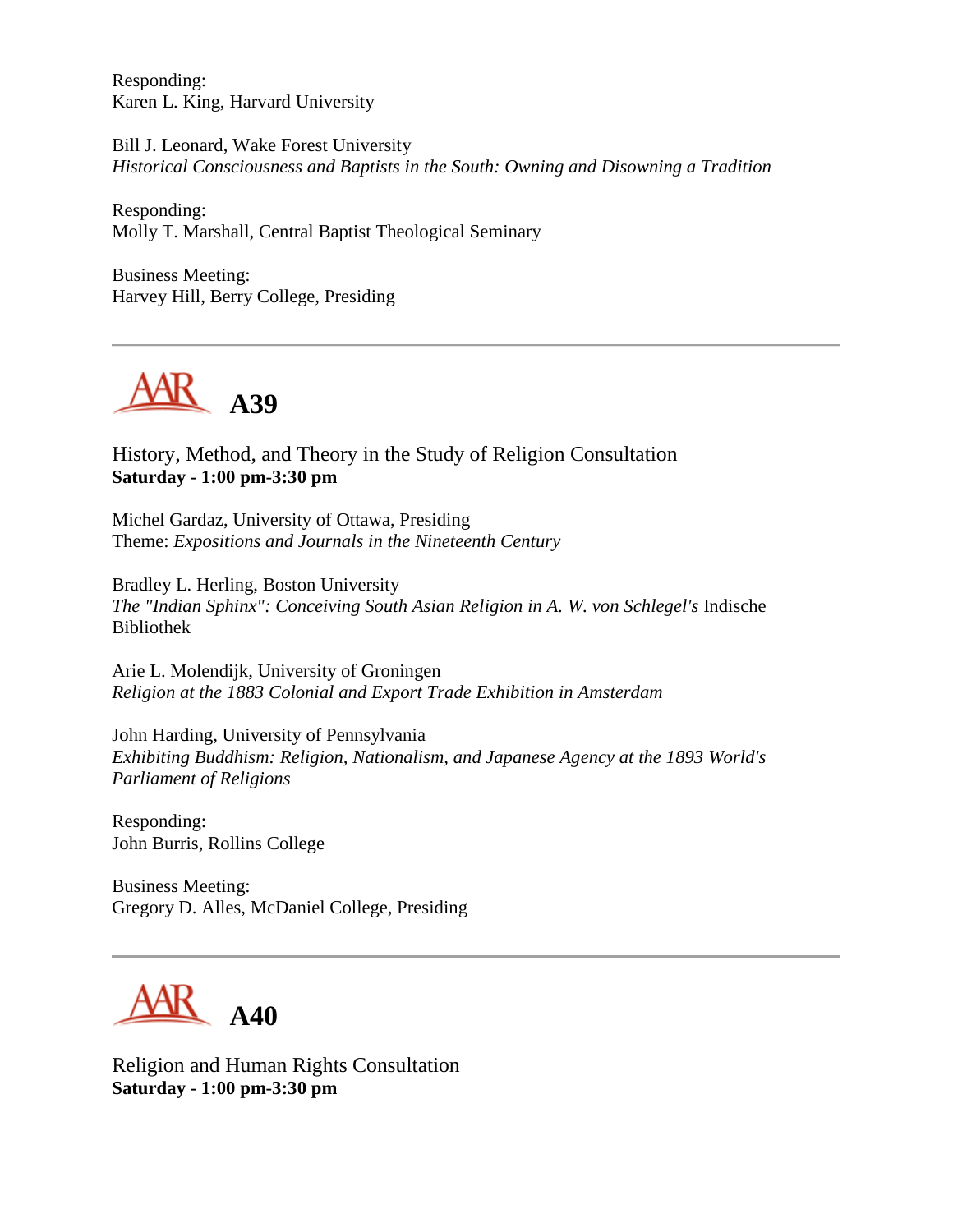Arvind Sharma, McGill University, Presiding Theme: *Religion, Violence, and Human Rights*

Paul Allen Williams, University of Nebraska, Omaha *Human Rights Atrocities and the Ambiguities of the "Missionary Position": The Case of the Disciples of Christ Congo Mission (DCCM) in the Congo Free State, 1897-1908*

Robert Erlewine, Rice University *Never without Shame: Intersubjectivity, the Holocaust, and Ethical Responsibility*

Melissa Fennewald, Florida State University *Anatomy of Religious Terrorism in the United States*

Thomas A. Idinopulos, Miami University *Radical Islam, Human Rights, and Terrorism*

Anna Doswell, University of Derby *Blasphemy, Religious Hatred, and Free Speech: Exploring a Dilemma for Contemporary Human Rights Discourse*

Responding: Simeon O. Ilesanmi, Wake Forest University, and Sumner B. Twiss, Brown University



Special Topics Forum **Saturday - 4:00 pm-6:30 pm**

Sponsored by the Status of Racial and Ethnic Minorities in the Profession Committee

Daisy L. Machado, Texas Christian University, Presiding Theme: *The Public Role of Racial and Ethnic Scholars*

Panelists: Ada María Isasi-Díaz, Drew University Chris Jocks, Dartmouth College Sheema Khan, Council on American-Islamic Relations, Ottawa, ON Cheryl A. Kirk-Duggan, Graduate Theological Union Jung Ha Kim, Georgia State University

Responding: Michael Eric Dyson, University of Pennsylvania

See the Annual Meeting Program Highlights page for description.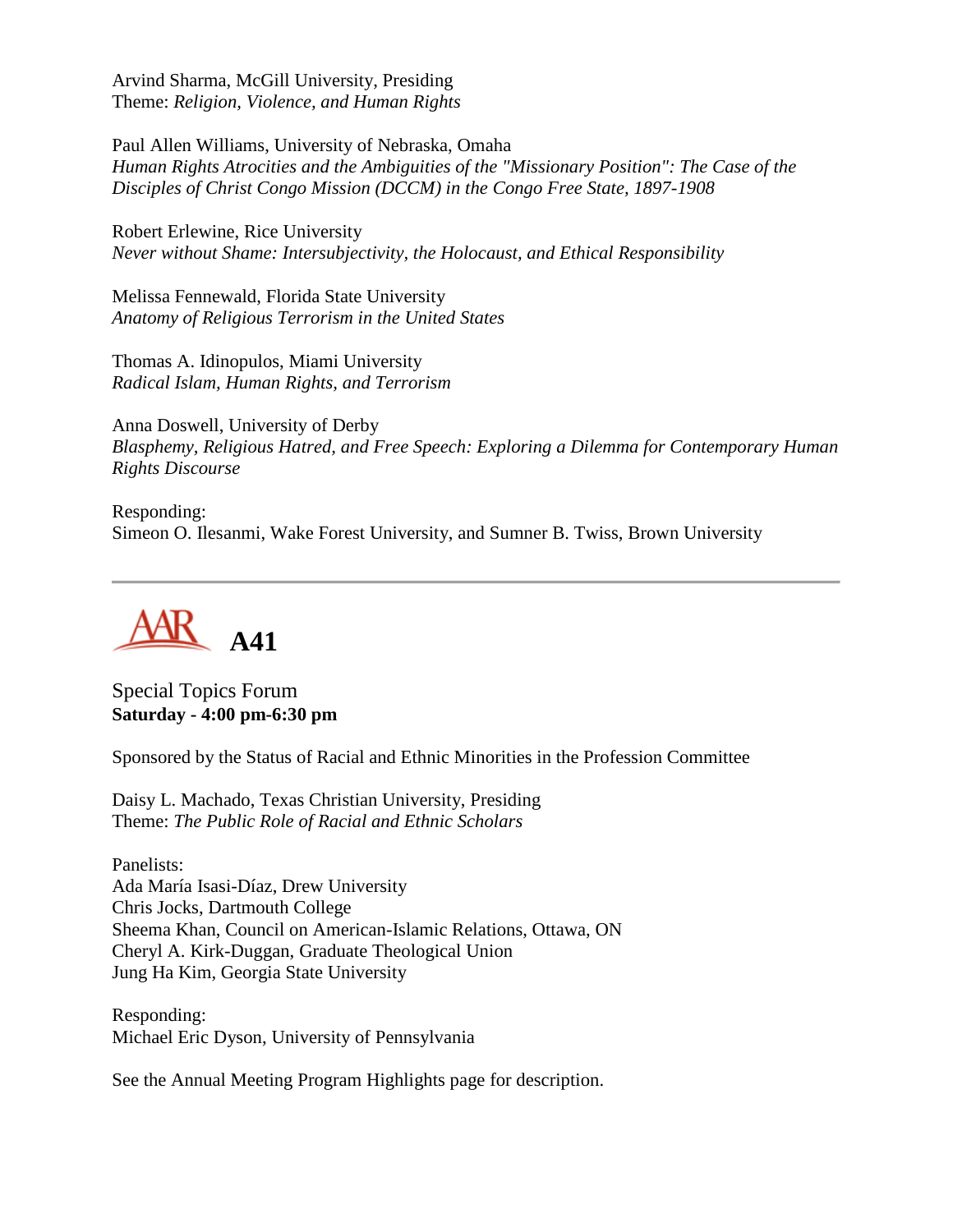

Academic Teaching and the Study of Religion Section **Saturday - 4:00 pm-6:30 pm**

Christopher Johnson, Gustavus Adolphus College, Presiding Theme: *Making Justice: Pedagogies of Transformation*

Melissa M. Wilcox, University of California, Santa Barbara *Teaching toward Justice: Dilemmas of Pedagogical Activism*

Laura Hobgood-Oster, Southwestern University *An Interdisciplinary Investigation of Environmental Justice in the Borderlands*

Beth Blissman, Oberlin College *Academically-Based Community Service: A Liberation Feminist Pedagogy for Non-Violence and Justice-Making*

Fran Grace, University of Redlands *Teaching Religion and Hate: The Crucible for a "Pedagogy of Emergence/y"*

Glenn Whitehouse, Florida Gulf Coast University *A Mockery of Justice: Using Role-Playing to Teach Intercultural Ethics*



Arts, Literature, and Religion Section **Saturday - 4:00 pm-6:30 pm**

Clark M. Brittain, Greenville Technical College, Presiding Theme: *Hermeneutics*

Margo Kitts, Merrimack College *Sanctified Violence in Ritual and in War: Homeric Oath-Sacrifice and Ritual Performance as Metaphorical Transformation*

David L. Simmons, University of Chicago *The Faustian Hermeneutic: Biblical Interpretation and Goethe's Poetics of Allegory*

Neil Douglas-Klotz, Edinburgh Institute for Advanced Learning *Re-hearing Qu'ran in Open Translation: Ta'wil, Postmodern Inquiry, and Poetic Hermeneutics*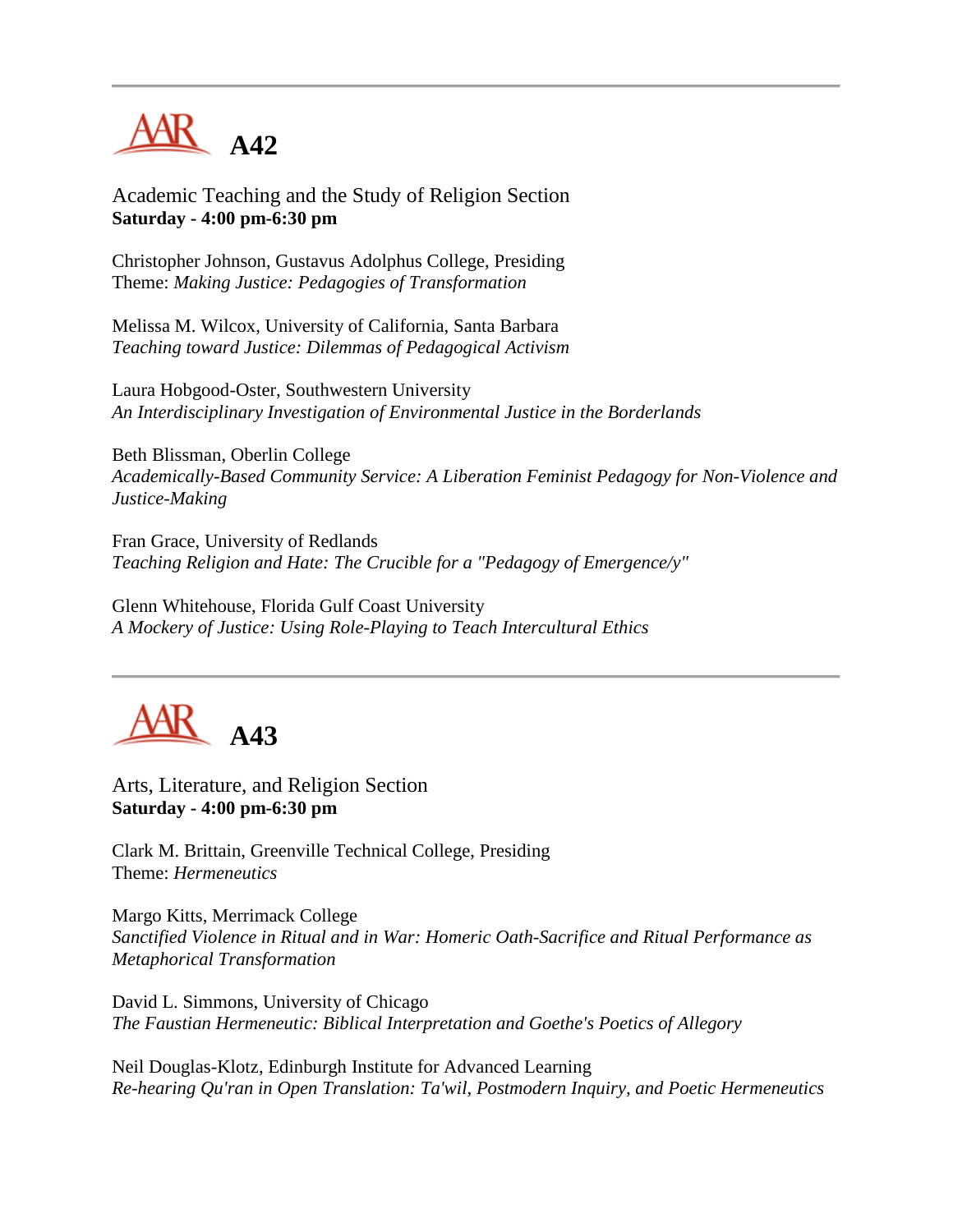Andrew Hass, University of Houston *"Literature and Theology" and the Re-sourcing of Kant*

Gitte Butin, University of Virginia *Harrowing Hermeneutics: Caputo's Radical Hermeneutics "In the Penal Colony"*

Thomas B. Ellis, University of Pennsylvania *On the Death of the Pilgrim: The Postcolonial Hermeneutics of J. L. Mehta*



Buddhism Section and Japanese Religions Group **Saturday - 4:00 pm-6:30 pm**

Jacqueline I. Stone, Princeton University, Presiding Theme: *Colonialism, Transnational Exchange, and Buddhism in China, Korea, and Japan*

Micah L. Auerback, Princeton University *Rethinking "Pro-Japanese" Korean Buddhism*

Akeshi Kiba, Otani University *Modern Japanese Buddhist Proselytization in East Asia: Societal Reform and the Doctrine of Memorializing Enemies and Compatriots with Equal Compassion*

Pori Park, University of Colorado, Boulder *The Intersection of Politics and Religion: The Japanese Buddhist Presence in Korea*

Fumihiko Sueki, University of Tokyo *Modern Chinese Buddhist Perspectives on Japanese Buddhism*

Responding: Nam-lin Hur, University of British Columbia



Comparative Studies in Religion Section **Saturday - 4:00 pm-6:30 pm**

Karen L. King, Harvard University, Presiding Theme: *Reading, Remembering, and Reciting: Textual Practice as Spiritual Practice*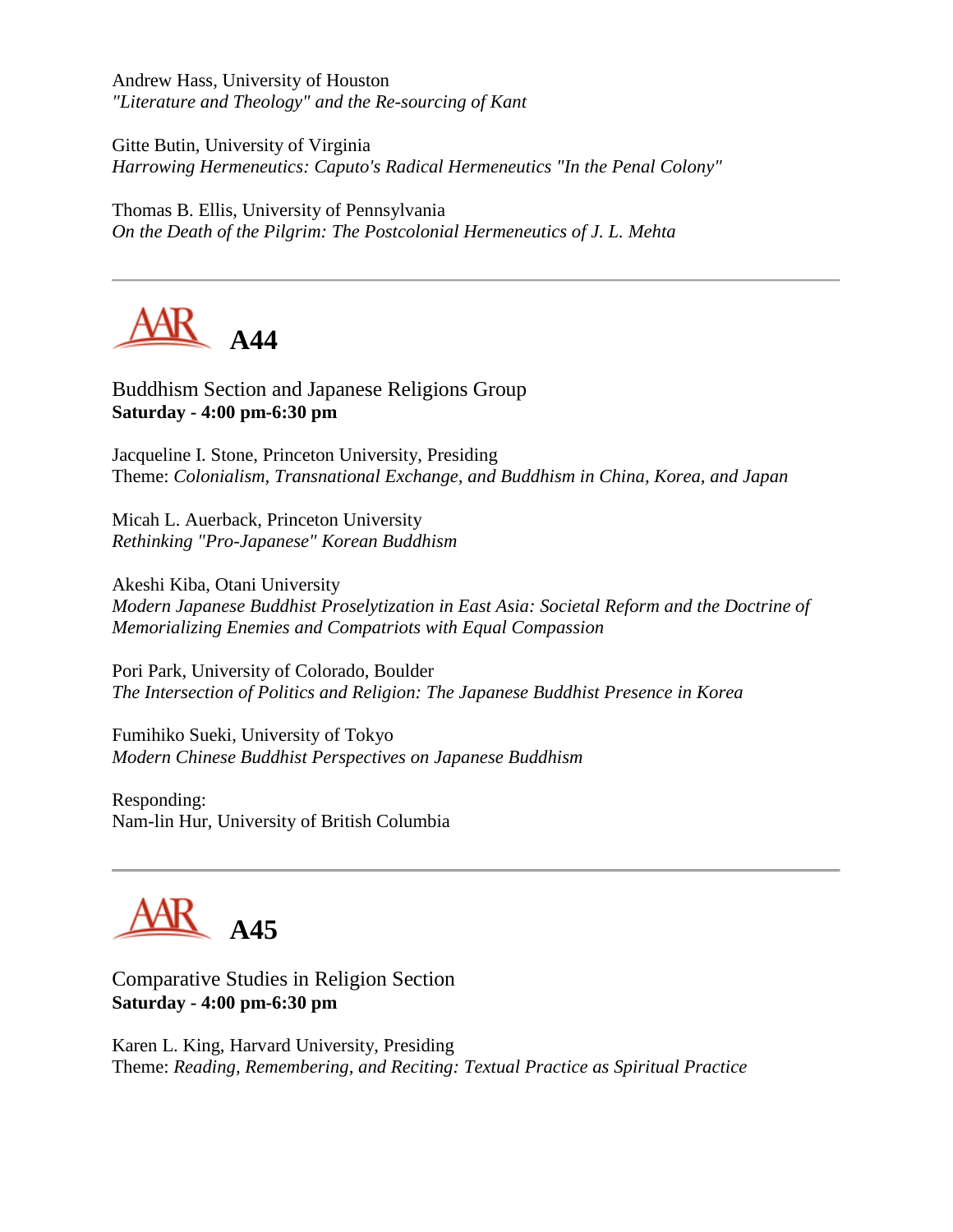David Carpenter, St. Joseph's University *(Trans)formation through the Veda: The Case of the Indian Svādhyāya*

Shawn Madison Krahmer, St. Joseph's University *Lectio Divina and the Perfection of the Soul: The Physiological Process of Memoria and the Transformation of the Individual in Medieval Western Christian Monasticism*

Michael D. Swartz, Ohio State University *Semiotics, Kinetics, and Mnemonic Strategies in Rabbinic Judaism*

Dale S. Wright, Occidental College *Empty Texts/Sacred Meaning: Reading as Spiritual Practice in Chinese Buddhism*

Responding: Janet Gyatso, Harvard University



History of Christianity Section **Saturday - 4:00 pm-6:30 pm**

Selva Raj, Albion College, Presiding Theme: *Translations and Conversions*

Rachel Fulton, University of Chicago *God's "Uuord" and the Conversion of Saxony*

Deeana Klepper, Boston University *Medieval Franciscan Hebraists: Constructing a Historical Jesus*

Kerry Fast, University of Toronto *"To Be Brought Up in a Christian Home": The WMS Work among Chinese and Aboriginal Girls in British Columbia*

Paul V. Kollman, University of Notre Dame *Converting Slaves: The Place of Work in Catholic and Quaker Evangelization in Nineteenth-Century East Africa*

Eliza Kent, Chicago, IL *The Devil in the Topknot: Conflicting Definitions of Conversion in Colonial South India*

Mathew N. Schmalz, College of the Holy Cross *Dalit Christian Conversion, Resistance, and Salvation in Northern India*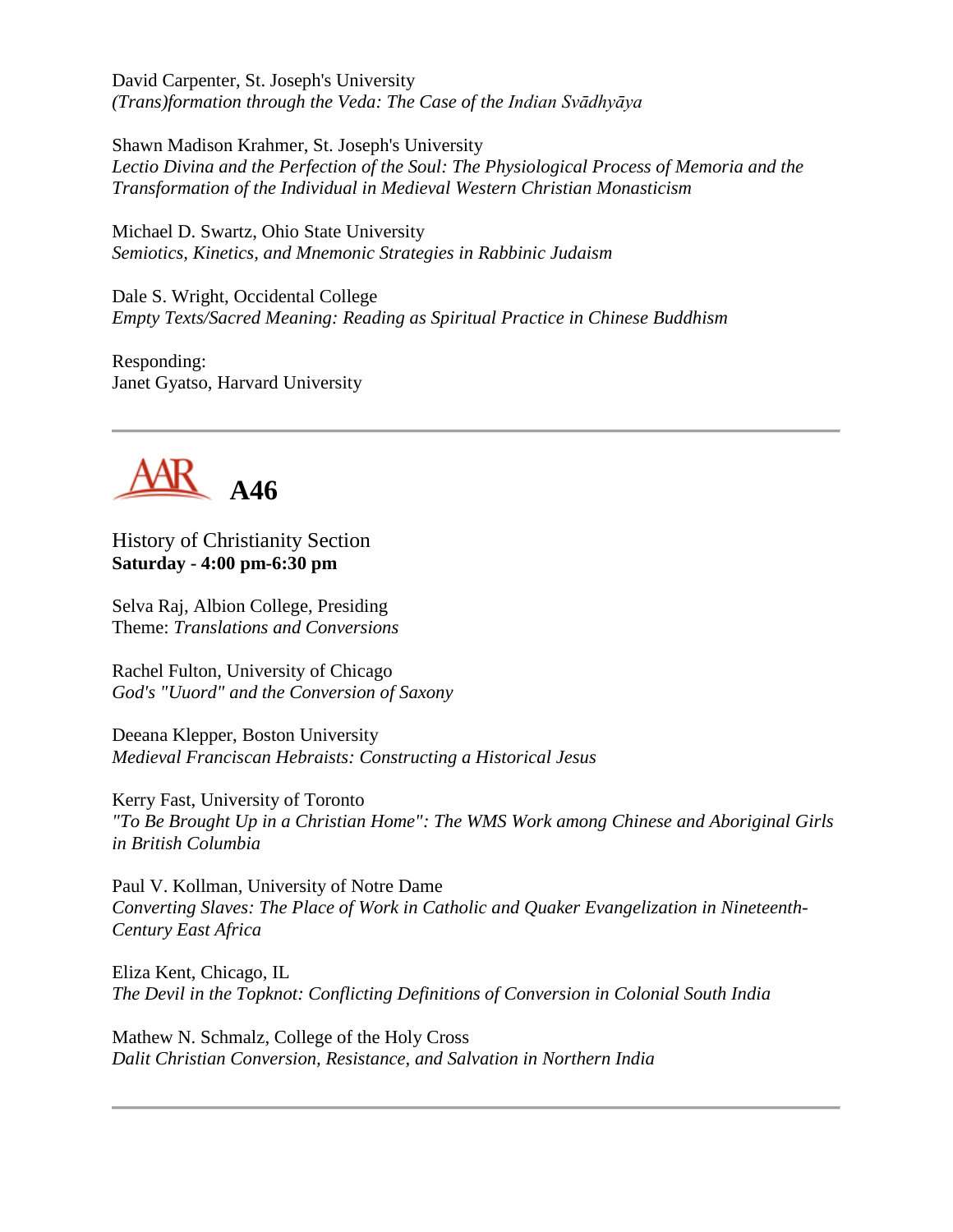

North American Religions Section **Saturday - 4:00 pm-6:30 pm**

Timothy Van Meter, Bethany Seminary, Presiding Theme: *Ritual, Representation, and Media in Public Commemoration*

Carolyn Marvin, Universitiy of Pennsylvania *Being There: The Role of Presence in Ritual Reconstructions of September 11*

Stewart M. Hoover and Anna Maria Russo, University of Colorado, Boulder *Rituals of Crisis and Commemoration in the Mediated Experience: The Cultural Wake of 9- 11/11-9*

Edward Tabor Linenthal, University of Wisconsin, Oshkosh *The Construction of an Imagined Bereaved Community: Oklahoma City and the Media*

Sarah Pike, California State University, Chico *No Novenas for the Dead: Public Rites of Mourning and the Burning Man Festival*

Responding: Diane Winston, Pew Charitable Trusts



Religion in South Asia Section **Saturday - 4:00 pm-6:30 pm**

Frederick M. Smith, University of Iowa, Presiding Theme: *Is Vedanta Really the "End" of the Veda?: The Continuation of Vedic Worlds in Vedantic Thought*

Sucharita Adluri, University of Pennsylvania *Scriptural Authority in Ramanuja's* Sri-Bhasya

Signe Cohen, University of Pennsylvania *"Like Oil in Sesame Seeds": Upanishadic Views of the Vedanta within the Veda*

Laurie Louise Patton, Emory University *The Veda in American Vedanta*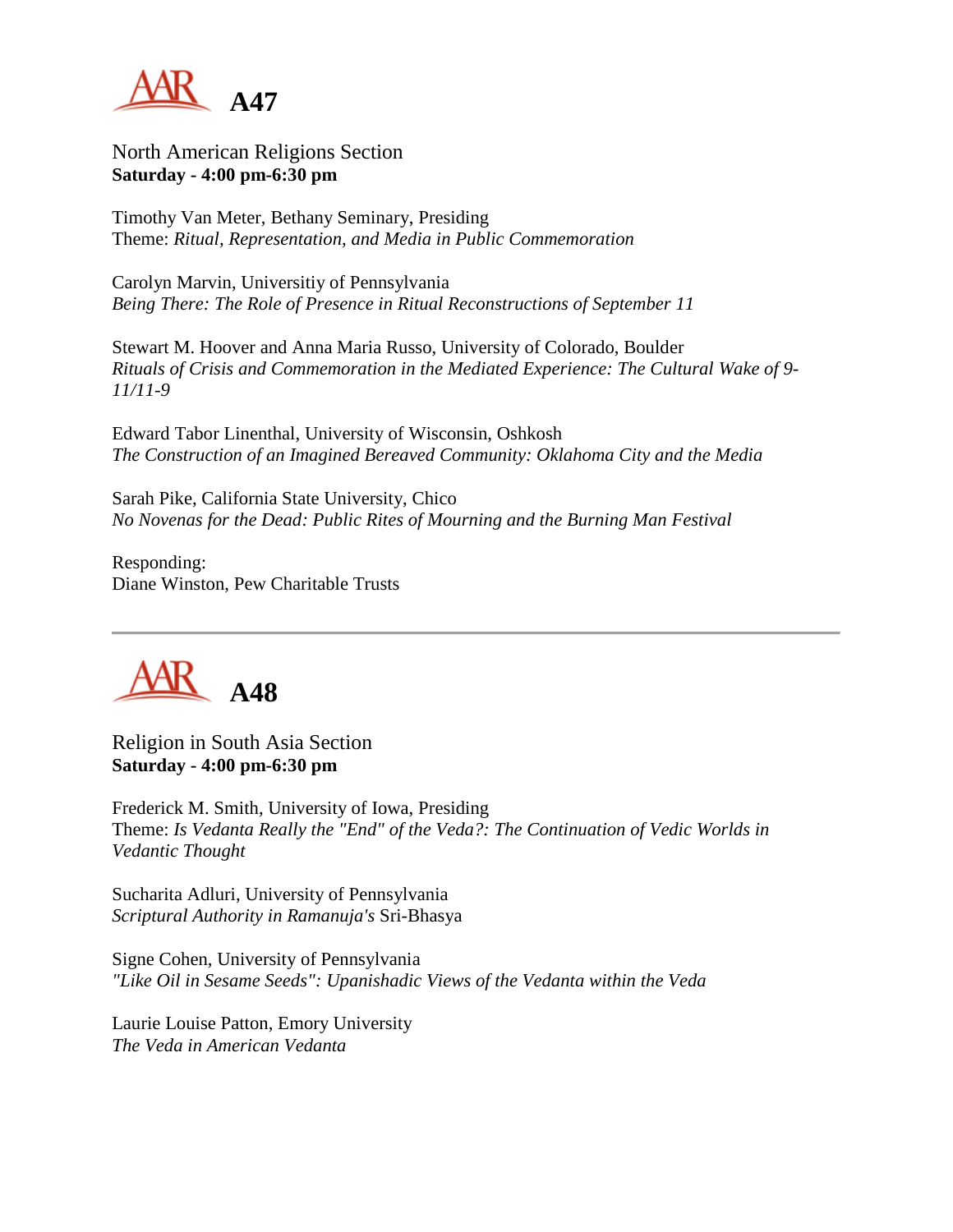Valerie Stoker, University of Pennsylvania *Madhva and the Veda: Defining Sarvavidya*

Responding: Francis X. Clooney, Boston College

**A49**

Study of Islam Section **Saturday - 4:00 pm-6:30 pm**

Zayn Kassam, Pomona College, Presiding Theme: *Intimate Acts and Public Consequences: Sex, Gender, and Power in Islamic Societies before the Modern Era*

Scott A. Kugle, Swarthmore College *Shah Hussayn's Sexual-Spiritual Play: Homoerotic Acts and Public Morality in the Mughal Era*

Kecia Ali, Duke University *Prohibited Acts and Forbidden Partners: The Consequences of Unlawful Sexual Activity in Ninth-Century Sunni Legal Texts*

Kathryn M. Kueny, Lawrence University *Excising the Other: Islamic Visions of Male Circumcision*

Khaleel Mohammed, Brandeis University *"Your Wives Are a Tilth for You…" Interpretations of Qur'an 2:223*

**A50**

Women and Religion Section **Saturday - 4:00 pm-6:30 pm**

Victoria Rue, St. Lawrence University, Presiding Theme: *Prayers at a Different Altar*

Panelists: Miri Hunter Haruach, New College of California Arisika Razak, California Institute of Integral Studies Michelle D. Herrera, California Institute of Integral Studies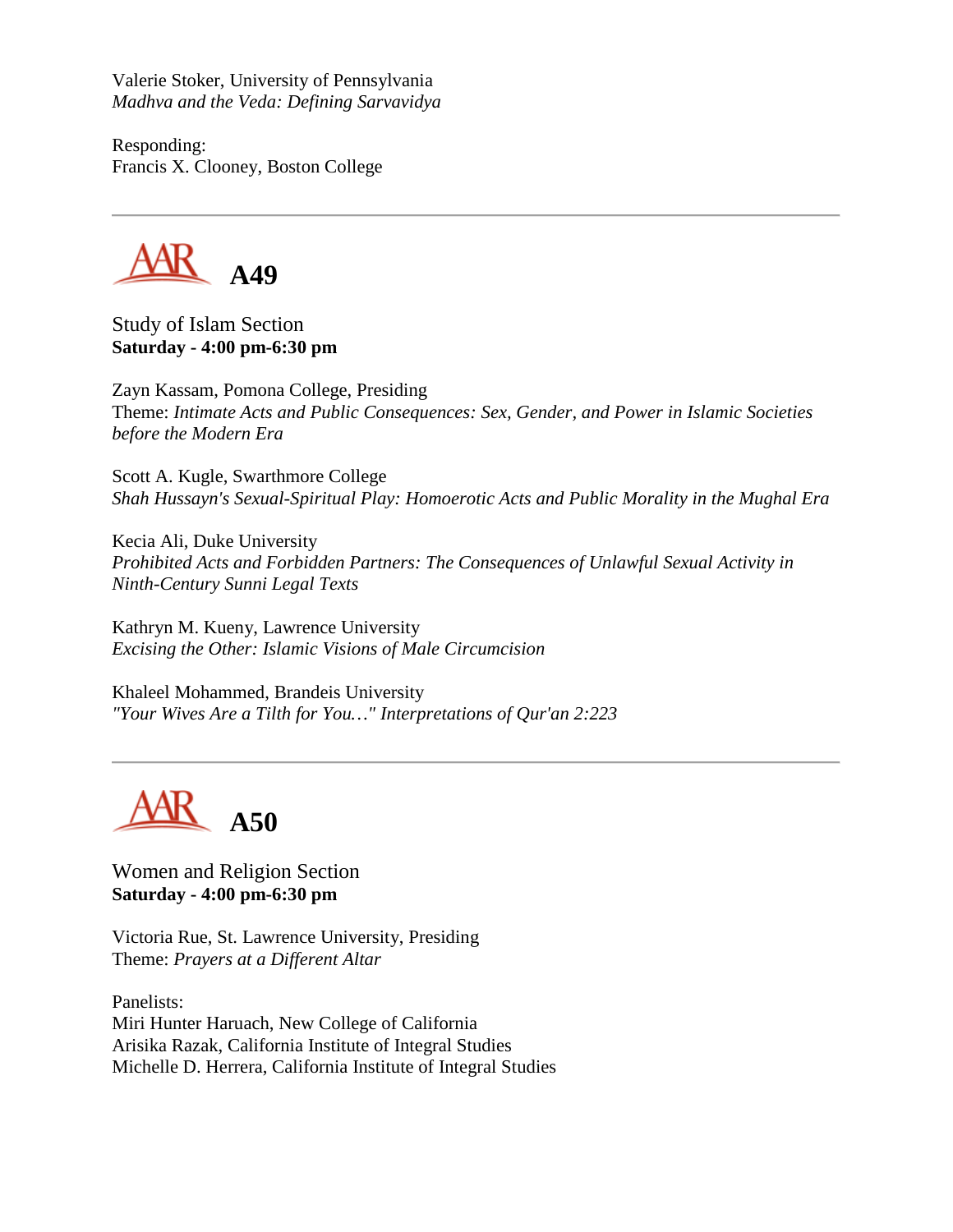Responding: Carol P. Christ, Ariadne Institute for the Study of Myth and Ritual, Athens, Greece



Chinese Religions Group **Saturday - 4:00 pm-6:30 pm**

Lee H. Yearley, Stanford University, Presiding

Theme: *Conceptual Metaphor and the Study of Chinese Religion*

Panelists: John Berthrong, Boston University Edward Slingerland, University of Southern California Griet Vankeerberghen, California State Polytechnic University

Responding: Mark Allen Berkson, Hamline University



Church-State Studies Group **Saturday - 4:00 pm-6:30 pm**

Barbara A. McGraw, Saint Mary's College of California, Presiding Theme: *Issues in Religious Liberty (United States)*

Ronald B. Flowers, Texas Christian University *To Defend the Constitution*

Stephen R. Haynes, Rhodes College *Public School Bible Courses in Tennessee: A Case Study*

William R. Barnett, Le Moyne College and Jane E. Hicks, Augustana College *Grading the Court on* Zelman: *School Voucher Programs and the Politics of Establishment Jurisprudence*

Eric Michael Mazur, Bucknell University *Examining the Canon in Church-State Studies*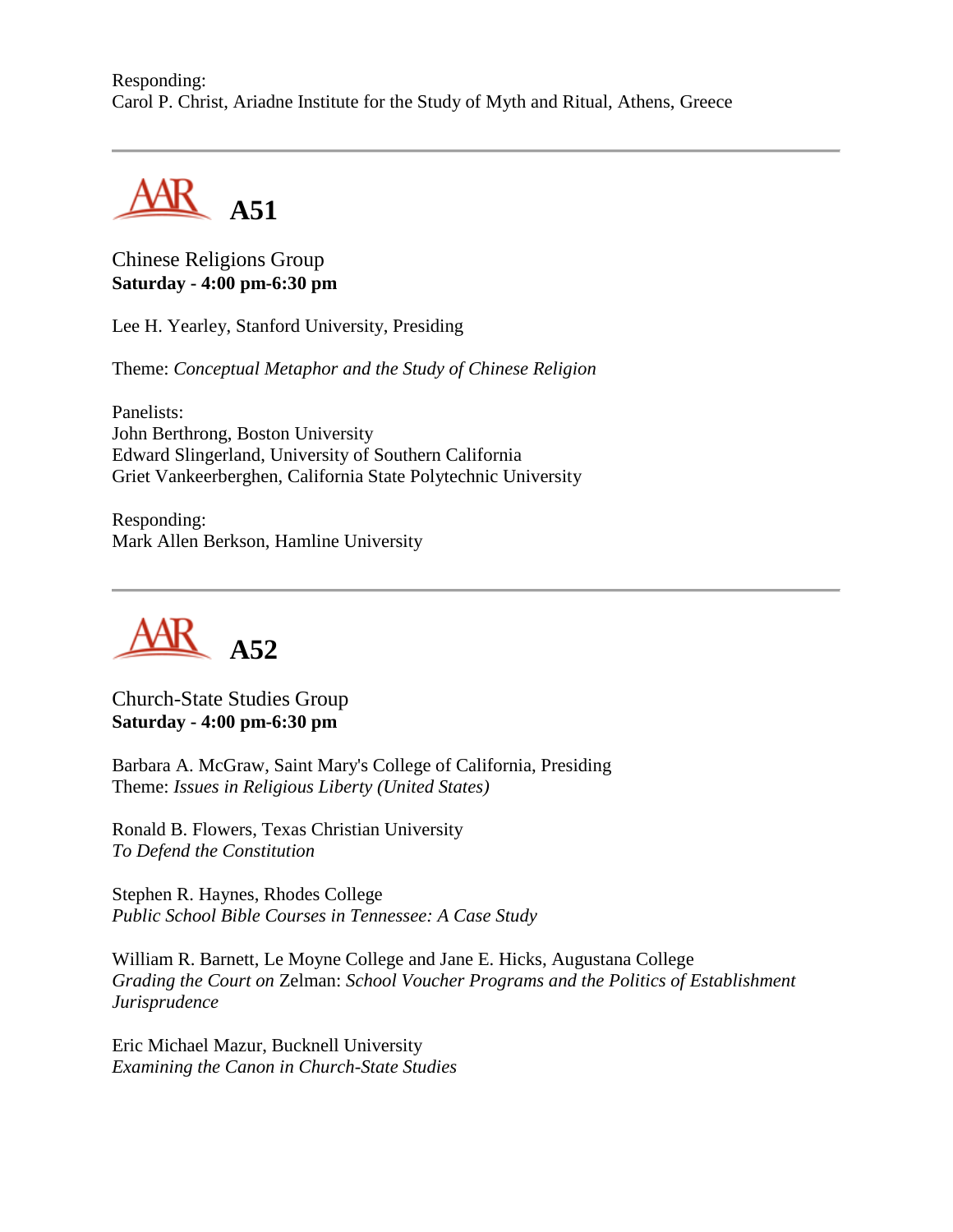Business Meeting: Eric Michael Mazur, Bucknell University, Presiding



Critical Theory and Discourses on Religion Group **Saturday - 4:00 pm-6:30 pm**

Frank J. Korom, Boston University, Presiding Theme: *Violence as Constitutive of Religion*

Jacob Kinnard, College of William and Mary *Communitas and Conflict: Rethinking and Reapplying Turner's Analysis of the Pilgrimage Process*

William A. Barbieri, Catholic University of America *Discourses of Militancy in Islam: A Heterological View*

Robert A. Segal, Lancaster University *The Frazerian Roots of the Theories of Girard and Burkert on Religion and Violence*

Jay Geller and Richard Hecht, Vanderbilt University *The Hermeneutics of Violence and the Violence of Hermeneutics: From Walter Benjamin to Jacques Derrida to Sam D. Gill, with Sidetracks to Michael Taussig and Michael Bernstein*

Responding: Gustavo Benavides, Villanova University

Business Meeting: Gustavo Benavides, Villanova University, and Steven Engler, Mount Royal College, Presiding



## Europe and the Mediterranean in Late Antiquity Group **Saturday - 4:00 pm-6:30 pm**

Kate Cooper, University of Manchester, Presiding Theme: *Sexuality in the Late Antique Mediterranean, Part One*

Panelists: Cynthia M. Baker, Santa Clara University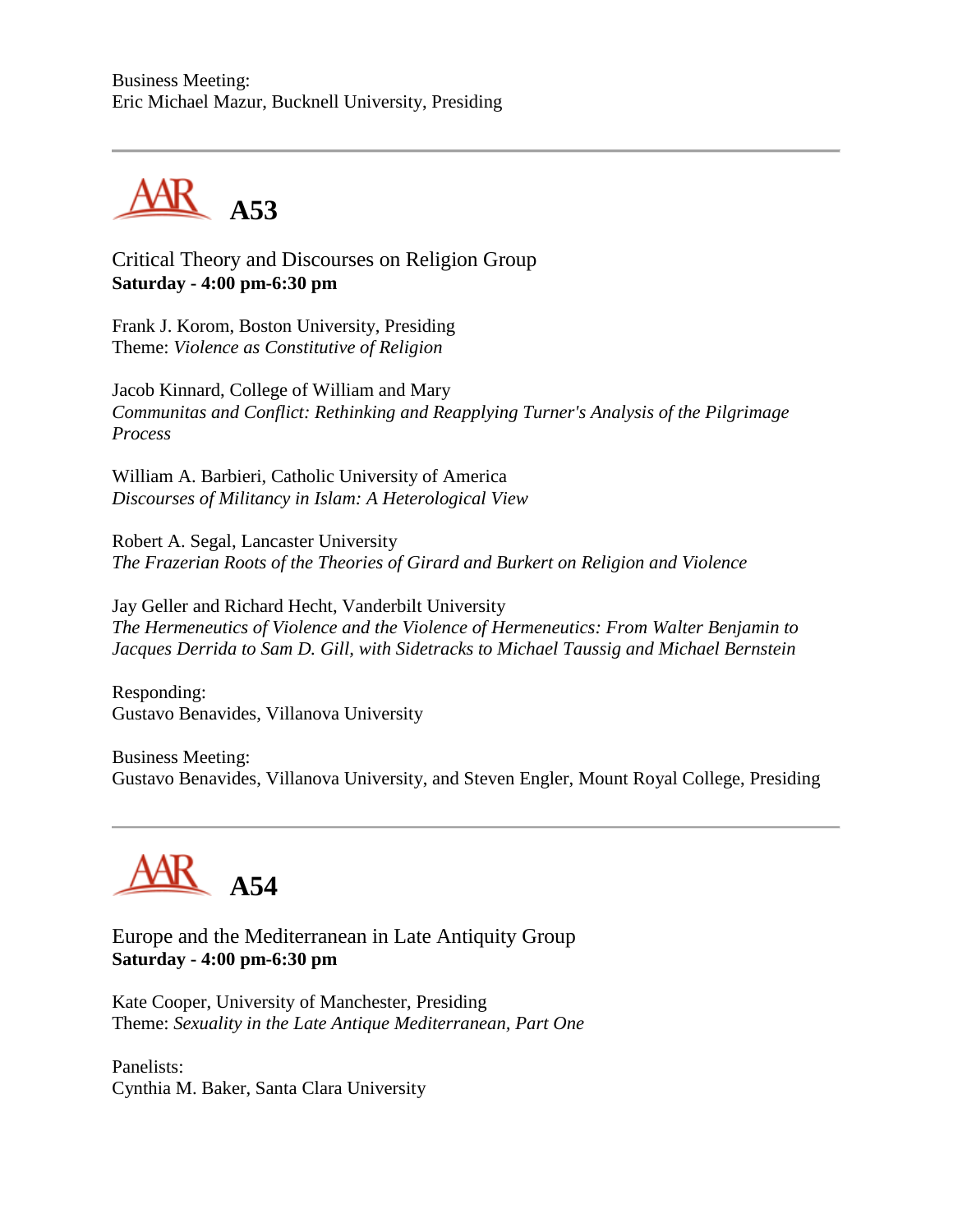Virginia Burrus, Drew University Lynn R. LiDonnici, Vassar College Terry Wilfong, University of Michigan, Ann Arbor



Evangelical Theology Group **Saturday - 4:00 pm-6:30 pm**

John Sanders, Huntington College, Presiding Theme: *Nonviolent Theologies of the Atonement*

Thomas Finger, Elizabethtown College *Christus Victor as Nonviolent Atonement*

Hans Boersma, Trinity Western University *Penal Substitution and the Possibility of Unconditional Hospitality*

T. Scott Daniels and Marty Michelson, Southern Nazarene University *Passing the Peace: Worship and Evangelism from a Non-Substitutionary Atonement Perspective*

J. Denny Weaver, Bluffton College *Nonviolent Analysis of Anselmian Atonement Violence*

Responding: Katherine Sonderegger, Virginia Theological Seminary



Gay Men's Issues in Religion Group and Lesbian-Feminist Issues and Religion Group **Saturday - 4:00 pm-6:30 pm**

Elizabeth A. Say, California State University, Northridge, Presiding Theme: Sexual Freedom, Religious Freedom, and the Limits of Tolerance: Responses to Love the Sin *by Janet R. Jakobsen and Ann Pellegrini*

Panelists: Gayle R. Baldwin, University of North Dakota Marcella Althaus-Reid, University of Edinburgh Rebecca T. Alpert, Temple University Kathleen Roberts Skerrett, Grinnell College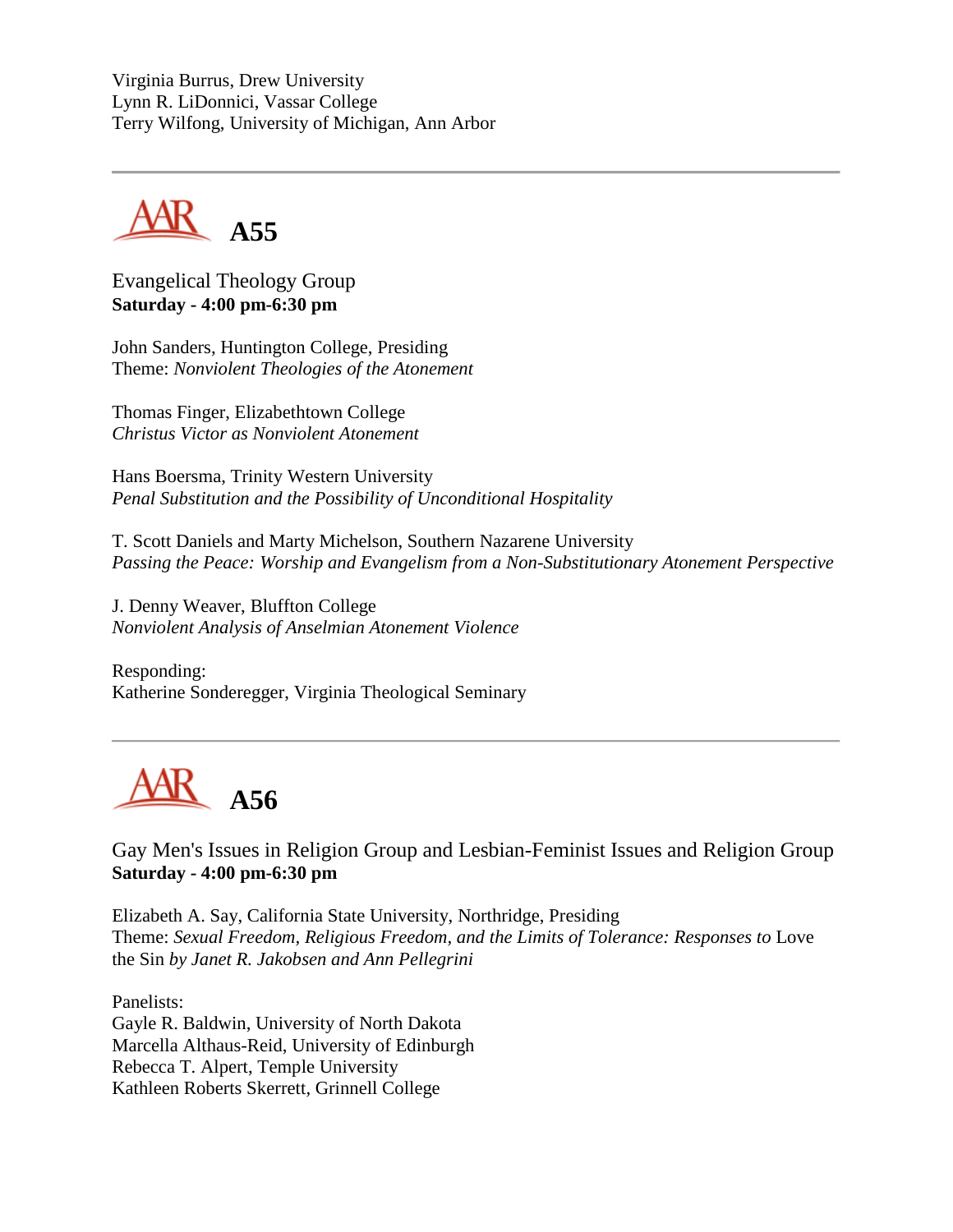Responding: Ann Pellegrini, University of California, Irvine, and Janet R. Jakobsen, Barnard College



Latina/o Religion, Culture, and Society Group **Saturday - 4:00 pm-6:30 pm**

Michelle Anne Gonzalez, Loyola Marymount University, Presiding Theme: *Race and Liberation: Commentaries on Andrés G. Guerrero's* A Chicano Theology

Hector Avalos, Iowa State University *Is a Chicano Theology Feasible?: A Critique of Andrés G. Guerrero's* A Chicano Theology

Christopher D. Tirres, Harvard University *"Liberation" in the Latina/o Context: Reassessing Guerrero's* A Chicano Theology

Robert D. Maldonado, California State University, Fresno *Malinchista Hermeneutics: Resistance and Appropriation in the Chicano Bible*

Responding: Andrés G. Guerrero, Aims Community College



Person, Culture, and Religion Group **Saturday - 4:00 pm-6:30 pm**

Kelley A. Raab, St. Lawrence University, Presiding Theme: *Critical Dialogue between Religion and Evolutionary Psychology*

William S. Waldron, Middlebury College *Buddhism and the Sciences of Mind: A Critical Dialogue*

Nathaniel Barrett, Boston University *Existential Semiotic and the Cultural Critique of Evolutionary Psychology*

Kelly Bulkeley, Graduate Theological Union *The Evolution of Wonder: Religious and Neuroscientific Perspectives*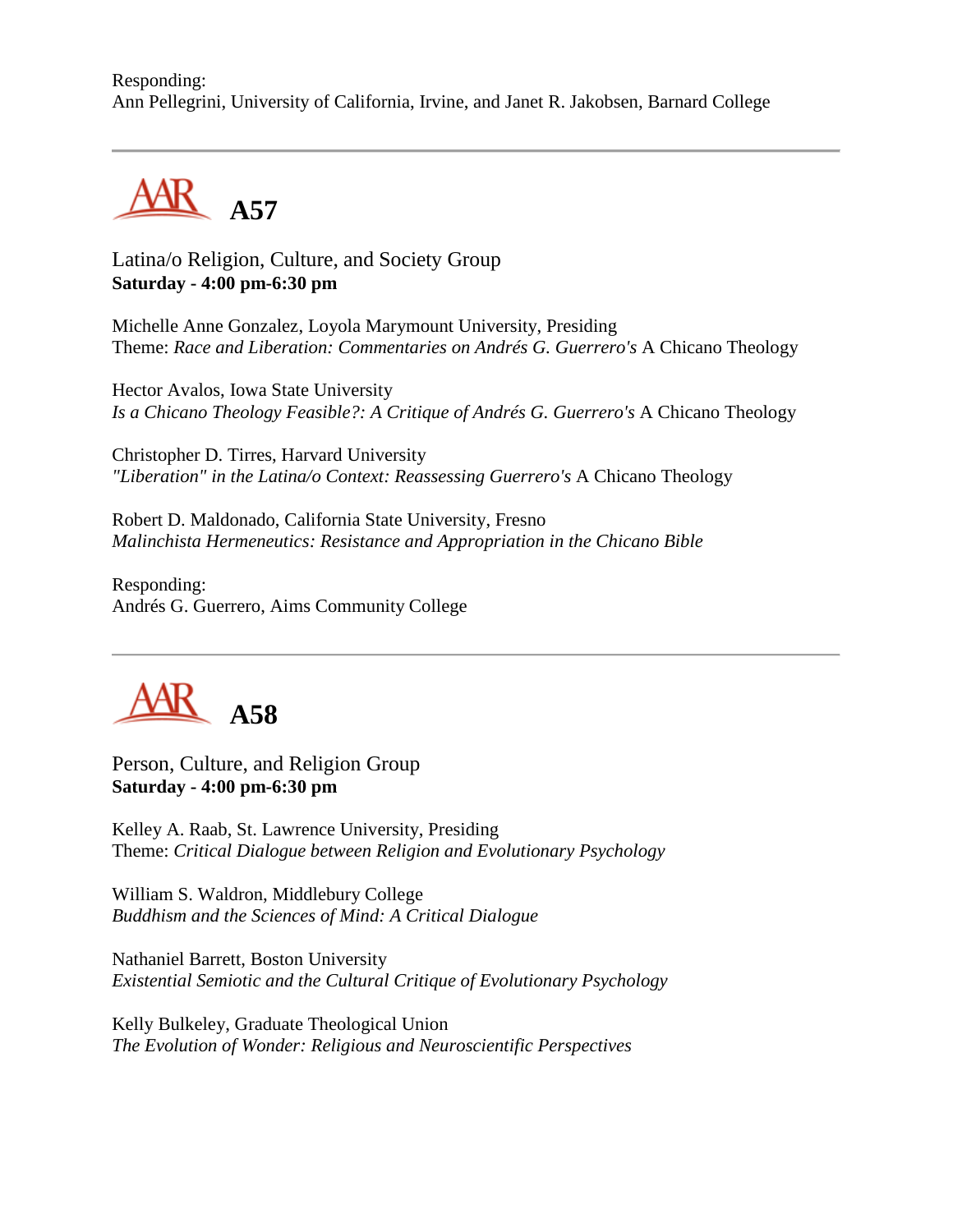Responding: Jeffrey Schloss, Westmont College

Business Meeting: Franz Aubrey Metcalf, The Forge Institute, and Kelley A. Raab, St. Lawrence University, Presiding



Pragmatism and Empiricism in American Religious Thought Group **Saturday - 4:00 pm-6:30 pm**

Frederick J. Ruf, Georgetown University, Presiding Theme: *Pragmatism and Feminism*

Deborah Whitehead, Harvard University *Feminism, Religion, and Democracy in the American Pragmatic Tradition*

Marit Trelstad, Pacific Lutheran University *Possession, Intuition, and James's "Leaky Consciousness"*

Elizabeth Pritchard, Bowdoin College *Surrender Your Gender: Religious Subjectivity in William James's* The Varieties of Religious Experience

Responding: Nancy K. Frankenberry, Dartmouth College



Roman Catholic Studies Group **Saturday - 4:00 pm-6:30 pm**

Richard Curtis, Claremont Graduate University, Presiding Theme: *Reconsidering Catholic Social Thought*

John Berkman, Catholic University of America *Social Injustice, Eugenics, and the Dignity of the Poor: The Ryan-Sanger Debate over Fertility Control*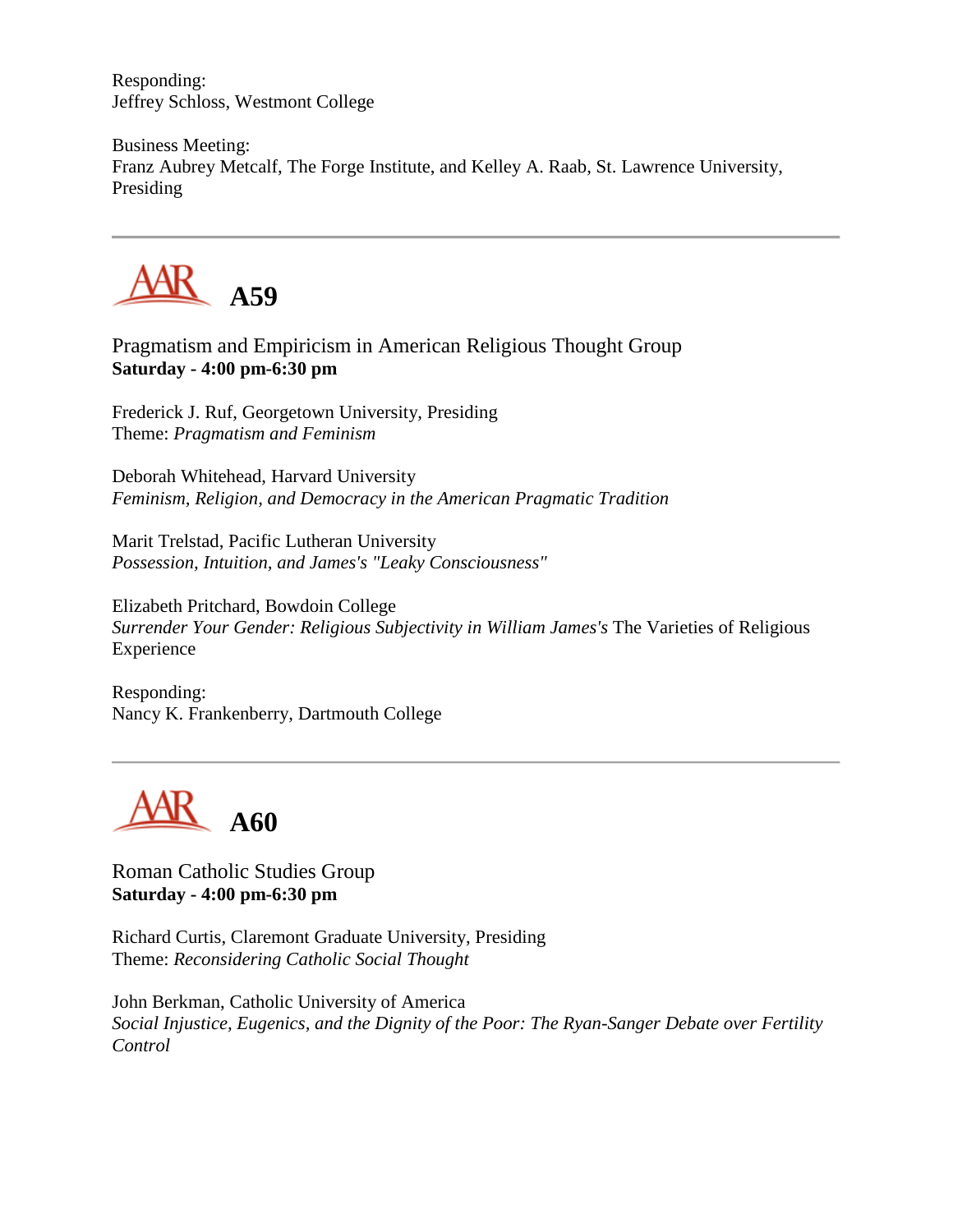Melissa Stewart, Vanderbilt University *Intra-Catholic Pluralism: Resources to Resist a Universalizing, Characterless Globalization*

Andrew Skotnicki, St. Patrick's Seminary *Foundations Once Destroyed: The Catholic Church and Criminal Justice*

Dominic F. Doyle, Boston College *Charles Taylor's* A Catholic Modernity? *and Nicholas Boyle's* Who Are We Now? Christian Humanism from Hegel to Heaney*: A Comparison of Two Catholic Humanist Critiques of Friedrich Nietzsche*

Responding: Maura A. Ryan, University of Notre Dame

Business Meeting: Nancy Dallavalle, Fairfield University, and Jeffrey Marlett, College of Saint Rose, Presiding



#### Schleiermacher Group **Saturday - 4:00 pm-6:30 pm**

Timothy R. Clancy, Gonzaga University, Presiding Theme: *Schleiermacher and Religious Pluralism*

Philip L. Quinn, University of Notre Dame *Schleiermacher and the Challenge of Religious Diversity*

Jacqueline Marina, Purdue University *Schleiermacher on the Out-Pourings of the Inner Fire: Experiential Expressivism and Religious Pluralism*

Thomas E. Reynolds, Vanderbilt University *Dialectical Pluralism: Rethinking Schleiermacher and the Problem of the Religions*

Responding: Jack C. Verheyden, Claremont School of Theology

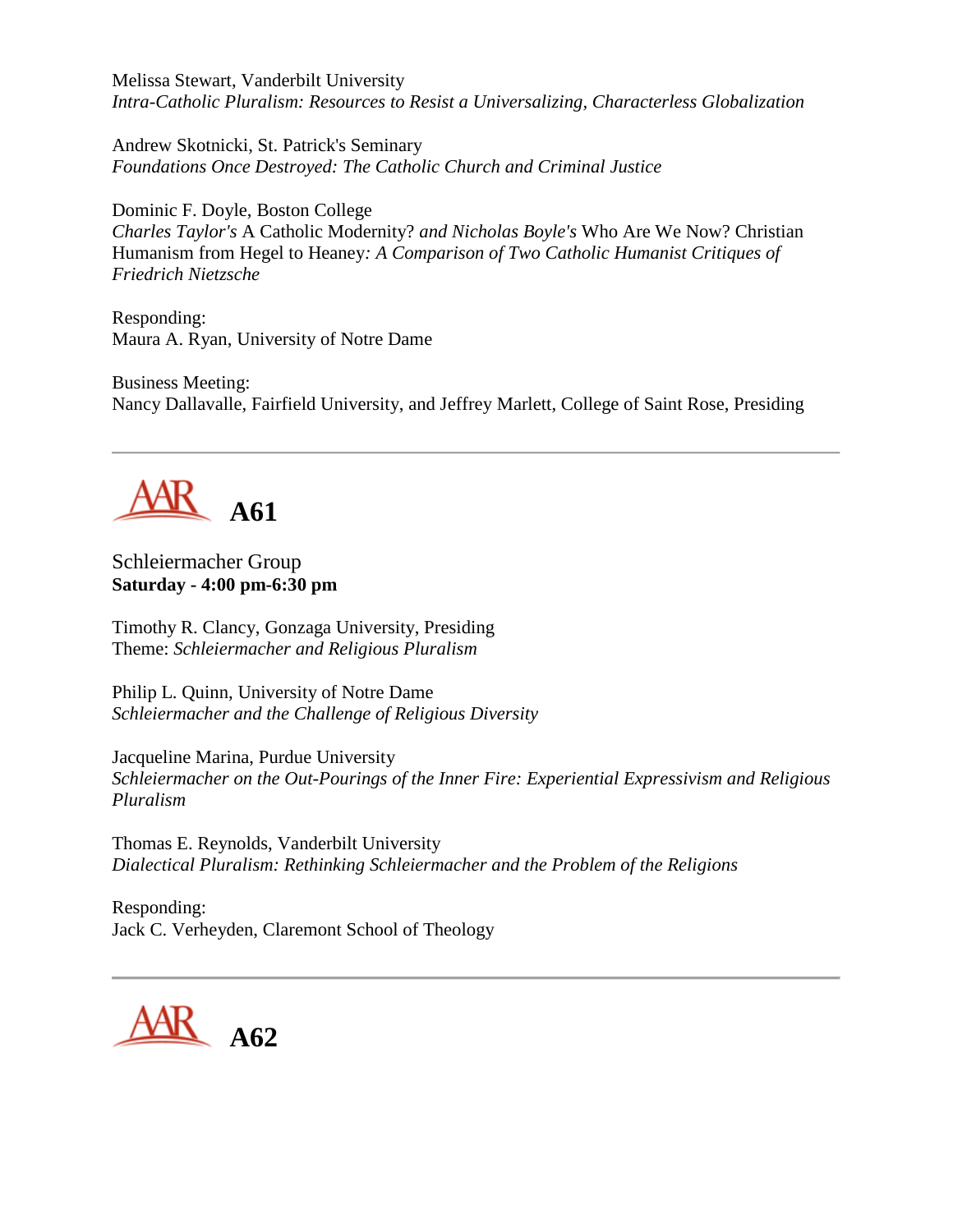Constructions of Ancient Space Seminar **Saturday - 4:00 pm-6:30 pm**

James W. Flanagan, Case Western Reserve University, Presiding Theme: *Expanding Critical Spatiality*

Jon L. Berquist, Chalice Press *Critical Spatiality and the Uses of Theory*

Claudia V. Camp, Texas Christian University *Storied Space, or Ben Sira "Tells" a Temple*

William E. Deal, Case Western Reserve University *Rhetorics of Religious Space: Some East Asian Perspectives*

Thomas B. Dozeman, United Theological Seminary *"Scriptural Maps" and the Journey from Kadesh through Transjordan*

David M. Gunn, Texas Christian University *Covering David: Michelangelo's David from the Piazza della Signoria to My Refrigerator Door*

Business Meeting: James W. Flanagan, Case Western Reserve University, Presiding

Papers will not be read at the meeting but are posted on the seminar's website[\(http://guildzone.org\)](http://guildzone.org/) and should be read by all attending the session. Seminar members online discussions begin by September 1. Annual Meeting session focuses on method and theory issues raised in papers and discussion. Further information is available on the website or from Jon L. Berquist[\(jberquist@aol.com\)](mailto:jberquist@aol.com) or James W. Flanagan[\(flanagan@po.cwru.edu\)](mailto:flanagan@po.cwru.edu), co-chairs.



Anthropology of Religion Consultation **Saturday - 4:00 pm-6:30 pm**

Pamela Klassen, University of Toronto, Presiding Theme: *Experiencing Experience: Fieldwork Dilemmas in the Study of Religion*

Julie S. Heath, Indiana University, Bloomington *A Place at the Table: Unity and Difference in Fieldwork on Religious Practice*

Aryana Bates, Drew University *White Lesbian, Black Church: The Ethnographer as Participant in a Pluralistic Community*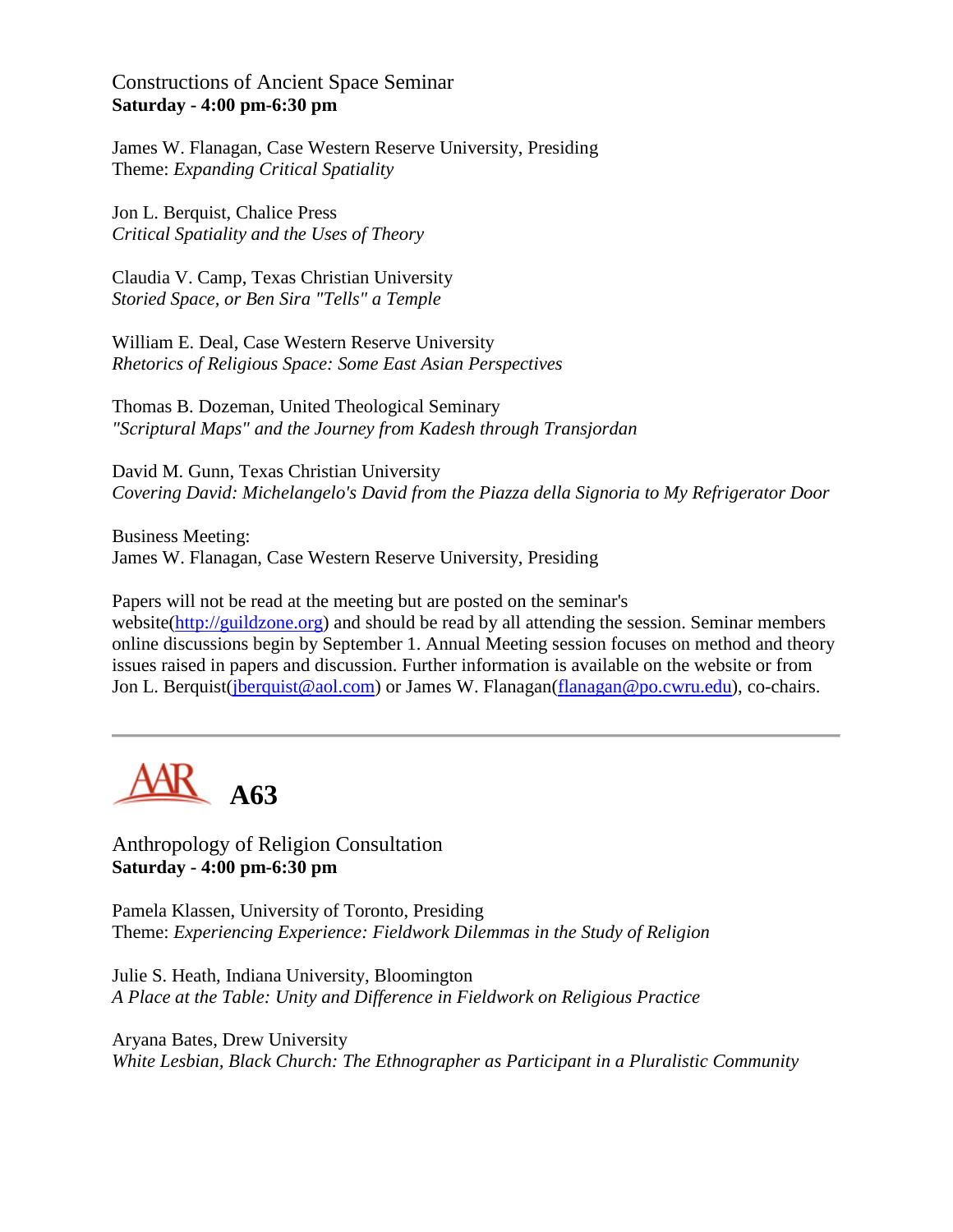Cat McEarchern, University of Stirling *Going Native in Academia: Studying Neo-Paganism as Insider and Outsider*

Courtney Bender, Columbia University *The Elusive Subject: Finding and Interpreting the "Religious" in the Ethnography of Daily Life*

Responding: Ruth Marie Griffith, Princeton University

Business Meeting: Pamela Klassen, University of Toronto, and June McDaniel, College of Charleston, Presiding



Augustine and Augustinianisms Consultation **Saturday - 4:00 pm-6:30 pm**

Kevin L. Hughes, Villanova University, Presiding Theme: *Augustine Reading and Reading Augustine*

Michael Cameron, Archdiocese of Chicago *Augustine Reading Paul Reading Moses: Christ Accursed and How Signs Work*

Donald Jacob Uitvlugt, University of Notre Dame *The Creation of Tradition: Isidore of Seville as a Reader of Augustine*

Andrea J. Dickens, University of Virginia *Can Illumination Be Auditory? The Augustinian Legacy in William of St. Thierry and Bernard of Clairvaux*

Peter Thuesen, Tufts University *Augustine as Nemesis: The Beechers as Readers of the Bishop of Hippo*

**A65**

Cultural History of the Study of Religion Consultation **Saturday - 4:00 pm-6:30 pm**

**New Program Unit**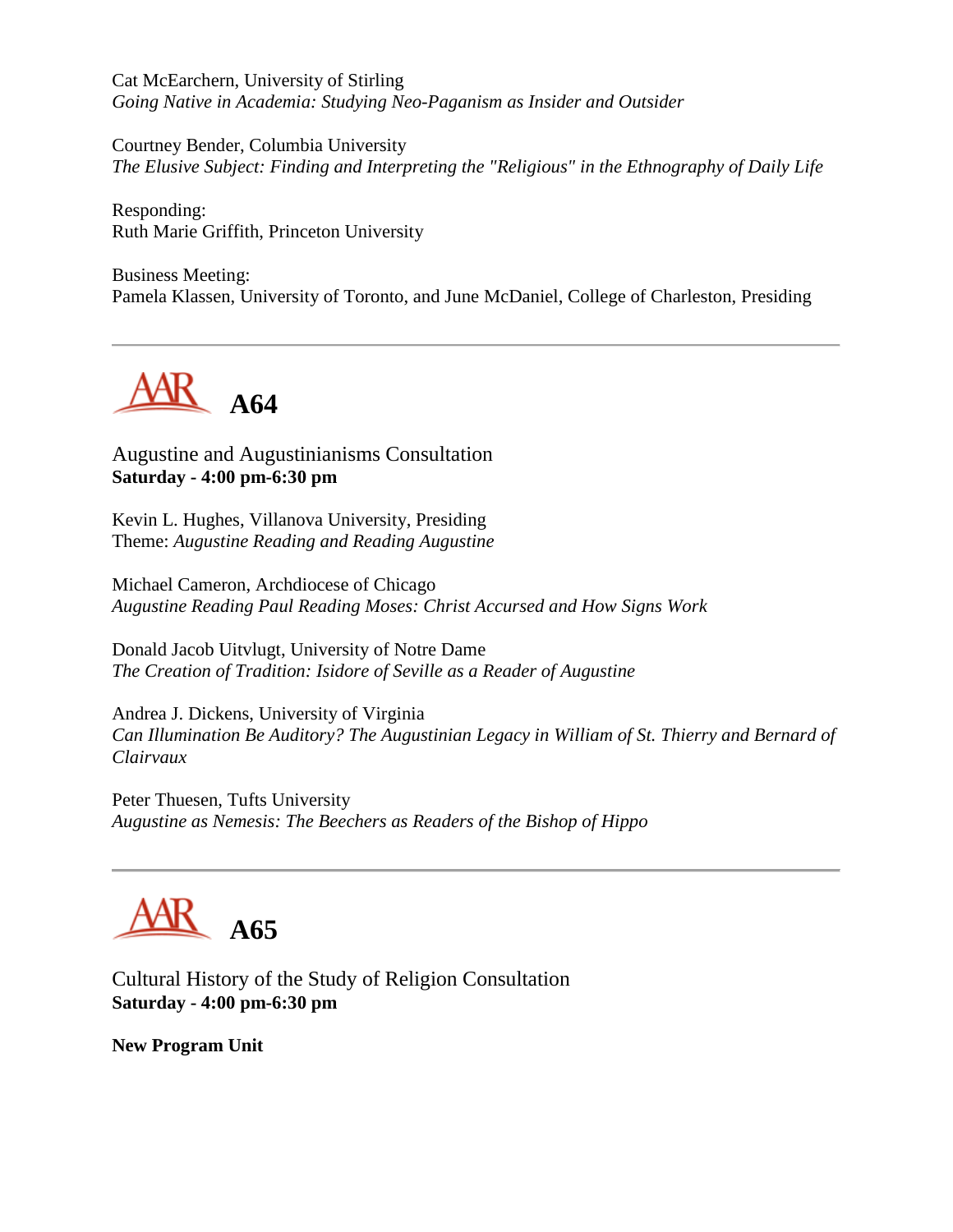Leigh E. Schmidt, Princeton University, Presiding Robert A. Orsi, Harvard University, Presiding Theme: *Toward a Cultural History of the Study of Religion*

Panelists: David S. Chidester, University of Cape Town Joyce Burkhalter Flueckiger, Emory University Peter Harrison, Bond University Donald S. Lopez, University of Michigan, Ann Arbor

Business Meeting: Robert A. Orsi, Harvard University, and Leigh E. Schmidt, Princeton University, Presiding



Religion and Disability Studies Consultation **Saturday - 4:00 pm-6:30 pm**

J. Eric Pridmore, Drew University, Presiding Theme: *Living Bodies Interpreting Texts: Susan Wendell on* The Rejected Body

Sharon V. Betcher, Drew University *De-Colonizing Disabled Bodies: "The Blind See, the Lame Walk, the Deaf Hear..."*

Molly Haslam, Vanderbilt University *Experiencing the Sacred: Beyond the Limits of Language and the Cultural Linguistic Approach to Religion*

Susanne Rappmann, Karlstad University *The Disabled Body of Christ as a Critical Metaphor*

Maria Truchan-Tataryn, University of Saskatchewan *Transfigured Bodies: Wendell and Eastern Christian Iconography*

Responding: Nancy L. Eiesland, Emory University Kerry Wynn, Southeast Missouri State University Tom Craig, International Communicology Institute

Business Meeting: Maureen Connolly, Brock University, Presiding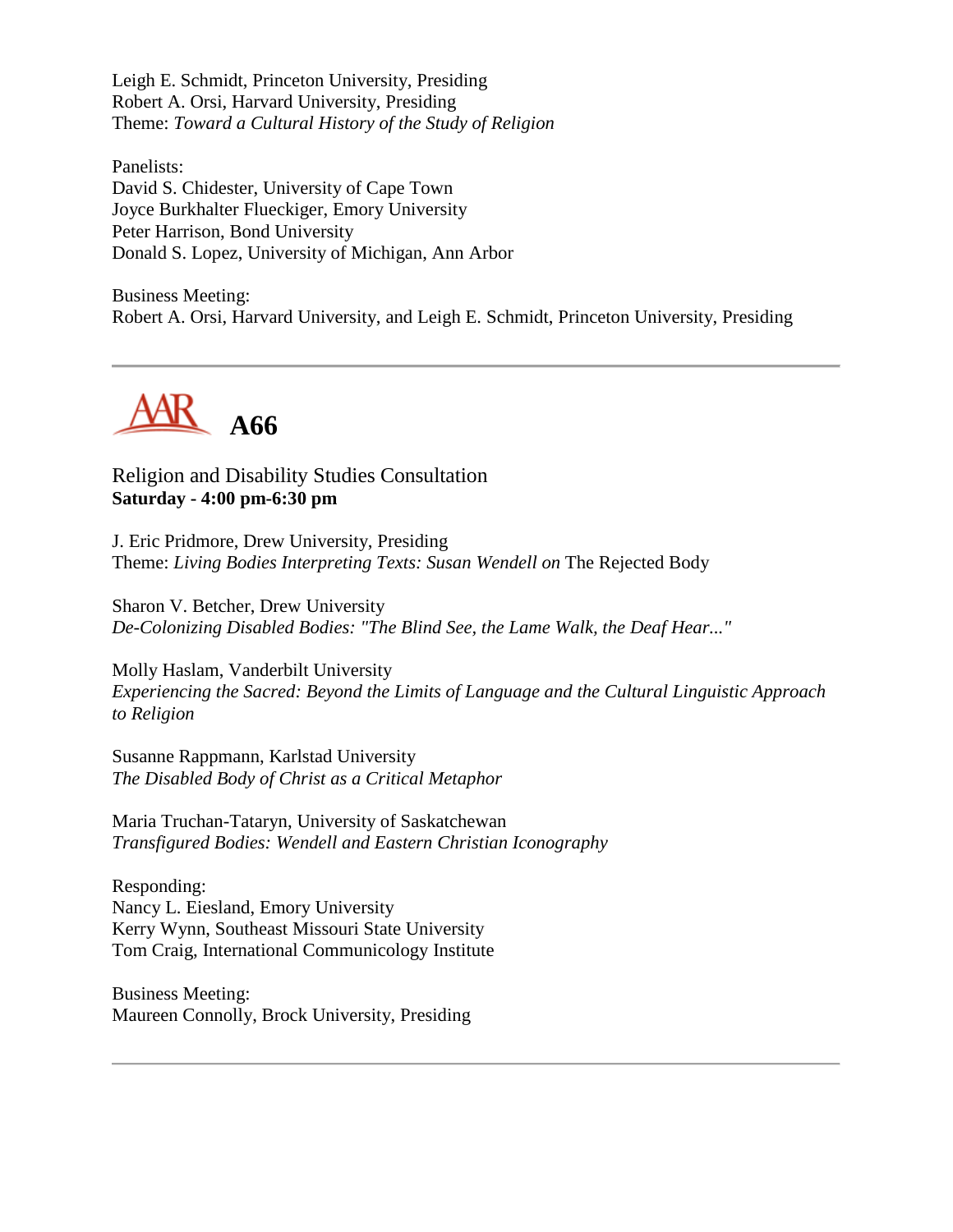

### Introduction to the AAR **Saturday - 5:00 pm-6:15 pm**

Sponsored by the Student Liaison Group

Richard Amesbury, Claremont Graduate University, Presiding Theme: *Introduction to the AAR*

Panelists: Susan E. Henking, Hobart & William Smith Colleges Anita L. Bradshaw, Lutheran Seminary Sarah Heaner Lancaster, Methodist Theological School in Ohio Mark Lloyd Taylor, Seattle University Kimberly Rae Connor, University of San Francisco Carey J. Gifford, American Academy of Religion

See the Annual Meeting Program Highlights page for a description.



## AAR Donors Reception **Saturday - 5:30 pm-6:45 pm**

Individuals whose generosity has allowed us to continue many of our special programs are invited to a reception hosted by the AAR Board of Directors to learn about some exciting new initiatives.



## Reception for Racial and Ethnic Minority Members **Saturday - 6:15 pm-7:00 pm**

The Committee on the Status of Racial and Ethnic Minorities in the Profession invites interested persons to a reception celebrating the contributions of racial and ethnic minority scholars in the Academy.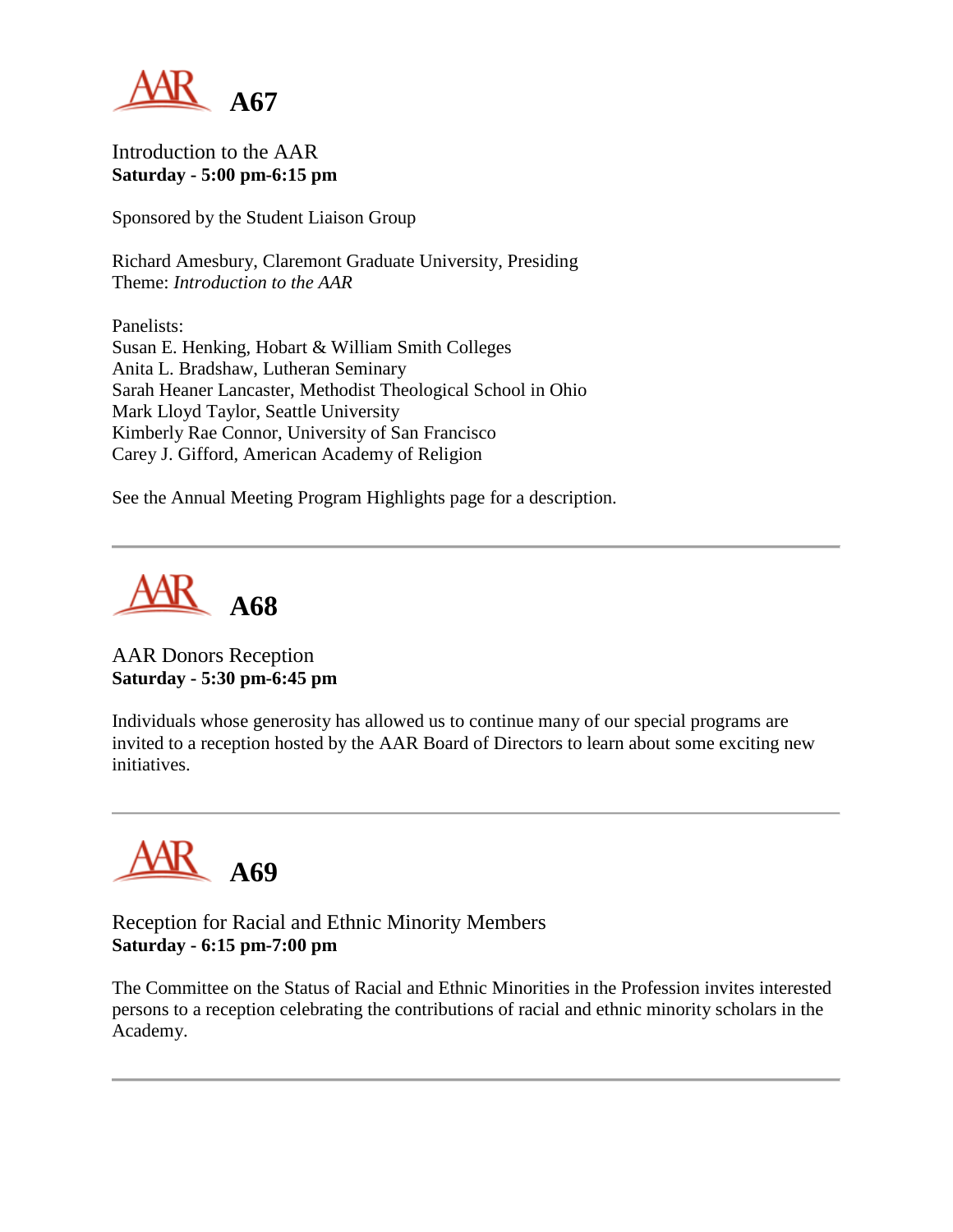

Presidential Plenary Address **Saturday - 7:15 pm-8:30 pm**

Robert A. Orsi, Harvard University, Presiding Theme: *Embodied Cosmologies*

Vasudha Narayanan, University of Florida

See the Annual Meeting Program Highlights page for description.



# AAR Members Party **Saturday - 8:30 pm-11:00 pm**

Following the success of last year's party, AAR members are invited to join one another at the AAR Members Party for music and dancing. Don't forget your free drink ticket that will be mailed with your name badge!



Arts Series/Films: *[In the Light of Reverence](http://www.sacredlands.org/)* **Saturday - 8:30 pm-11:00 pm**

Sponsored by the Native Traditions in the Americas Group

Andrea Smith, University of California, Santa Cruz, Presiding

See the Annual Meeting Program Highlights pagefor a description.



Arts Series/Films: *[Jesus Christ Vampire Hunter](http://www.odessafilmworks.com/jcvh)* **Saturday - 8:30 pm-11:00 pm**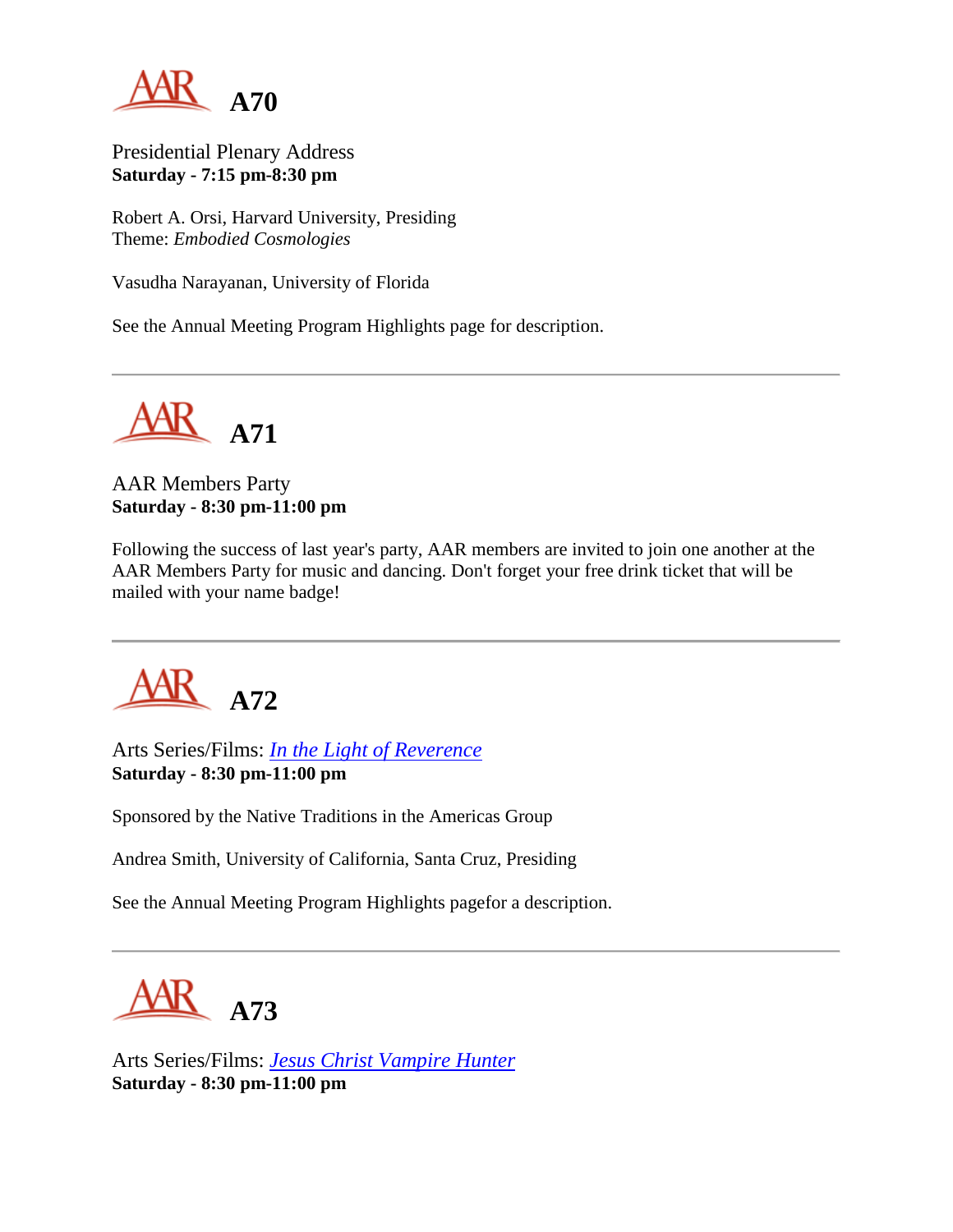Sponsored by Religion, Film, and Visual Culture Group

Lee Demarbre, Ottawa, Ontario, Presiding

See the Annual Meeting Program Highlights page for a description.



Women's Caucus Reception **Saturday - 9:00 pm-11:00 pm**

Sponsored by the Women's Caucus

Interested persons are invited to a reception honoring women's contributions in the Academy

**A75**

# Student Member Reception **Saturday - 10:00 pm-12:00 am**

AAR and SBL student members are invited to drop by for conversation with fellow students. Beer, wine, soda, and light snacks provided.

**A76**

*JAAR* Editorial Board **Sunday - 7:00 am-7:30 am**

Glenn E. Yocum, Whittier College, Presiding



AAR Annual Business Meeting and Continental Breakfast **Sunday - 7:30 am-8:45 am**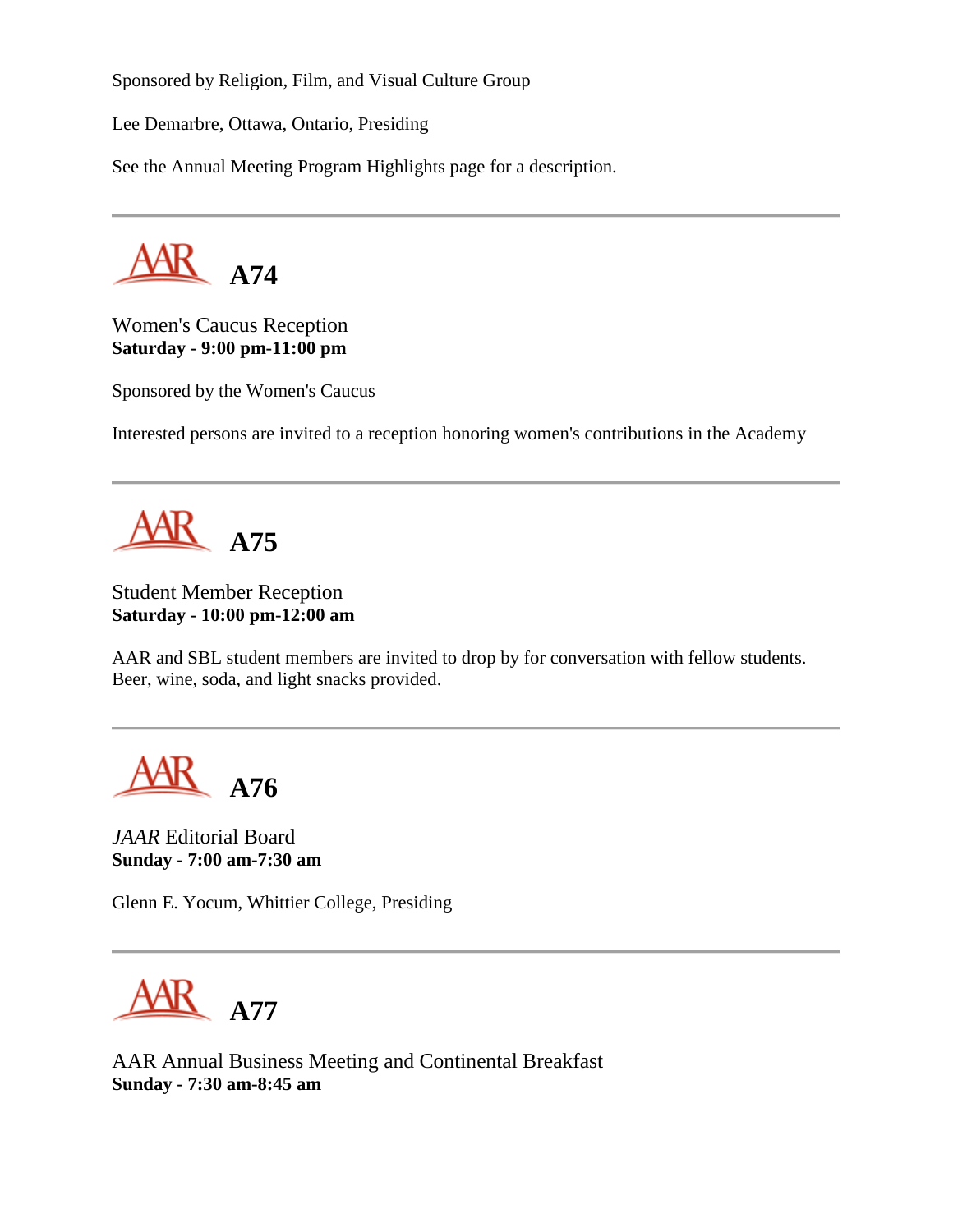

Special Topics Forum **Sunday - 9:00 am-11:30 am**

Sponsored by the Academic Relations Task Force and the Caucus of Scholars at Religiously Affiliated Institutions

Stephen R. Haynes, Rhodes College, Presiding Theme: *Academy, University, and Faith Community: Teaching Religion at Religiously Affiliated Institutions*

Panelists: William J. Cahoy, St. Johns University Mary Todd, Concordia University Bill J. Leonard, Wake Forest University Annette Moran, Carroll College Ted Grimsrud, Eastern Mennonite University Keith J. Wilson, Brigham Young University

See the Annual Meeting Program Highlights page for a description.

Interested persons are invited to attend a luncheon immediately following. See AM137 for more information.

**A79**

Special Topics Forum **Sunday - 9:00 am-11:30 am**

Sponsored by the Public Understanding of Religion Committee

Dena S. Davis, Cleveland-Marshall College of Law, Presiding Theme: *Religion and Public Policy: Embryos, Stem Cells, and Clones*

Panelists: James F. Childress, University of Virginia Ronald M. Green, Dartmouth College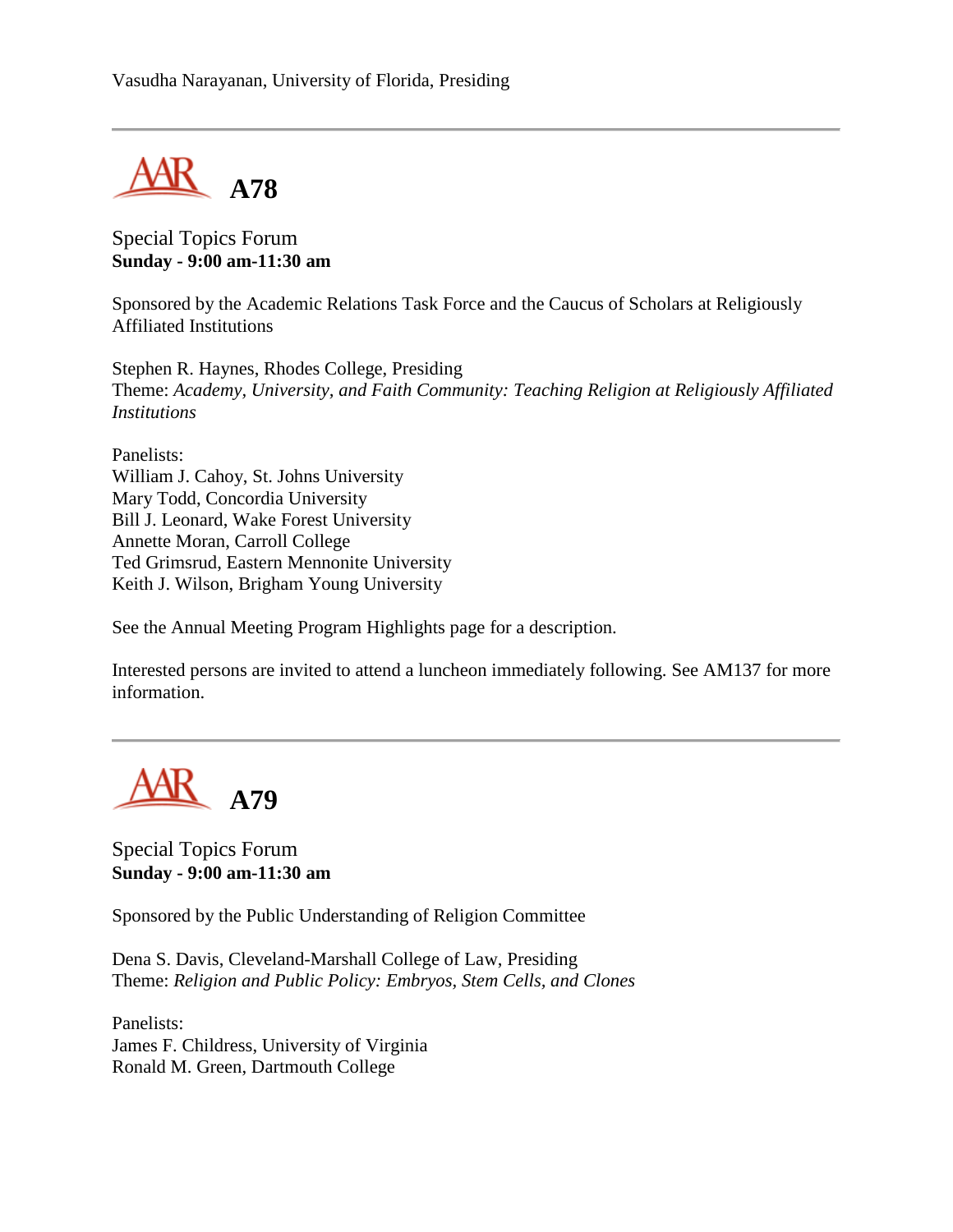Moira McQueen, University of Toronto Laurie Zoloth, San Francisco State University

See the Annual Meeting Program Highlights page for a description.



Academic Teaching and the Study of Religion Section **Sunday - 9:00 am-11:30 am**

Sid Brown, University of the South, Presiding Theme: *Preparing Scholar-Teachers: Reflections on Professional Development and Practice*

Theodore Brelsford, Lynn Huber, and Gary M. Laderman, Emory University *Preparing Scholar-Teachers in Emory University's Graduate Division of Religion*

Michael Barnes, University of Dayton *Student Responses to a Teacher's Religious Goals*

Sandra L. Gravett, Appalachian State University *"You Want Me To Teach What?": A Survival Guide for Teaching outside of Your Academic Training*

Kristin Scheible, Harvard University *Cultivating Mutual Respect for Effective Teaching and Learning in the Study of Religion*

Business Meeting: Christine M. Bochen, Nazareth College of Rochester, and Barbara A. B. Patterson, Emory University, Presiding



Arts, Literature, and Religion Section **Sunday - 9:00 am-11:30 am**

Darlene Fozard Weaver, Villanova University, Presiding Theme: *Artistic Responses to Loss*

Maria Tattu Bowen, University of Portland Apokatastasis Panton *Redux: Loss and Restoration in the Poetry of Czeslaw Milosz*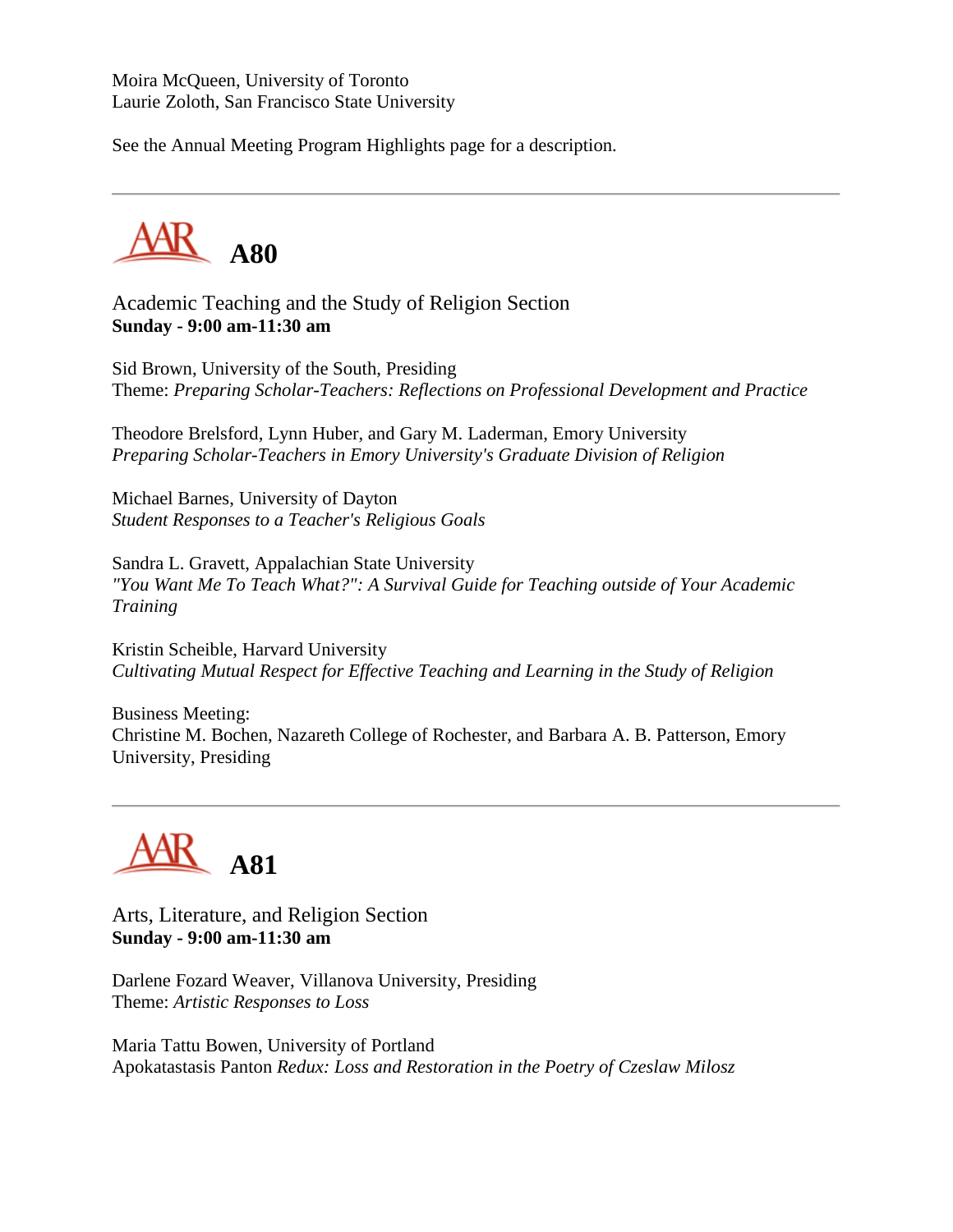J. Heath Atchley, Alfred University *The Language of Loss, the Loss of Language: DeLillo on Religion, Terror, and Mourning*

Peter J. Thuesen, Tufts University *Twice Lost: The Deaths of the Unconverted in Harriet Beecher Stowe and Robert Lowell* 

Jacqueline A. Bussie, University of Virginia Laughter and the Holocaust: Risibility as Resistance in Elie Wiesel's Gates of the Forest

Oren Stier, Florida International University *"'Til the Mourning Comes": Working through Loss in Holocaust Documentary Films*

Business Meeting: Jennifer L. Geddes, University of Virginia, and S. Brent Plate, Texas Christian University



Buddhism Section **Sunday - 9:00 am-11:30 am**

James C. Dobbins, Oberlin College, Presiding Theme: *Transnational Exchange and Buddhist Modernism in Asia*

Anne M. Blackburn, Cornell University *A Cosmopolitan in Colombo: Hikkaduve Sri Sumangala's Nineteenth-Century Transnational Buddhism*

Anne R. Hansen, University of Wisconsin, Milwaukee *Monk Travels and the Politics of Textual Production in Colonial Cambodia*

Kosei Ishii, Komazawa Junior College *Thoughts and Genealogy of Ultranationalists Strongly Influenced by Buddhist Philosophy: The Exchange of Japanese Nationalists and Ceylonese Buddhists*

Richard Jaffe, Duke University *Paper, Ink, Bone, and Stone: Mapping Buddhism in an Age of Empire*

Responding: Richard King, University of Derby

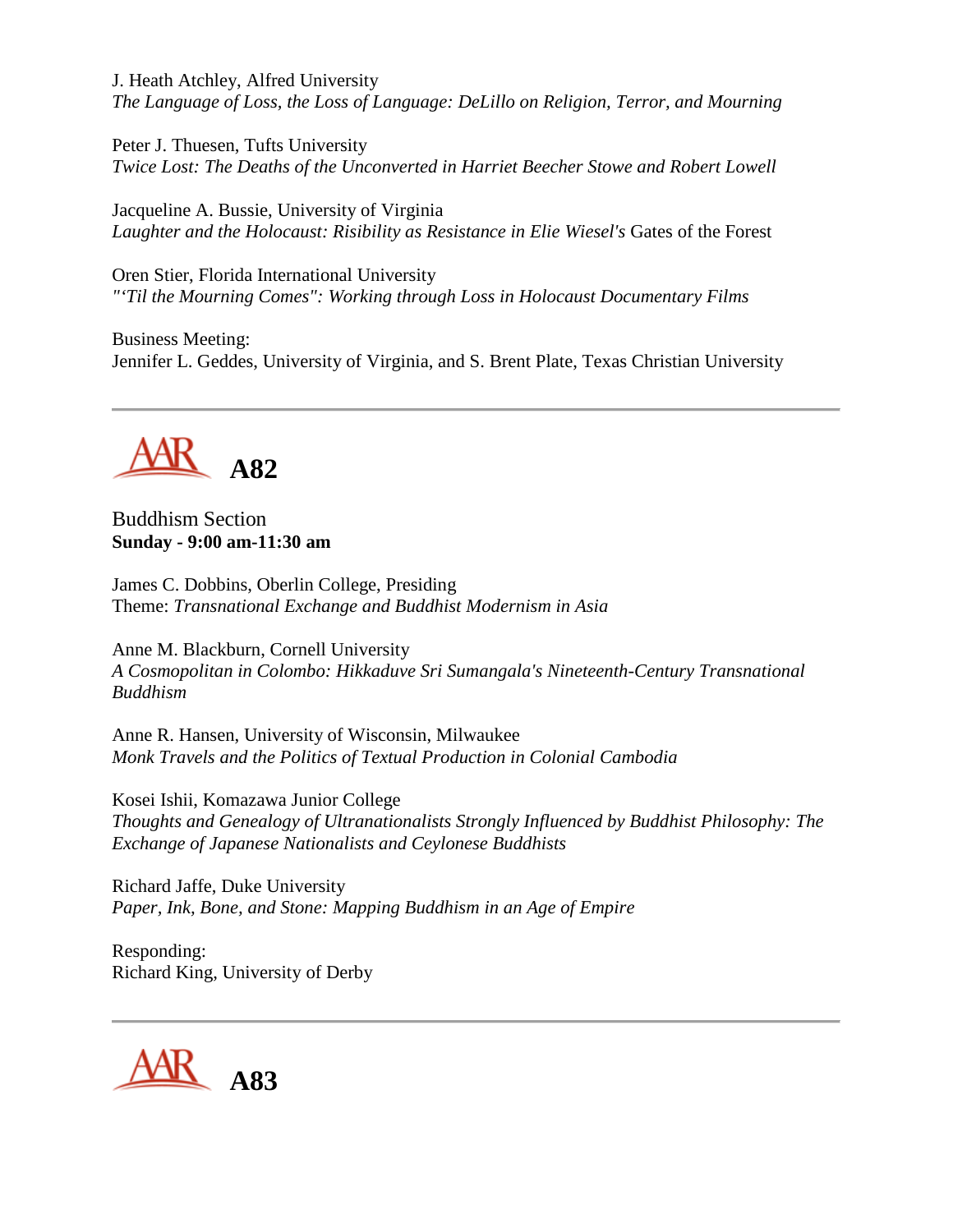Comparative Studies in Religion Section, Religion in South Asia Section, and Ritual Studies **Sunday - 9:00 am-11:30 am**

Daniel R. Gold, Cornell University, Presiding Theme: *Ritual Levity, Ritual Play in South Asian Christian, Muslim, Buddhist, and Hindu Traditions*

Panelists:

Corinne Dempsey, University of Wisconsin, Stevens Point William P. Harman, University of Tennessee, Chattanooga Rachel Fell McDermott, Barnard College Tracy Pintchman, Loyola University, Chicago Selva Raj, Albion College Whitney Sanford, Iowa State University Elizabeth L. Wilson, Miami University

Responding: Jonathan Z. Smith, University of Chicago



Ethics Section **Sunday - 9:00 am-11:30 am**

David Craig, Indiana University, Purdue University, Presiding Theme: *Justice and Civil Liberties in the Wake of September 11*

Molly Hadley Jensen, Vanderbilt University *Ethics of the Borderlands: Blurring the Boundaries of National Identity to Include a Recognition of Others*

David True, Union Theological Seminary and Presbyterian School of Christian Education *Democracy and the Good: Martin Luther King, Jr. on the Pursuit of the Good in the Political Realm*

Richard B. Miller, Indiana University, Bloomington *Islam and Social Criticism in the Aftermath of September 11*

Purushottama Bilimoria, Deakin University, Melbourne *The Right to Flee and to Seek Refuge: Mispredications in the Oceanic Contexts*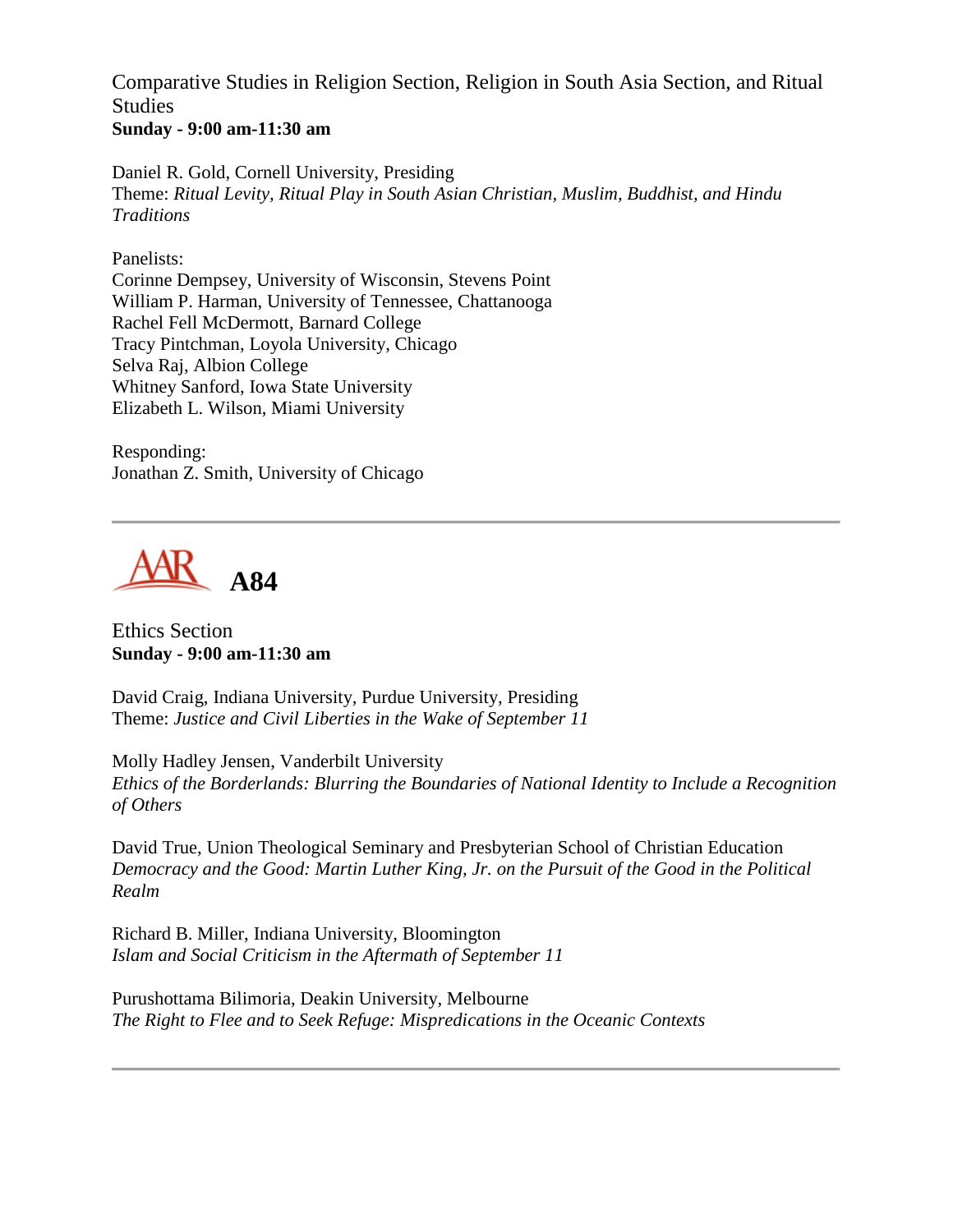

History of Christianity Section **Sunday - 9:00 am-11:30 am**

Amy DeRogatis, Michigan State University, Presiding Theme: *Christian Images of Islam and Muslim Images of Christianity*

Stephen J. Shoemaker, University of Oregon *Christmas in the Qur'an: New Evidence Regarding the Christian Sources of the Qur'anic Nativity Traditions*

Jason R. Zaborowski, Catholic University of America *The Coptic Neo-Martyr John of Phanijoit: The Re-conversion of an Apostate Christian "Deceived by Lust of a Saracen Woman" (c.1210)*

David Freidenreich, Columbia University *Neither Fish Nor Fowl: The Conception of Islam in Classical Canon Law Sources on Commensality*

Antonia Atanassova, Boston College *Truth and Selectiveness: Muslim-Christian Dialogue in the Balkans*

Responding: William A. Graham, Harvard University



North American Religions Section **Sunday - 9:00 am-11:30 am**

Philip L. Barlow, Hanover College, Presiding Theme: *Author Meets Critics: Sarah Barringer Gordon's* The Mormon Question: Polygamy and Constitutional Conflict in Nineteenth-Century America

Panelists: Kathleen Flake, Vanderbilt University Richard Ostling, Associated Press Stephen J. Stein, Indiana University, Bloomington John F. Wilson, Princeton University

Responding: Sarah Gordon, University of Pennsylvania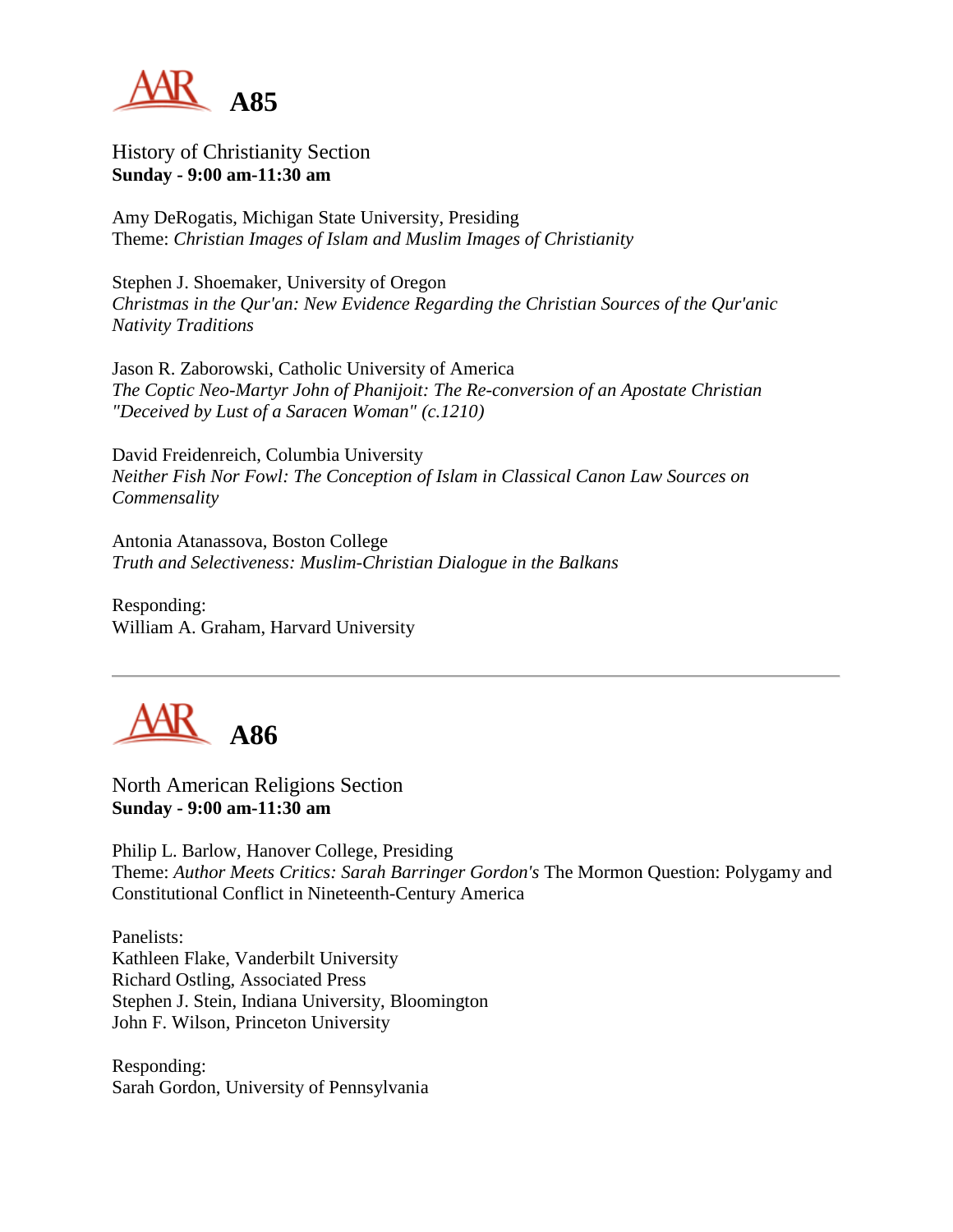Business Meeting: Judith Weisenfeld, Vassar College, and Peter W. Williams, Miami University, Presiding



Philosophy of Religion Section **Sunday - 9:00 am-11:30 am**

William J. Wainwright, University of Wisconsin, Milwaukee, Presiding Theme: *War and the Religious Traditions*

Panelists: James T. Johnson, Rutgers University Sallie B. King, James Madison University Henry Rosemont, St. Mary's College, Maryland

Business Meeting: Thomas P. Kasulis, Ohio State University, Presiding



Religion and the Social Sciences Section **Sunday - 9:00 am-11:30 am**

Elizabeth M. Bounds, Emory University, Presiding Theme: *Doing Our First Works Over: White Theologians and Ethicists Talk about Race*

Panelists: Karin Case, Union Theological Seminary, New York Robin Hawley Gorsline, Brooklyn, NY Jennifer Harvey, Union Theological Seminary, New York Sally MacNichol, Union Theological Seminary, New York Aana Vigen, Union Theological Seminary, New York

Responding: Dwight N. Hopkins, University of Chicago

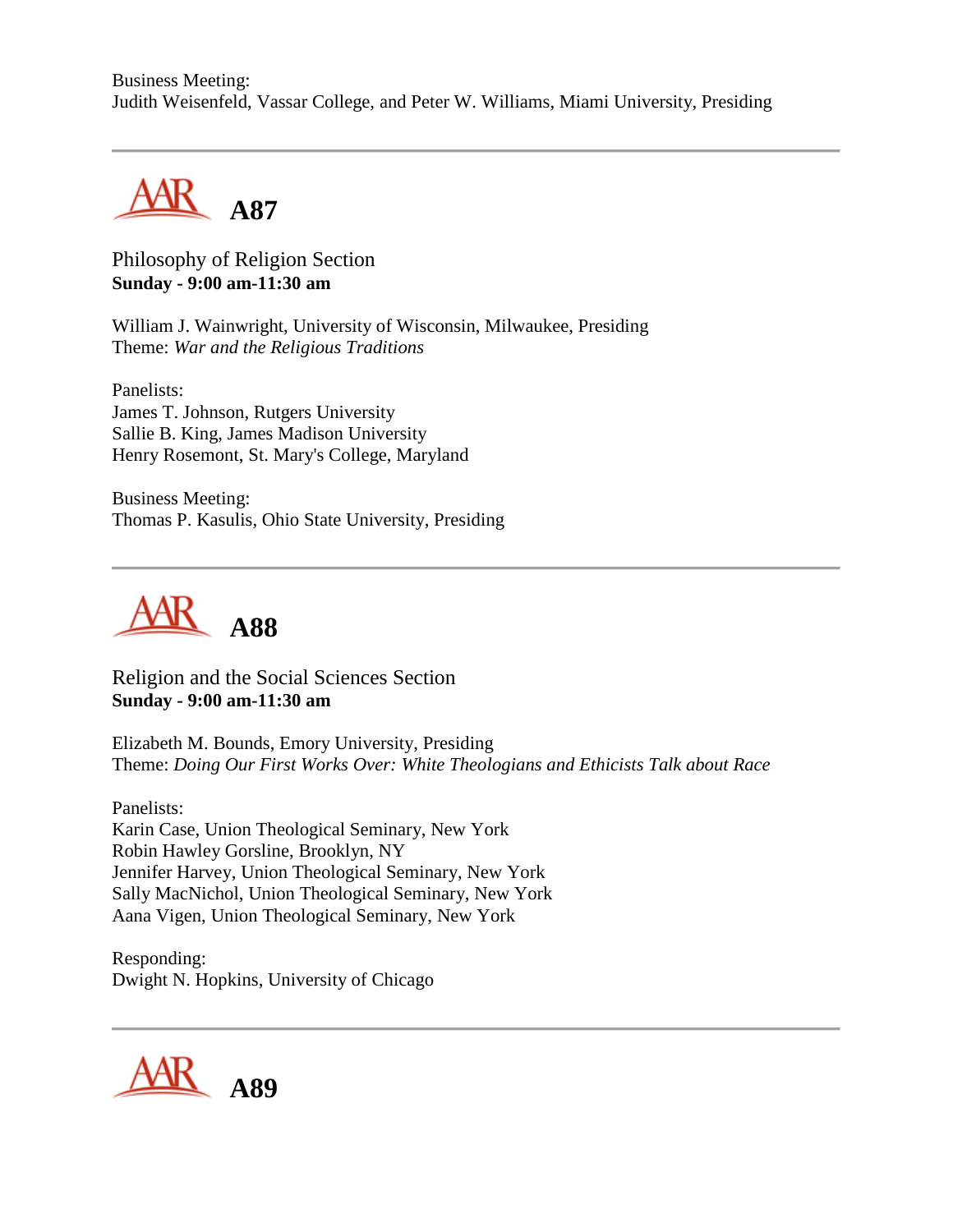Study of Judaism Section and Theology and Religious Reflection Section **Sunday - 9:00 am-11:30 am**

Leora Batnitzky, Princeton University, Presiding Theme: *Judaism in and Jewish Responses to John Milbank's Radical Orthodoxy*

Panelists: Steven Kepnes, Colgate University Randi Rashkover, York College of Pennsylvania Peter Ochs, University of Virginia

Responding: John Milbank, University of Virginia



Women and Religion Section **Sunday - 9:00 am-11:30 am**

Naomi R. Goldenberg, University of Ottawa, Presiding Theme: *God-She and Goddess: Does Gender Make a Difference?*

Carol P. Christ, Ariadne Institute for the Study of Myth and Ritual, Athens, Greece *Goddess, God-She, and Process Philosophy*

Hyun-Kyung Chung, Union Theological Seminary, New York *Goddess in Korea*

Ruth Mantin, University College Chichester *Telling the Difference: Thealogy, Identity and Socio/Political Transformation*

Melissa Raphael, University of Gloucestershire *From Jerusalem to Auschwitz and Back: The Shekhinah among Women during the Holocaust*



Afro-American Religious History Group and Black Theology Group **Sunday - 9:00 am-11:30 am**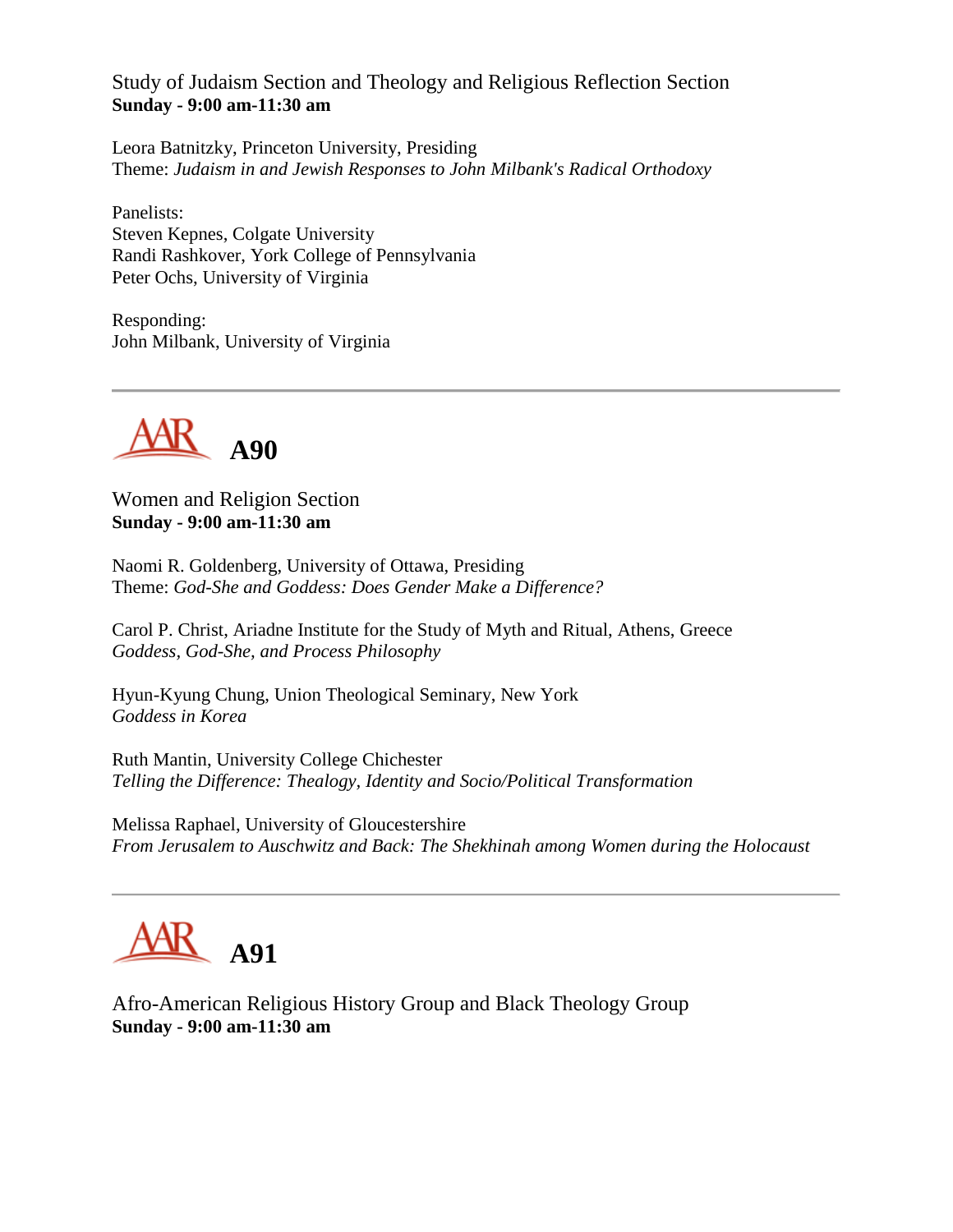David Daniels, McCormick Theological Seminary, Presiding Theme: *Migration and Interreligious Faith Communities of African Descent in Canada: Historical and Contemporary Voices*

Panelists: Carol B. Duncan, Wilfrid Laurier University Michael Wilkinson, Nazarene University College C. Denise Gillard, Toronto, ON



Bonhoeffer: Theology and Social Analysis Group **Sunday - 9:00 am-11:30 am**

Lisa Dahill, Carnegie Foundation for the Advancement of Teaching, Presiding Theme: *Bonhoeffer, Community, and Politics*

Nancy Berlinger, The Hastings Center, Garrison, NY *Bonhoeffer on Truth Telling: Relevance for Reconciliation after Harm*

Jacqui Stewart, University of Leeds *Bonhoeffer, Bauman, and Theology of Community*

Ralf Wuestenberg, University of Heidelberg *Reconstructing the Doctrine of Reconciliation within Politics*



Indigenous Religious Traditions Group **Sunday - 9:00 am-11:30 am**

Dennis Kelley, University of California, Santa Barbara, Presiding Theme: *Religion and Political Reality: Native Americans Today*

Richard Grounds, University of Tulsa *yUdjEhanAno^ so^KAnAno^ ("We Yuchi People, We Are Still Here")*

Philip P. Arnold, Syracuse University *Eating Locust at Onondaga: Indigenous Responses to United States Terrorism*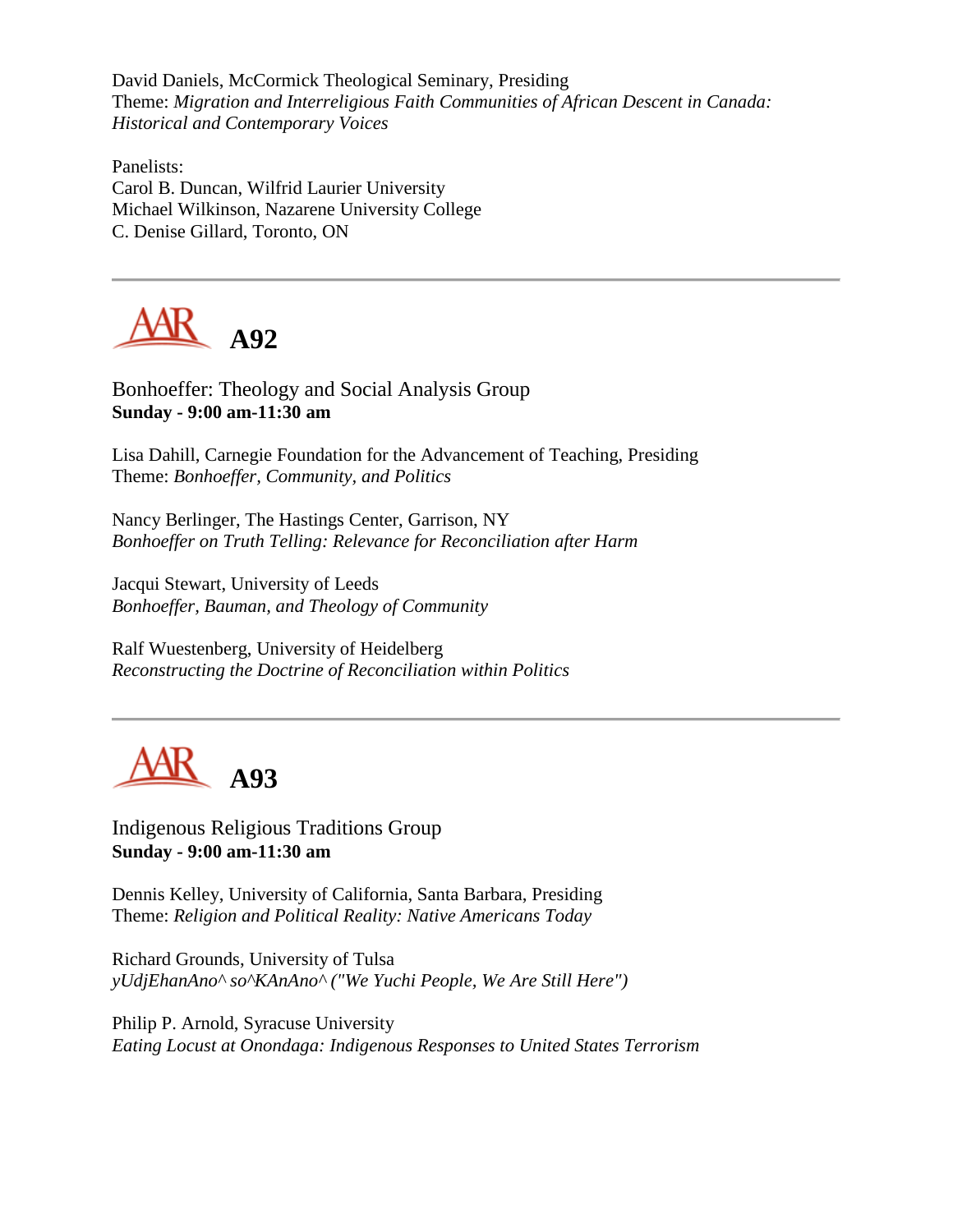Ines M. Talamantez, University of California, Santa Barbara *Remembering, Re-learning: Placing Ancestral Wisdom in the Academy*

Responding: Suzanne J. Crawford, University of California, Santa Barbara

Business Meeting: Jacob K. Olupona, University of California, Davis, and Ines M. Talamantez, University of California, Santa Barbara, Presiding



Latina/o Religion, Culture, and Society Group **Sunday - 9:00 am-11:30 am**

Francisco Lozada, University of the Incarnate Word, Presiding Theme: *Editors Meet Critics:* A Reader in Latina Feminist Theology: Religion and Justice

Panelists: M. Shawn Copeland, Marquette University Timothy M. Matovina, Loyola Marymount University Rita Nakashima Brock, Oakland, CA Benjamin Valentin, Drew University

Responding: Daisy L. Machado, Texas Christian University, and Jeanette Rodriguez, Seattle University

Business Meeting: Rüdiger V. Busto, Stanford University, and Michelle Anne Gonzalez, Loyola Marymount University, Presiding



Lesbian-Feminist Issues and Religion Group **Sunday - 9:00 am-11:30 am**

Sue E. Houchins, University of California, Berkeley, Presiding Theme: *Religious Authority and the Power of Definition: Queer Ripostes*

Elizabeth Currans, University of California, Santa Barbara *Embodiment of Belief: Symbolic Struggle in the San Francisco Dyke March*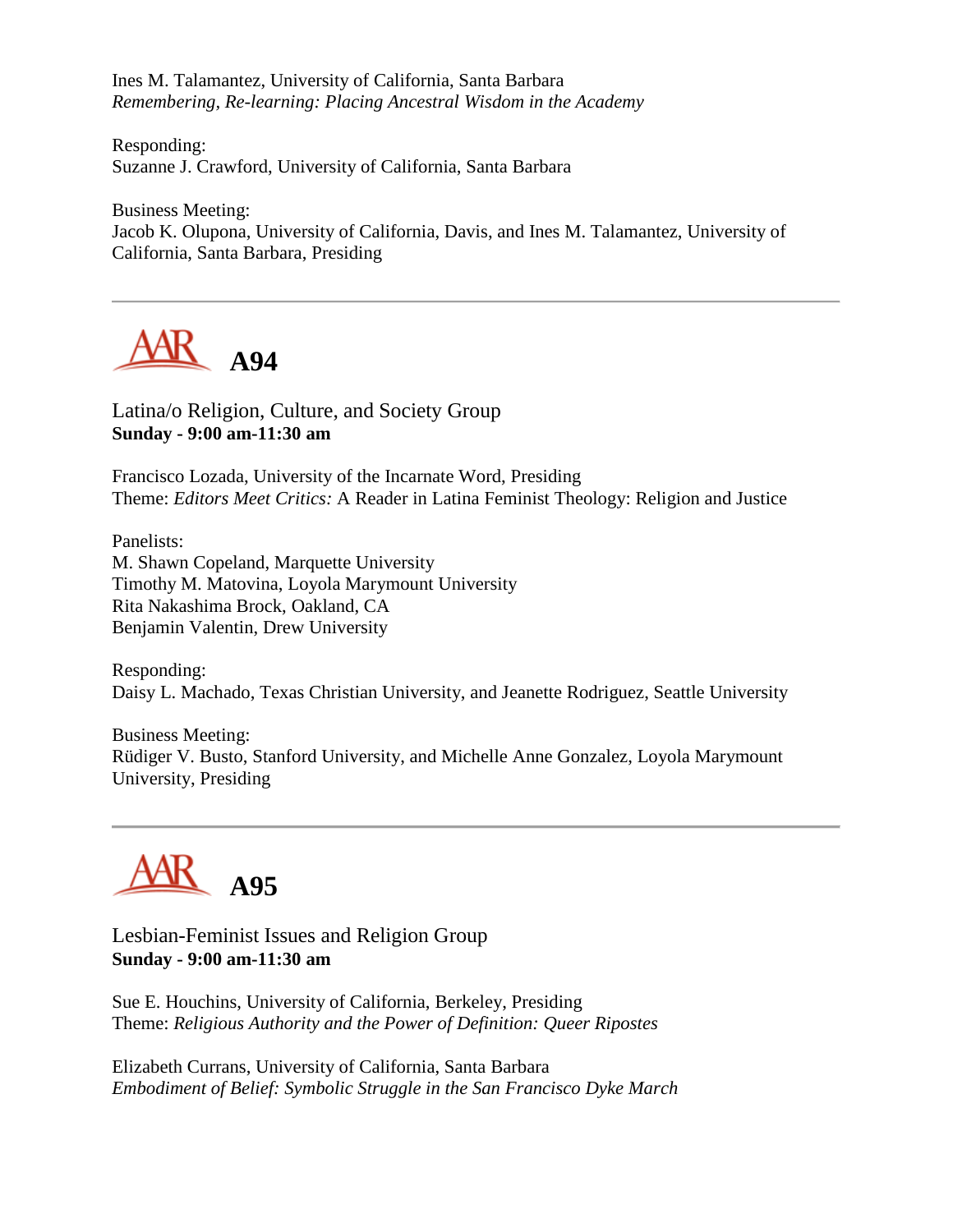Andrea Smith, University of California, Santa Cruz *Safety in Home? Gender, Race, and Religious Fundamentalism*

Miri Hunter Haruach, New College of California *In the Sweet Bi and Bi: The Politics of Bisexuality*

Business Meeting: Peggy Schmeiser, University of Ottawa, and Jennifer Rycenga, San José State University, Presiding



#### Mysticism Group **Sunday - 9:00 am-11:30 am**

David Perrin, St. Paul University, Presiding Theme: *Current and New Methodologies for the Study of Mysticism*

Willemien Otten, Utrecht University *The Mystical Embrace: Desire and the Body in Eckhart and Eriugena*

Martin T. Adam, McGill University *A Post-Kantian Perspective on Recent Debates about Mystical Experience*

Arthur Versluis, Michigan State University *Method in the Study of Mysticism and the Esoteric*

Willem Zwart, University of Colorado, Boulder *Toward an Anthropology of Consciousness*

Business Meeting: Neil Douglas-Klotz, Edinburgh Institute for Advanced Learning, Presiding

**A97**

New Religious Movements Group **Sunday - 9:00 am-11:30 am**

Dell deChant, University of South Florida, Presiding Theme: *Some Case Studies of New Religious Movements in Transition*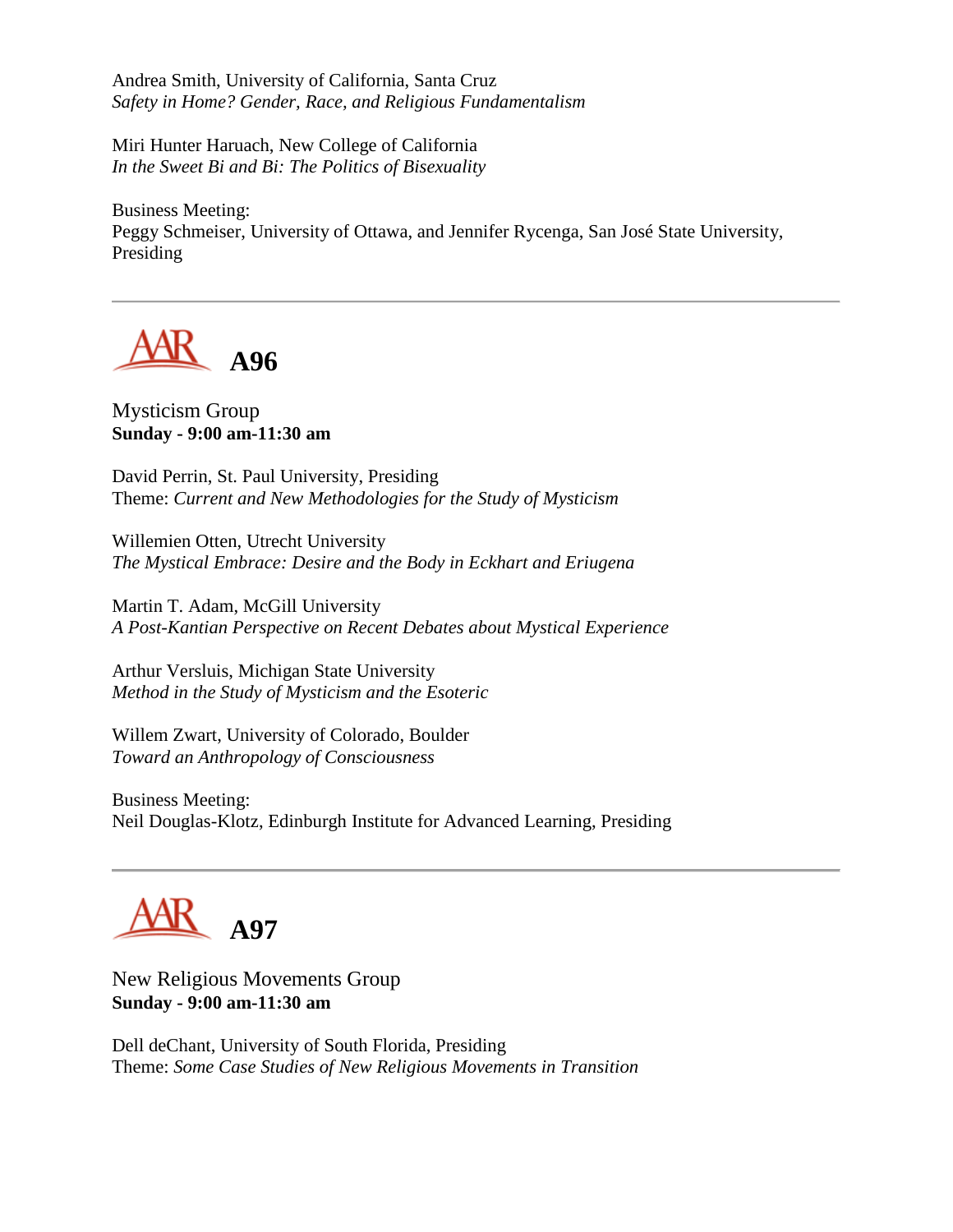J. Gordon Melton, Institute for the Study of American Religion *Al-Qaeda as a New Religious Movement*

Michael F. Strmiska, Miyazaki International College *Neopagan Movements in Lithuania and Latvia*

Cat McEarchern, University of Stirling *Varieties of Nature in Modern Paganism*

Business Meeting: Mike Ashcraft, Truman State University, Presiding



Nineteenth-Century Theology Group **Sunday - 9:00 am-11:30 am**

Theodore Vial, Virginia Wesleyan College, Presiding Theme: *The Idea of the University*

Friedrich Wilhelm Graf, University of Munich *Why Still Theology? Strategies of Legitimation: Protestant Theology in German Protestantism in the Late Nineteenth and Early Twentieth Century*

Harvey Hill, Berry College *Scientific History and Catholic Theology: The Impact of the French University on the Modernist Crisis*

M. Gail Hamner, Syracuse University *The Test Case of Psychology: Science and Religion in the Nineteenth Century*

Rebecca S. Chopp, Colgate University *Twentieth-Century Changes to the Nineteenth-Century Models and Current Attempts to Retrieve Some of the Nineteenth-Century Models*



Platonism and Neoplatonism Group and Augustine and Augustinianisms Consultation **Sunday - 9:00 am-11:30 am**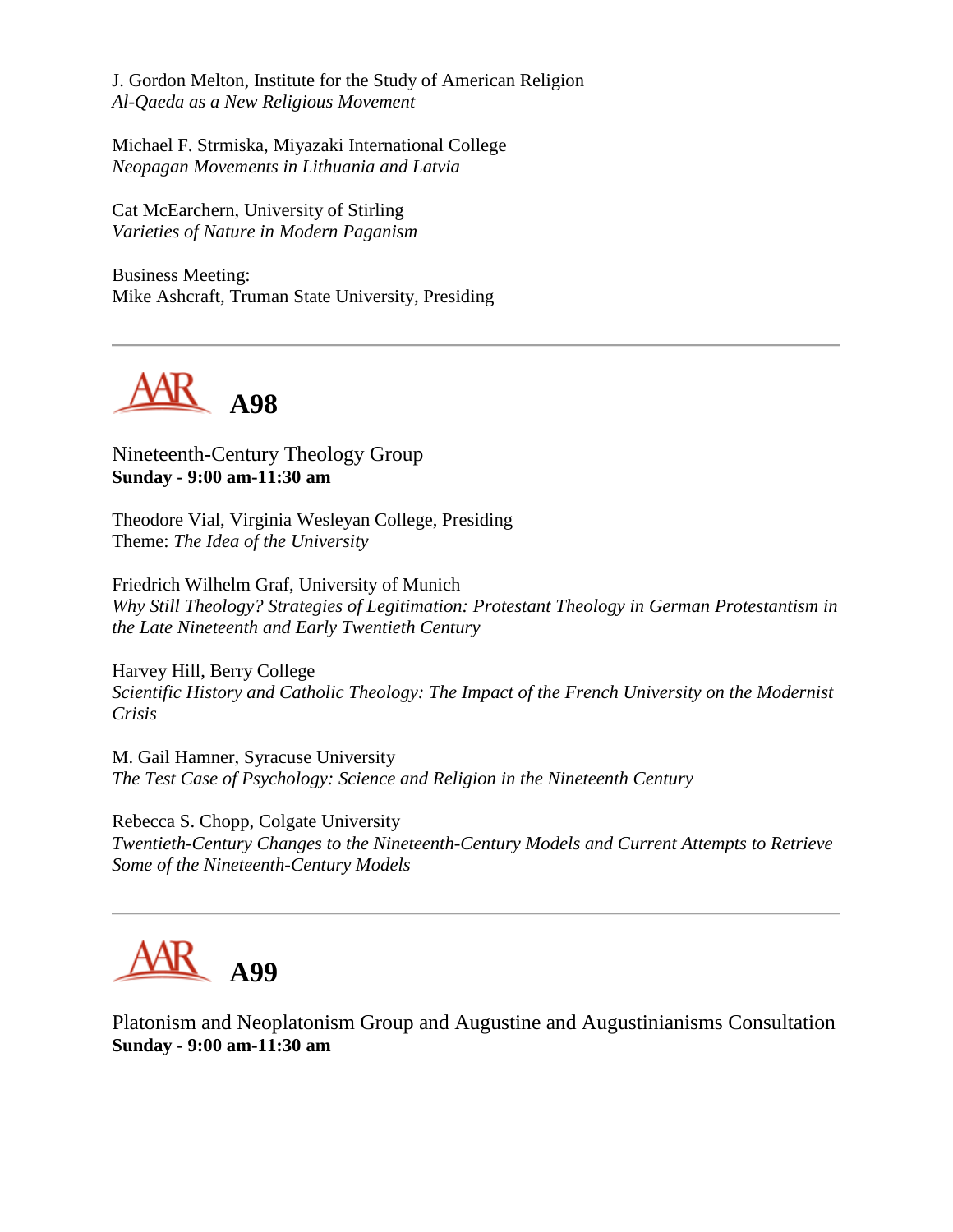Kim Paffenroth, Iona College, Presiding Theme: *Augustine on the Body*

Robert P. Kennedy, St. Francis Xavier University *Augustine on Human Embodiment and Communication*

M.B. Pranger, University of Amsterdam *The Gift of Destiny: Augustine, Anselm, Henry James*

William Robert, University of California, Santa Barbara *Reading Augustine's Corpus: Confessional Hermeneutics and the Cosmological Body*

Nicole Roskos, Drew University *Loving and Despising the Body: The Ambivalence of Death in Augustine's Good Creation*

Responding: Margaret R. Miles, Graduate Theological Union

# **A100**

Religion and Popular Culture Group **Sunday - 9:00 am-11:30 am**

Edward Ingebretsen, Georgetown University, Presiding Theme: *Entertaining Evil*

Justin Holcomb, University of Virginia *Evil, Vampires, and Religious Symbolism*

Laurel Zwissler, University of Toronto *Jesus Christ, Action Hero: Christianity Battles Evil in the Canadian Horror Film*Jesus Christ, Vampire Hunter

Paul Custodio Bube, Lyon College Left Behind *with* Harry Potter

Brian M. Britt, Virginia Polytechnic Institute and State University *The Fall from Eden, Critical Theory, and the* Teletubbies

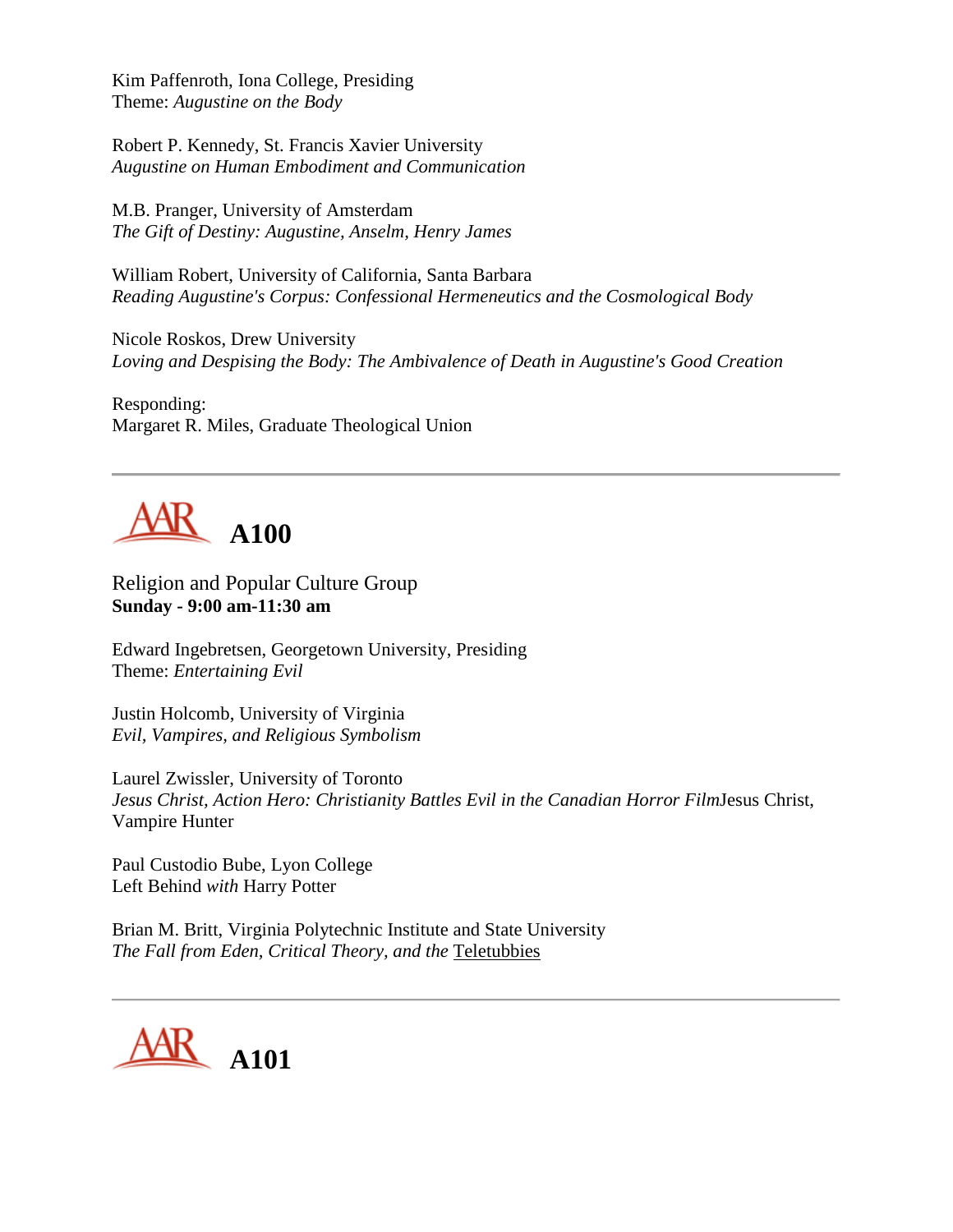Theology and Continental Philosophy Group **Sunday - 9:00 am-11:30 am**

Jeff Kosky, Bucknell University, Presiding Theme: *Discussion of Richard Kearney's* The God Who May Be: The Hermeneutics of Religion

Panelists: Jeffrey Bloechl, College of the Holy Cross Nicholas Constas, Harvard University Serene Jones, Yale University Craig Nichols, Boston University

Responding: Richard Kearney, Boston College



Religion, Ethics, and Society in Contemporary East Asia Consultation **Sunday - 9:00 am-11:30 am**

Michiko Yusa, Western Washington University, Presiding Theme: *Interplay of Religious Elements and the Effects of Globalization in Asian Societies at Large*

Thomas Selover, University of Saskatchewan *Confucius on Horseback, 2002: Governing by Virtue in Globalizing China*

Peter T.C. Chang, Harvard University *Wang Yang Ming's Liang-Chih and the Freedom of Conscience*

Christine E. Gudorf, Florida International University *Religious Resources for Environmentalism in Indonesia*

Responding: Max L. Stackhouse, Princeton University Robert C. Neville, Boston University Dale S. Wright, Occidental College

Business Meeting: Young-chan Ro, George Mason University, and Michiko Yusa, Western Washington University, Presiding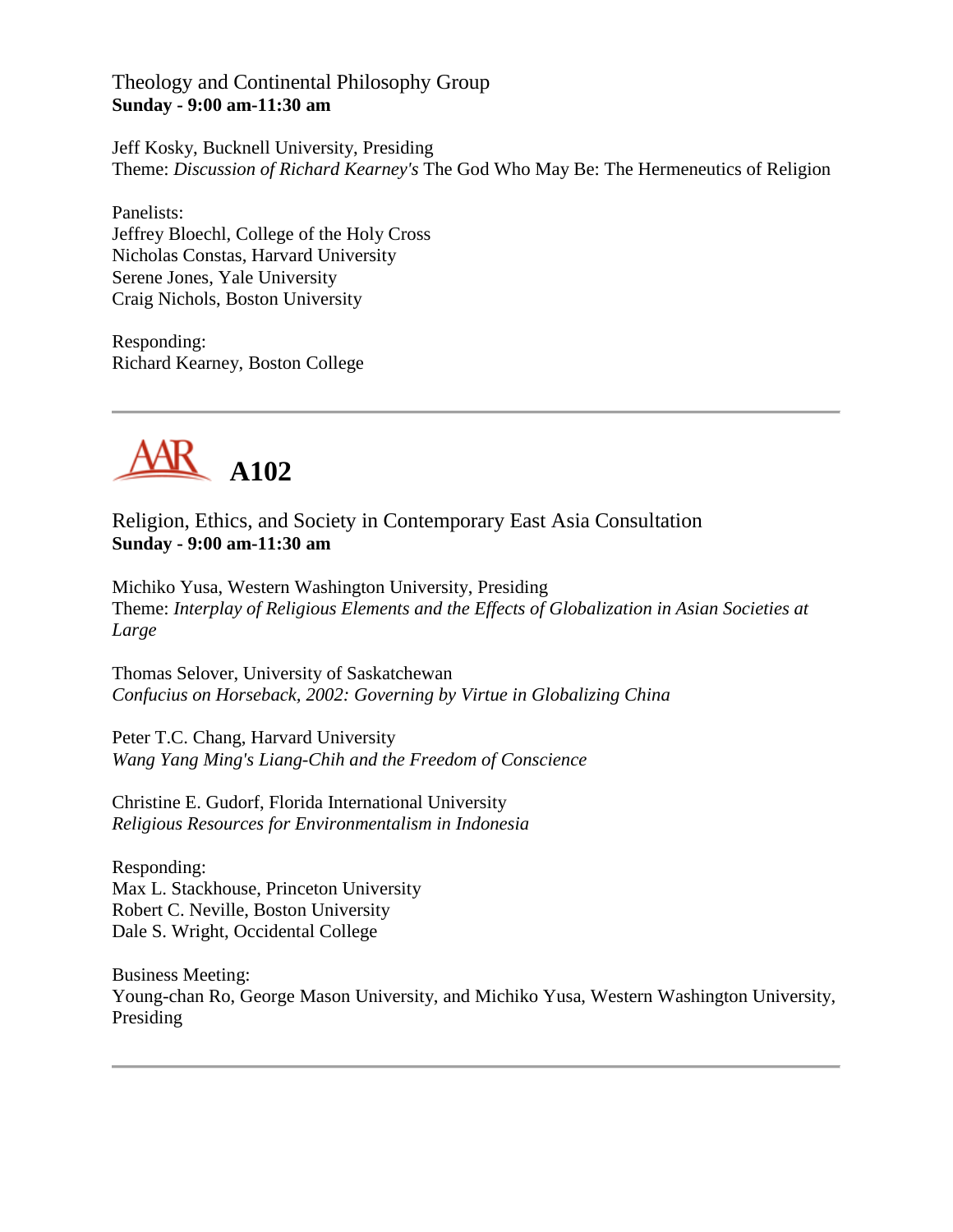

Committee on the Status of Racial and Ethnic Minorities in the Profession Business Meeting **Sunday - 11:30 am-12:45 pm**

Peter J. Paris, Princeton University, Presiding



Mentoring Session with the Women's Caucus and the Status of Women in the Profession Committee **Sunday - 11:30 am-1:00 pm**

Rebecca T. Alpert, Temple University, and Young Lee Hertig, United Theological Seminary, Presiding



Special Topics Forum **Sunday - 1:00 pm-2:30 pm**

Robert A. Orsi, Harvard University, Presiding Theme: *The Professional as Personal: Telling the History of the AAR and the Study of Religion in North America from Personal Experience*

See the Annual Meeting Program Highlights page for a description.



Arts, Literature, and Religion Section **Sunday - 1:00 pm-2:30 pm**

Jamie S. Scott, York University, Presiding Theme: *Urban Spaces/Religious Practices/Literary Productions*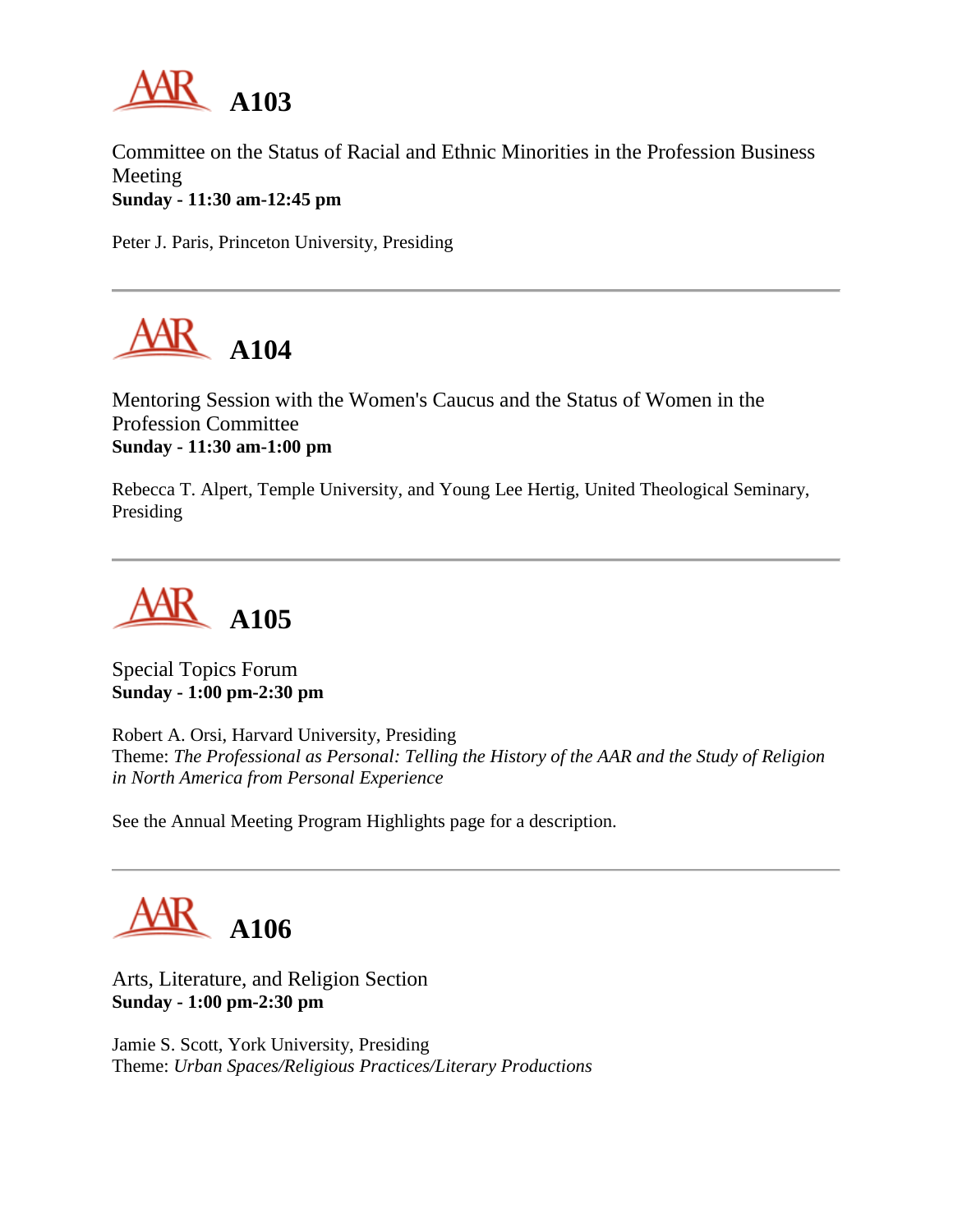Graham Ward, University of Manchester *A Theological Defense of Syncretism: The Contemporary City and Salman Rushdie's*Satanic Verses

Wesley A. Kort, Duke University *Between Conrad's London and Sacred Space*

Roland T. Boer, Monash University *The Allegory of Paris in Walter Benjamin's* Arcades

Pamela D. Winfield, Temple University *Two Tales of a City: Kūkai and Dōgen on Religious Activity within/without Kyoto*

Clara Joseph, University of Calgary *Between Space and Practice: The Risk Literature of Mahatma Gandhi and Arundhati Roy*

Chelva Kanaganayakam, University of Toronto *Remembering Gunga: Urban Space and Hindu Ritual*



Ethics Section **Sunday - 1:00 pm-2:30 pm**

Gloria H. Albrecht, University of Detroit Mercy, Presiding Theme: *NAFTA, Free Trade, and Globalization*

Stephen Martin, Seton Hall University *Public Theology, Economics, and "Sacred Space": The Theology/Economics of D. Stephen Long and Bernard Lonergan*

Ken Estey, New York, NY *An Ethic of Accountability: NAFTA, Free Trade, and Labor Rights*

Lucinda J. Peach, American University *Globalization and Corporate Social Responsibility for Human Rights: The Case of Myanmar*

Scott T. Kline, McGill University *Toward an Ethic of Embedded Economy? The World Faiths in Dialogue with the Institutions of Globalization*

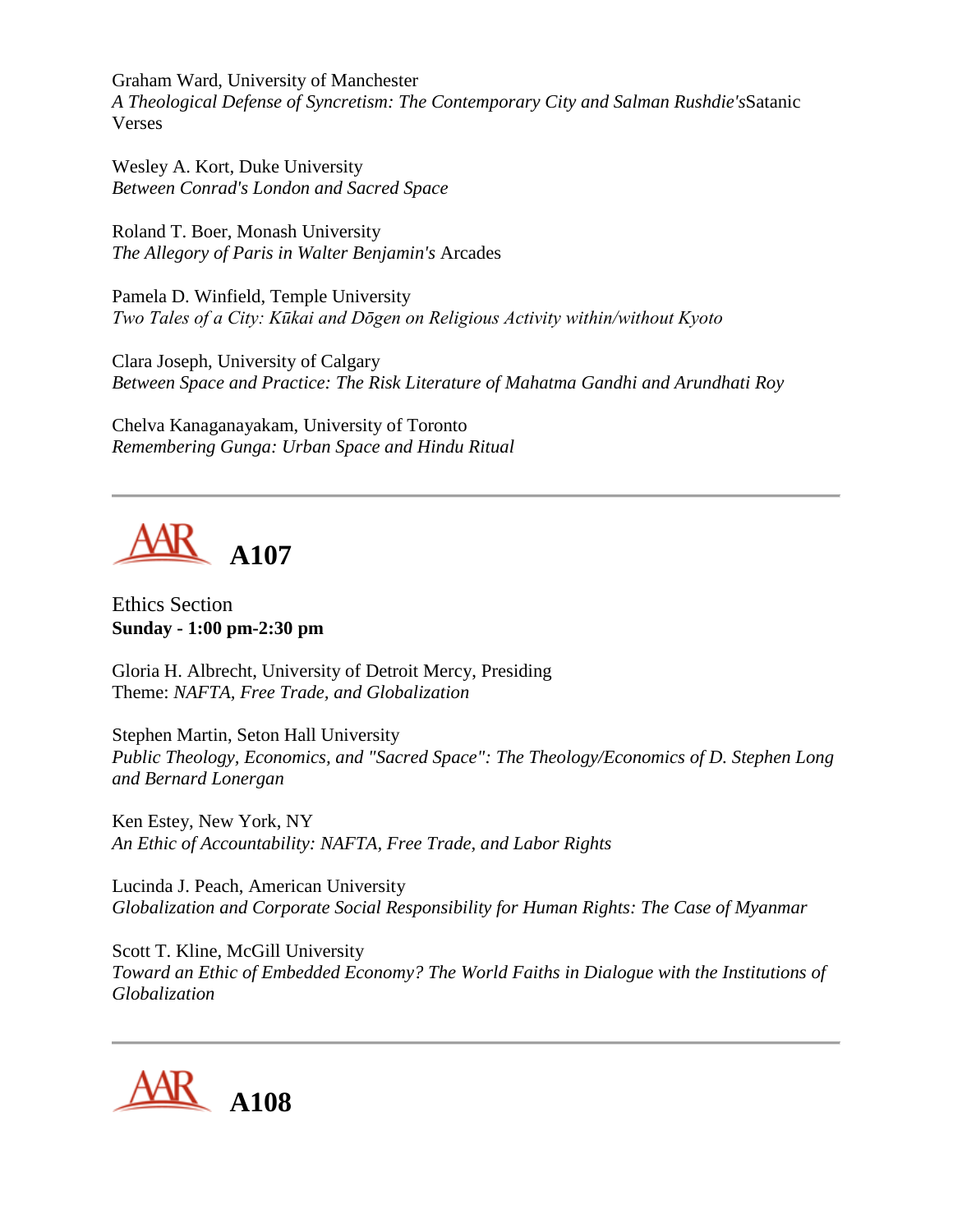## Philosophy of Religion Section **Sunday - 1:00 pm-2:30 pm**

Pauline C. Lee, Stanford University, Presiding Theme: *Anthropos and Ethics: Description, Comparison, and Construction*

Mark Allen Berkson, Hamline University *Conceptions of Self and Modes of Connection: Comparative Soteriological Structures in Classical Chinese Thought*

Thomas A. Lewis, University of Iowa *Anthropology and the Categories of Comparison: Hegel on Tradition*

Jonathan Schofer, University of Wisconsin, Madison *Self, Subject, and Chosen Subjection: The Case of Rabbinic Ethics*

Aaron D. Stalnaker, Georgetown University *Constructive Comparisons: Preliminary and Final Ends in Comparative Religious Ethics*

Responding:

Lee H. Yearley, Stanford University



Religion and the Social Sciences Section **Sunday - 1:00 pm-2:30 pm**

Daphne C. Wiggins, Duke University, Presiding Theme: *Postmodern Perplexities: Pluralism and Religious Institutions*

Malory Nye, University of Stirling *Minority Religions and the Politics of Multiculturalism*

Aryana Bates, Drew University *Elements of Pluralism in a Contemporary Black Church: God and Identity at Liberation in Truth, Unity Fellowship Church, Newark, NJ*

Chad Seales, University of North Carolina, Chapel Hill *Cuban Catholics as Elite Facilitators of a Pan-Latina/o Movement in the Archdiocese of Atlanta*

Michael C. Mason, Australian Catholic University *Secularization Is Alive and Well and Living in Australia*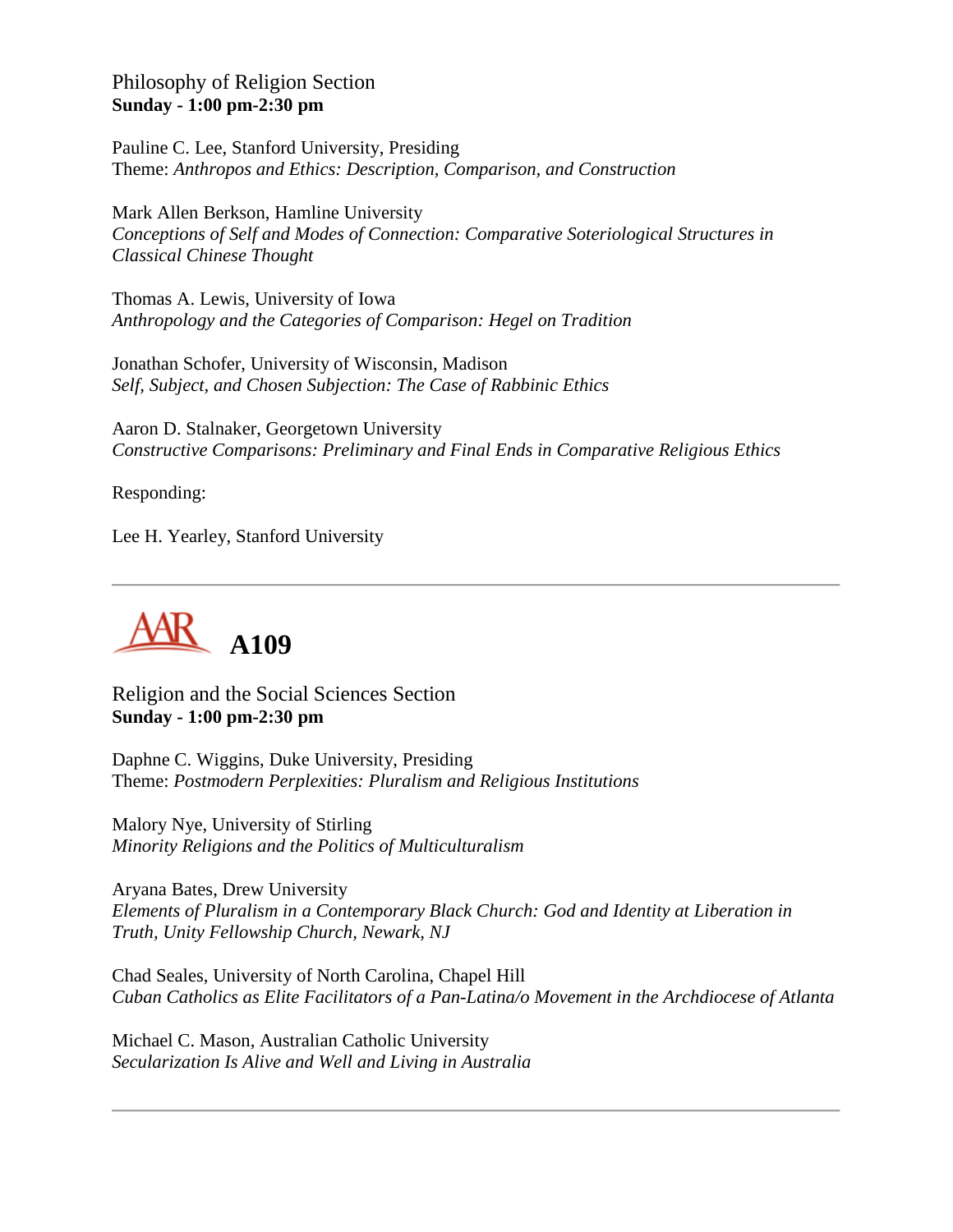

#### Study of Islam Section **Sunday - 1:00 pm-2:30 pm**

Diana Lobel, Boston University, Presiding Theme: *Imagination in Medieval Islamic Thought*

Panelists: Scott C. Alexander, Catholic Theological Union Vincent J. Cornell, Duke University Aaron William Hughes, University of Calgary Steven M. Wasserstrom, Reed College

Responding: Elliot R. Wolfson, New York University



Study of Judaism Section **Sunday - 1:00 pm-2:30 pm**

Martin Lockshin, York University, Presiding Theme: *The Multi-faceted Judaism of Toronto*

Irving Abella, York University *When Toronto Jews Became White*

Rina Cohen, York University *Diversity of Routes and Roots: Russian and Israeli Immigrants in Toronto*

Stuart Schoenfeld, York University *The Jewish Revival in Downtown Toronto: 20 Years Later*

Alex Pomson, York University *Jewish Scholarship in Toronto*

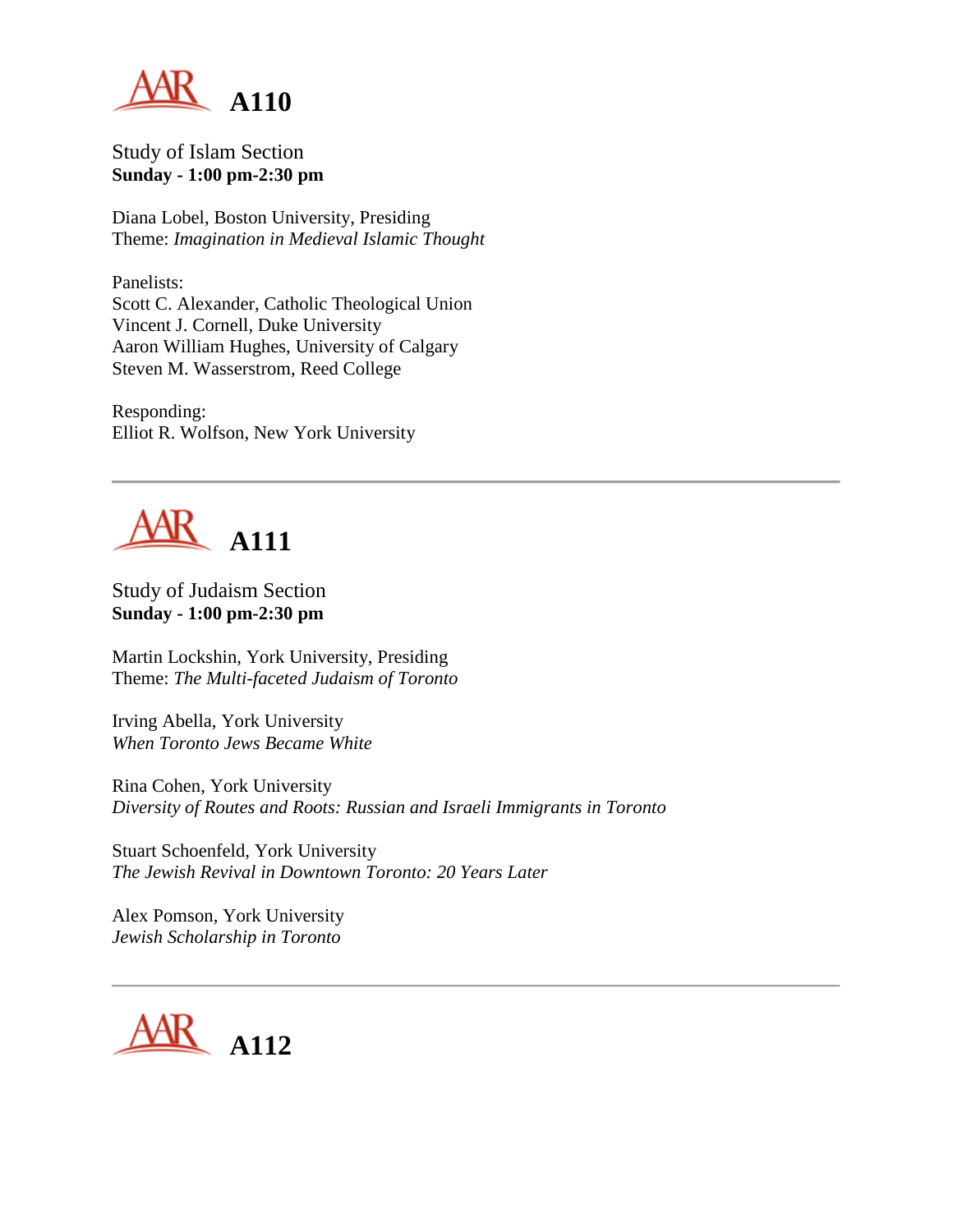#### African Religions Group **Sunday - 1:00 pm-2:30 pm**

Kathleen O'Brien Wicker, Scripps College, Presiding Theme: *The Role of Religion in Peace Making in Africa*

Gwinyai Muzorewa, Lincoln University *An Analysis of the Traditional Rituals among the Shona of Zimbabwe That Can Have a Transforming Effect for Peace upon African Politicians*

Samuel K. Elolia, Emmanuel School of Religion *Peace Building through African Traditions among the Pastoralist People of Kenya*

Samuel Paul, Fuller Theological Seminary *A Negotiated Settlement: Why Was South Africa's Truth and Reconciliation Commission Successful?*

Adewale A. Kuyebi, University of Manitoba *Osun Osogbo in America: A Religious Peaceful Co-Existence*



Asian North American Religion, Culture, and Society Group **Sunday - 1:00 pm-2:30 pm**

Elijah Siegler, University of California, Santa Barbara, Presiding Theme: *Teaching Asian/American/Religions: What, Why, and How*

Panelists: Sharon Kim, Occidental College Greer Anne Wenh-In Ng, University of Toronto Richard H. Seager, Hamilton College Duncan Williams, Trinity College

Responding: Russell Jeung, Foothill College

Business Meeting: Jane Naomi Iwamura, University of Southern California, and David Kyuman Kim, Brown University, Presiding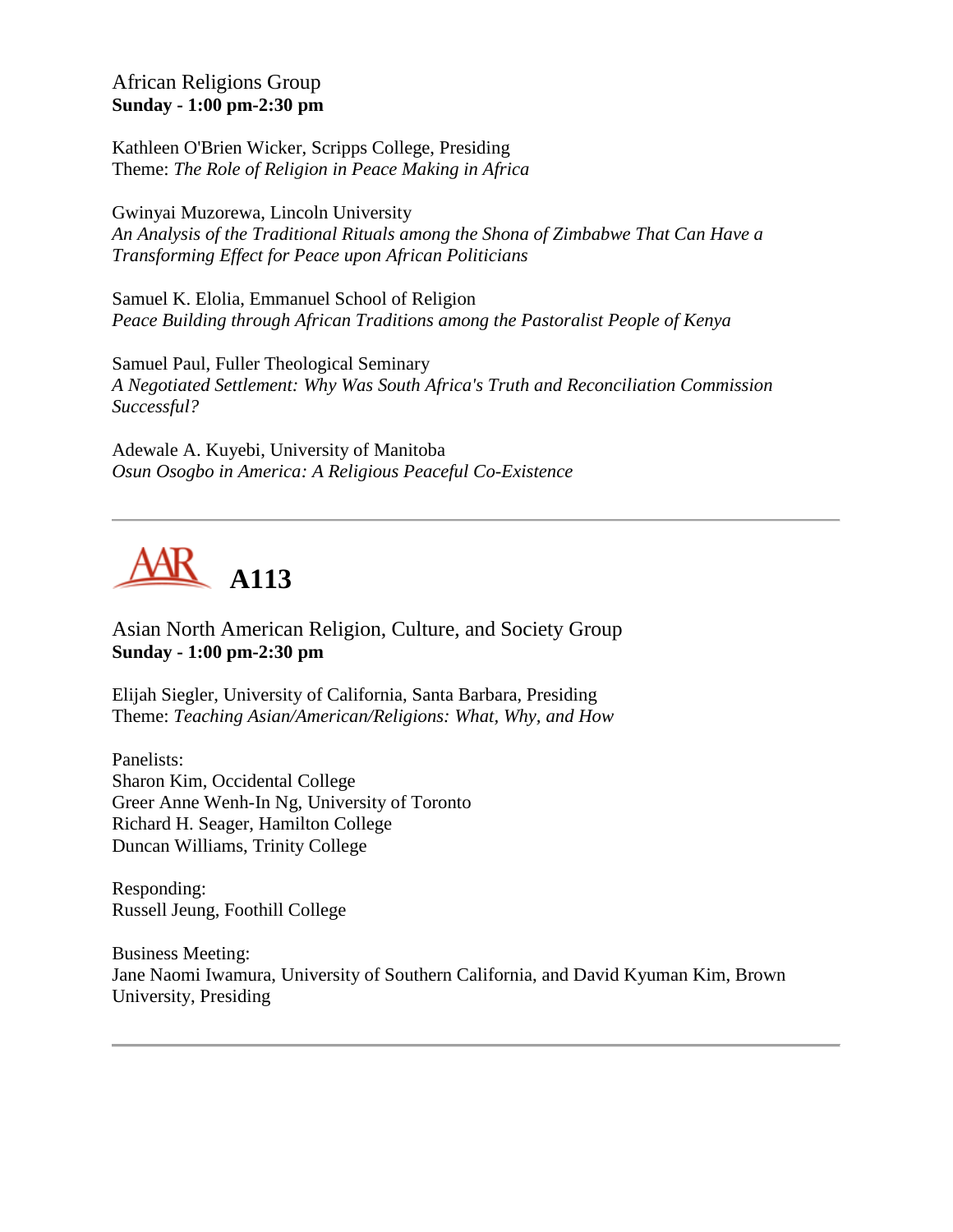

## Chinese Religions Group **Sunday - 1:00 pm-2:30 pm**

Russell Kirkland, University of Georgia, Presiding Theme: *Daoist Matters of Life and Death: Immortality, Immortals, and "Super"-Deities*

Shin-yi Chao, University of British Columbia *The Impact of Daoist Liturgy on the Pantheon of Chinese Popular Religion*

Julius Tsai, Stanford University *The Emplacement of the Five Perfect Scripts in Early Lingbao Ritual*

Brian Hoffert, North Central College *Bridging the Gap between "Philosophical" and "Religious" Taoism*

Responding: Terry Kleeman, University of Colorado, Boulder

Business Meeting: Randall Nadeau, Trinity University, Presiding



Christian Systematic Theology Group **Sunday - 1:00 pm-2:30 pm**

David S. Cunningham, Seabury-Western Theological Seminary, Presiding Theme: *Feminist Engagements with Systematic Loci*

Panelists: Katie Geneva Cannon, Union Theological Seminary and Presbyterian School of Christian Education Amy Plantinga Pauw, Louisville Presbyterian Seminary Leanne Van Dyk, Western Theological Seminary

Responding: William C. Placher, Wabash College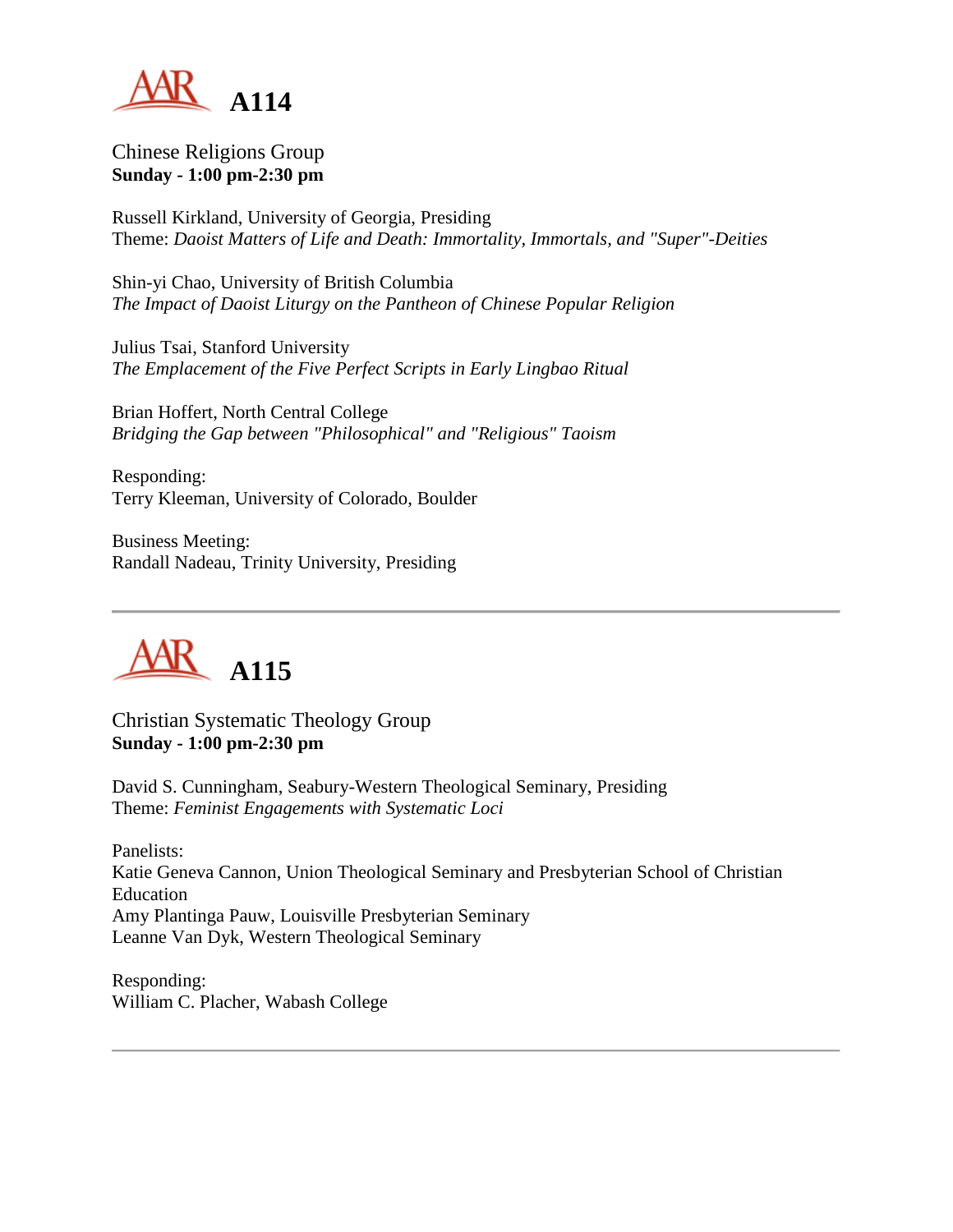

## Church-State Studies Group and Native Traditions in the Americas Group **Sunday - 1:00 pm-2:30 pm**

Michael McNally, Carleton College, Presiding Theme: *Religion and the Legal Status of First Nations Peoples in Canada*

Alain Durocher, Graduate Theological Union *Christian Churches and Canadian State, Hand in Hand in Guilt and in Remorse: Bringing Justice to the First Nations of Canada*

Kathleen M. Sands, University of Massachusetts, Boston *Sacred Land, Communal Sovereignty: The Limitations of "Religion" as a Constitutional Construct*

Will J. Friesen, Fresno Pacific University *Lighting Up the South - Plugging Up the North: A Canadian Church Response*

Denise Nadeau, San Francisco Theological Seminary and Alannah Young, University of British Columbia *Decolonizing Bodies: Defiance and Rebellion against the Canadian Nation-State*

Responding: Winnifred Fallers Sullivan, University of Chicago

Business Meeting: Andrea Smith, University of California, Santa Cruz, and Michelene Pesantubbee, University of Colorado, Boulder, Presiding



Critical Theory and Discourses on Religion Group **Sunday - 1:00 pm-2:30 pm**

Matthew S. Waggoner, University of California, Santa Cruz, Presiding Theme: *Material Economies of Religion/Other Views of the Other*

Maria Heim, California State University, Long Beach *Commodification, Classification, and Contestation in the South Asian Gift*

Steven Engler, Mount Royal College *Michel Despland on Modernity and (Material) Economies of Religion*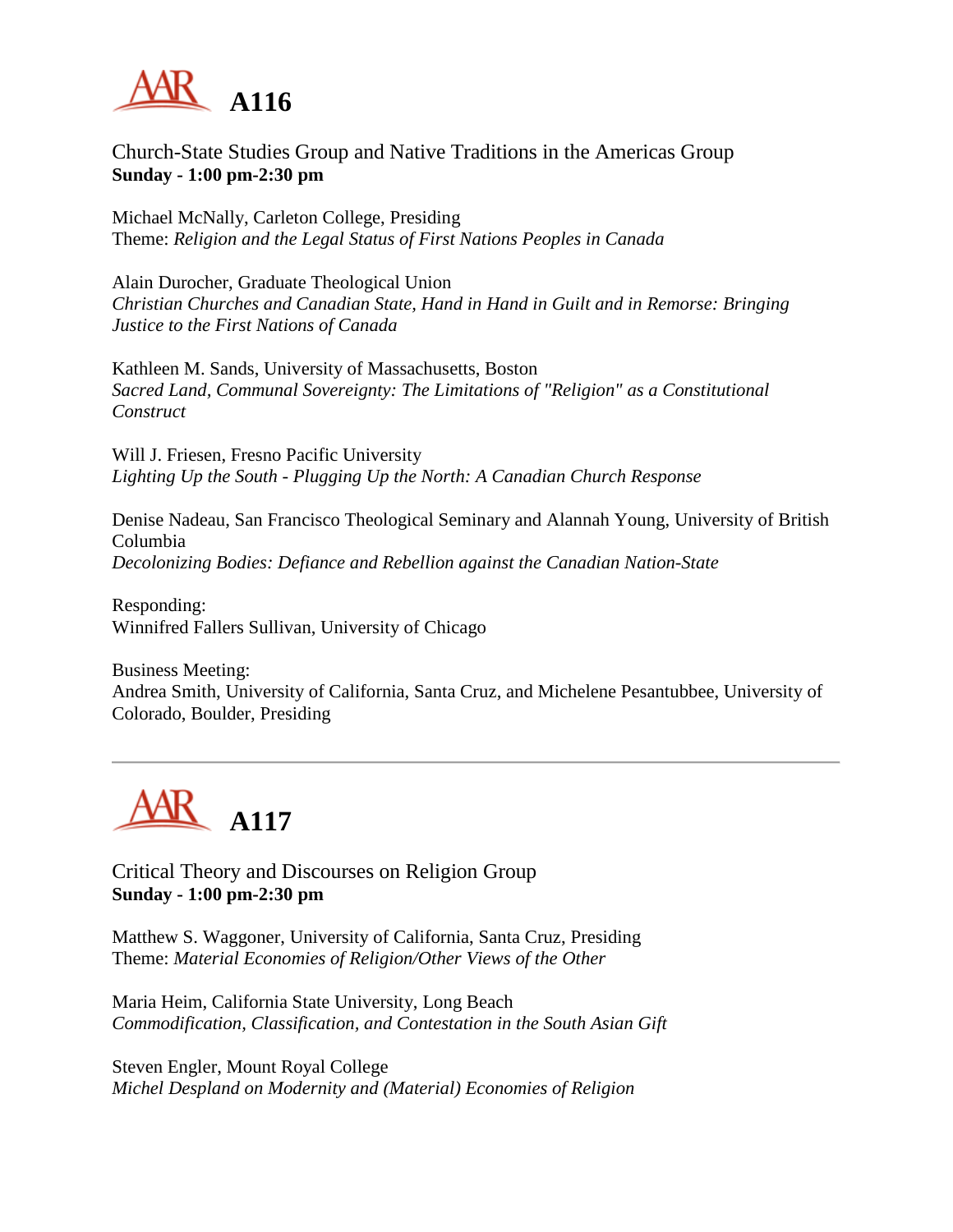Finbarr Curtis, University of California, Santa Barbara *The Certainty of Scientific Creationism*

Richard S. Weiss, University of Chicago *The Other and the Possibility of Utopia*

Responding: Michel Despland, Concordia University, and Martin B. Baumann, University of Hannover



Eastern Orthodox Studies Group and Religion in Central and Eastern Europe **Consultation Sunday - 1:00 pm-2:30 pm**

Robin Darling Young, Catholic University of America, Presiding Theme: *East Central European Religions in North America*

Myroslaw Tataryn, University of Saskatchewan *Father Nicholas Shumsky: Dual Loyalties, One Life*

Harriet Luckman, Fairfield University *From Deification to Assimilation: The Evolution of Holiness*

Peter Galadza, St. Paul University *Ukraine Is with Us - "Understand Ye Churches and Submit": Canadian Ukrainian Orthodox Phyletism and Its Influence on Greco-Catholicism, 1916-1991*

Responding: Andrii Krawchuk, St. Paul University

Business Meeting: J. Shawn Landres, University of California, Santa Barbara, and Andrii Krawchuk, St. Paul University, Presiding



Europe and the Mediterranean in Late Antiquity Group **Sunday - 1:00 pm-2:30 pm**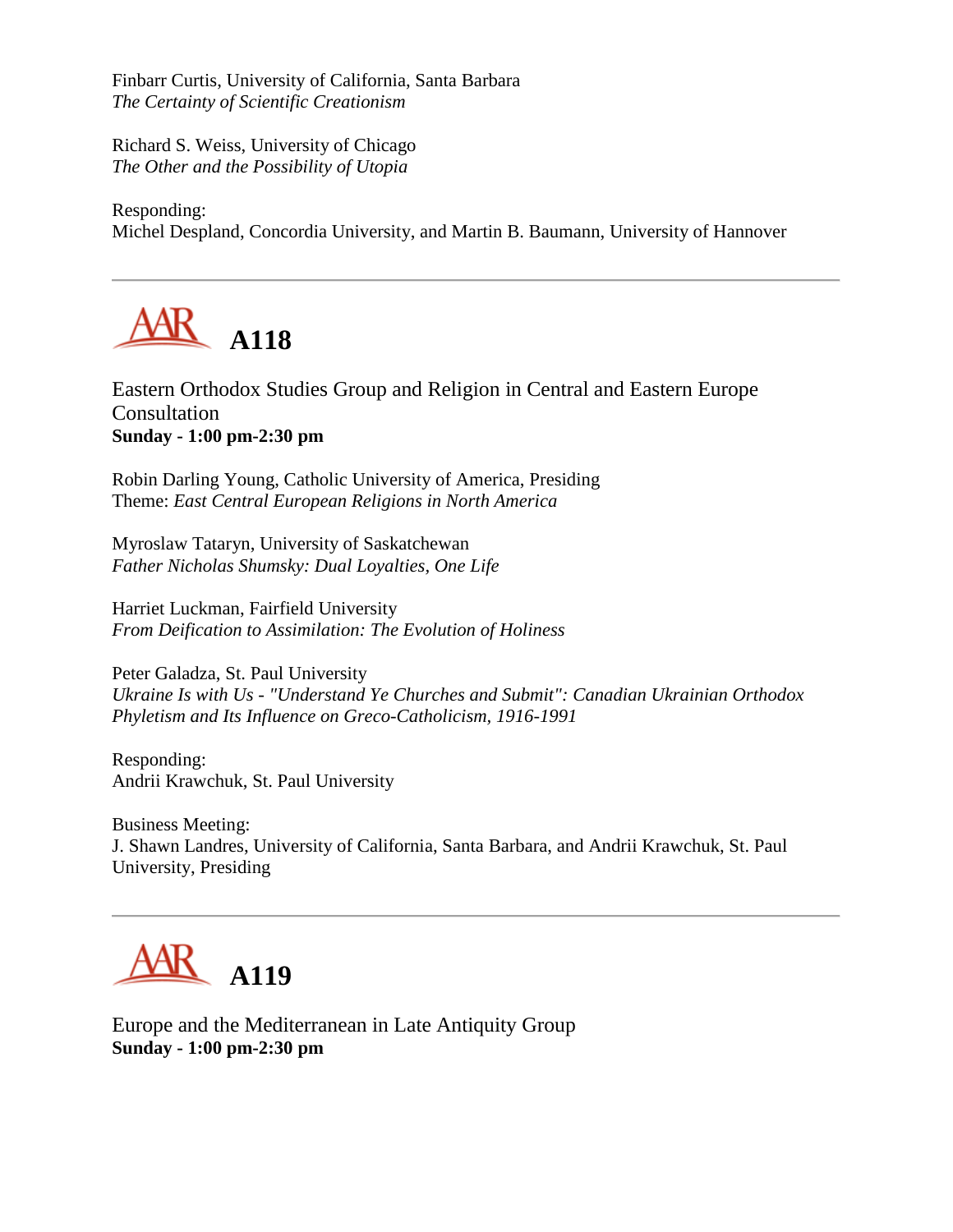Sarah Iles Johnston, Ohio State University, Presiding Theme: *Sexuality in the Late Antique Mediterranean Part Two*

Isabelle Kinnard, University of Chicago *Like a Virgin: Sacrifice and Gender Transformation in Perpetua's Passion*

Derek Krueger, University of North Carolina, Greensboro *The Representation of Same-Sex Monastic Cohabitation and Companionship in the Christian East: A Narrative Eros Reconsidered*

Ayse Tuzlak, Skidmore College *Male Brides and Lions: Mithraism and Masculinity in the Roman Empire*

Responding: Harry O. Maier, Vancouver School of Theology

Business Meeting: Sarah Iles Johnston, Ohio State University, Presiding



Hinduism Group **Sunday - 1:00 pm-2:30 pm**

Kathleen M. Erndl, Florida State University, Presiding Theme: *Hinduism and the Feminine: Reinterpretations and Reclamations*

Francis X. Clooney, Boston College *Beauty Embraced and Eclipsed in the Saundarya Lahari*

Phyllis Herman, California State University, Northridge *Sita Rasois and Shakta Pithas: A Feminine Reclamation of Mythic and Epic Proportions*

Laurie L. Patton, Emory University *Vedic Metaphor and Feminist Ethical Thought*

Karen Pechilis Prentiss, Drew University *Female Gurus and the Divine Feminine*

Rita Sherma, Claremont Graduate University *Liberation and Lokasangraha: The Teleological Significance of Biogenesis and Diversity in Shakta Ontology*

Responding: Tracy Pintchman, Loyola University, Chicago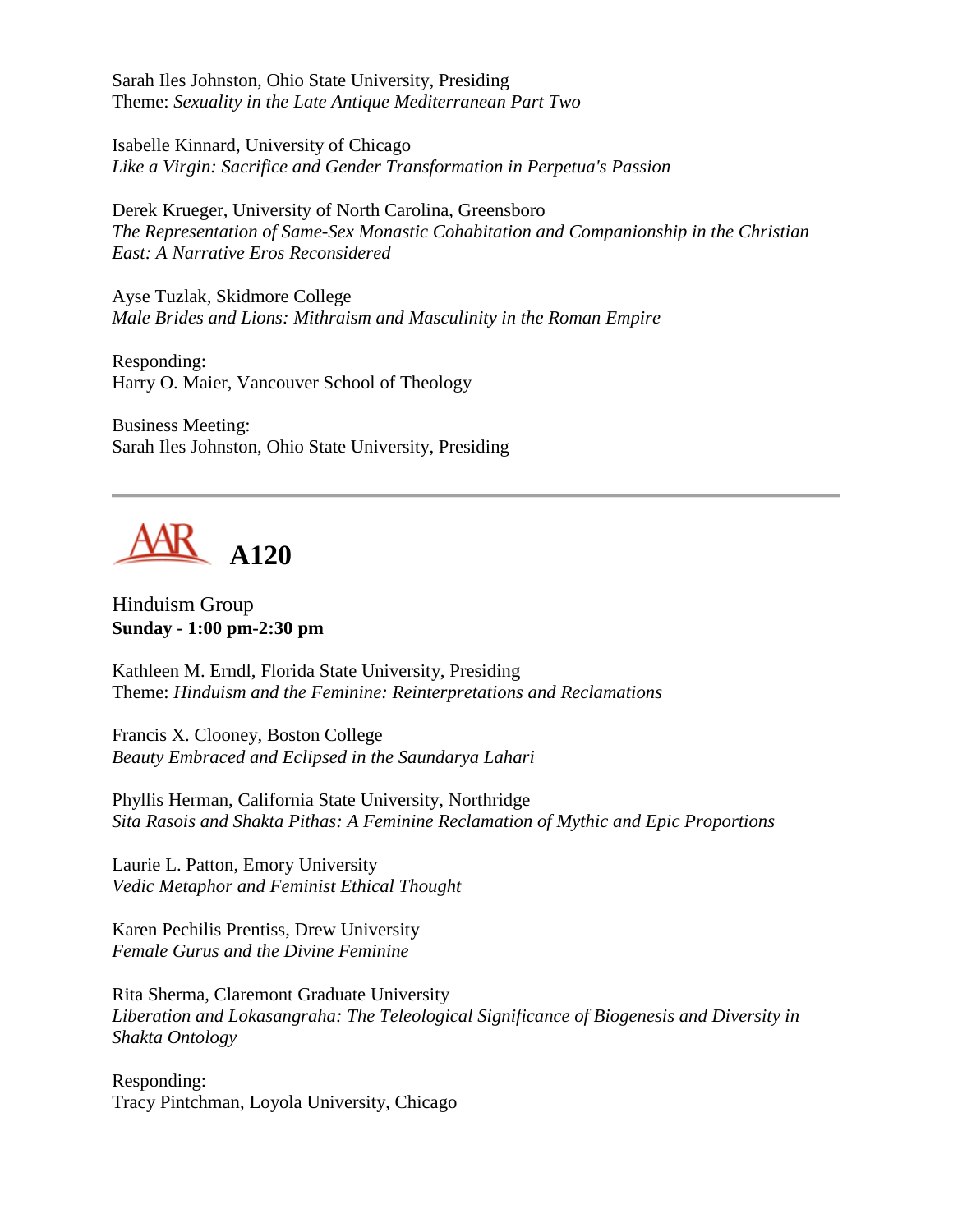

Kierkegaard, Religion, and Culture Group **Sunday - 1:00 pm-2:30 pm**

Hugh Pyper, University of Leeds, Presiding Theme: *Kierkegaard and the Media*

Edward K. Kaplan, Brandeis University *Kierkegaard and Baudelaire: Empathy, Irony, and the Religious*

Lissa McCullough, Hanover College *Kierkegaard: Prophet of the New Media?*

Brian C. Barlow, Brenau University *Søren Kierkegaard, C.S. Lewis, and the Present Age: On the Literary Critique of Media, Culture, and Character in Modernity*

Responding: Amy Laura Hall, Duke University

Business Meeting: Timothy H. Polk, Hamline University, Presiding



Pragmatism and Empiricism in American Religious Thought Group **Sunday - 1:00 pm-2:30 pm**

David C. Lamberth, Harvard University, Presiding Theme: *Pragmatic Approaches to Religion: Rorty and Burke*

Thomas W. Simpson, University of Virginia *Rorty and Rauschenbusch on Religion and Reform*

Beth Eddy, Princeton University *Kenneth Burke's Natural Piety and the Shaping of Identity*

Mark Hadley, Western Maryland College *Pragmatism as Ethical Polytheism*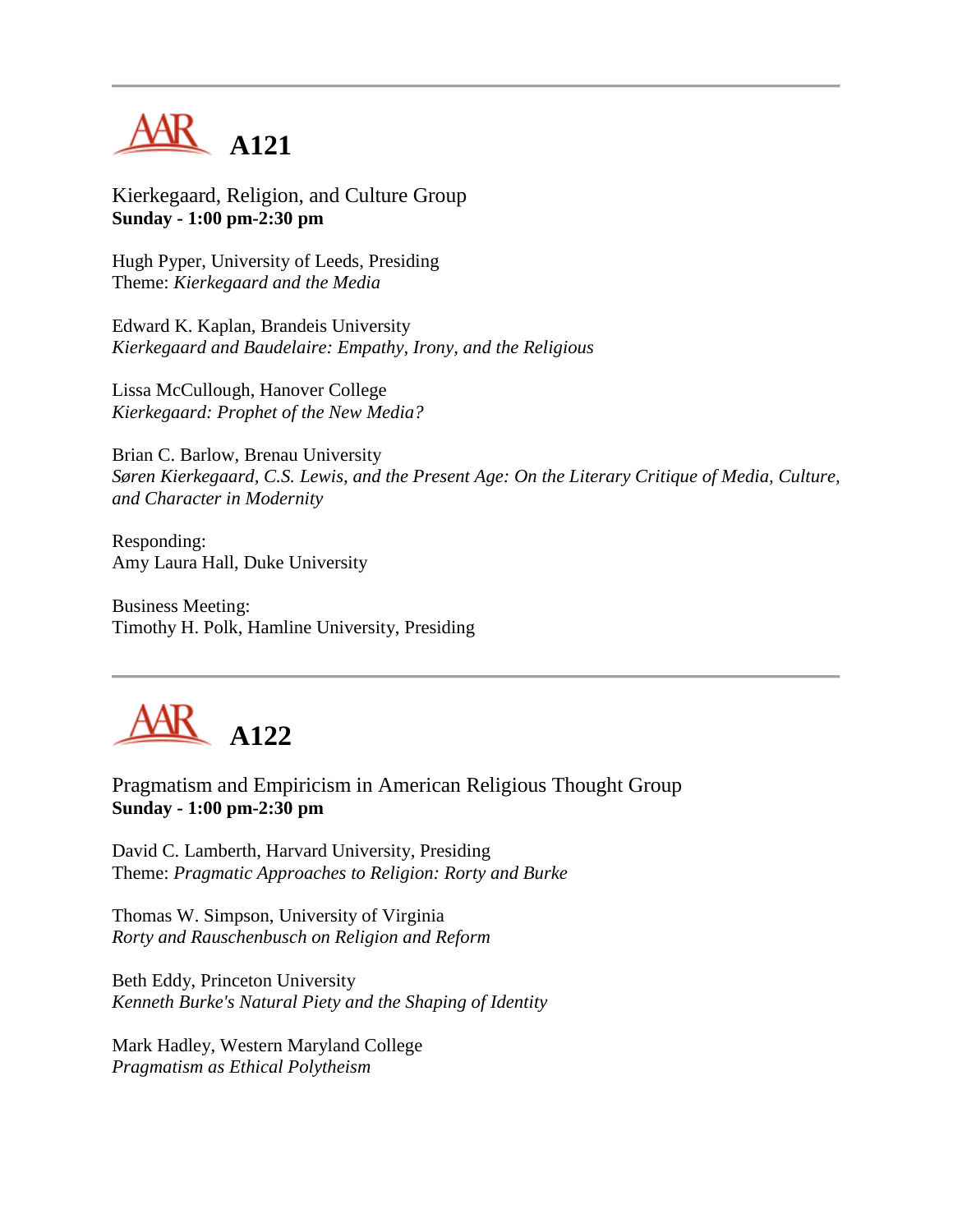Responding: Eddie S. Glaude, Bowdoin College

Business Meeting: David Lamberth, Harvard University, and Frederick J. Ruf, Georgetown University, Presiding



Religion and Popular Culture Group and Religion, Culture, and Communication Consultation **Sunday - 1:00 pm-2:30 pm**

Gary M. Laderman, Emory University, Presiding Theme: *Popular Religion, Popular Culture, and the Supernatural*

Lynn Schofield Clark, University of Colorado, Boulder *The "Funky" Side of Religion: Religion, Media, and the Supernatural in the Ethnographic Narratives of United States Adolescents*

James H. Thrall, Duke University *Who's in Charge of Heaven?: The Afterlife, Film, and Ethics*

Bradford Verter, Bennington College *Occult Eroticism: Black Magicians, Yellow Journalists, and Sex Cults in the 1920s*

Responding: Leonard Norman Primiano, Cabrini College



Religion in Latin America and the Caribbean Group **Sunday - 1:00 pm-2:30 pm**

Iain S. Maclean, James Madison University, Presiding Theme: *Charismatic and Pentecostal Movements in the Americas*

Bobby C. Alexander, University of Texas, Dallas *Social Mobility and Cultural Dissonance in a Transnational Mexican Pentecostal Church: A Case Study of the Dallas Mission*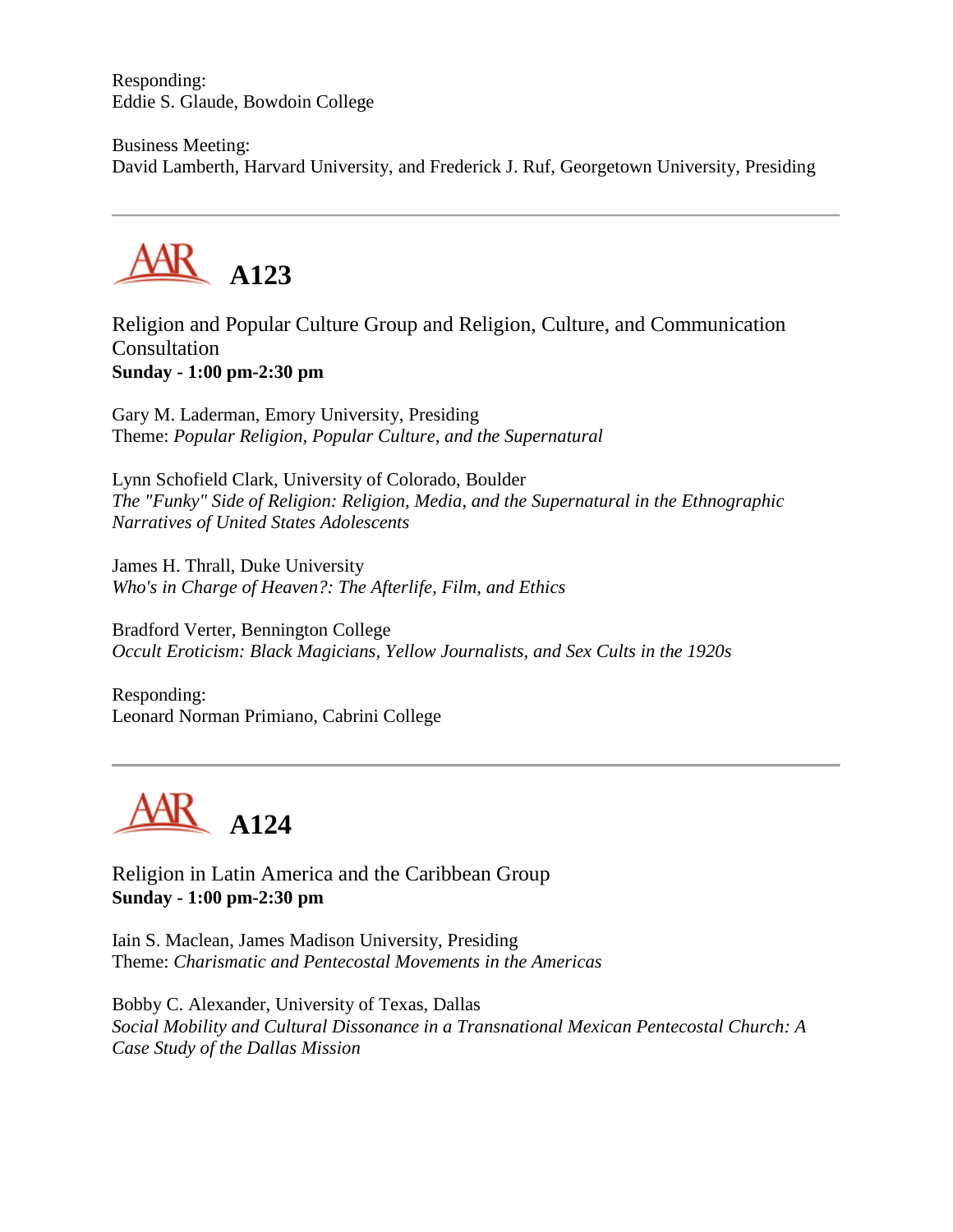Lois Lorentzen, University of San Francisco *El Milagro Esta en Casa: Gender in a Migrant Pentecostal Church*

Philip Wingier-Rayo, Chicago Theological Seminary *Where Are the Poor: An Ethnographic Study of an Ecclesial Base Community and a Pentecostal Church in Cuernavaca Mexico*

Responding: Jorge A. Aquino, Graduate Theological Union



#### Ritual Studies Group **Sunday - 1:00 pm-2:30 pm**

Nikki Bado-Fralick, Iowa State University, Presiding Theme: *By and through the Body: Ritual Postures, Gestures, and Practices*

Rebecca Sachs Norris, Merrimack College *"In My Flesh I Will See God": Ritual and the Role of the Body in the Transmission of Religious Knowledge*

James B. Jeffries, University of California, Santa Barbara *Dear Gifts/Grave Gestures: The Huron Feast of the Dead*

Sonia Zylberberg, Concordia University *Jewish Women's Seders: A New Ritual Practice*

Barbara Laishley, University of Pittsburgh *Walking the Cosmos: Rituals of Participation*



Roman Catholic Studies Group **Sunday - 1:00 pm-2:30 pm**

William P. George, Dominican University, Presiding Theme: *The Challenges of Canadian Catholic Perspectives*

Indre Cuplinskas, University of Toronto *Jeunesse Etudiante Catholique: From a Catholic Québec to Catholics in Québec*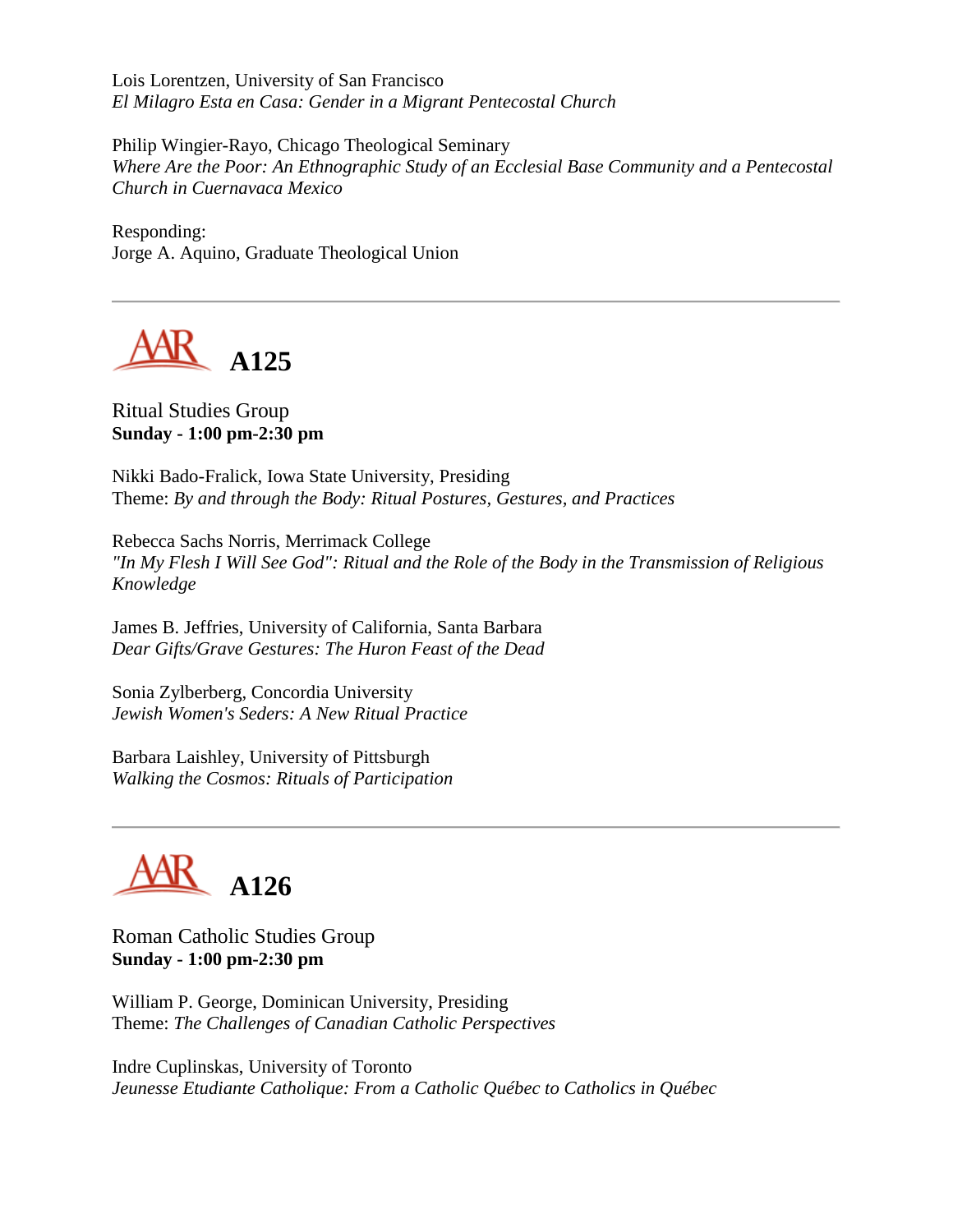Regina A. Boisclair, Alaska Pacific University *"Qui Perd Sa Langue, Perd Sa Foi:" The Rise and Decline of Francophone Canadian Catholicism in New England*

Amy Lorion, University of North Carolina, Chapel Hill *Rethinking Western New York: The Burned-Over District from the Canadian Border*

Frederick G. Erb, III, Pennsylvania State University *What American Educators Need to Know about the"" "Toronto Model" of Catholic Higher Education*

Responding: John D. Dadosky, Regis College



Schleiermacher Group **Sunday - 1:00 pm-2:30 pm**

Dawn A. De Vries, Union Theological Seminary and Presbyterian School of Christian Education, Presiding Theme: *Schleiermacher's Practical Theology*

Wilhelm Graeb, Humboldt University *Practical Theology as Theology of Religion*

Elizabeth W. Corrie, Emory University *The Distinctiveness of the Lord's Supper within the Cultus*

Thandeka, Williams College *Schleiermacher's Theory of Human Affect*

Responding: Jeffrey Hensley, Virginia Theological Seminary

Business Meeting: Julia A. Lamm, Georgetown University, Presiding

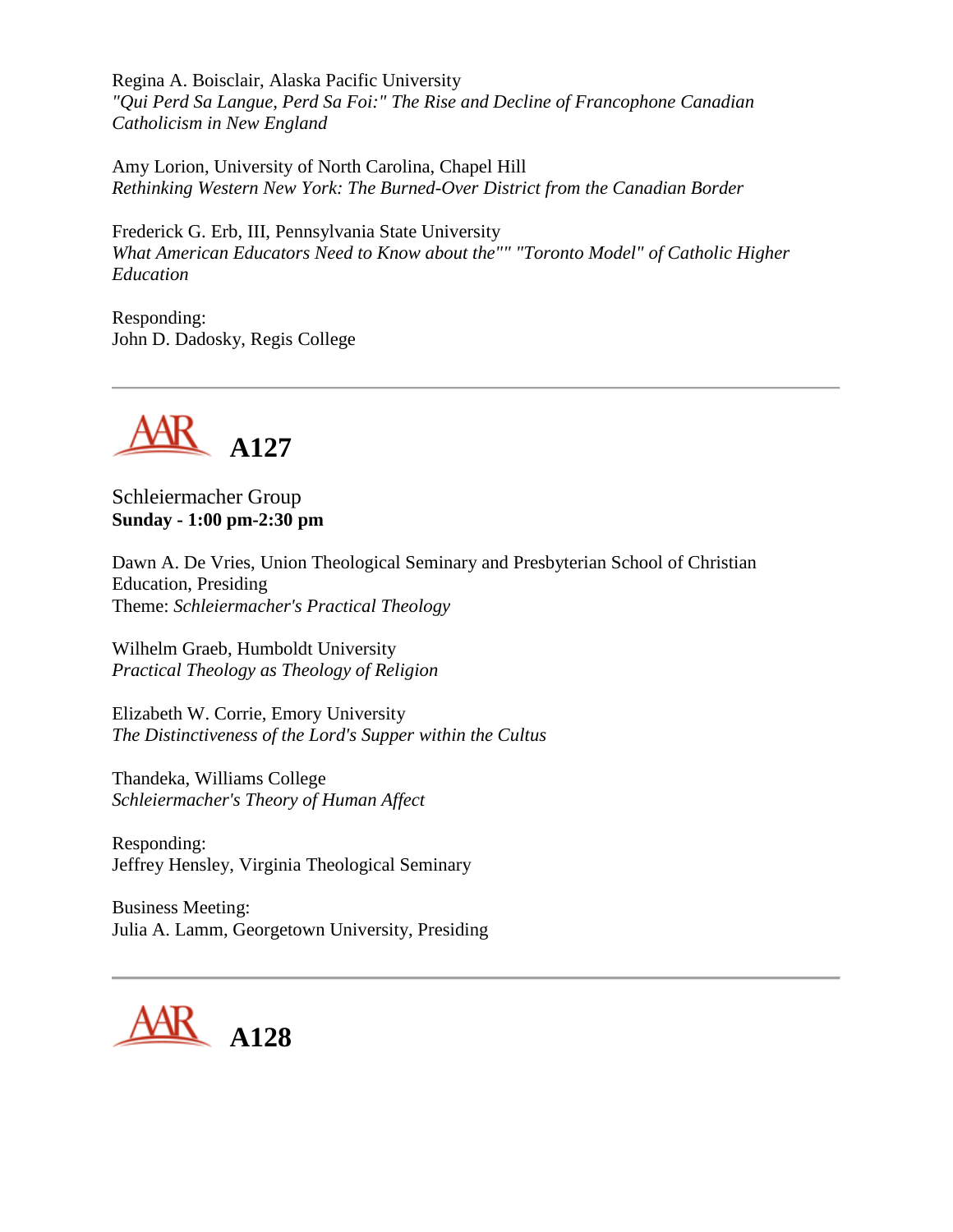Tibetan and Himalayan Religions Group **Sunday - 1:00 pm-2:30 pm**

Matthew Kapstein, Columbia University, Presiding Theme: *The Tibetan Buddhist Encounter with Modernity*

Gray Tuttle, Harvard University *Dharma Centers and Peace Rituals in Republican China (1914-1934): Tibetan Lamas Teach the First Wave of Chinese Laity*

Yinong Zhang, Cornell University *Renewing Religious Practice in a Tibetan Village of Post-Reformed China*

Sharon J. Hepburn, Trent University *Cultural Continuity and Change among Tamang Thangka Painters in the Kathmandu Valley*

Abraham Zablocki, Cornell University *Reformers vs. Traditionalists in Transnational Tibetan Buddhism*

Responding: Georges Dreyfus, Williams College

Business Meeting: Matthew Kapstein, Columbia University, Presiding



Womanist Approaches to Religion and Society Group **Sunday - 1:00 pm-2:30 pm**

Patricia-Anne Johnson, Califonia State University, Long Beach, Presiding Theme: *Hospitality as Haute Couture: Womanist Interdisciplinary Designs for Theory and Praxis*

Panelists: Stacey Floyd-Thomas, Brite Divinity School Sandra J. Hayes, Iliff School of Theology, University of Denver Lehlohonolo H. Montjane, Boston University Yolanda Yvette Smith, Yale University

Responding: N. Lynne Westfield, Drew University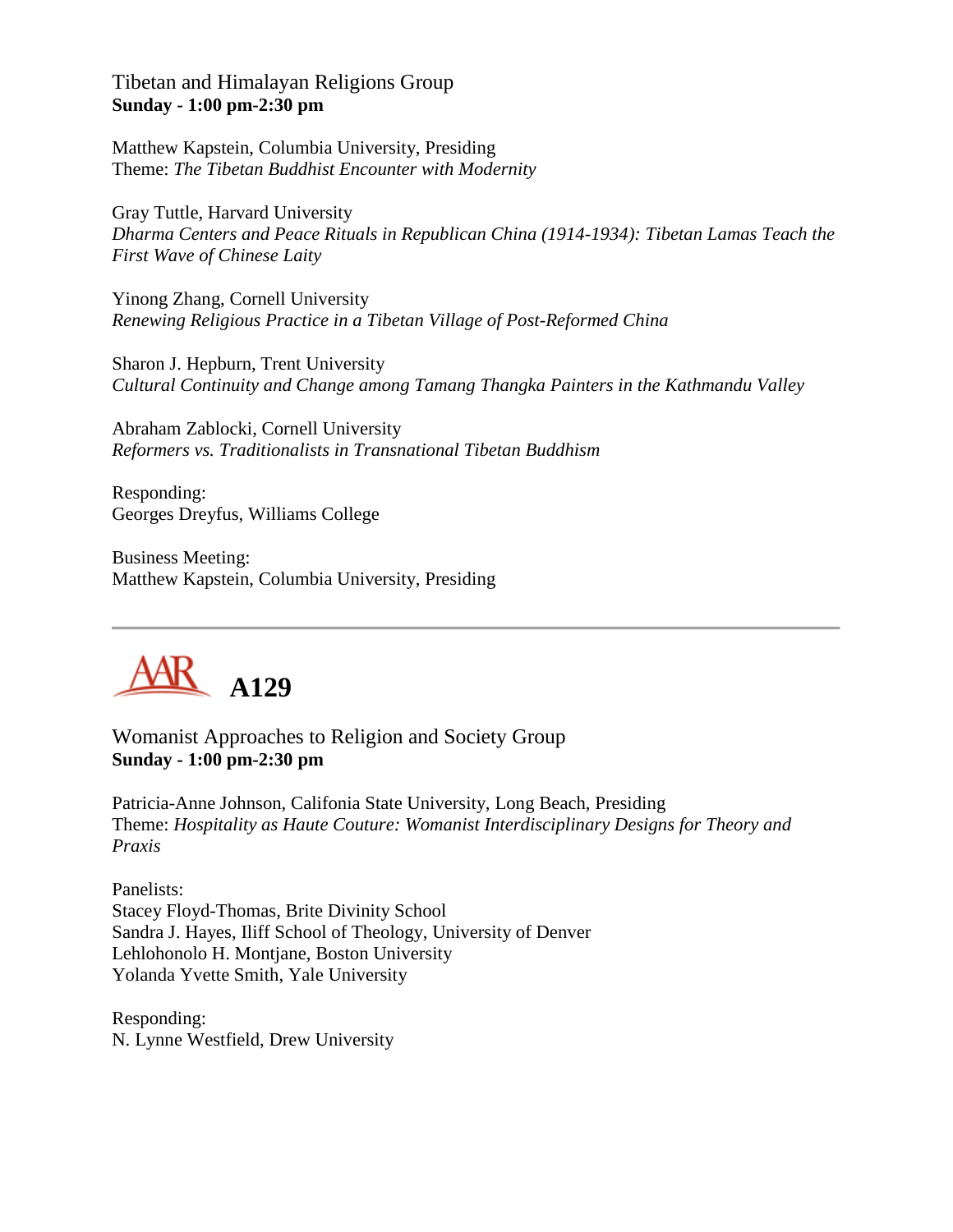Business Meeting: Marcia Y. Riggs, Columbia Theological Seminary, and Rosetta E. Ross, United Theological Seminary of the Twin Cities, Presiding



Studies in Yogācāra Buddhism **Sunday - 1:00 pm-2:30 pm**

Joe Wilson, University of North Carolina, Wilmington, Presiding Theme: *Yogacārā Buddhism in Interdisciplinary Perspectives*

Panelists: Mario D'Amato, Hampshire College William S. Waldron, Middlebury College John P. Keenan, Middlebury College Dan Lusthaus, University of Missouri, Columbia

Business Meeting: Joe Wilson, University of North Carolina, Wilmington, Presiding



Religions, Medicines, and Healing Consultation **Sunday - 1:00 pm-2:30 pm**

Jualynne E. Dodson, University of Colorado, Boulder, Presiding Theme: *The Living and the Powerful Dead: Cases of Affliction and Healing*

Ulrike Wiethaus, Wake Forest University *Performing the Crucifixion as Healing Spectacle: Cult, Class, and Gender in the Case of the German Stigmatic Therese Neumann*

Paula K.R. Arai, Carleton College *Ancestors as Healers in Japanese Buddhism*

Suzanne J. Crawford, University of California, Santa Barbara *Healing Waters: Sacred Springs and Wells in Ireland*

Nathaniel S. Murrell, University of North Carolina, Wilmington *Obeah: Mystery of Iniquity, or a Caribbean System of Medicine*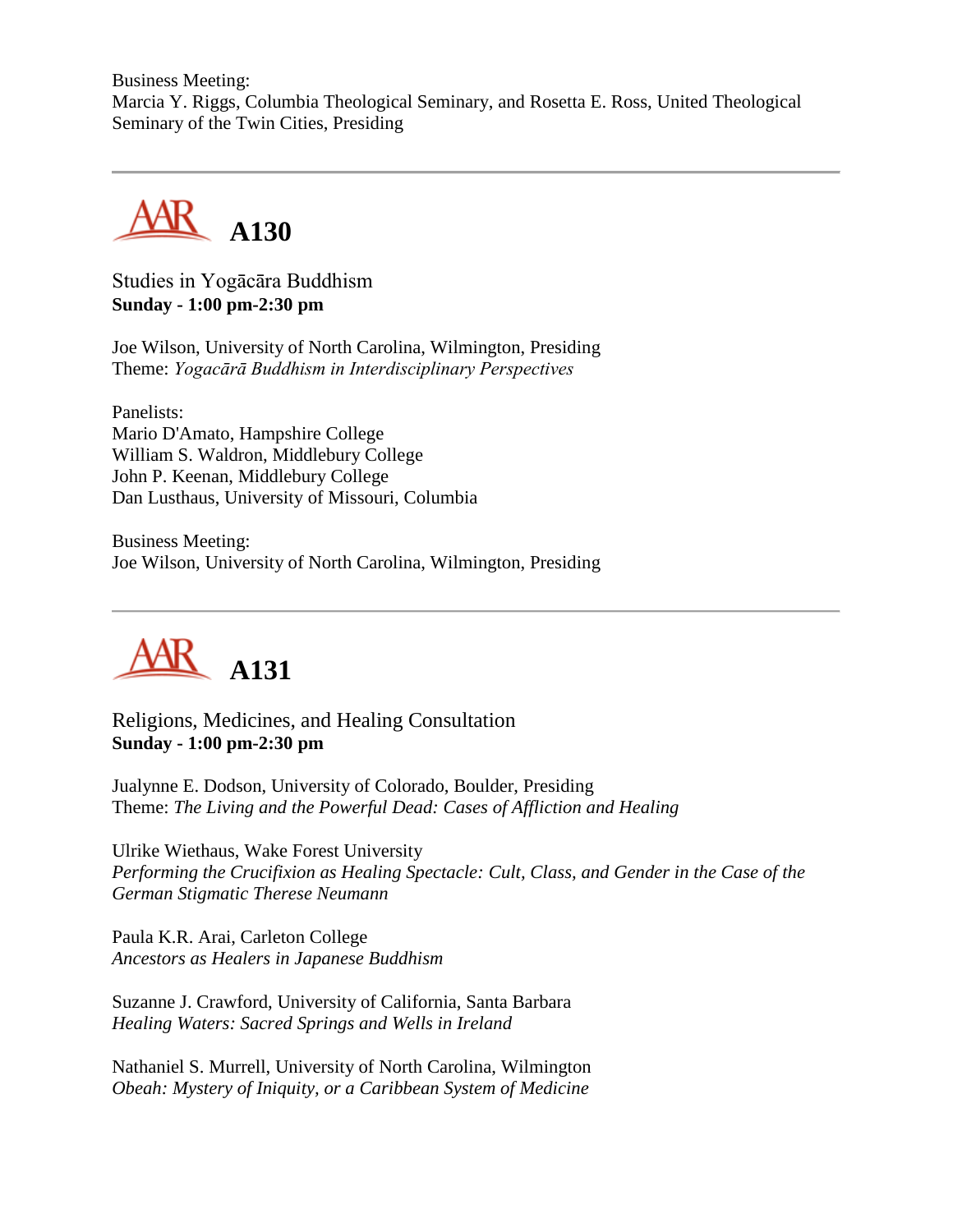Responding: Linda L. Barnes, Boston University

Business Meeting: Linda L. Barnes, Boston University, and Jualynne E. Dodson, University of Colorado, Boulder, Presiding



Annual Meeting Planning for Atlanta 2003 **Sunday - 2:00 pm-3:30 pm**

Aislinn Jones, American Academy of Religion, Presiding

Please join Aislinn Jones, the Annual Meeting Program Director, for conversation about the Annual Meeting planning process, future meeting dates, and program structure and policies.



## Special Topics Forum **Sunday - 3:00 pm-4:30 pm**

Sponsored by the Roman Catholic Studies Group

Jeffrey Marlett, College of Saint Rose, Presiding Theme: *"Crisis" in the Roman Catholic Church: Scholarly Resources for Reform*

Panelists: Chester Gillis, Georgetown University Phyllis Zagano, New York, NY Paul F. Lakeland, Fairfield University Maria José Rosado Nunes, Pontifical Catholic University of Sao Paolo

Responding: Thomas P. Rausch, Loyola Marymount University

See the Annual Meeting Program Highlights page for a description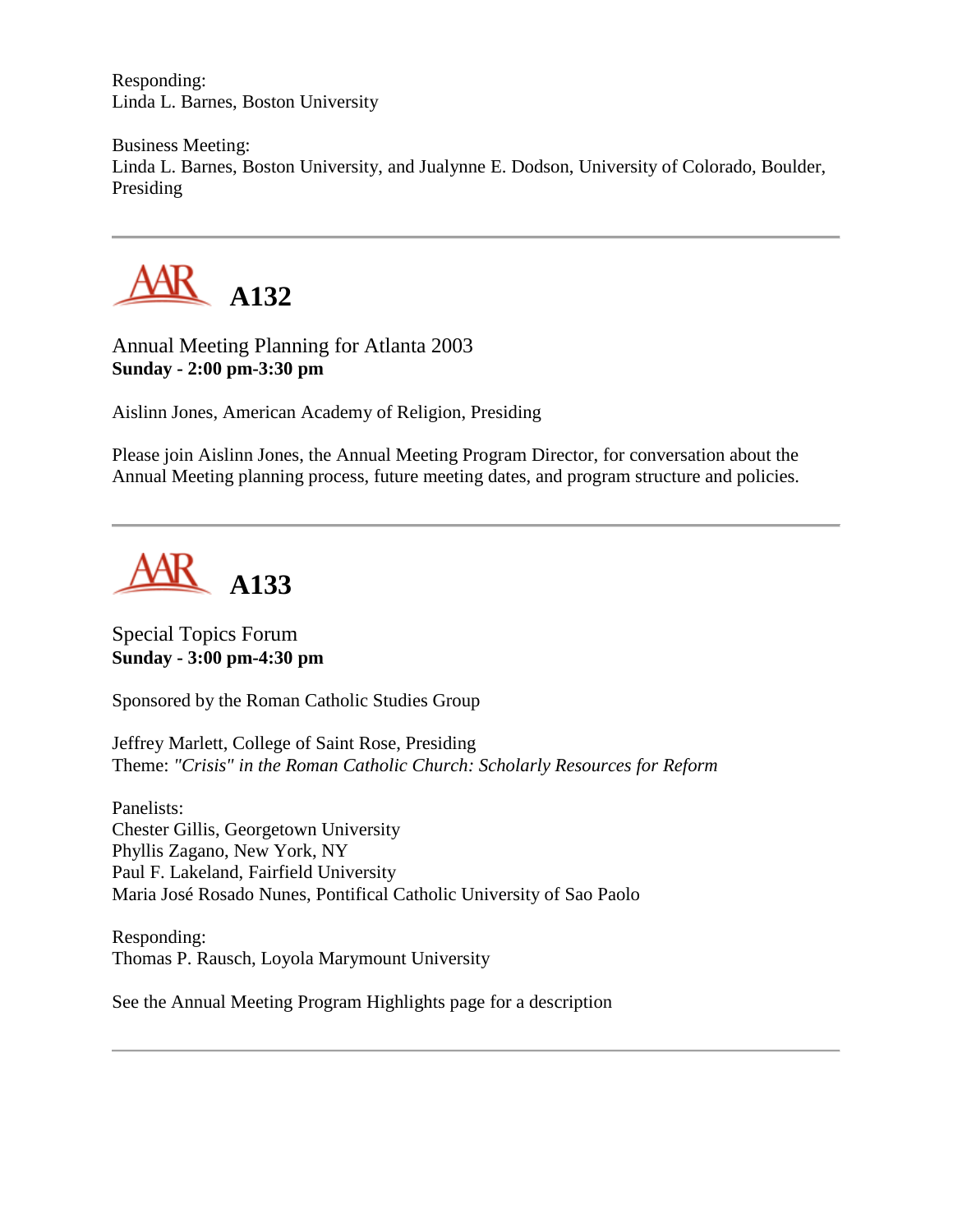

## Academic Teaching and the Study of Religion Section **Sunday - 3:00 pm-4:30 pm**

Christine M. Bochen, Nazareth College of Rochester, Presiding Theme: *Innovating Pedagogy/Pedagogical Innovations: Tools, Theories, Strategies, and Models*

Belden C. Lane, Saint Louis University *Strategies for Teaching Intersubjectivity: Spiritual Perception and the Natural World*

Madeline Duntley, College of Wooster *"Stories in My Neighbour's Faith": A Canadian Model for Teaching "Lived Religion" in the Intro Course*

Johannes Strobel, University of Missouri, Columbia *Applying Theories and Models of Learning Technology in Religion Studies Classsrooms: Two Cases*

Victoria Rue, St. Lawrence University *Acting Religious: Theatre as a Pedagogical Tool for Religious Studies*

Tinu Ruparell, Liverpool Hope University College *Being the Text: Hybridised Identities and Teaching Comparative Religion*



## Arts, Literature, and Religion Section and Religion, Film, and Visual Culture Group **Sunday - 3:00 pm-4:30 pm**

S. Brent Plate, Texas Christian University, Presiding Theme: *What is Visual Culture? And What Does It Have to Do with the Study of Religion?*

Panelists: Erika Doss, University of Colorado, Boulder Gretchen Buggeln, Winterthur Museum, Winterthur, DE Philip Lutgendorf, University of Iowa Roberto R. Lint-Sagarena, University of Southern California Jane Naomi Iwamura, University of Southern California

Responding: David Morgan, Valparaiso University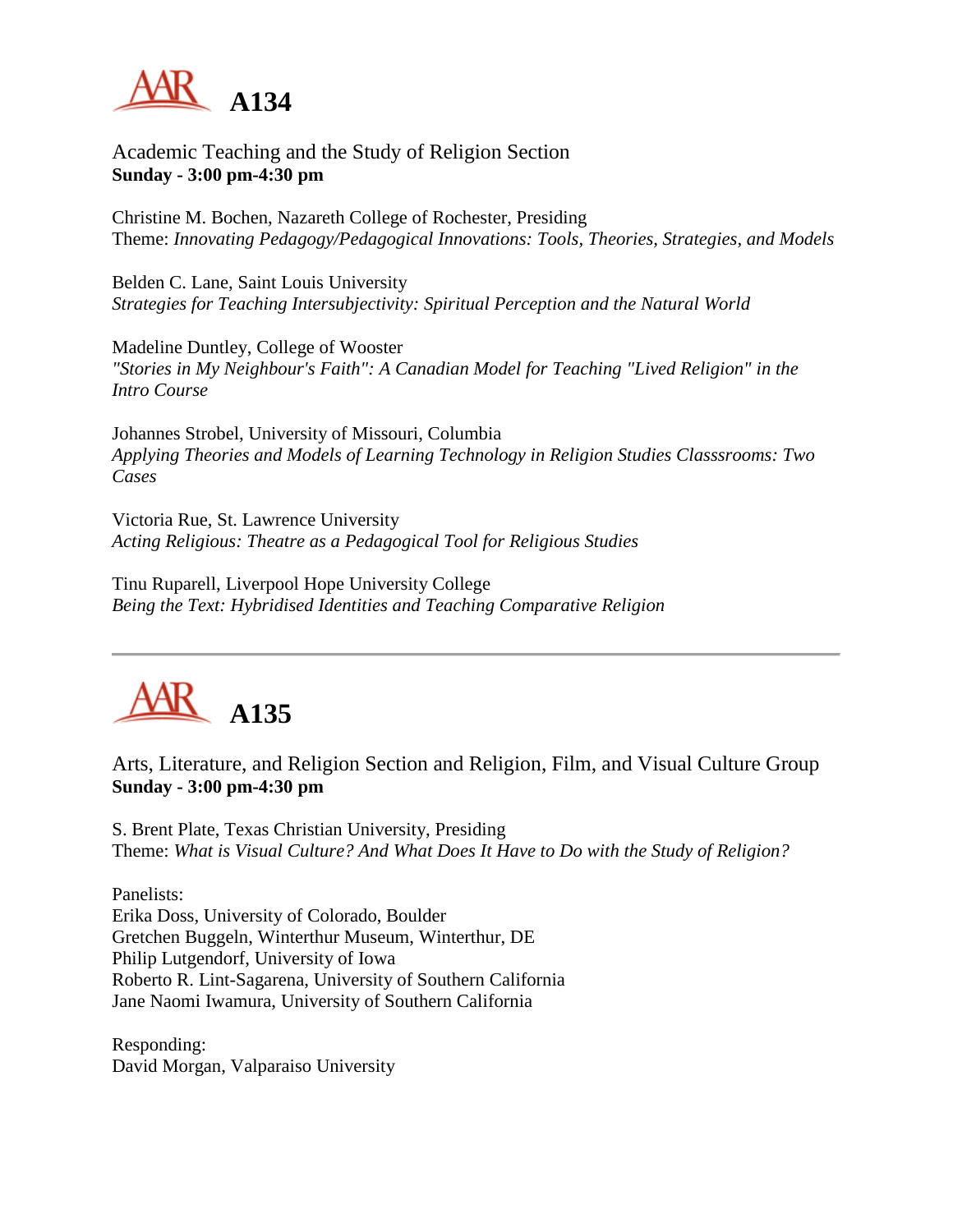

Buddhism Section **Sunday - 3:00 pm-4:30 pm**

Collett D. Cox, University of Washington, Presiding Theme: *Buddhist Manuscript Cultures*

Stephen C. Berkwitz, Southwest Missouri State University *Writing the Past and Rewriting the Present in Sri Lankan Buddhist Manuscripts*

Damchö Diana Finnegan, University of Wisconsin *Locating Meaning: The Written Text as a Physical Presence in the Tibetan Buddhist World*

Daniel Marc Veidlinger, University of Chicago *Merit-Making Media: Pali Manuscripts from Northern Thailand*

Natalie Gummer, Beloit College *The Fluid Boundaries of Buddhist Manuscripts: Towards an "Indefinite" Edition*

Responding: Anne Clark, University of Vermont

Business Meeting: Anne M. Blackburn, Cornell University, and Peter N. Gregory, Smith College, Presiding



Comparative Studies in Religion Section **Sunday - 3:00 pm-4:30 pm**

Pashington Obeng, Harvard University, Wellesley College, Presiding Theme: *Weeping in the Religious Imagination*

John Stratton Hawley, Barnard College, Columbia University *The Four Marks of the Gopis' Tears*

Amy C. Bard, Columbia University *"No Power of Speech Remains": Tears and Transformation in South Asian Majlis Poetry*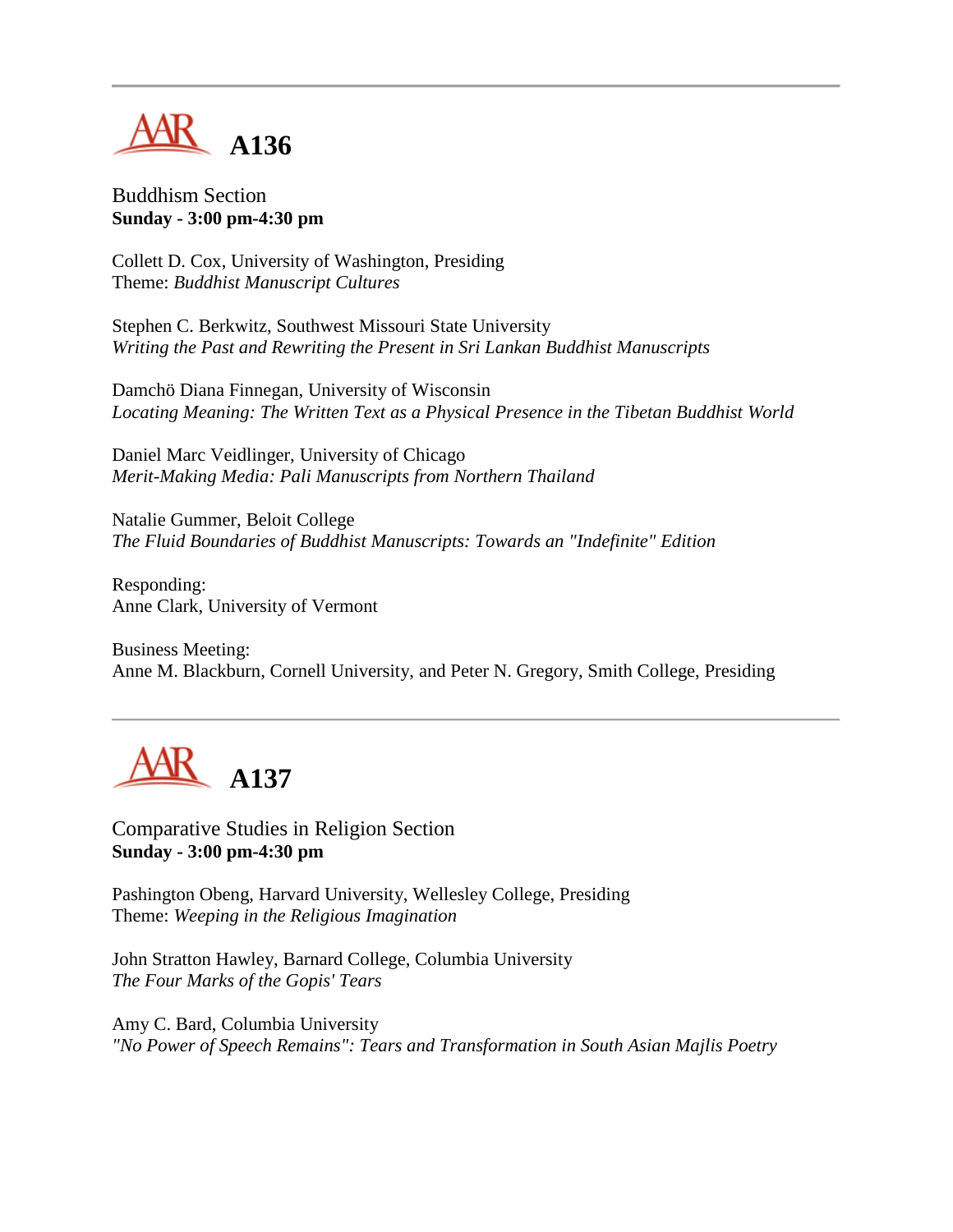Kimberley C. Patton, Harvard University *"Make My Stony Heart Gush Forth Fountains": Holy Tears in Eastern Christianity*

Responding: Gary L. Ebersole, University of Missouri, Kansas City



History of Christianity Section **Sunday - 3:00 pm-4:30 pm**

Amanda Porterfield, University of Wyoming, Presiding Theme: *Continuities and Discontinuities in the History of Christianity*

Panelists: Elizabeth A. Clark, Duke University Ronald L. Numbers, University of Wisconsin, Madison Hans J. Hillerbrand, Duke University E. Brooks Holifield, Emory University

Business Meeting: Georgia Frank, Colgate University, and Anne Thayer, Lancaster Theological Seminary, Presiding



North American Religions Section **Sunday - 3:00 pm-4:30 pm**

Jordan Paper, York University, Presiding Theme: *Religious Diversity in Toronto*

Jamie S. Scott, York University *Introduction to the Religious Diversity of Toronto*

Saroj Chawla, York University *Hindu Family Shrines and Religious Practices in Toronto*

Carol B. Duncan, Wilfrid Laurier University *African-Caribbean Aesthetic Representations of the Sacred in Toronto*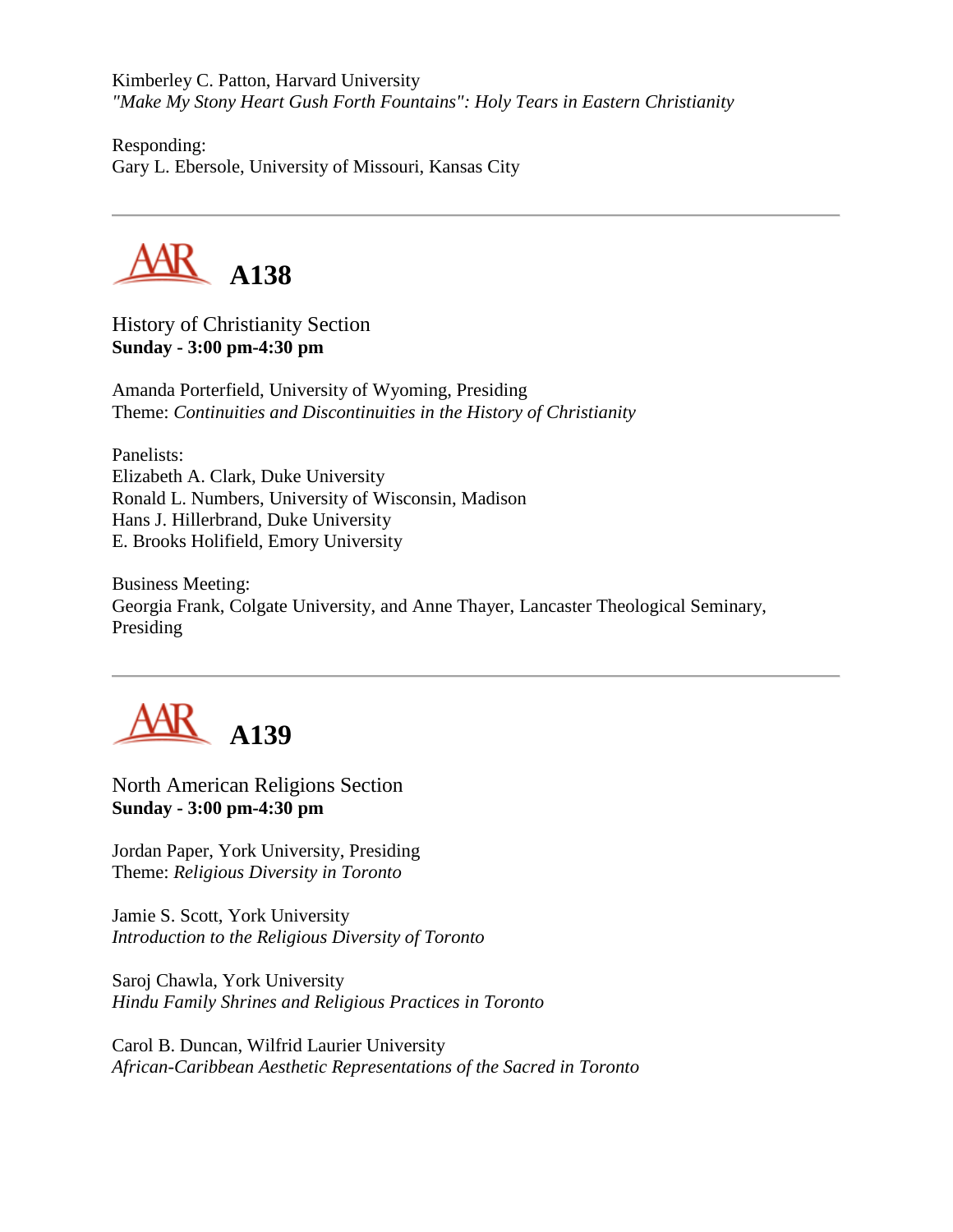Woo Terry, University of Toronto *Attending to Religion at Home and Work: The Chinese Immigrant Experience in Toronto*



Philosophy of Religion Section **Sunday - 3:00 pm-4:30 pm**

Eric Boynton, Colgate University, Presiding Theme: *The Character of Religious Knowing*

Andrew Chignell, Yale University *Two Religious Ethics of Belief: Immanuel Kant and Thomas Reid*

Laura Weed, College of Saint Rose *The Epistemology of Religious Experience*

Jerome Gellman, Ben-Gurion University of the Negev *Beyond Belief: The Nature of Creedal Affirmation*

Jonathan Gold, University of Chicago *Simplicity Naturalized: Distinguishing Religious from Scientific Uses of Epistemology*

Responding: Roger Trigg, University of Warwick



Study of Islam Section **Sunday - 3:00 pm-4:30 pm**

Marcia Hermansen, Loyola University, Chicago, Presiding Theme: *Sufism and the State*

Panelists: David Buchman, Hanover College Devin DeWeese, Indiana University, Bloomington R. Michael Feener, Reed College Rob Rozehnal, Duke University Omid Safi, Colgate University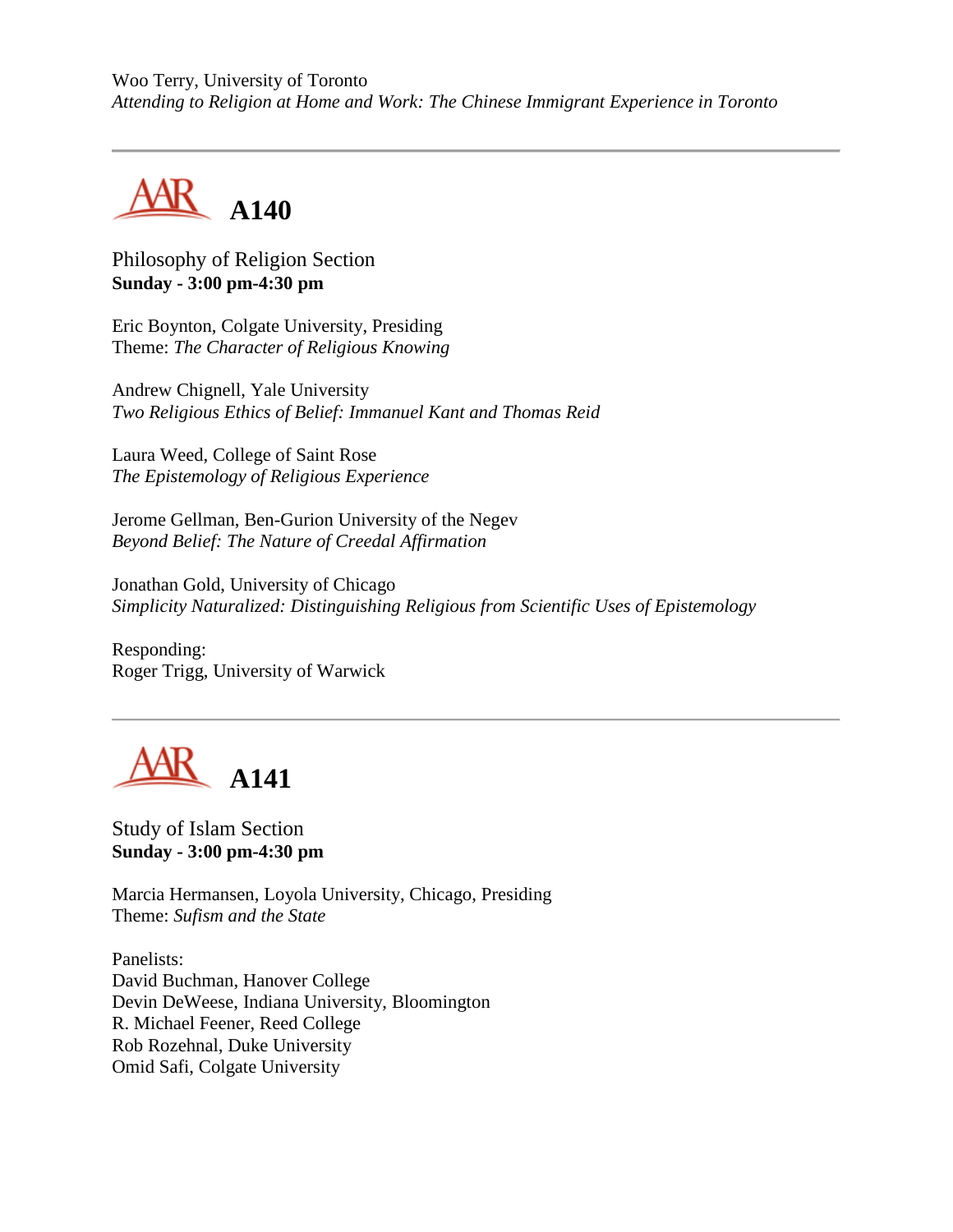Responding: Bruce B. Lawrence, Duke University

Please join us for iftar immediately following this session.

**A142**

Study of Judaism Section **Sunday - 3:00 pm-4:30 pm**

Hava Tirosh-Samuelson, Arizona State University, Presiding Theme: *What is Alive (for Us) in Spinoza's Philosophy?*

Michael Rosenthal, Grinnell College *Spinoza and the Persistence of Religion*

Idit Dobbs-Weinstein, Vanderbilt University *Ethica or Religio: The Two Concrete Possibilities for Founding the Modern State*

Heidi Ravven, Hamilton College *Did Spinoza Get Ethics Right?*

Responding: Kalman P. Bland, Duke University



Theology and Religious Reflection Section **Sunday - 3:00 pm-4:30 pm**

Sharon D. Welch, University of Missouri, Columbia, Presiding Theme: *Theology and Whiteness: How Can Traditional White Theologians Begin to Talk about Race?*

Panelists: Letty M. Russell, Yale University James W. Perkinson, Ecumenical Theological Seminary Karen Baker-Fletcher, Claremont School of Theology Mark Lewis Taylor, Princeton Theological Seminary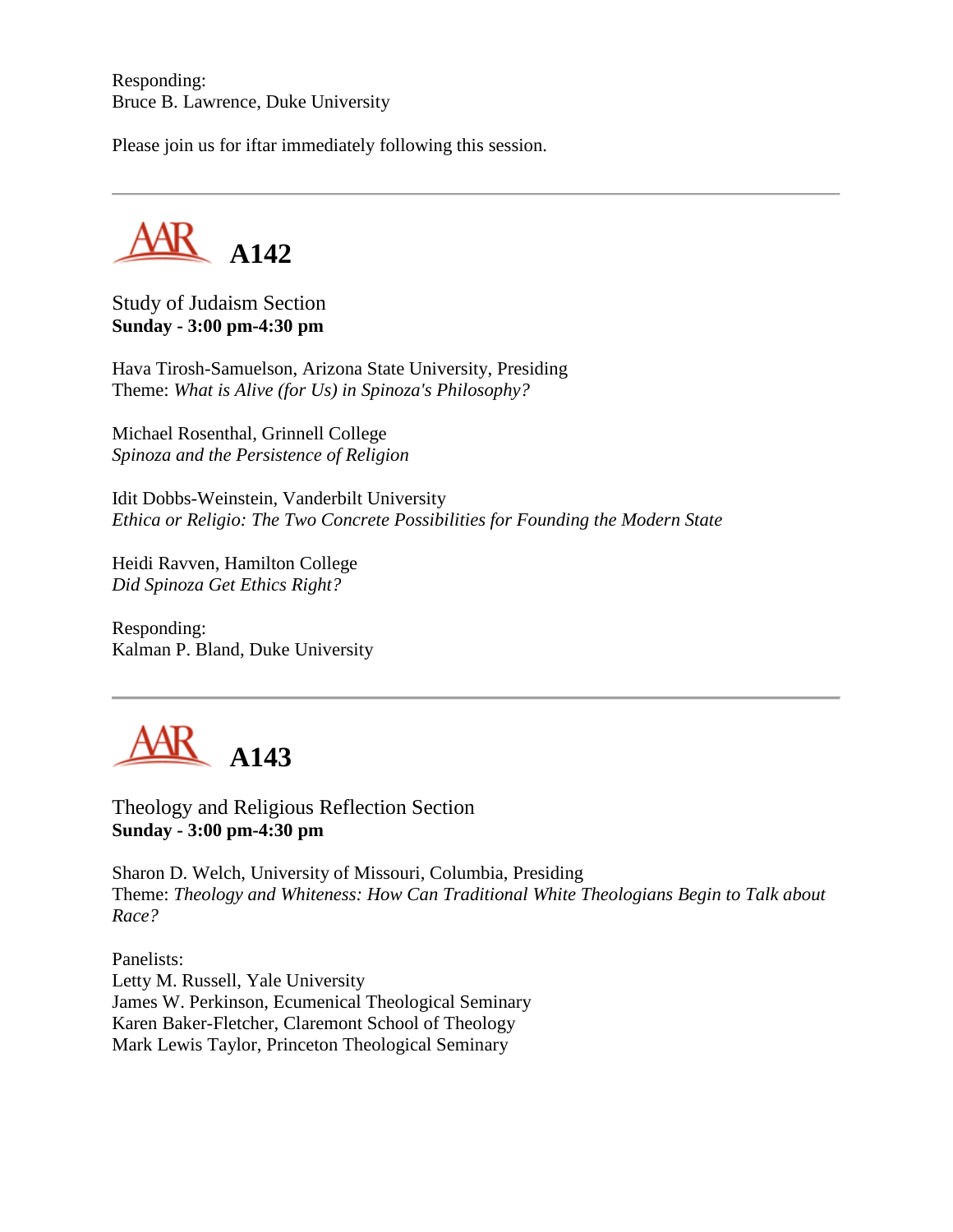Responding: Peter J. Paris, Princeton Theological Seminary



Women and Religion Section **Sunday - 3:00 pm-4:30 pm**

Gail Sutherland, Louisiana State University, Presiding Theme: *Friendship, Fluidity, and Mindfulness: Cross-Cultural Conversations on Religion and Feminism*

Ann Mongoven, Indiana University, Bloomington *"Is It Not a Delight When Good Friends Come from Afar?"*

Mary Ann Clark, University of Houston *When Men Are Wives and Women Are Kings: Using Santería Ritual Practice to Deconstruct Notions of Gender*

Anne C. Klein, Rice University *Mindfully Surpassing Mind-Body Dualisms*

Business Meeting: Mary C. Churchill, University of Colorado, Boulder, and Jacqueline Z. Pastis, La Salle University, Presiding



Afro-American Religious History Group **Sunday - 3:00 pm-4:30 pm**

Presider, TBA Theme: *Race Politics during the Late Twentieth-Century*

Juan Floyd-Thomas, Texas Christian University *"The Substance of Things Hoped For": Rev. Leon Sullivan, the Great Society, and the Creation of the Opportunities Industrialization Center Movement, 1964-74*

Michelle Johnson, Claremont Graduate University *A Decade of Rage: Race, Religion, and Sexuality in Black America, 1990-2000*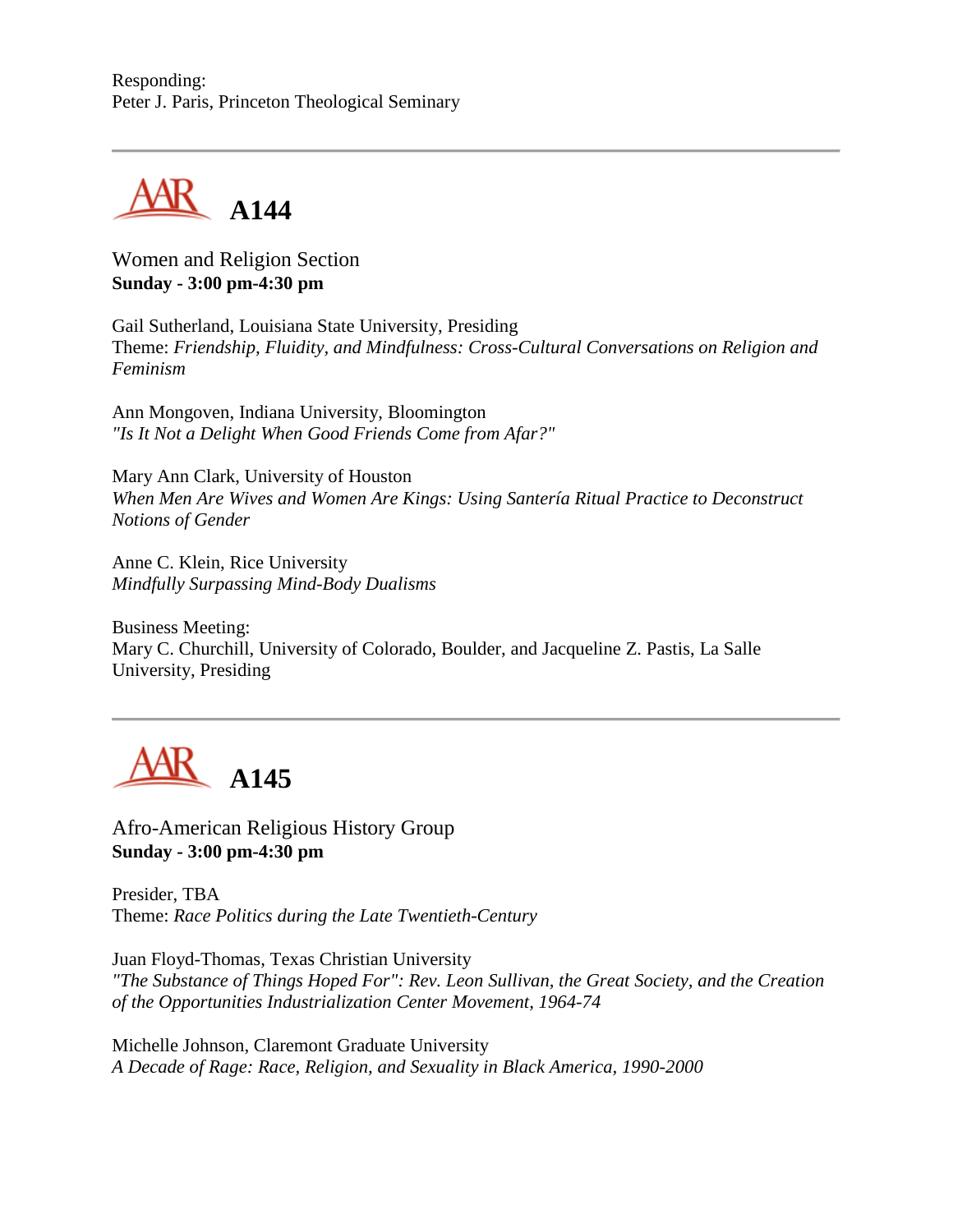Isaac Kawuki-Mukasa, University of Toronto *"That All May Be One": A Critical Review of the United Church of Canada's Policy Against Racism*

Responding: Jualynne E. Dodson, University of Colorado, Boulder

Business Meeting: David Daniels, McCormick Theological Seminary, Presiding

AR A146

Bioethics and Religion Group **Sunday - 3:00 pm-4:30 pm**

Michael M. Mendiola, Pacific School of Religion, Presiding Theme: *Bioethics and the Challenges of Religious Discourse*

Margaret R. McLean, Santa Clara University *Towards a Theological Understanding of Procreative Liberty: The Case of Preimplantation Genetic Diagnosis*

M. Christian Green, University of Chicago *Religion, Ethics, and Public Health: Connections, Themes, and Applications to the Problem of Violence*

Jennifer E. Beste, Yale University *Overcoming Barriers to Adequate Palliative Care for Terminally Ill Patients*

Nancy Berlinger, The Hastings Center, Garrison, NY *Medical Error and the Culture(s) of Forgiveness*

Business Meeting: Suzanne Holland, University of Puget Sound, Presiding



Confucian Traditions Group **Sunday - 3:00 pm-4:30 pm**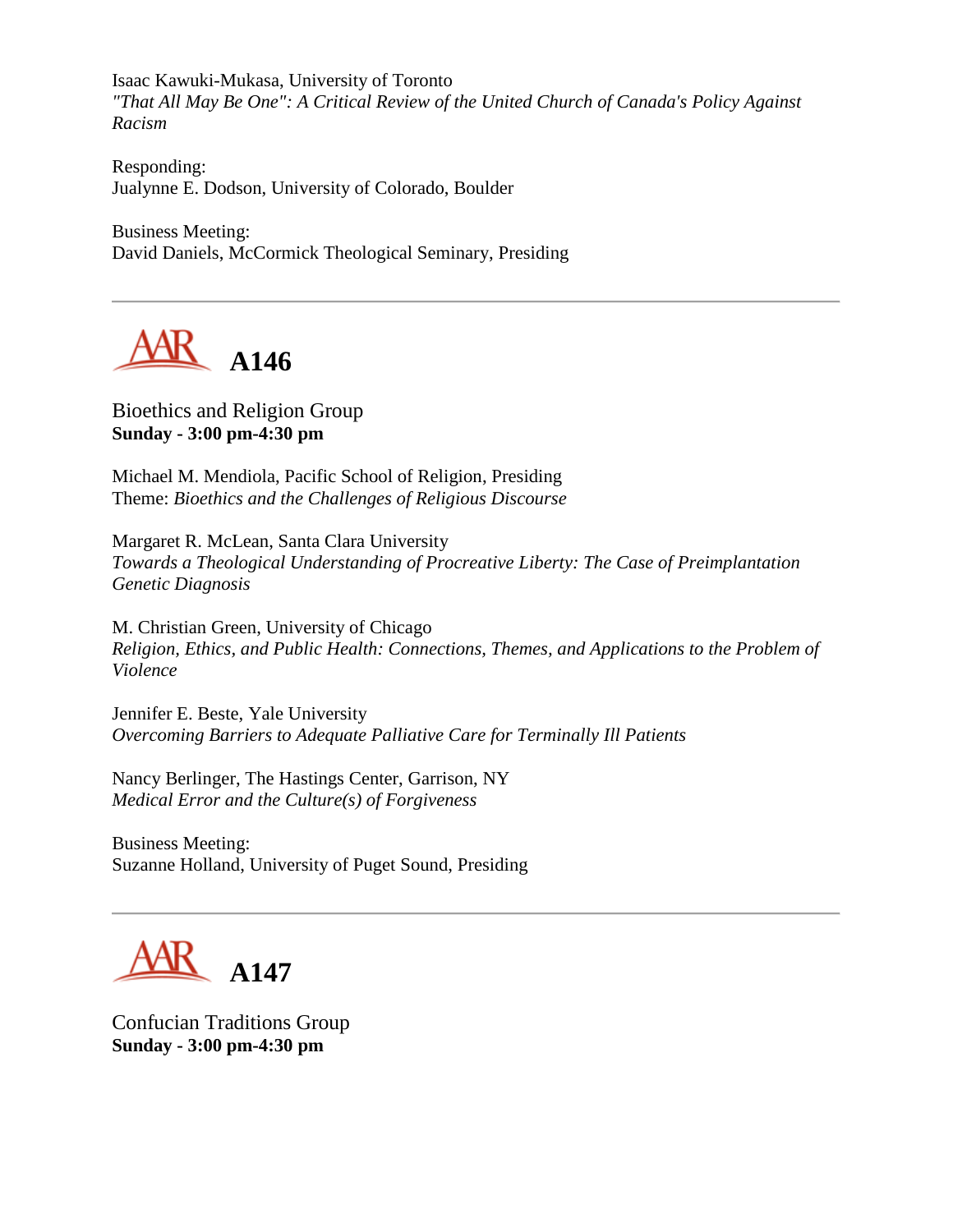Mark Csikszentmihalyi, University of Wisconsin, Madison, Presiding Theme: *Innovation and Transmission in Confucian Traditions*

Jeffrey L. Richey, Berea College *Searching for Yan Hui: Transmission and Transformation in Early Confucian Traditions*

Jane Geaney, University of Richmond *"Home-Schooling" as a Contested Concept in Early Confucianism*

Keith Knapp, The Citadel *From Honoring Parents to Feeding Them: The Transformation of Lowly Yang into Exalted Gongyang in Early Medieval China*

Jennifer Oldstone-Moore, Wittenberg University *Ritual in Republican China: Creating Citizens for a Modern Nation*

Responding: Thomas A. Wilson, Hamilton College

Business Meeting: Edward Slingerland, University of Southern California, and Mark Csikszentmihalyi, University of Wisconsin, Madison, Presiding



Feminist Theory and Religious Reflection Group **Sunday - 3:00 pm-4:30 pm**

Mary McClintock Fulkerson, Vanderbilt University, Presiding Theme: *Cartographies of Grace: Responses to Serene Jones's* Feminist Theory and Christian Theology

Cynthia Rigby, Austin Theological Seminary *"Bounded Openness": Jones's Approach to a Feminist Christian Systematics*

Rosemary P. Carbine, Saint Mary's College, South Bend *Mirror, Mirror: Reflections of the Self in* Feminist Theory and Christian Theology

Ada María Isasi-Díaz, Drew University *Communities of Accountability: Serene Jones's* Feminist Theory and Christian Theology

Responding: Serene Jones, Yale University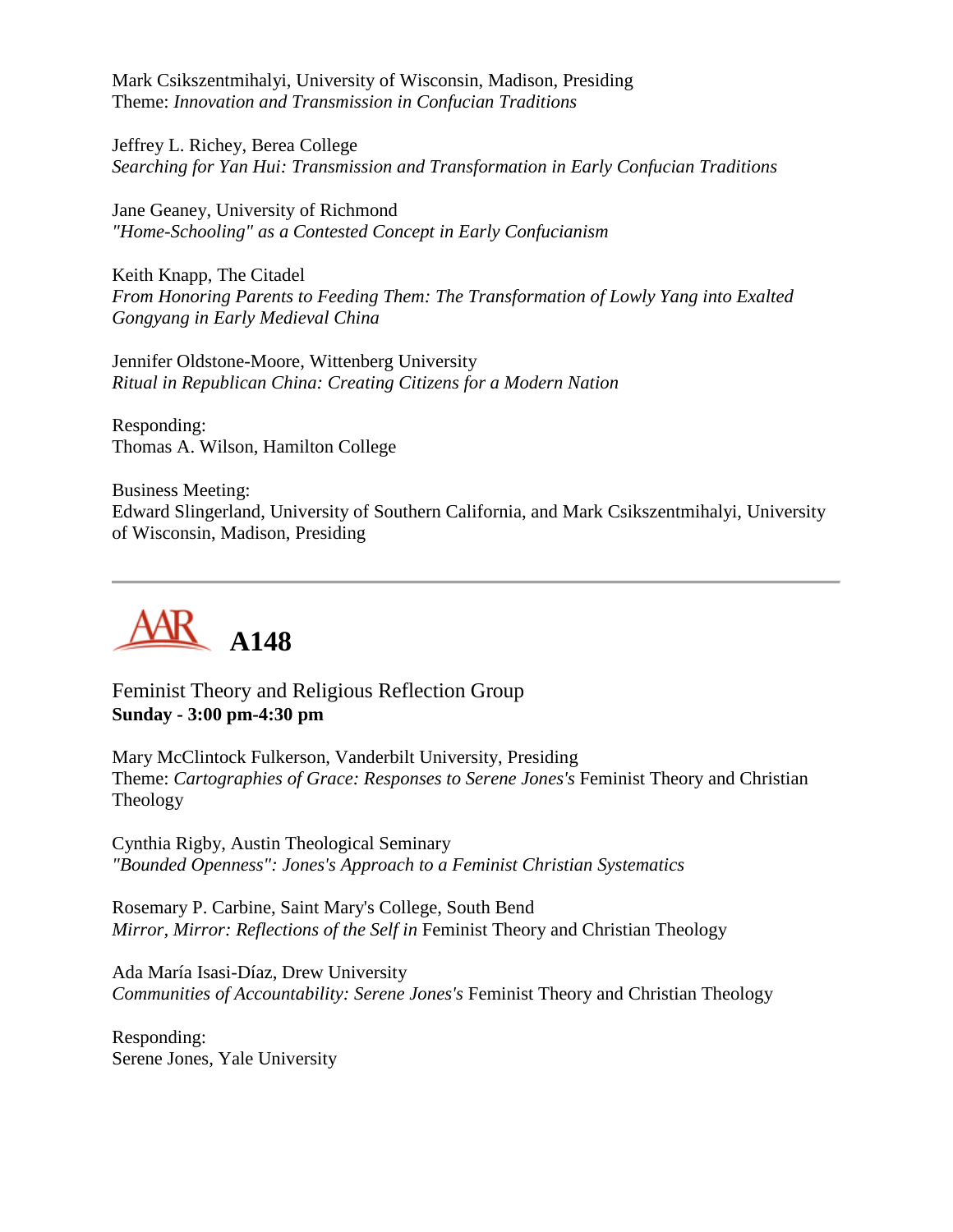Business Meeting: M. Gail Hamner, Syracuse University, and Karen Trimble Alliaume, Lewis University, Presiding



#### Hinduism Group **Sunday - 3:00 pm-4:30 pm**

Katherine Janiec Jones, University of Chicago, Presiding Theme: *The Religious Significance of Literary Genres and Practices*

Anne E. Monius, Harvard University *"Rise Up and Fly!": The Songs of Women and the Play of the Lord in Śaiva Siddhānta Philosophy*

Donald R. Davis, Bucknell University *Beyond Manu: Dharmaśāstra as Historical Scripture*

Maria Heim, California State University, Long Beach *Reading Dharmaśāstra as Aesthetics*

Emily Hudson, Emory University *When Heaven Is for Sinners: The Mahābhārata's Literary Approach to the Problem of Suffering*

Responding: Parimal G. Patil, Harvard University

Business Meeting: Sarah Caldwell, Harvard University, and Tracy Pintchman, Loyola University, Chicago

# **A150**

Indigenous Religious Traditions Group and Religion in Latin America and the Caribbean Group **Sunday - 3:00 pm-4:30 pm**

Jean Molesky-Poz, University of San Francisco, Presiding Theme: *Land and Reparations in the Americas: Politics and Religion*

Iain S. Maclean, James Madison University *Only as Much Land Reparation as Possible?*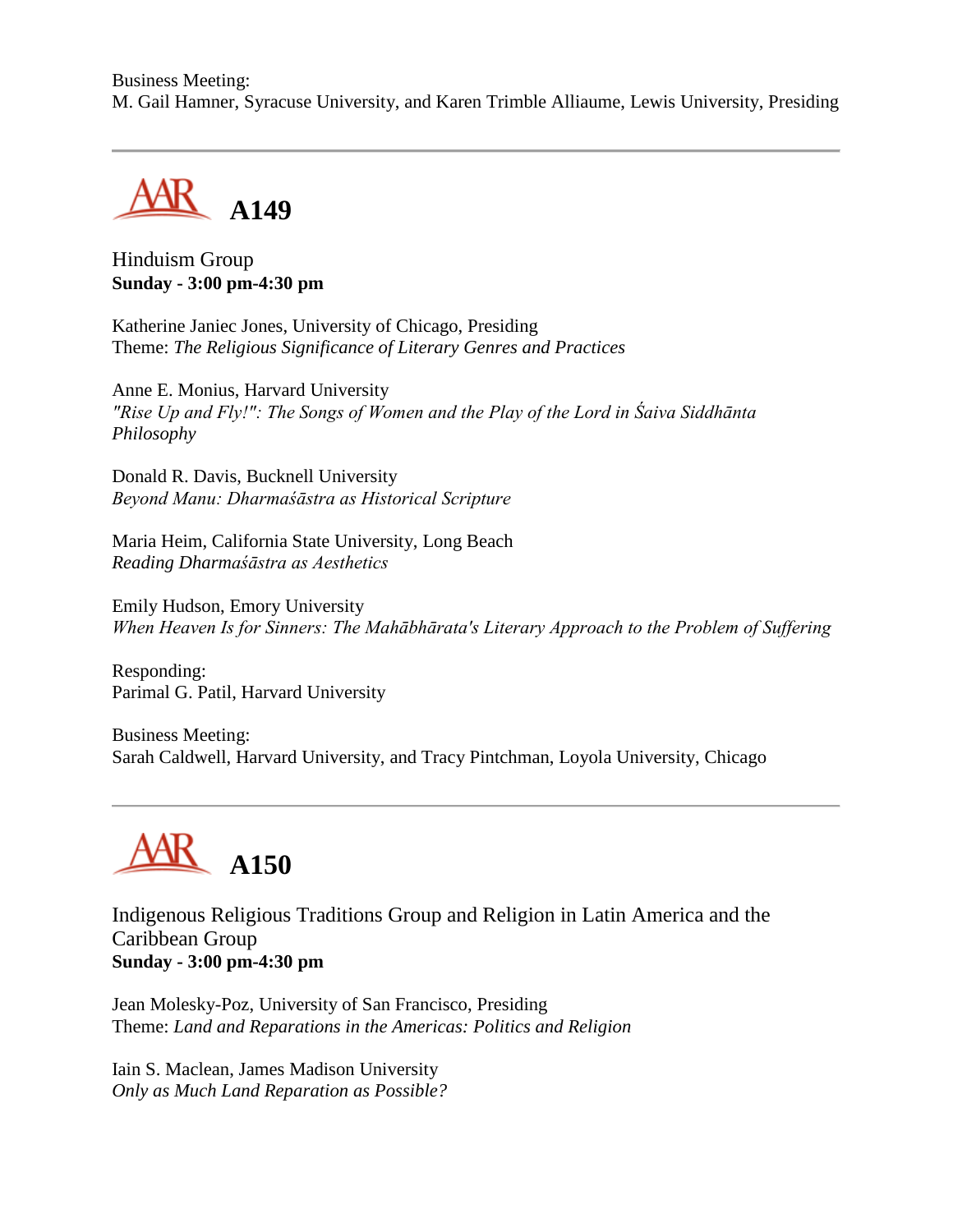Responding: Nelson Maldonado-Torres, Duke University

Business Meeting: Lois Lorentzen, University of San Francisco, and Nelson Maldonado-Torres, Duke University, Presiding



Japanese Religions Group **Sunday - 3:00 pm-4:30 pm**

Peter Nosco, University of Southern California, Presiding Theme: *The Early Modern Characteristics of Tokugawa Religiosity*

Diana E. Wright, Western Washington University *Keikoin: Ise's Tokugawa Convent*

Nam-lin Hur, University of British Columbia *Buddhist Crime and Women in Tokugawa Japan: Nyobon and Early Modern Religiosity*

Janine Tasca Sawada, University of Iowa *Divination as Cultivation*

Barbara Ambros, Harvard University *Pilgrimage as Package Tour: Early Modern Pilgrimage Confraternities at Sagami Oyama* 

Responding: Helen Hardacre, Harvard University

Business Meeting: Ruben L.F. Habito, Southern Methodist University, and Christopher Ives, Stonehill College, Presiding



Millennialism Studies Group **Sunday - 3:00 pm-4:30 pm**

Richard McGregor, McGill University, Presiding Theme: *Millennialism and September 11*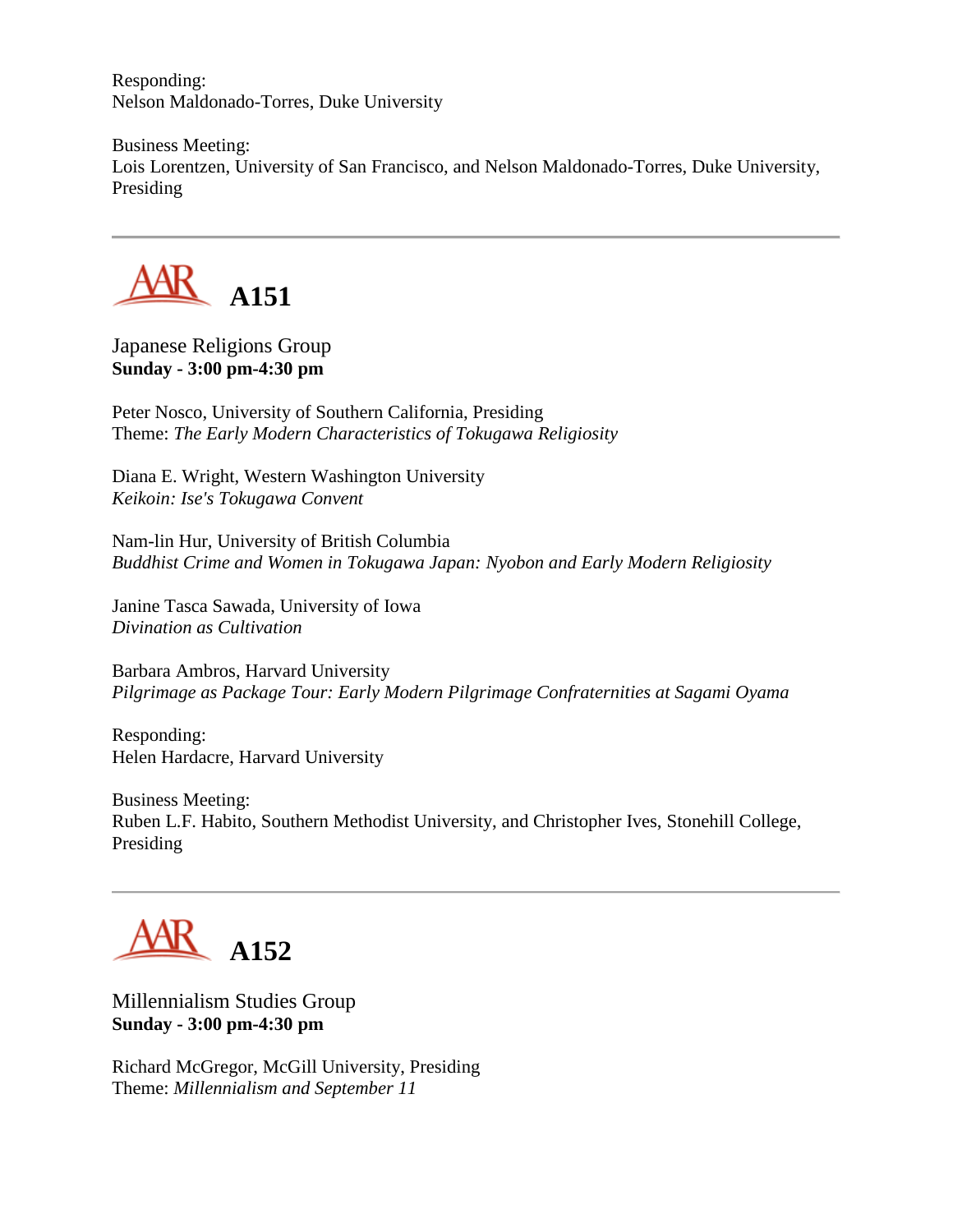Jean E. Rosenfeld, University of California, Los Angeles *The Religion of Usamah bin Ladin: Terror as the Hand of God*

Wendy Love Anderson, University of Chicago *True and False Prophecy at the Millennium: The Case of September 11*

Michael Christensen, Drew University *Apocalyptic Interpretations of September 11*

Glenn William Shuck, Rice University *Marks of the Beast: Evangelical Apocalyptic Fiction, Identity, and the Internalization of Evil*

Paul Corey, McMaster University *Millennialism in the Age of Revaluation*

Business Meeting: Eugene V. Gallagher, Connecticut College, Presiding

## **A153**

Pragmatism and Empiricism in American Religious Thought Group and History, Method, and Theory in the Study of Religion Consultation **Sunday - 3:00 pm-4:30 pm**

Arthur McCalla, Reed College, Presiding Theme: *Implications of Pragmatism for the Study of Religion*

Panelists: Steven Engler, Mount Royal College Jonathon Samuel Kahn, Columbia University Victor Anderson, Vanderbilt University William David Hart, Duke University Wayne Proudfoot, Columbia University



Reformed Theology and History Group **Sunday - 3:00 pm-4:30 pm**

Katherine Sonderegger, Virginia Theological Seminary, Presiding Theme: *The Real Presence in the Lord's Supper - A New Proposal*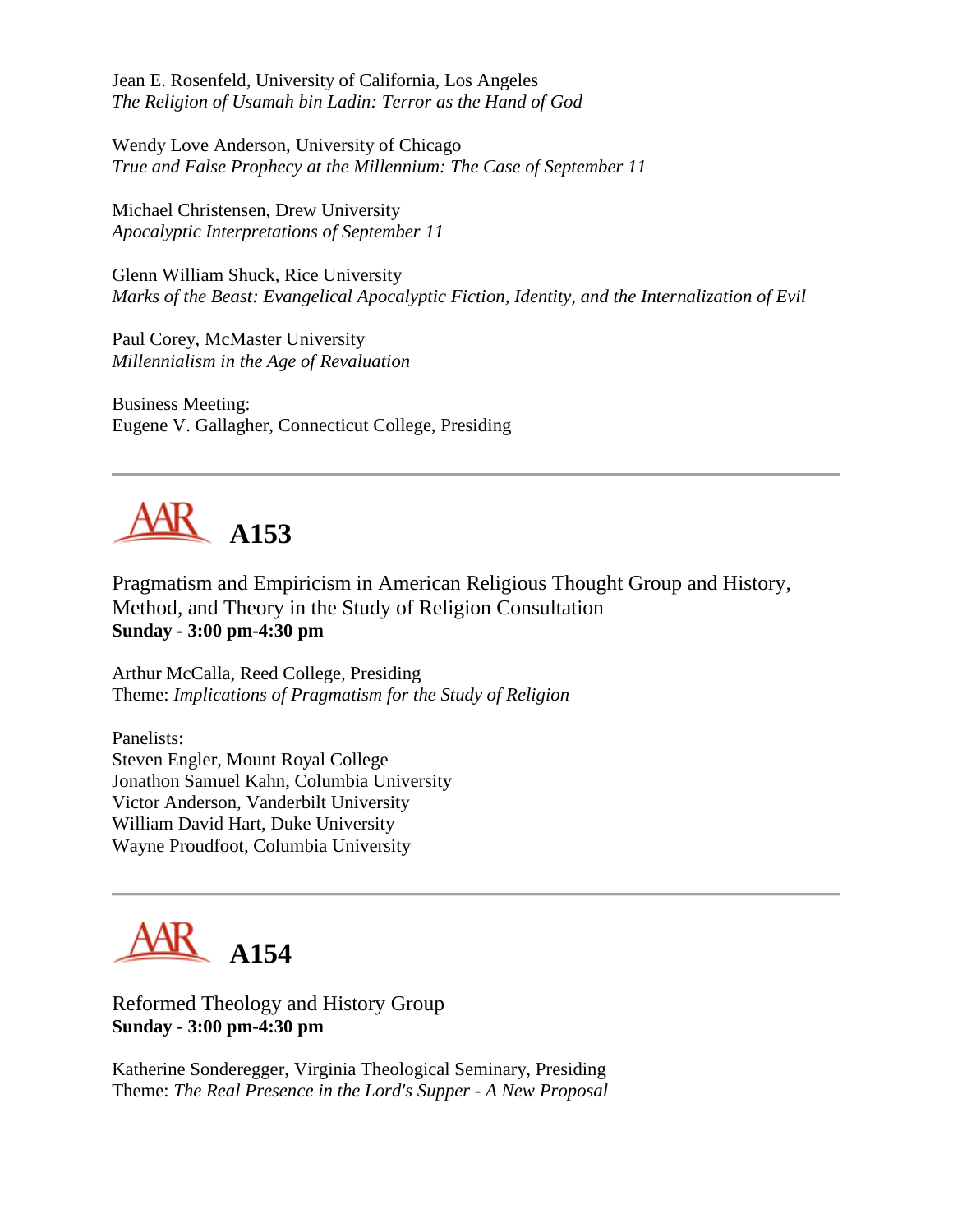Panelist: George Hunsinger, Princeton University

Ralph Del Colle, Marquette University Carl E. Braaten, Center for Catholic and Evangelical Theology



Religion and Science Group **Sunday - 3:00 pm-4:30 pm**

Ernest L. Simmons, Concordia College, Moorehead, Presiding Theme: *Science and Models of the Divine: James Edward Huchingson's* Pandemonium Tremendum: Chaos and Mystery in the Life of God

Paul L. Allen, St. Paul University *Tremendous Metaphysics? Kybernete, Emergent Probability, Spirit, and James Huchingson*

Joseph A. Bracken, Xavier University *The Divine Matrix and* Pandemonium Tremendum

Taede A. Smedes, University of Groningen *On Philosophical Quicksand: A Closer Look at Huchingson's Model of the* Pandemonium Tremendum

Responding: James E. Huchingson, Florida International University



Theology and Continental Philosophy Group **Sunday - 3:00 pm-4:30 pm**

Jeffrey W. Robbins, Lebanon Valley College, and G. Chad Snyder, Elon University, Presiding Theme: *A Theology of Desire: In Memory of Charles E. Winquist*

Panelists: John D. Caputo, Villanova University Edith Wyschogrod, Rice University Mark C. Taylor, Williams College Theresa Sanders, Georgetown University James B. Wiggins, Syracuse University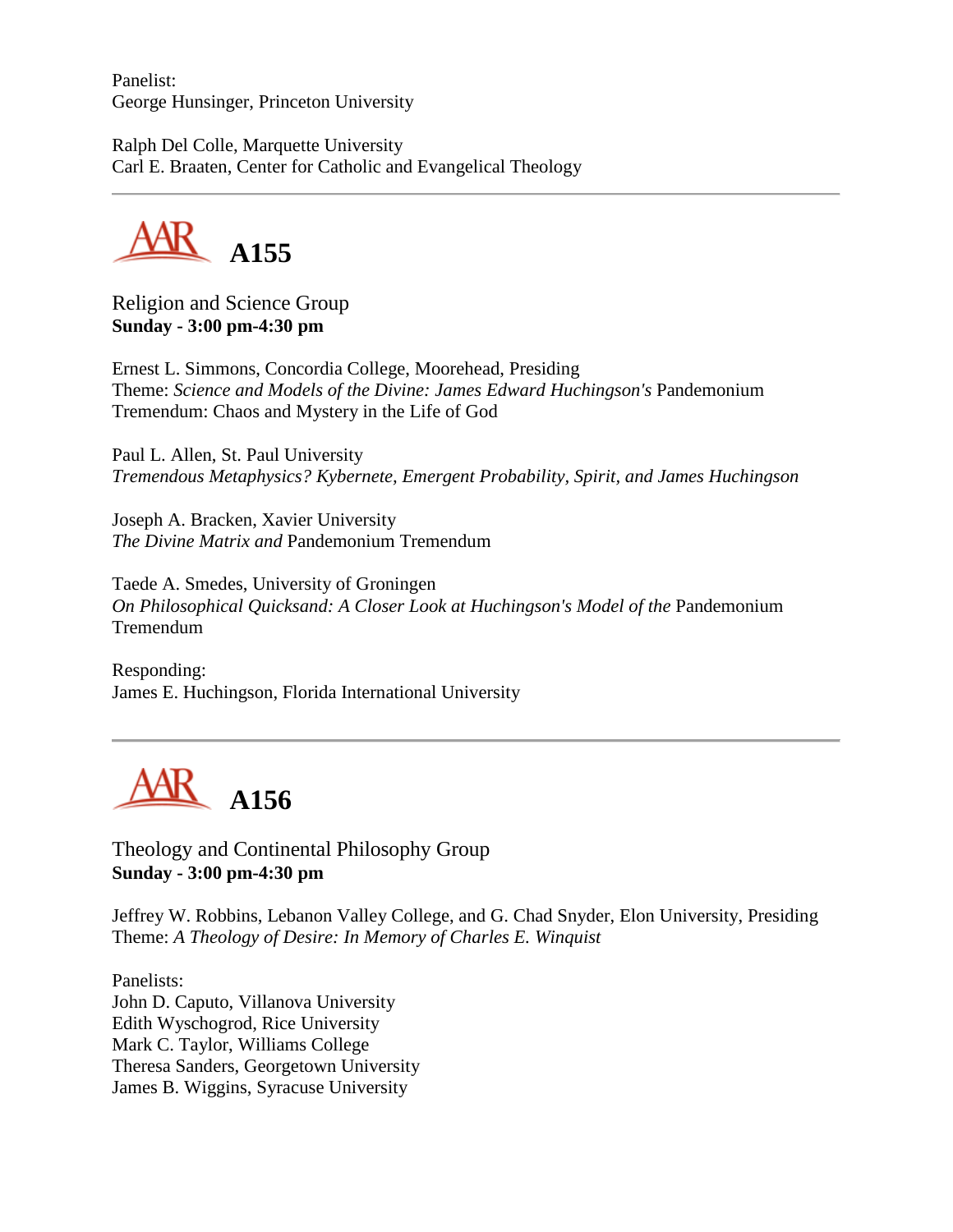

Womanist Approaches to Religion and Society Group **Sunday - 3:00 pm-4:30 pm**

Presider, TBA Theme: *Sisters in the Wilderness: Grappling with Delores Williams' Womanist God-Talk*

Panelists: Renee K. Harrison, Emory University Emily Holmes, Emory University Ba Sean Jackson, Emory University Veronice Miles, Emory University A. Nevell Owens, Emory University Meghan T. Sweeney, Emory University

Responding: Dianne Stewart, Emory University Delores S. Williams, Union Theological Seminary, New York



Religions, Social Conflict, and Peace Consultation **Sunday - 3:00 pm-4:30 pm**

#### **New Program Unit**

Jeanne Matthews Sommer, Warren Wilson College, Presiding Theme: *Religious Responses to a Post-September 11 World*

Caryn D. Riswold, Illinois College *A Religious Response Veiled in a Presidential Address: A Theological Study of Bush's September 20, 2001 Speech*

Kenneth L. Kraft, Lehigh University *September 11 as Dharma Teacher: A Buddhist Perspective*

Joseph Prabhu, California State University, Los Angeles *A Gandhian Perspective on the Terrorist Crisis*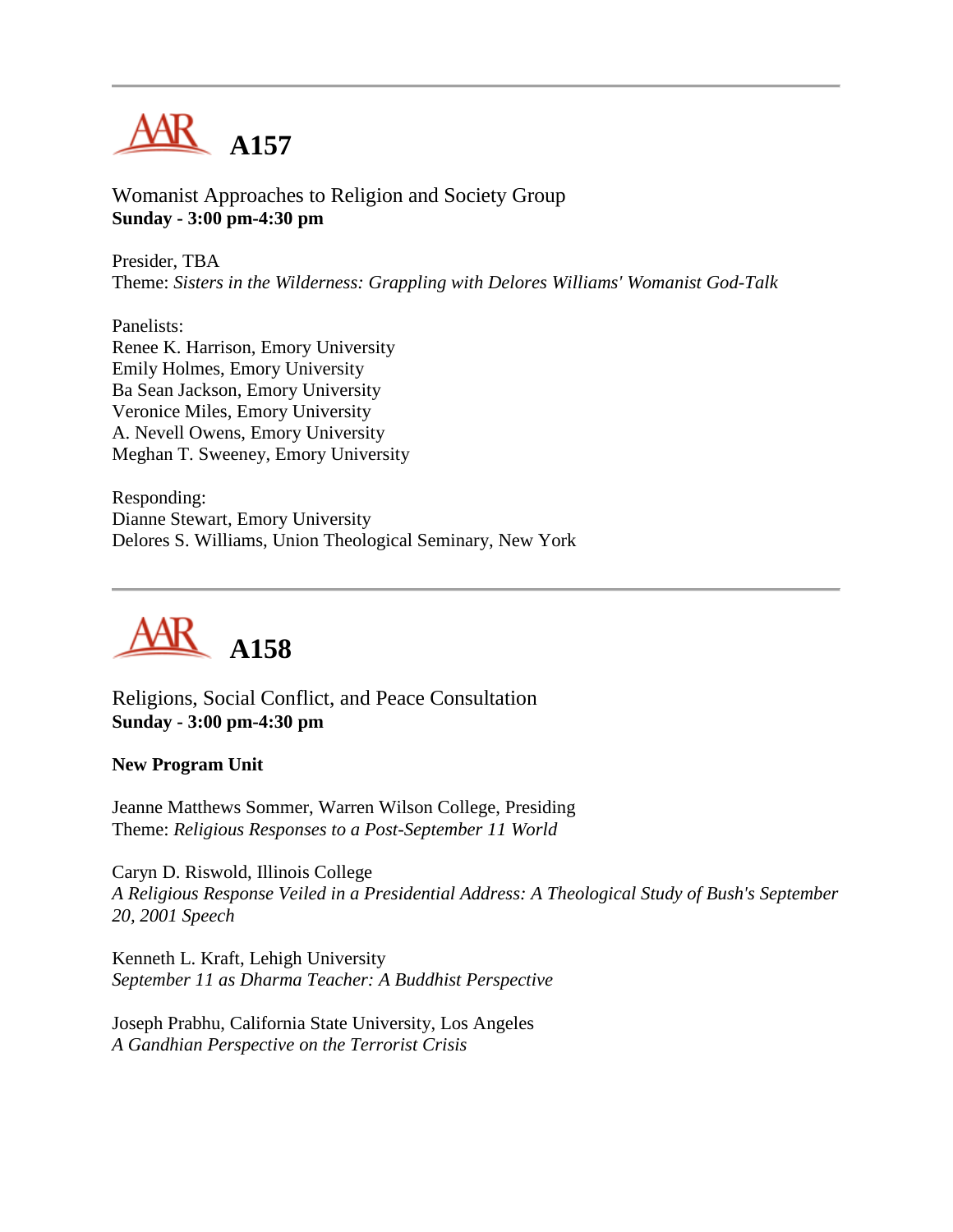Laura L. M. Crawford, Chicago Theological Seminary *Abraham, Agamemnon, Bush and Bin Laden: Franz Hinkelammert Illuminates Popular Theologies of Human Sacrifice*

Business Meeting: Cynthia Stewart, Nashville, TN, Presiding



Retired Members Reception **Sunday - 5:30 pm-6:30 pm**

All members of the AAR who are retired from full-time employment are cordially invited to an open house hosted by Barbara DeConcini, executive director, and Vasudha Narayanan, president.



Plenary Address **Sunday - 7:15 pm-8:15 pm**

Yvonne Sherwood, University of Glasgow, Presiding Theme: *Other Testaments: An Interview with Jacques Derrida "On Religion"*

Jacques Derrida, École des Hautes Études en Science Sociales, University of California, Irvine

Panelists: John D. Caputo, Villanova University Kevin Hart, Monash University

See the Annual Meeting Program Highlights page for description.

**A161**

Arts Series Performance **Sunday - 4:00 pm-11:00 pm**

RY-Concert Hall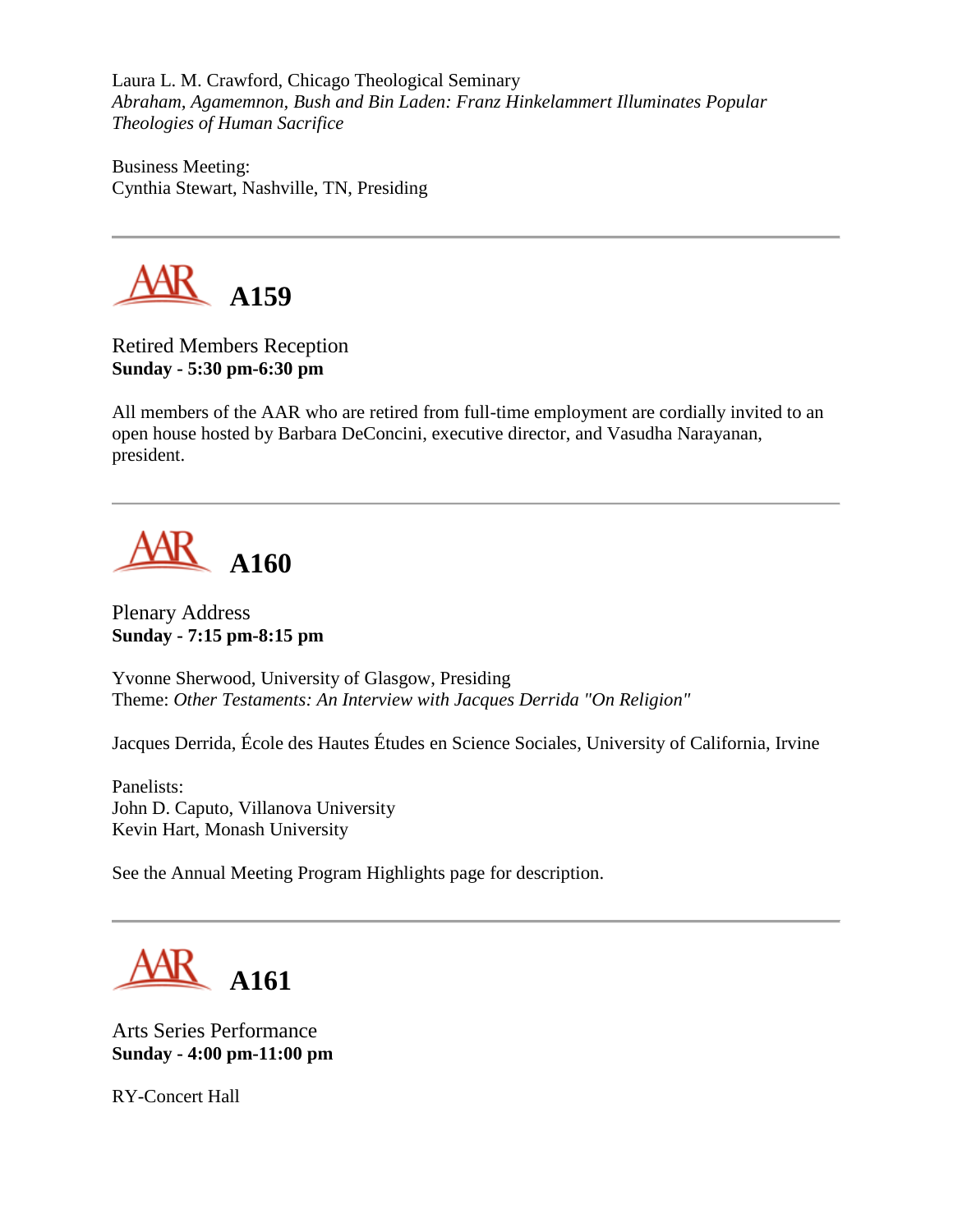Diane Apostolos-Cappadona, Georgetown University, Presiding

See the Annual Meeting Program Highlights page for a description.



*JAAR* Editorial Board Reception **Sunday - 8:30 pm-10:00 pm**



Arts Series/Film: *[Harry Potter and the Sorceror's Stone](http://harrypotter.warnerbros.com/)* **Sunday - 8:30 pm-10:30 pm**

Sponsored by the Religion, Film, and Visual Culture Group

John Lyden, Dana College, Presiding

See the Annual Meeting Program Highlights page for a description.



Arts Series/Film: *When Night Is Falling* **Sunday - 8:30 pm-10:30 pm**

Sponsored by the Lesbian-Feminist Issues and Religion Group

Laurel C. Schneider, Chicago Theological Seminary, Presiding

See the Annual Meeting Program Highlights page for a description.



AAR Nominations Committee Meeting **Monday - 7:00 am-8:30 am**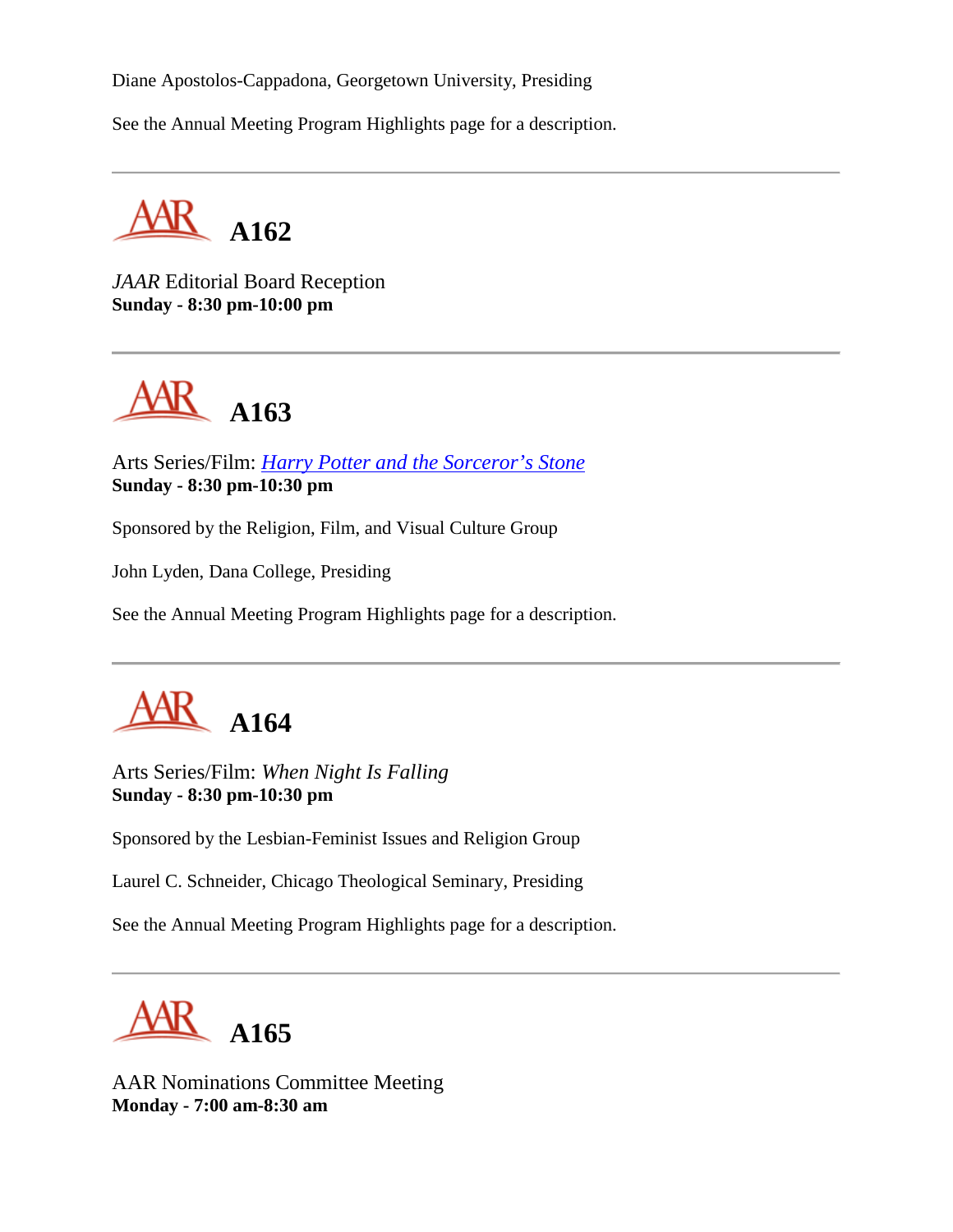

AAR Program Unit Chairs Breakfast **Monday - 7:30 am-8:45 am**

Barbara DeConcini, American Academy of Religion, Presiding



Religion in the Schools Task Force Meeting **Monday - 7:30 am-8:45 am**

Marcia Beauchamp, Freedom Forum First Amendment Center, Presiding



International Members Continental Breakfast **Monday - 7:30 am-8:45 am**

Mary McGee, Columbia University, Presiding

All AAR international attendees are invited to an information session and continental breakfast hosted by the AAR's Committee on International Connections.



A Dialogue between Canadian and U.S. Feminist Scholars of Religion on Strategies for Responding to Militarism **Monday - 9:00 am-11:30 am**

Sponsored by the Status of Women in the Profession Committee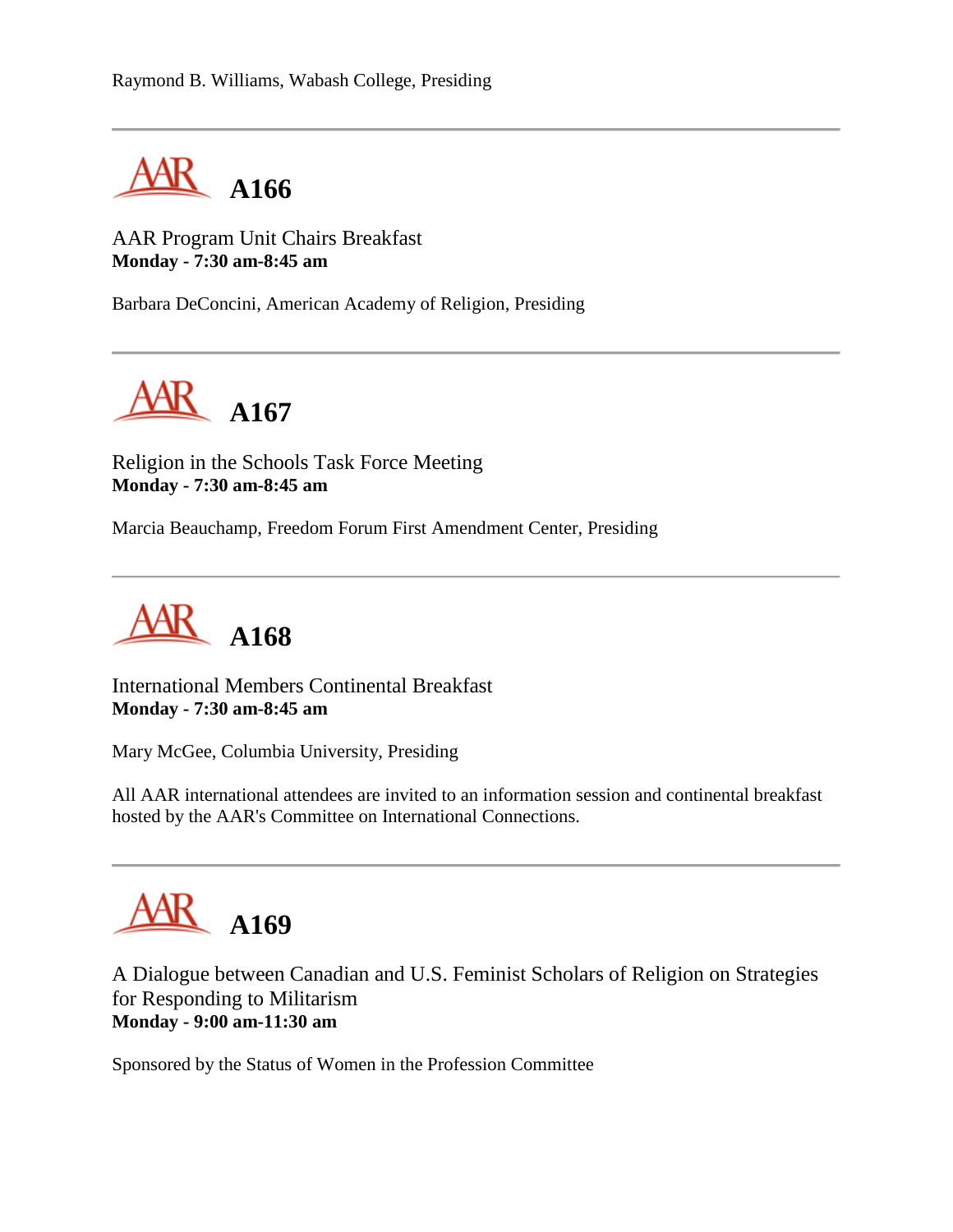Janet R. Jakobsen, Barnard College, Presiding Theme: *A Dialogue between Canadian and United States Feminist Scholars of Religion on Strategies for Responding to Militarism*

Panelists: Amila Buturovic, York University Judith Rebick, Associated Press Gwendolyn Zoharah Simmons, University of Florida

See the Annual Meeting Program Highlights page for a description.



## Buddhism Section **Monday - 9:00 am-11:30 am**

John D. Dunne, University of Wisconsin, Madison, Presiding Theme: *Translators and Translation Strategies in Buddhist History*

Charles D. Orzech, University of North Carolina, Greensboro *The Idea of the Esoteric: Using Theories of Translation and Metaphor to Explore the Propagation of Esoteric Buddhism in Tang China*

Vesna A. Wallace, University of California, Santa Barbara *Translation Strategies of the Mongols: The Past and Present*

Jonathan C. Gold, University of Chicago *Just How Much Sanskrit Do I Need? Sakya Pandita on Buddhism in Tibetan Translation*

Jan Nattier, Indiana University, Bloomington *How to Do Things with Translations: Methodological Reflections on Early Chinese Buddhist Texts*

Responding: Natalie Gummer, Beloit College



Ethics Section **Monday - 9:00 am-11:30 am**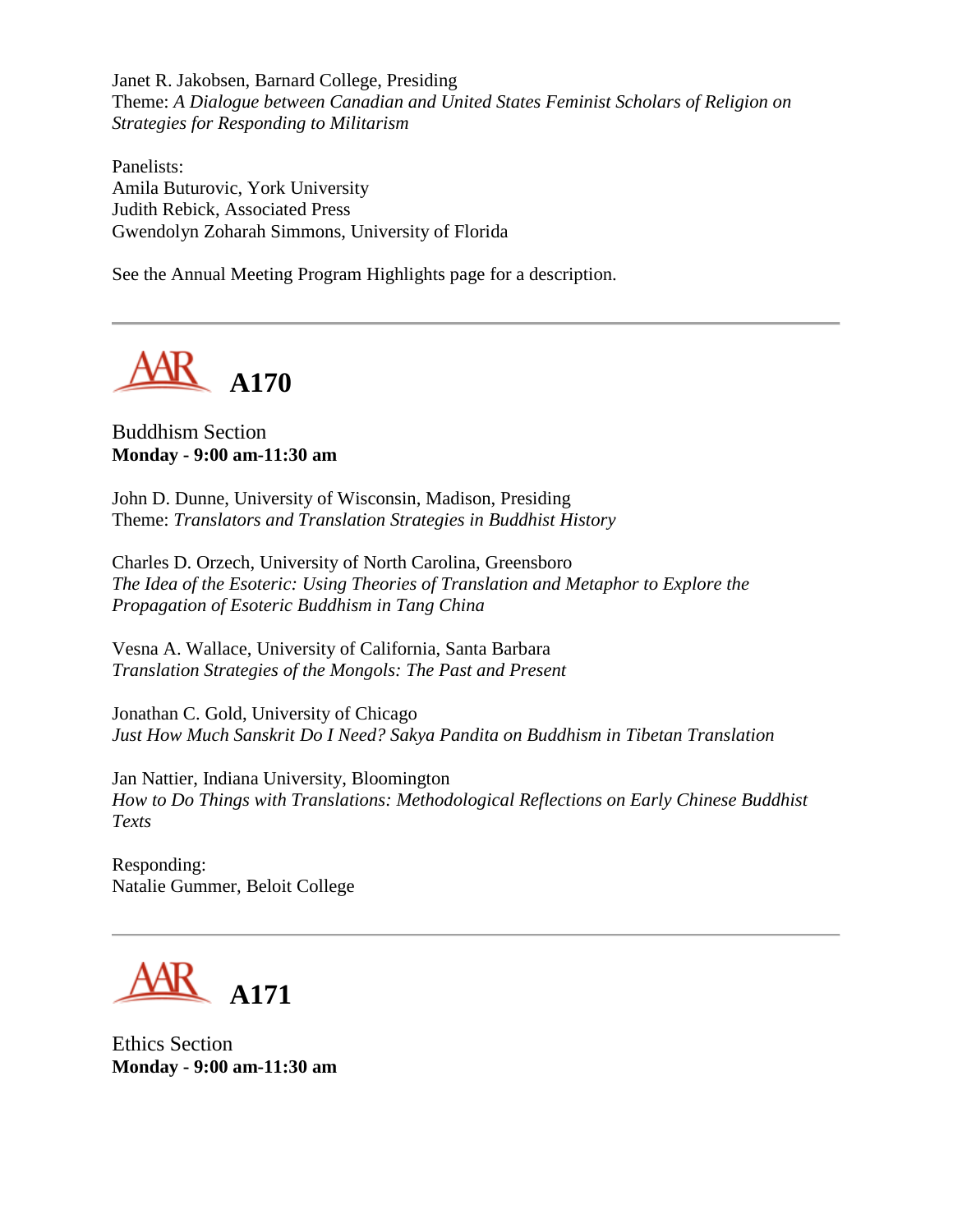Pamela K. Brubaker, California Lutheran University, Presiding Theme: *Patriotism and Dissent in Religious Traditions*

Paul N. Alexander, Southwestern Assemblies of God University *"National Pride is Abomination in the Sight of God": Early Pentecostal Dissent from American Patriotism and the Long Road Forward*

Kristin Heyer, Boston College *United States Catholic Discipleship and Citizenship: Patriotism or Dissent?*

Crystal Downing, Messiah College *Tongue in Check: Bakhtin, Taliban Terror, and Anabaptist Pacifism*

Alan Revering, Quincy University *"God Bless America": Patriotism and Political Theology*

George D. Randels, University of the Pacific *Whether Patriots, Too, Can Be Saved?*



North American Religions Section and Roman Catholic Studies Group **Monday - 9:00 am-11:30 am**

Roberto R. Lint-Sagarena, University of Southern California, Presiding Theme: *Mission Encounters: Roman Catholics and Native Americans*

Steven T. Hoskins, Trevecca Nazarene College *No Longer a Black Robe: Isaac Jogues and the Clash of Visionary Cultures in the Jesuit Missions in Seventeenth-Century New France*

Emma J. Anderson, Harvard University *The Algonquin Perception of Jesuits as Shaman in Early Seventeenth-Century Quebec*

Quincy Newell, University of North Carolina, Chapel Hill *Weaving a Tangled Web: Indian Intermarriage in the Nineteenth-Century Spanish Catholic Missions of California*

Michelene Pesantubbee, University of Colorado, Boulder *Ineffective or Insidious?: French Catholic Missionary Impact on Native Women in Louisiana Territory in the Eighteenth Century*

Responding: Richard Goode, David Lipscomb University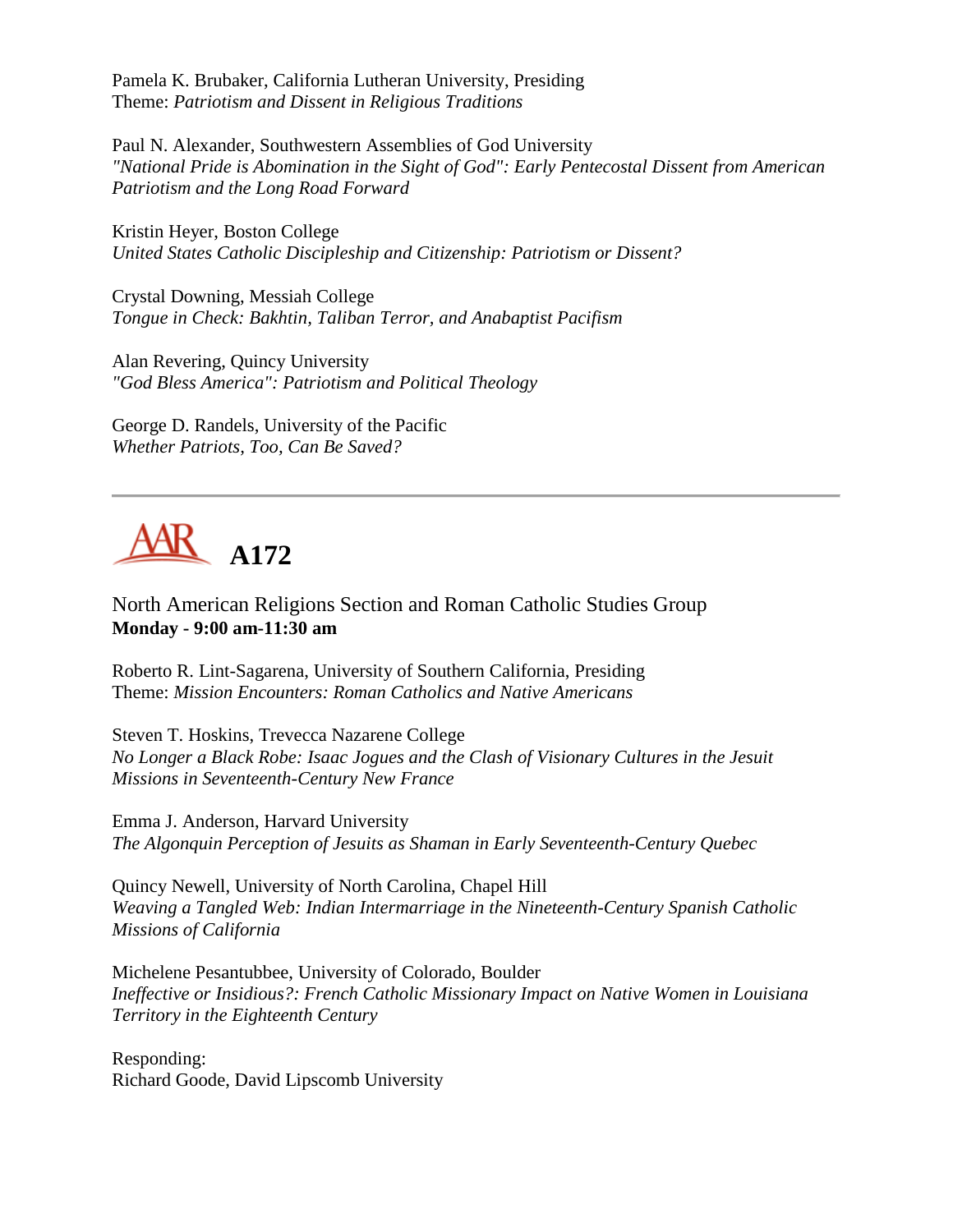

Philosophy of Religion Section and Critical Theory and Discourses on Religion Group **Monday - 9:00 am-11:30 am**

Warren G. Frisina, Hofstra University, Presiding Theme: *Postcolonial Theory and the Philosophy of Religion(s)*

Paulo Goncalves, University of London *The Impropriety of Philosophy of Religion and the Possibility of Transformation*

Grace M. Jantzen, University of Manchester *Uneasy Intersections: Postcolonialism, Feminism, and the Study of Religion*

Richard King, University of Derby *Postcolonial Theory and the Philosophy of Religion: Reflections on Philosophy "After the Age of Europe"*

Arvind Mandair, Hofstra University *The Auto-Immunity of the Philosophy of Religion: Onto-Theology, Historical Difference, and the Construction of Indic Religions*

Responding: Tomoko Masuzawa, University of Michigan, Ann Arbor



Religion and the Social Sciences Section **Monday - 9:00 am-11:30 am**

Glen Stassen, Fuller Theological Seminary, Presiding Theme: *Religion in the Workplace*

Douglas A. Hicks, University of Richmond *A Map of Spirituality and Religion in the Workplace*

Beth Graybill, Franklin and Marshall College *Negotiating Business and Religion: Amish Women Entrepreneurs and the Marketing of Cultural Tourism*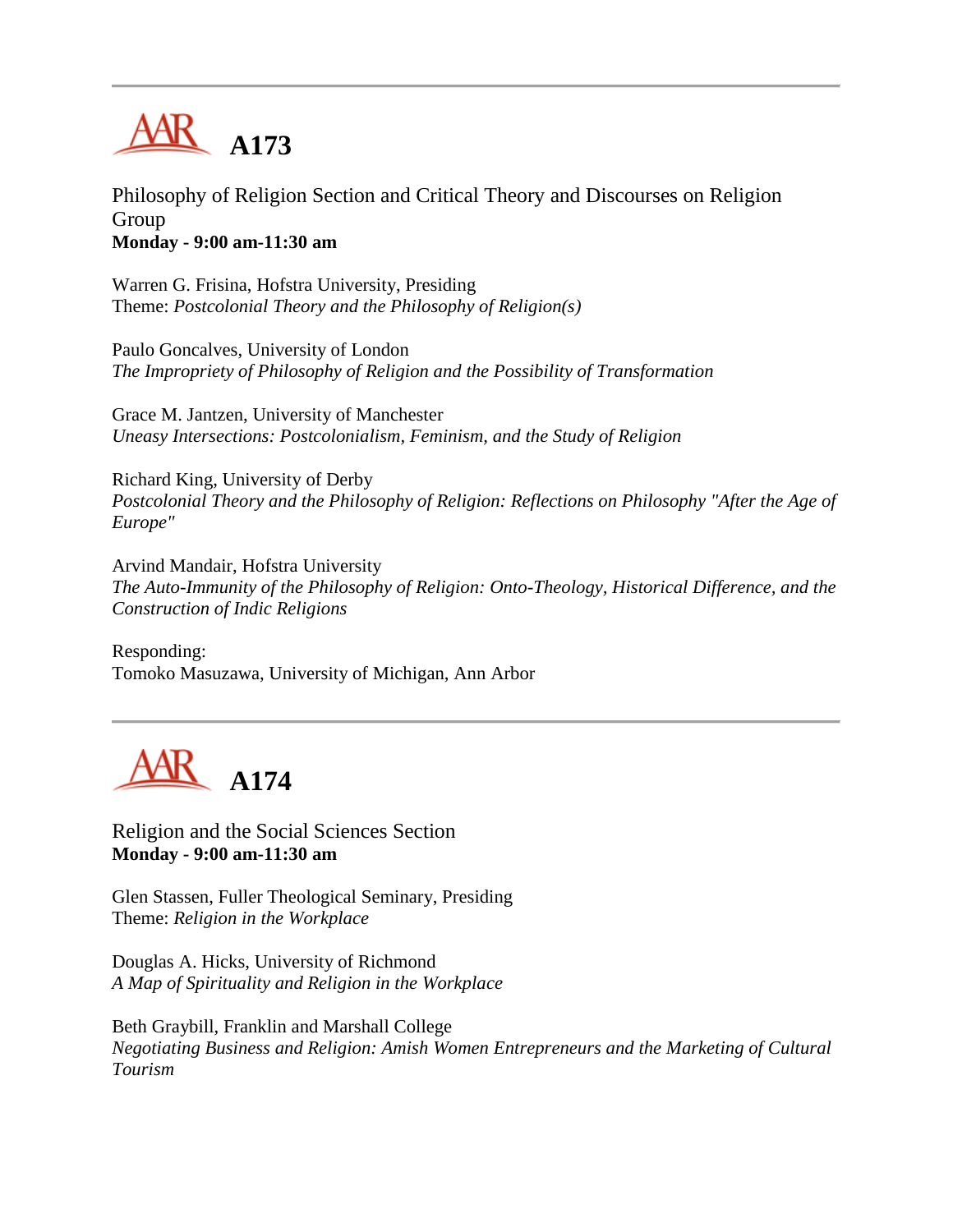Ken Estey, New York, NY *Religion: Resource and Resistance in the Workplace*

Responding: Mary McClintock Fulkerson, Vanderbilt University

Business Meeting: Elizabeth M. Bounds, Emory University, and Glen Stassen, Fuller Theological Seminary, Presiding



Religion in South Asia Section and Hinduism Group **Monday - 9:00 am-11:30 am**

T.S. Rukmani, Concordia University, Presiding Theme: *The Kumbh Melā : When the Divine Meets the Mundane*

Panelists: Mathieu Boisvert, University of Quebec, Montreal John Earl Llewellyn, Southwest Missouri State University James G. Lochtefeld, Carthage College Kama MacLean, La Trobe University William Pinch, Wesleyan University



Study of Islam Section **Monday - 9:00 am-11:30 am**

Gordon D. Newby, Emory University, Presiding Theme: *Interpreting the Qur'an: Past and Present*

David Vishanoff, Emory University *Some Epistemological and Hermeneutical Dimensions of the Doctrine of the Created Qur'an*

Andrew J. Lane, University of Toronto *Al-Zamakhsharī's (d.1144CE) Use of an Earlier Source, al-Zajjāj's (d.ca.922CE)*Ma'ānī l-Qur'ān*, in His Qur'ān Commentary, "al-Kashshāf"*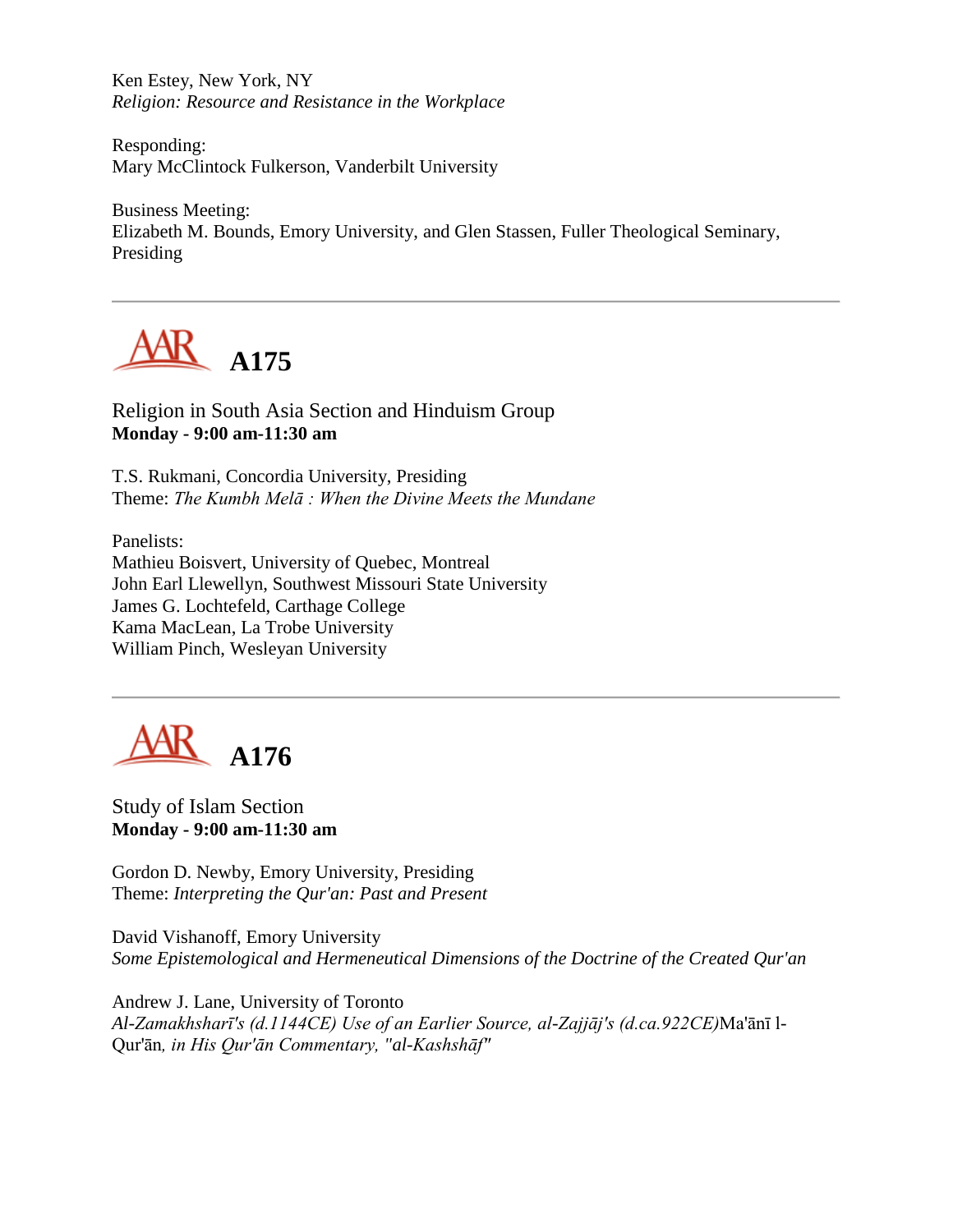Michael Frishkopf, University of Alberta *Public Qur'anic Recitation and the Sonic Contestation of Islam in Contemporary Egypt*

David L. Johnston, Yale University *Humanity as God's Caliphs: A Growing Overlap of Reformism and Islamism on Human Rights Discourse?*

Responding: Jane Dammen McAuliffe, Georgetown University



Study of Judaism Section **Monday - 9:00 am-11:30 am**

Peter Ochs, University of Virginia, Presiding Theme: *Textual Reasoning at the AAR: Rational Rabbis*

Panelists: Menachem Fisch, Tel Aviv University Shaul Magid, Jewish Theological Seminary Elizabeth Shanks Alexander, University of Virginia Aryeh Cohen, University of Judaism

This session is organized in cooperation with the Society for Textual Reasoning Rational Rabbis.



Theology and Religious Reflection Section **Monday - 9:00 am-11:30 am**

Kwok Pui Lan, Episcopal Divinity School, Presiding Theme: *Critical Readings of Kathryn Tanner's* Jesus, Humanity, and the Trinity: A Brief Systematic Theology

Ian Curran, Emory University *Postmodern Culture and Christian Doctrine in Kathryn Tanner's* Jesus, Humanity and the Trinity

Christine Helmer, Claremont School of Theology *A Systematic Theological Theory of Truth in Kathryn Tanner's* Jesus, Humanity and the Trinity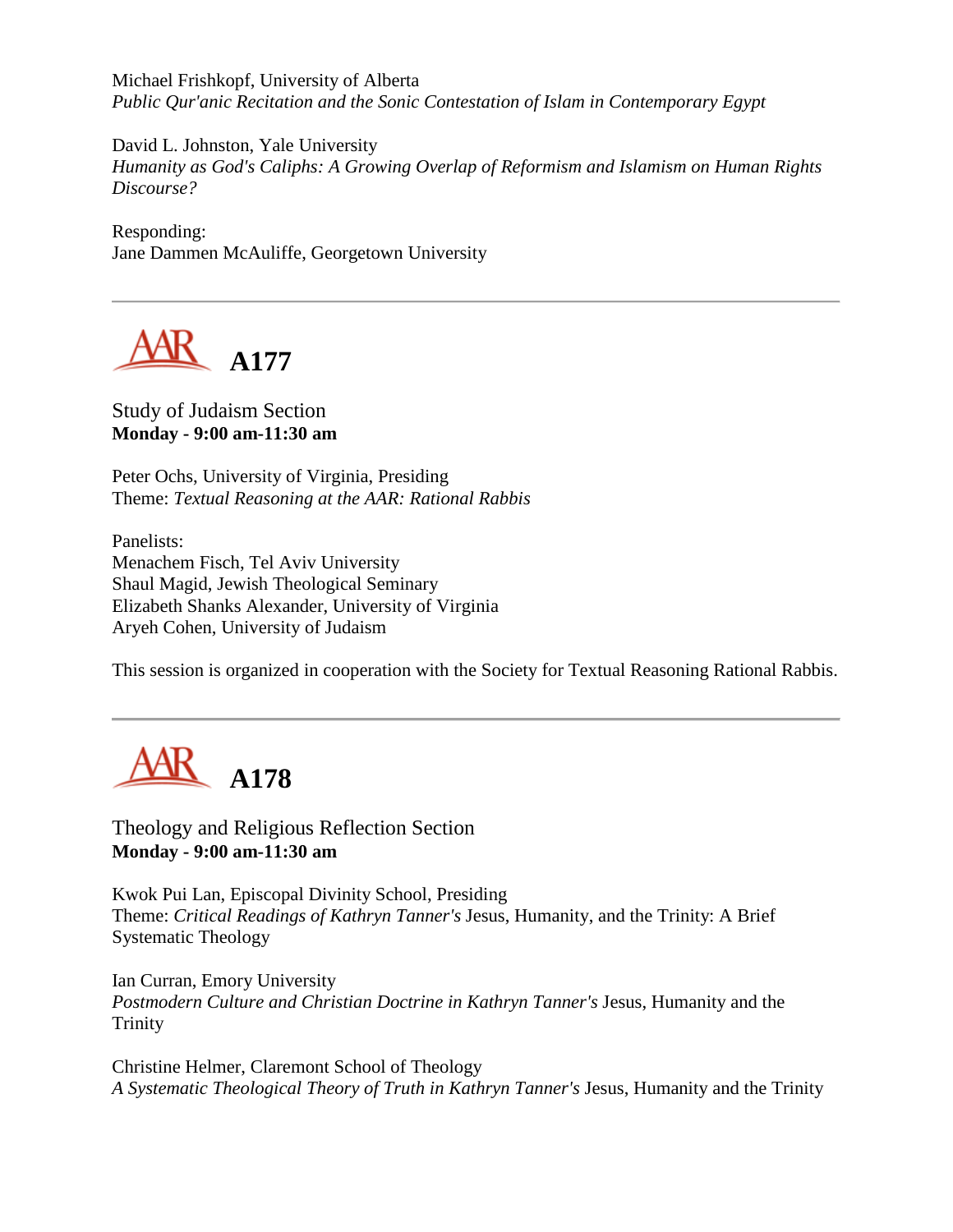Amy Plantinga Pauw, Louisville Presbyterian Seminary *Community of Argument and Community of Gift: Kathryn Tanner's Incipient Ecclesiologies*

Responding: Kathryn Tanner, University of Chicago

Business Meeting: Paul F. Lakeland, Fairfield University, Presiding



African Religions Group **Monday - 9:00 am-11:30 am**

Martin A. Klein, University of Toronto, Presiding Theme: *Crisis and Response in Indigenous African Religious Traditions*

Cynthia Hoehler-Fatton, University of Virginia *Who Speaks for ATR?*

Mabiala Kenzo, Canadian Theological Seminary *Truly Astonishing Gods: Gods in the Fictive Universe of Ben Okri*

Emily J. Choge, Fuller Theological Seminary *A Call to Repentance: An African Christian Response to Crisis*

Sodiq Yushau, Texas Christian University *Nigerian Civil Government and the Application of Islamic laws: Can Conflict Lead to Accommodation?*



Asian North American Religion, Culture, and Society Group and SBL's Asian and Asian-American Hermeneutics Group **Monday - 9:00 am-11:30 am**

Rita Nakashima Brock, Starr King School for the Ministry, Presiding Theme: *Asian and Asian American Sacred Texts in a Pluralistic Context*

Panelists: Tat-Siong Benny Liew, Chicago Theological Seminary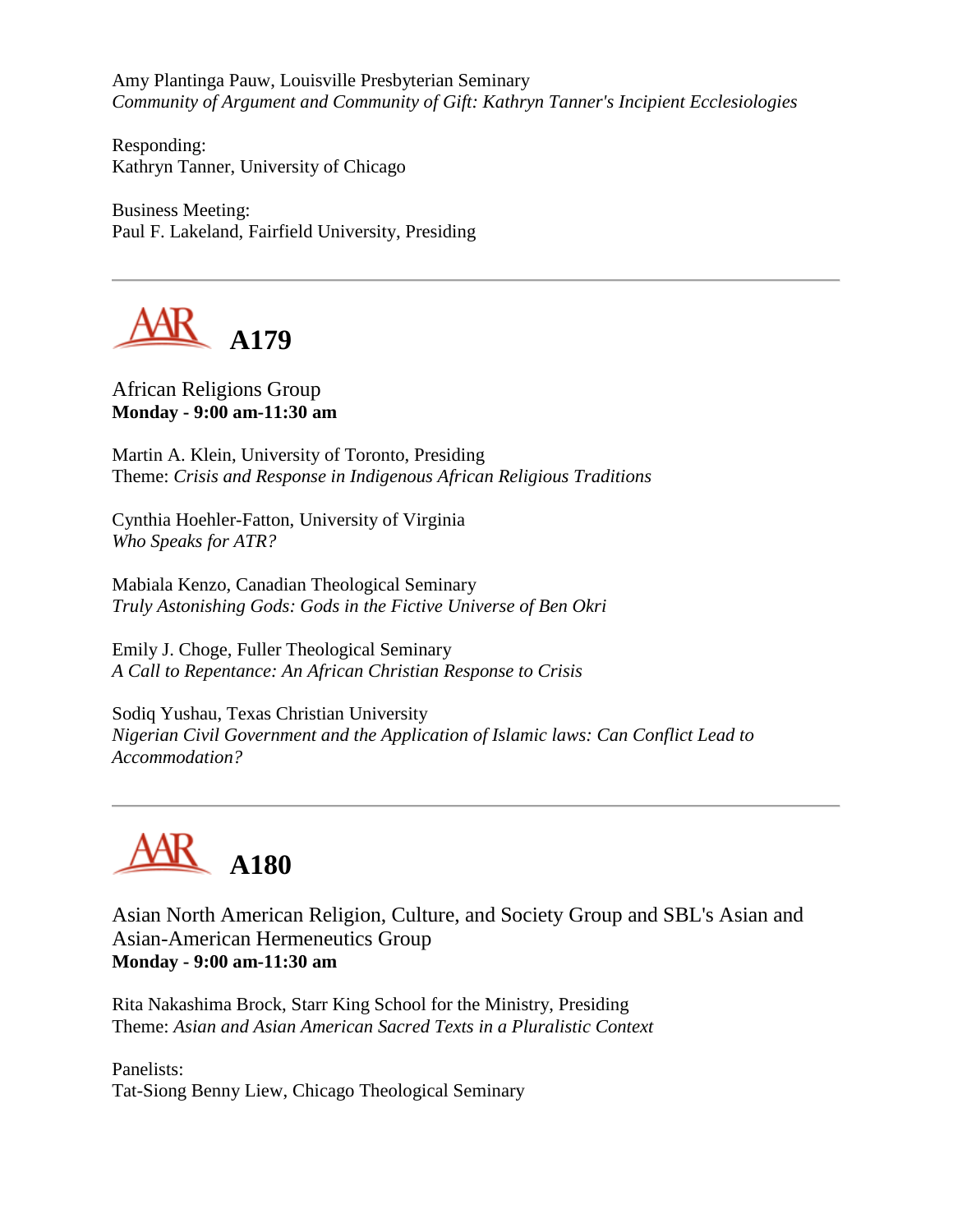Nikky Singh, Colby College Khiok-Khng Yeo, Garrett-Evangelical Theological Seminary Mark T. Unno, University of Oregon

Responding: Henry Wolfgang Rietz, Grinnell College



Black Theology Group **Monday - 9:00 am-11:30 am**

Anthony B. Pinn, Macalester College, Presiding Theme: *Sociological/Theological Implications of Du Boisian Thought: Toward Theological Analyses of the Black Condition and Religious Identity*

James Anthony Noel, San Francisco Theological Seminary *The Souls of Black Folks: W. E. B. Du Bois and the African American Folk Tradition*

James W. Perkinson, Ecumenical Theological Seminary *Du Boisian Doubleness vs. Binary Blackness: On the Need to Read the Two as Too Few in Black Struggles for Liberation*

Ralph C. Watkins, Augusta State University *Soul-to-Soul: From W. E. B. Du Bois to C. Eric Lincoln: Moving toward a Sociology of the Black Condition and Religious Identity in the Twenty-first Century*

James H. Evans, Colgate Rochester Divinity School *W. E. B. DuBois and the Paradigm of Black Christian Scholarship*

Business Meeting: Anthony B. Pinn, Macalester College, Presiding

# **A182**

Confucian Traditions Group **Monday - 9:00 am-11:30 am**

Philip J. Ivanhoe, University of Michigan, Ann Arbor, Presiding Theme: *Justified Belief in Confucian Traditions*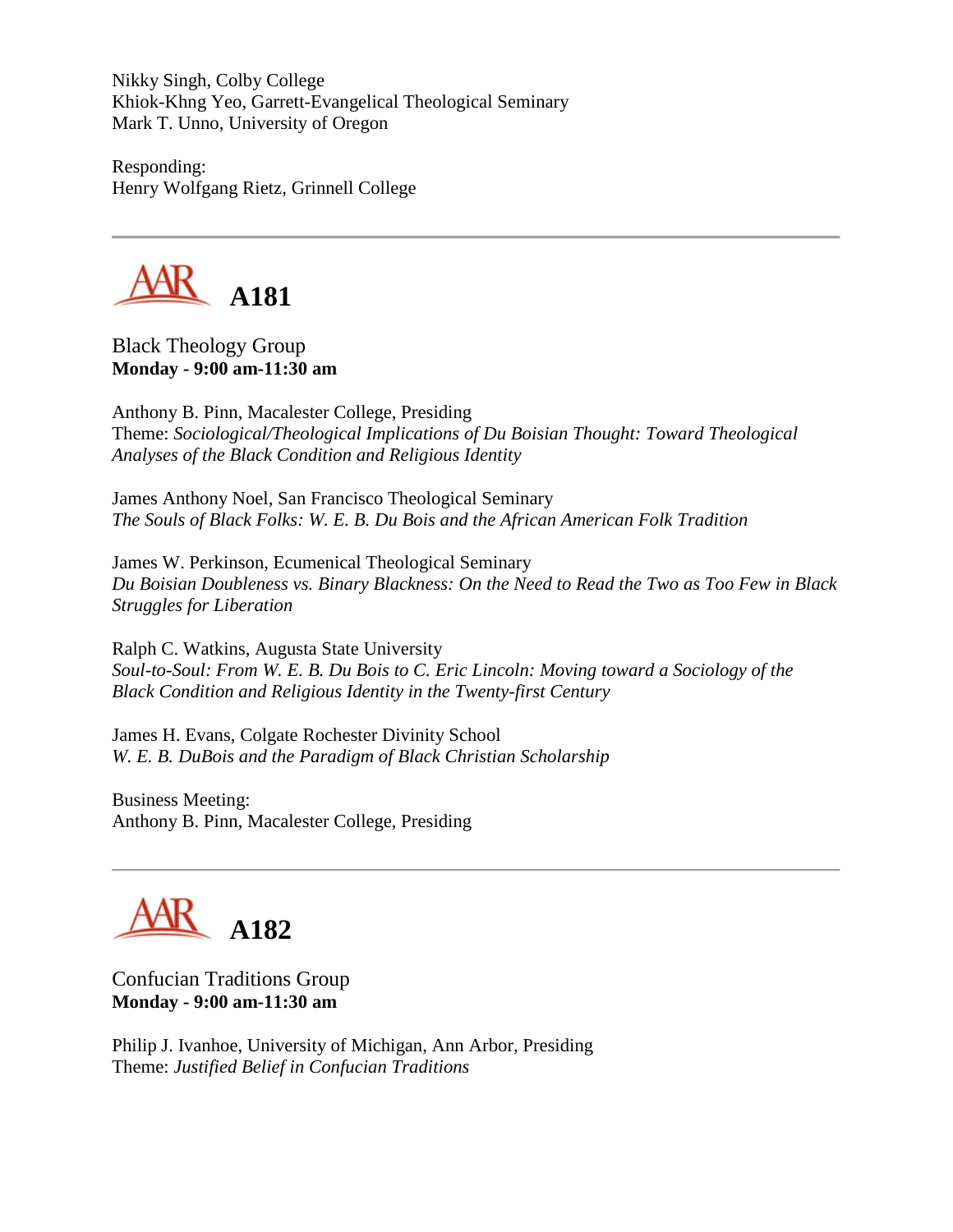Thornton C. Kline, St. Mary's College of Maryland *Cultivated Intuitions*

David Tien, University of Michigan, Ann Arbor *Wang Yangming and Warranted Belief*

Pauline C. Lee, Stanford University *Li Zhi's (1527-1602) Conception of the Mind and His Radical Views on Gender Relations*



Evangelical Theology Group **Monday - 9:00 am-11:30 am**

David Kling, University of Miami, Presiding Theme: *Women in American Evangelical Academia*

Nicola Hoggard-Creegan, Bible College of New Zealand, and Christine D. Pohl, Asbury Theological Seminary *Living on the Boundary: Women's Experience in the Evangelical Academy*

Heather Ann Ackley Bean, Azusa Pacific University *The Impact of Gender Issues on Teaching Religion in Evangelical Colleges and Universities*

Wyndy Corbin, Ashland Theological Seminary *Ghettoizing Gender: Genderless Male and Gendered Female and the Pedagogical and Ethical Implications in Evangelical Seminary Education*

Responding: Nancy A. Hardesty, Clemson University

Business Meeting: Margaret Lamberts Bendroth, Calvin College, Presiding



Korean Religions Group **Monday - 9:00 am-11:30 am**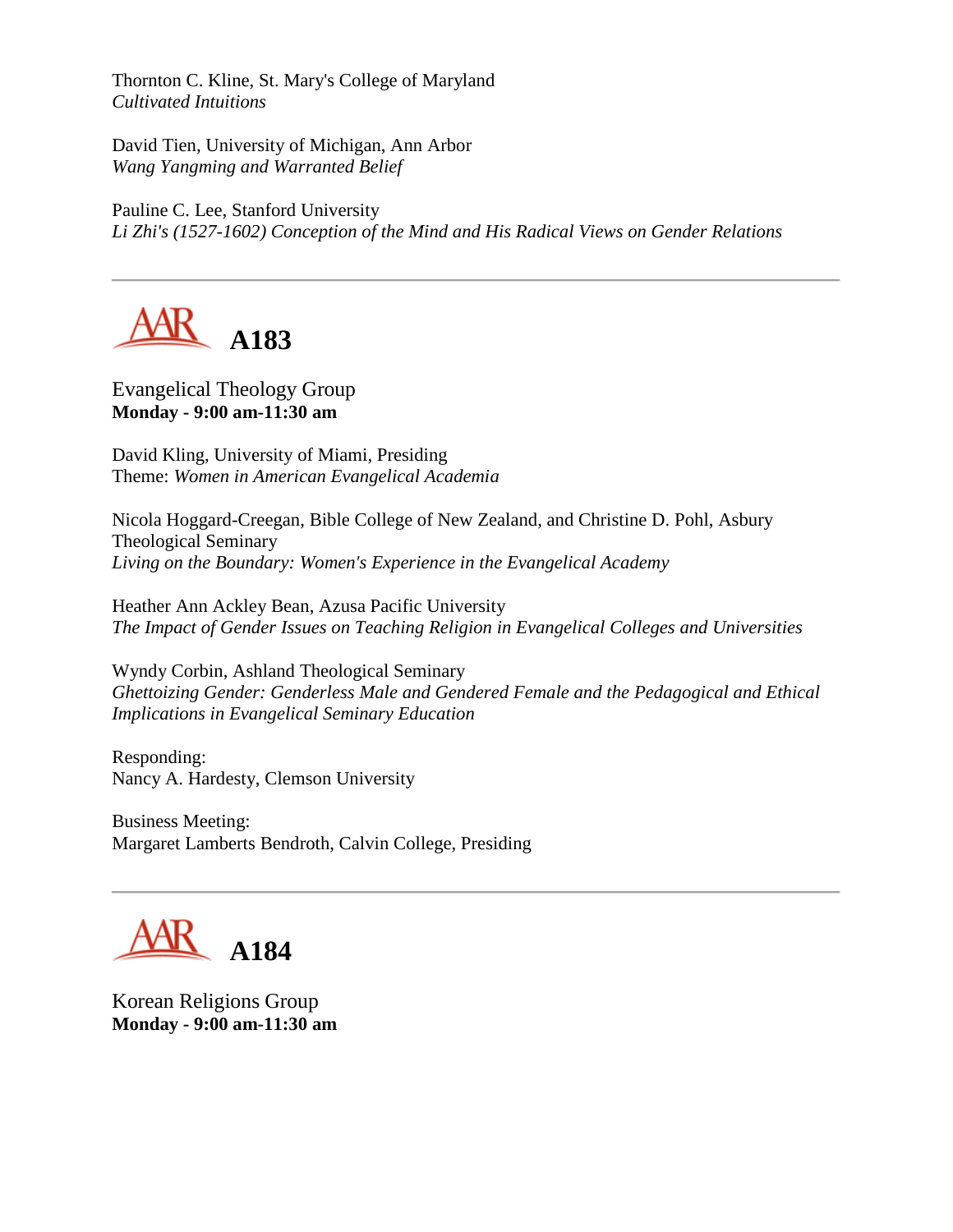Young-chan Ro, George Mason University, Presiding Theme: Syncretism: The Religious Contexts of Christian Beginnings in Korea *by David Chung (SUNY 2001) and*Christ and Caesar in Modern Korea *by Wi Jo Kang (SUNY 1997)*

Panelists: Eun Hee Shin, University of Toronto Hearn Chun, McCormick Theological Seminary Anselm K. Min, Claremont Graduate School Andrew Sung Park, United Theological Seminary Sunju Chong, Chicago Theological Seminary

Responding: Wi Jo Kang, Wartburg Theological Seminary Kang-nam Oh, University of Regina

Business Meeting: Sungtaek Cho, State University of New York, Stony Brook, and Bockja Kim, Hong Kong University, Presiding



Men's Studies in Religion Group **Monday - 9:00 am-11:30 am**

Mark J. Justad, Vanderbilt University, Presiding Theme: *Masculinity in Nineteenth and Twentieth-Century Religious Experience*

Jean-François Roussel, University of Montreal *The Concept of Masculinity in Men's Studies*

Kevin Lewis O'Niell, Harvard University *Esto Vir!: Masculinity, Christianity, and American Secondary Education*

David Hadley Jensen, Manchester College *Playful Parenting: The Burden and Promise of Horace Bushnell's* Christian Nurture

Jeffrey Williams, Claremont Graduate University *The Male Body as Afflicted and Afflicter: Evangelicalism and Physical Violence in Early America*

Responding: David James Livingston, Mercyhurst College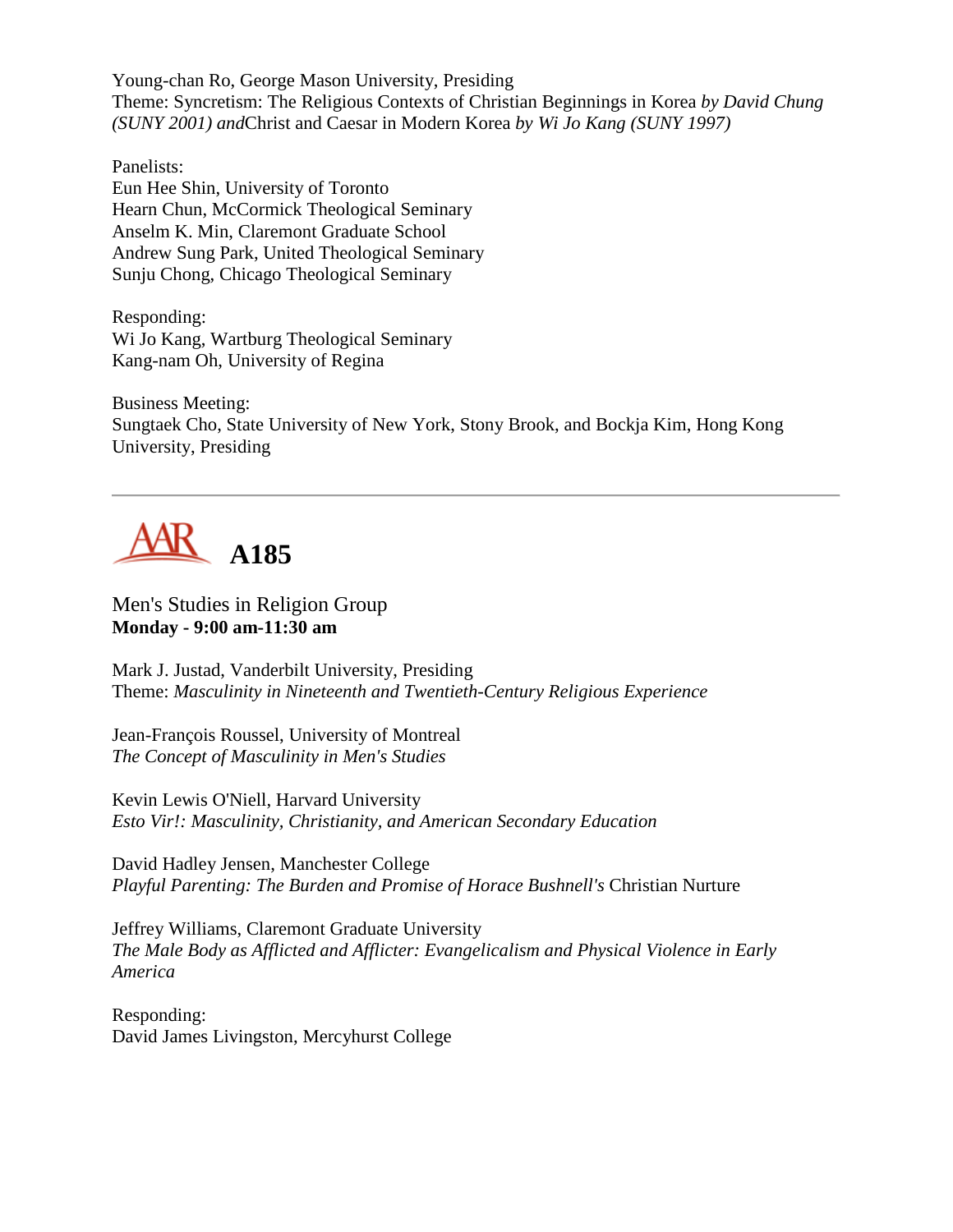Business Meeting: Mark J. Justad, Vanderbilt University, and David James Livingston, Mercyhurst College, Presiding



Nineteenth-Century Theology Group **Monday - 9:00 am-11:30 am**

James C. Livingston, College of William and Mary, Presiding Hans Schwarz, University of Regensburg, Presiding Theme: *Theology and Its Scientific Critics in the Late Nineteenth Century*

Russell C. Kleckley, Newberry College *Darwin's "Bulldog" and the Evolution of Theology: T. H. Huxley on the Essence of Christianity*

Richard England, Salisbury University *Design Redesigned after Darwin: George Romanes and Aubrey Moore on Evolution and Immanence, 1882-1894*

Adam C. English, Baylor University *Maurice Blondel's Synthesis of the Natural Sciences and a Theistic Philosophy of Action*

Anna Madsen, University of Regensburg *Religion and Science in Conflict or Harmony? Ernst Haeckel's Monistenbund and the Keplerbund of Eberhard Dennert*

The business meeting will be held prior to this session at 7:00 am. The meeting will be in the same room.



Platonism and Neoplatonism Group **Monday - 9:00 am-11:30 am**

Burcht Pranger, University of Amsterdam, Presiding Theme: *Neoplatonism and the Body II*

J. Warren Smith, Duke University *The Resurrection Body and the Body of Paradise*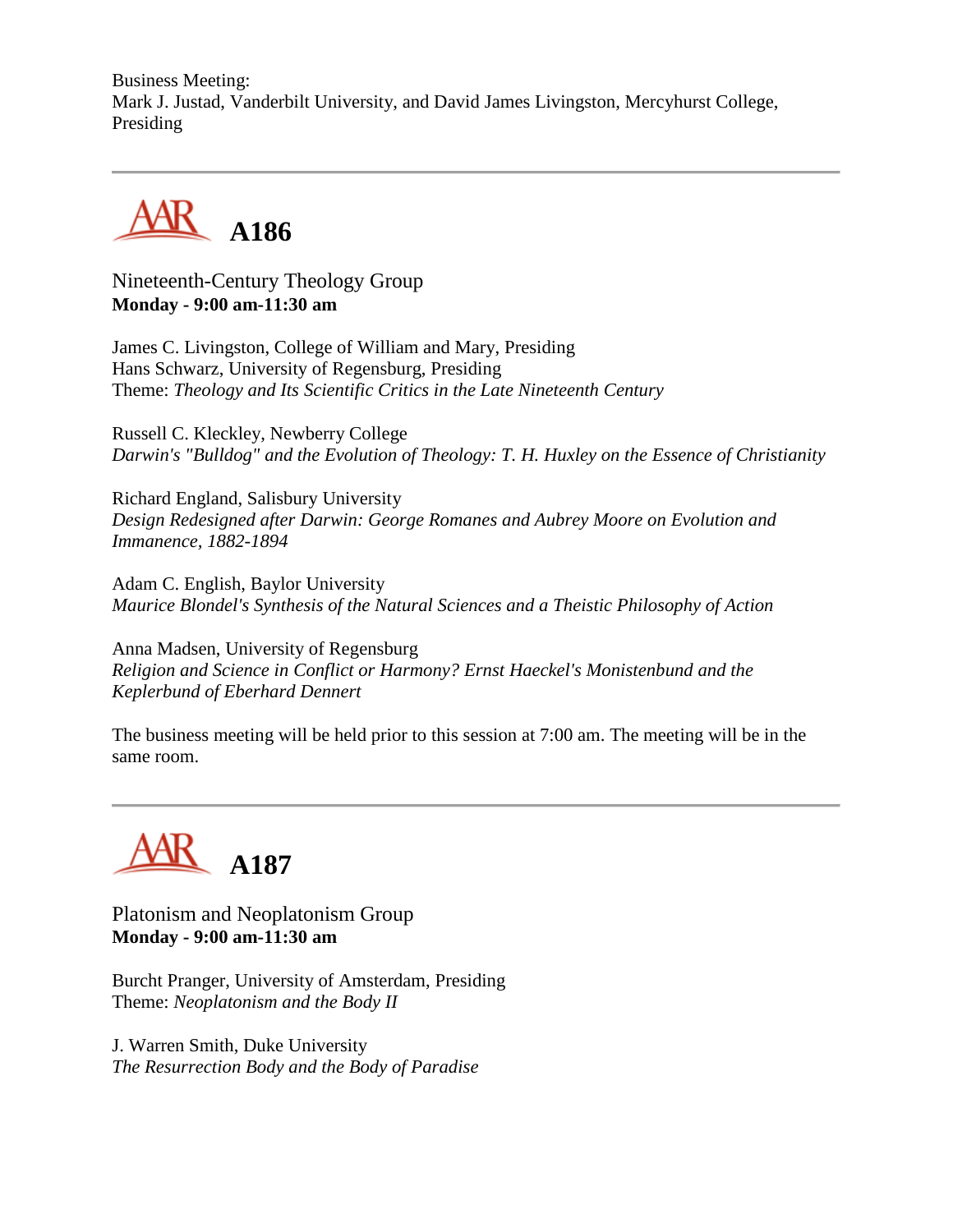Peter Ellard, Siena College *The Body in the Twelfth-Century Chartrian Thought of William of Conches*

Willemien Otten, Utrecht University *Nature's Body in Chartrian Philosophy*

Geoffrey McVey, Syrcause University *The Body in Correspondence*

Business Meeting: Thomas A. Carlson, University of California, Santa Barbara, and R.D. Hedley, University of Cambridge, Presiding



Reformed Theology and History Group **Monday - 9:00 am-11:30 am**

R. Ward Holder, St. Anselm College, Presiding Theme: *Hell and Damnation in the Reformed Tradition*

Douglas McCready, Roslyn, PA *Classic Reformed Thinking about Hell*

James P. Byrd, Vanderbilt University *The Attraction of Hell: Reading* Paradise Lost *through the Theology of Jonathan Edwards*

Chris Hinkle, Harvard University *A Hell for Liberals?*

Scott Collins-Jones, Pittsburgh Theological Seminary *Restricting Reprobation: Reflections on Questions of Perdition and Church Practice*

Business Meeting: Kathryn Greene-McCreight, Yale University, and Robert J. Sherman, Bangor Theological Seminary



Religion and Ecology Group **Monday - 9:00 am-11:30 am**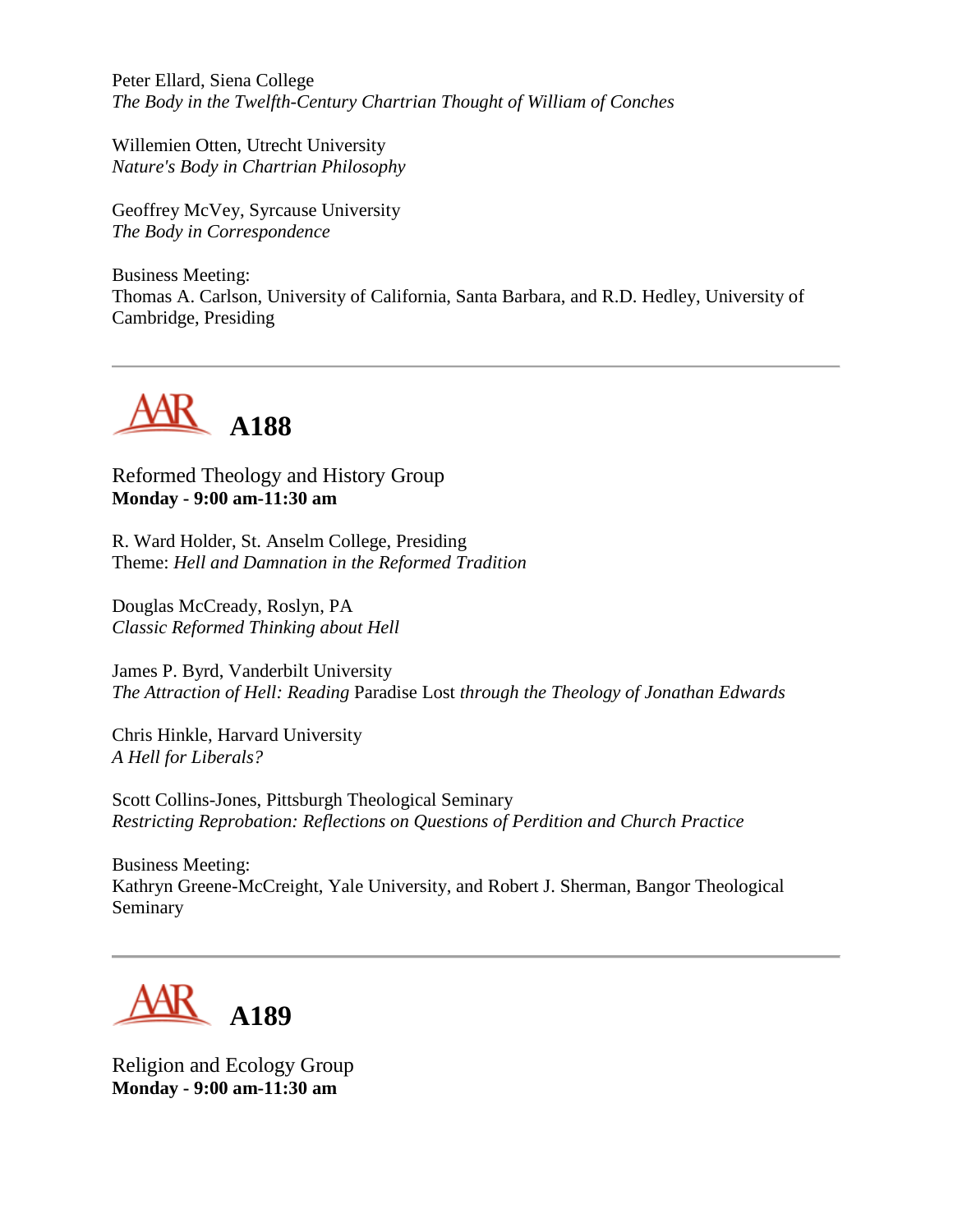Bron Taylor, University of Florida, Oshkosh, Presiding Theme: *People Shaping Place and Place Shaping People: Sacred Geography and the New Eco-Anthropology*

Gustavo Benavides, Villanova University *Meaning, Cognition, and the Recalcitrance of the World*

Nancy McCagney, University of California, Santa Barbara *Sacred Places: The Interplay of Religion, Environment, and Climate in Ancient Times*

Prabha C. Reddy, Northwestern University *Sanctifying the Earthly and Cosmic Bodies of Siva in the Land of Srisailam: An Ecoreligious Study*

Responding: Anna Peterson, University of Florida



Religion, Holocaust, and Genocide Group **Monday - 9:00 am-11:30 am**

Susan L. Nelson, Pittsburgh Theological Seminary, Presiding Theme: *Genocide, Theology, and the Clergy*

Rachel Payne, Boston University *Religious Elements of the Ottoman-Armenian Conflict*

Juan A. Herrero Brasas, California State University, Northridge *Fra. Satan and the Horrified Bishops: The Role of the Clergy in the Ustashi Genocide and in the 1991-1995 Balkan War*

Katharina Von Kellenbach, St. Mary's College of Maryland *God's Love and Women's Love: Prison Chaplains Counsel the Wives of National Socialist Perpetrators*

Björn Krondorfer, St. Mary's College of Maryland *Complicity, Resistance, Agency: Reading Memoirs of German Theologians*

Business Meeting: Susan L. Nelson, Pittsburgh Theological Seminary, and Oren Stier, Florida International University, Presiding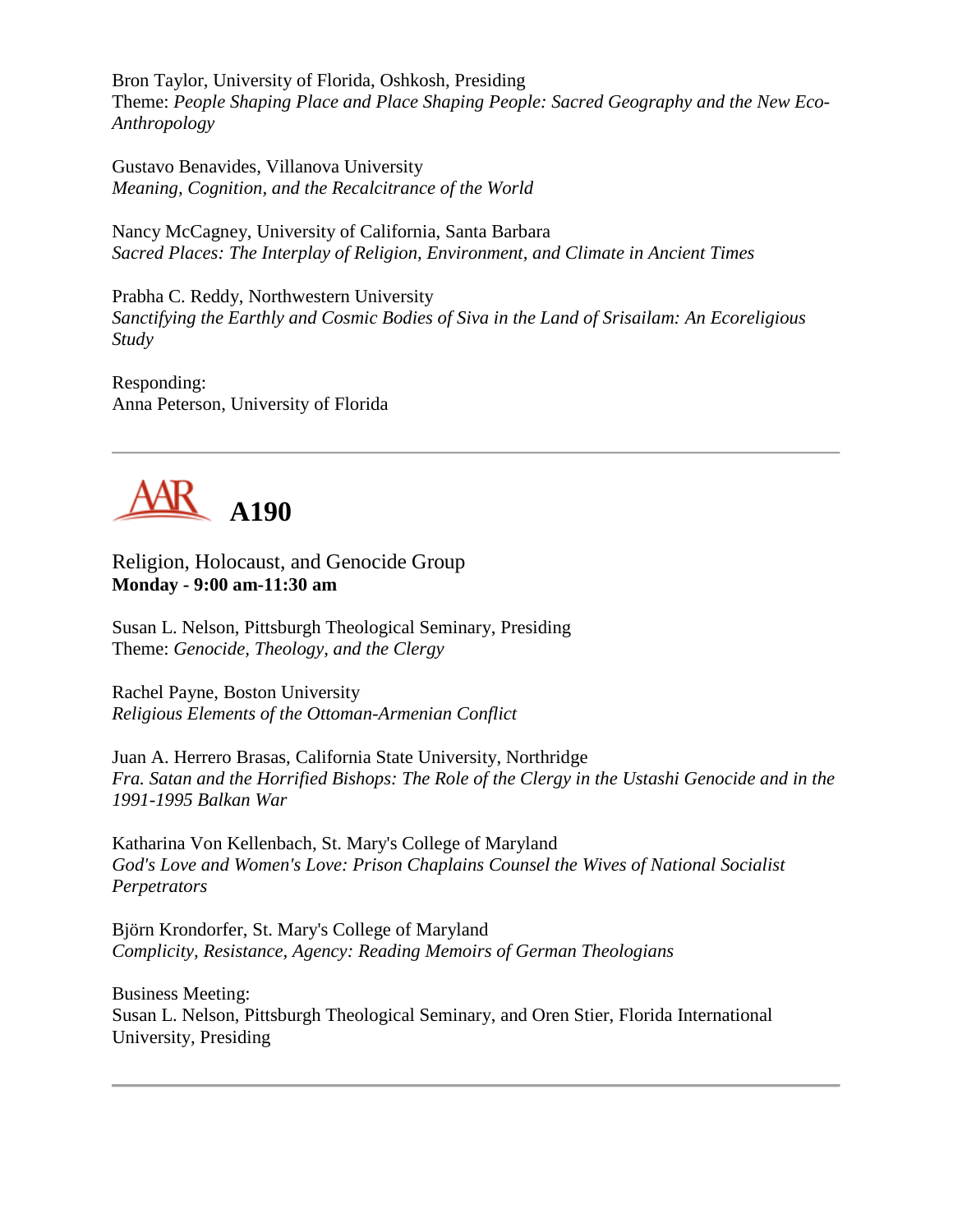

### Theology and Continental Philosophy Group **Monday - 9:00 am-11:30 am**

Bruce Ellis Benson, Wheaton College, Presiding Theme: *Towards the Outside: Perspectives on Derrida's Religious Thought*

Robert Gibbs, University of Toronto *Messianic Epistemology*

Robyn Horner, Australian Catholic University *Aporia or Excess? Two Strategies for Thinking R/revelation*

Walter Lowe, Emory University *The Believer and the Sophist*

James K.A. Smith, Calvin College *Hope without Hope? A Phenomenological Critique of Derrida's "Messianic" Expectation*

Business Meeting: Jeffrey Bloechl, College of the Holy Cross, and Cleo McNelly Kearns, Princeton University, Presiding



Tillich: Issues in Theology, Religion, and Culture Group **Monday - 9:00 am-11:30 am**

#### **New Program Unit**

Mary Ann Stenger, University of Louisville, Presiding Theme: *Tillich in Dialogue*

Marc Boss, Institut Protestant de Théologie *Pragmatism and Beyond: Richard Rorty and Paul Tillich in Dialogue*

Peter Slater, University of Toronto *Bakhtin and Tillich*

Jonathan Rothchild, University of Chicago *Framing, Fragmenting, and Freud (?): Models of the Self and Faith Formation in Paul Tillich and Iris Murdoch*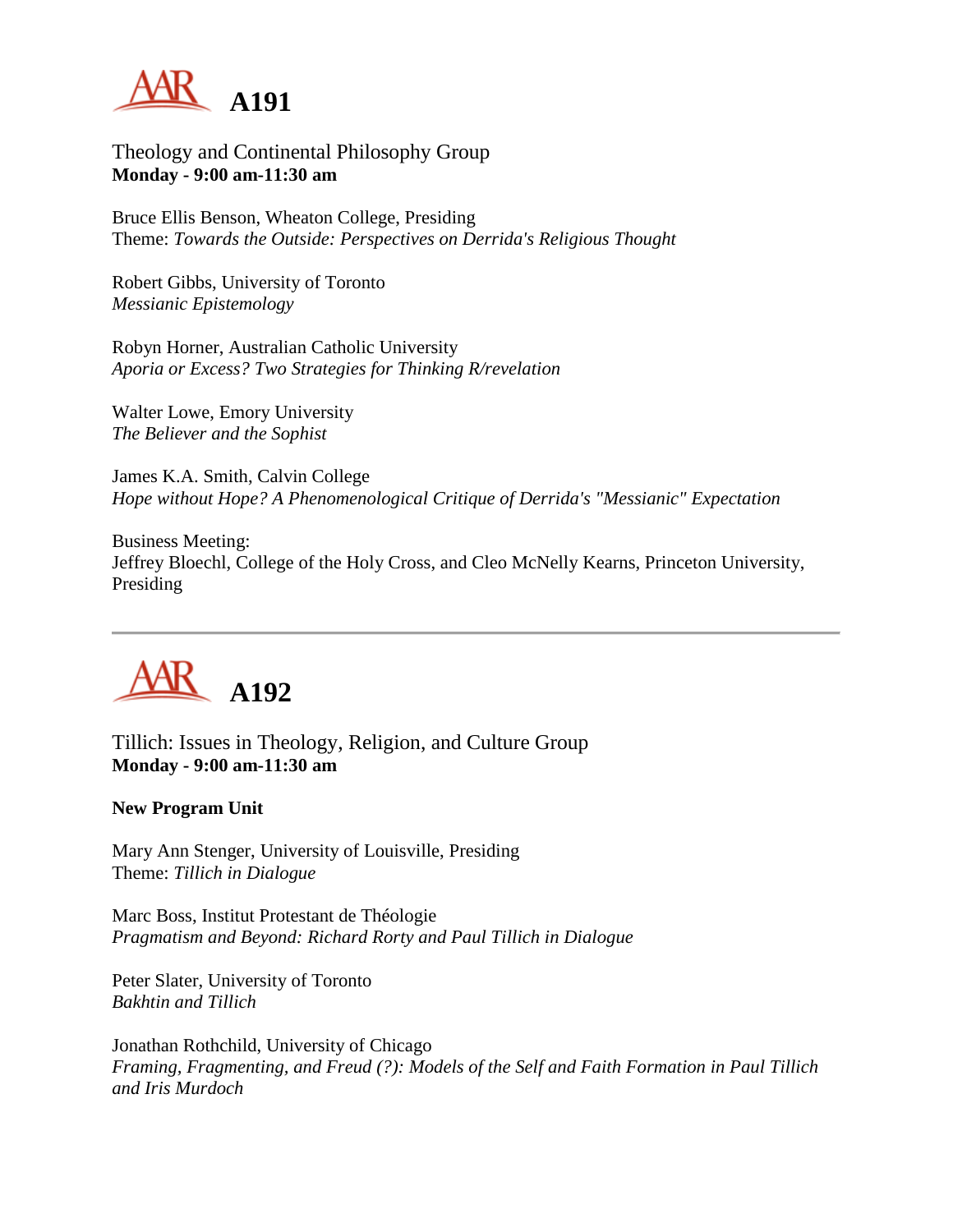Britt-Mari Sykes, University of Ottawa *Critical Psychology and Ultimate Concern: Paul Tillich's Answer to Faith inthe Postmodern World*



Wesleyan Studies Group **Monday - 9:00 am-11:30 am**

A. Gregory Schneider, Pacific Union College, Presiding Theme: *Wesleyan Methodist Ecclesiology*

Karen D. Scheib, Emory University *A Wesleyan Approach to Communion Ecclesiology*

Dean G. Blevins, Trevecca Nazarene University *Holy Church, Holy People: A Wesleyan Exploration into Congregational Holiness and Personal Testament*

J. Douglas Harrison, University of Southern California *Santification as Transubstantiation and the Liturgical Recovery of the Church as the Object of Holiness*

Tim Macquiban, Oxford Brookes University *Maintaining Denominational Solidarity: The Dangers of Blueprint Ecclesiologies in Recent Methodist Statements*

Business Meeting: K. Steve McCormick, Mount Vernon Nazarene University, Presiding



Law, Religion, and Culture Consultation **Monday - 9:00 am-11:30 am**

Natalie B. Dohrmann, North Carolina State University, Presiding Theme: *Multiplying and Dividing: Pluralism and Transformation in Law and Religion*

Hans G. Kippenberg, University of Bremen *Roman Law and Concepts of Religious Diversity*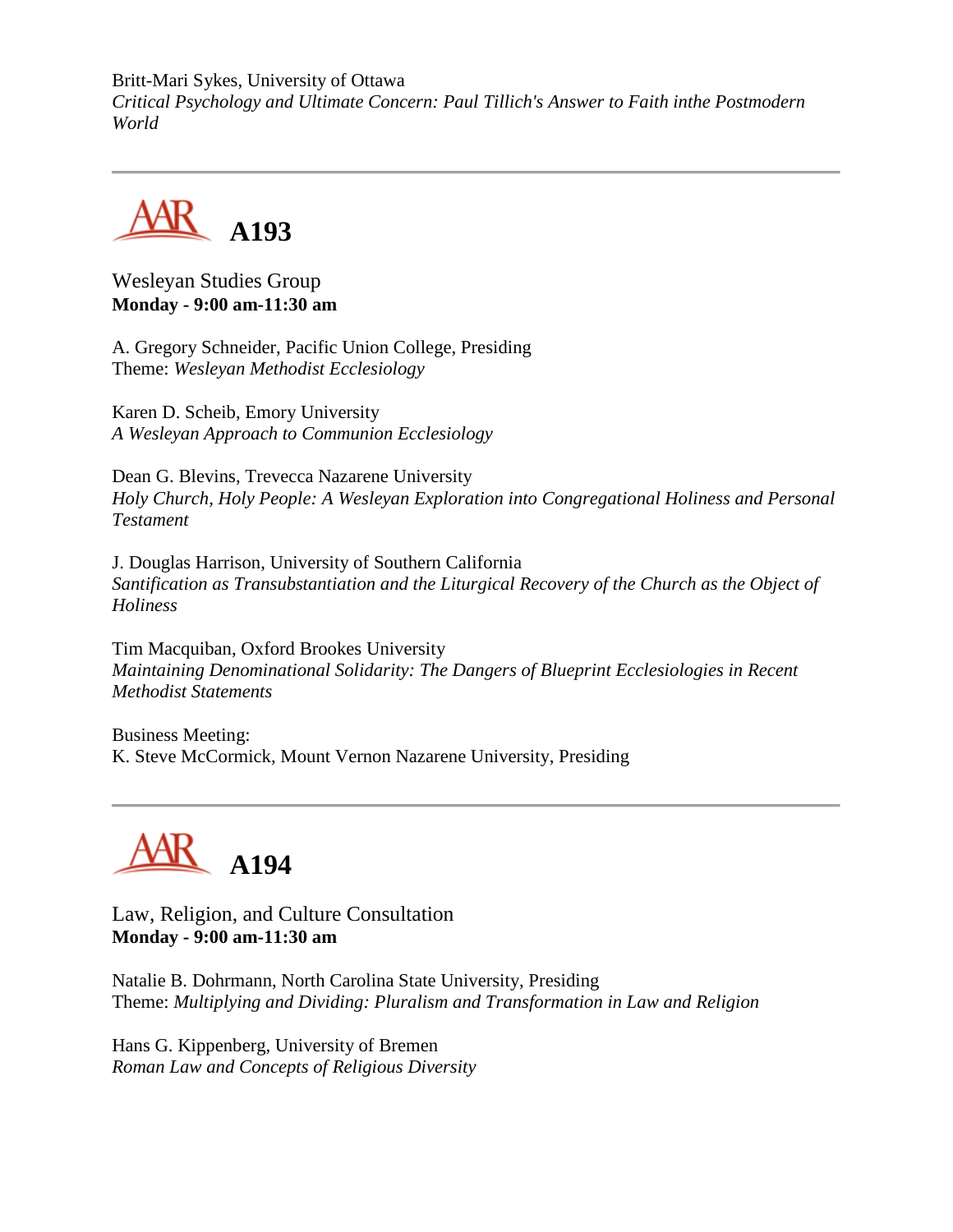James McBride, New York, NY *Judicial Mimesis of Theological Rhetoric: Rosenberger versus Rector and the Case of Legal Transubstantiation*

Garen Murray, Graduate Theological Union *Dancing with the Devil, Walking with Jesus: The Multiple Conversions of Women on Death Row*

James T. Richardson, University of Nevada, Reno, with Alain Garay, Paris, France *The European Court of Human Rights, Legal Pluralism, and Religious Freedom*

Responding: Robert A. Yelle, University of Chicago

Business Meeting: Winnifred Fallers Sullivan, University of Chicago, Presiding



Wabash Student-Teacher Luncheon **Monday - 11:30 am-1:00 pm**

Sponsored by the Student Liaison Group and the Wabash Center for Teaching and Learning in Theology and Religion

Richard Amesbury, Claremont Graduate University, Presiding

The Wabash Center cordially invites AAR student members to gather for conversation and a light lunch. Attendance is limited to the first 75 students who sign up. Please RSVP online.



EIS Advisory Committee Meeting **Monday - 11:30 am-1:00 pm**

Carey J. Gifford, American Academy of Religion, Presiding

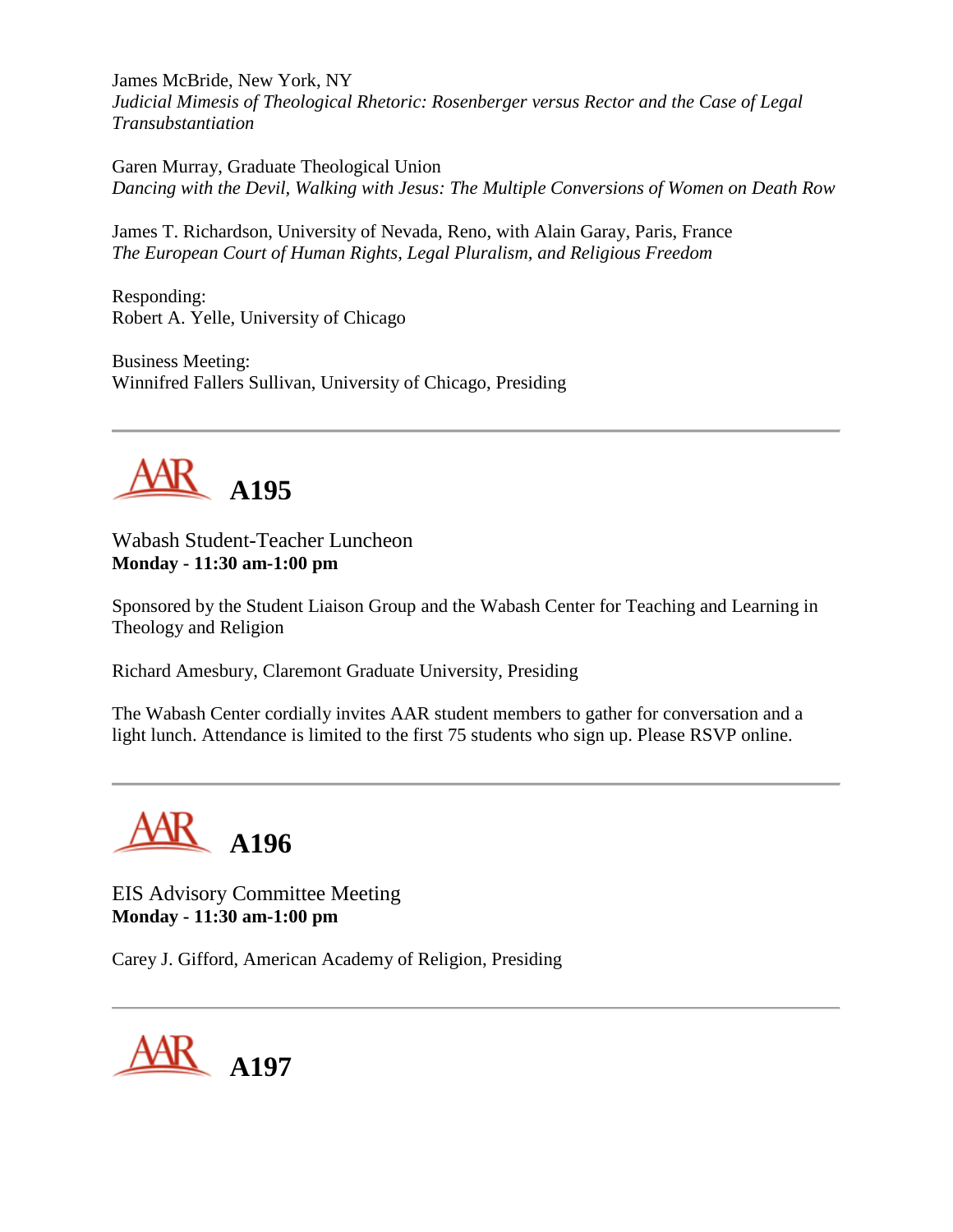Walking Tour of Toronto's Religious and Civic Sites **Monday - 1:00 pm-3:30 pm**

See the Annual Meeting Program Highlights page for a description



Special Topics Forum **Monday - 1:00 pm-3:30 pm**

Sponsored by the History of Religions Jury

Alan F. Segal, Barnard College, Columbia University, Presiding Theme: *American Lectures in the History of Religions - Sufis and Hindus: Sixteenth-Century India*

Willard G. Oxtoby, University of Toronto, emeritus

See the Annual Meeting Program Highlights page for a description



Is Teaching Graduate Students How to Teach Just a Fad? **Monday - 1:00 pm-3:30 pm**

Sponsored by Teaching and Learning Committee and the [Wabash Center for Teaching and](http://www.wabashcenter.wabash.edu/)  [Learning in Theology and Religion](http://www.wabashcenter.wabash.edu/)

Stephen C. Berkwitz, Southwest Missouri State University, Presiding Theme: *Is Teaching Graduate Students How to Teach Just a Fad?*

Panelists: Rebecca S. Chopp, Colgate University Malcolm David Eckel, Boston University James Harlan Foard, Arizona State University Richard A. Rosengarten, University of Chicago

See the Annual Meeting Program Highlights page for description.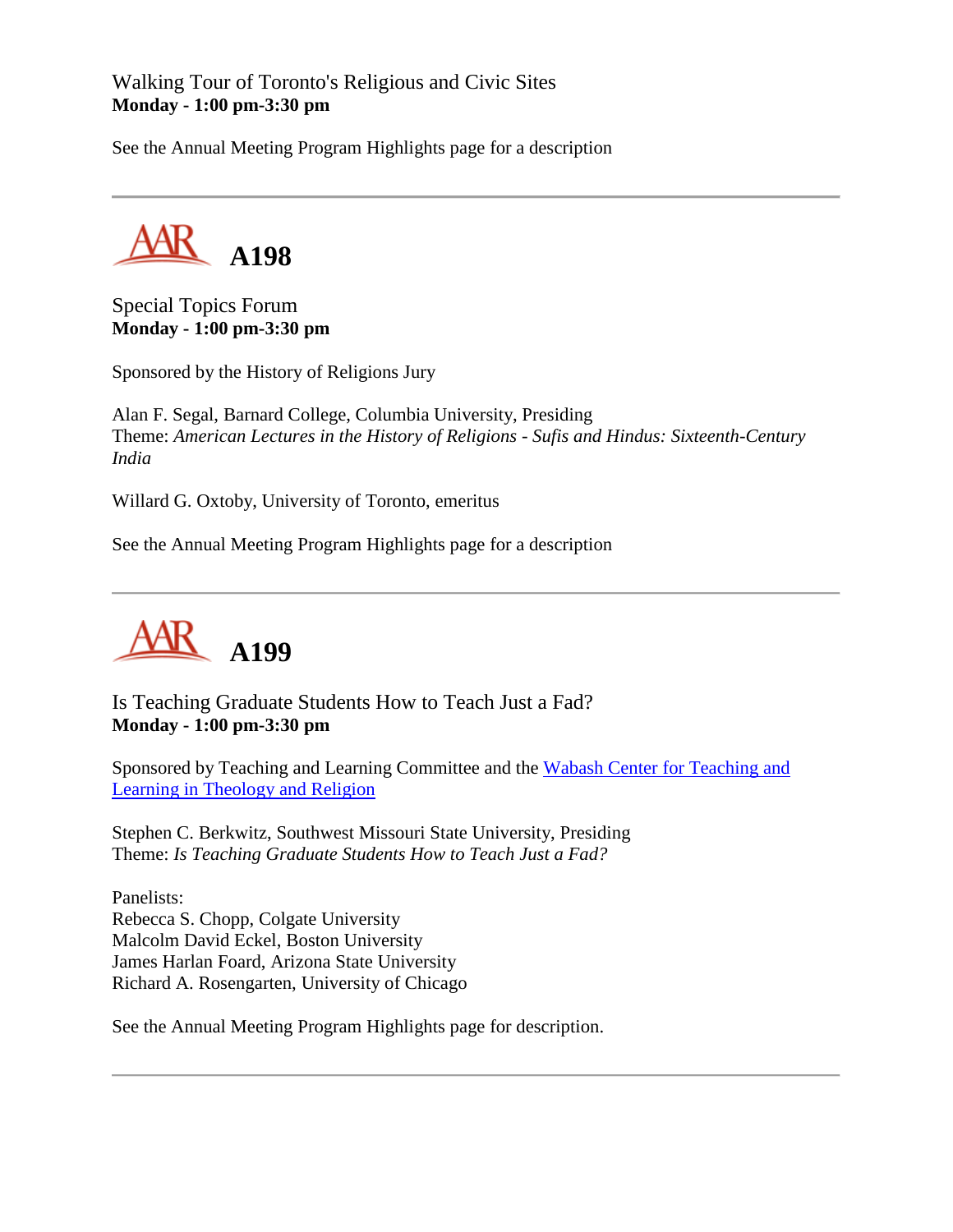

### Academic Teaching and the Study of Religion Section **Monday - 1:00 pm-3:30 pm**

Barbara A. B. Patterson, Emory University, Presiding Theme: *Crossing Borders: The Scholarship of Teaching and Learning in Canada*

Panelists: Mathieu Boisvert, University of Quebec, Montreal Pamela Klassen, University of Toronto Janet McLellan, Wilfrid Laurier University William C. James, Queens University Michel Desjardins, Wilfrid Laurier University



Arts, Literature, and Religion Section **Monday - 1:00 pm-3:30 pm**

Martha Serpas, University of Tampa, Presiding Theme: *Literature and Religion*

Jacqueline J. Lewis, Drew University *Trying to Be Grown: Reading Black Women's Fiction for the Serious, Responsible, Psycho/Sexual/Ethical Voice of Black Adolescent Girls*

Elias Kifon Bongmba, Rice University *Surviving Death: Reflections on Mariama Ba's* So Long a Letter

Rachel Wagner, University of Iowa *Form Criticism and the Romantic Poet: Reading William Blake's Apocalypse*

Helen Benet-Goodman, University of Virginia *Ontological Security as a Basis for Forgiveness in* Cat's Eye *by Margaret Atwood*

John Utz, Duke University *Russell Banks and the Hermeneutics of Grief*

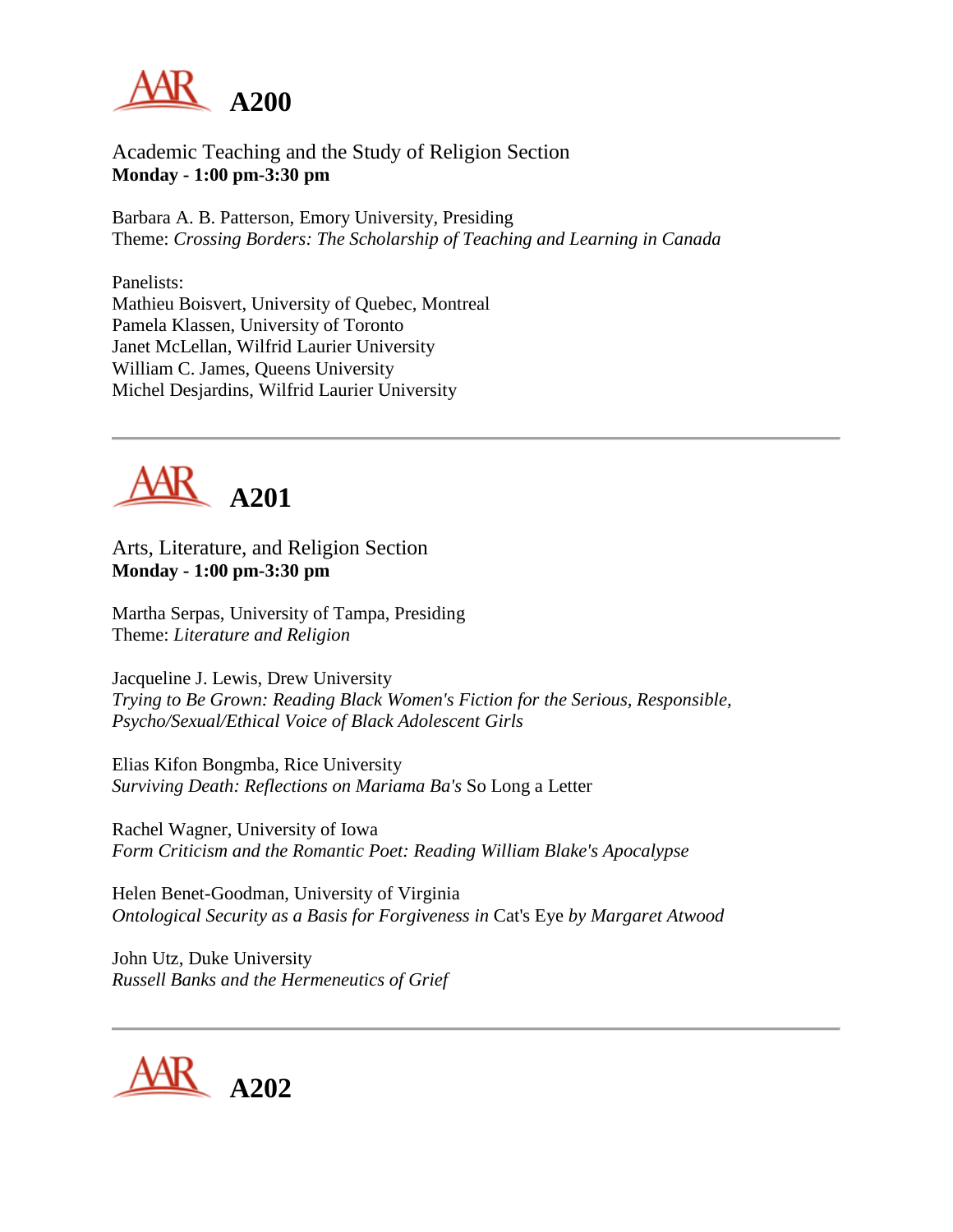Comparative Studies in Religion Section **Monday - 1:00 pm-3:30 pm**

Thomas Tweed, University of North Carolina, Chapel Hill, Presiding Theme: *Globalization, Religious Displacements, and the Problem of Authenticity*

Paul Christopher Johnson, University of Missouri, Columbia *Diasporic versus Homeland Versions of Authenticity and the Questions of "Ritual Failure"*

Gregory Bruce Johnson, University of Chicago *Incarcerated Traditions: Hawaiian Ethnicity in a Mainland Prison*

Hugh B. Urban, Ohio State University *"Osho": Transnationalism and Tantric Sex, from East to West and Back Again*

Sam D. Gill, University of Colorado, Boulder *Afri-Brazilian Dance or Aerobics without Orixás?: The New Form of Colonialism*

Responding: Tomoko Masuzawa, University of Michigan, Ann Arbor



Ethics Section **Monday - 1:00 pm-3:30 pm**

Darryl Michael Trimiew, Colgate Rochester Divinity School, Presiding Theme: *New Uses of Non-Western Classical Sources for Ethics*

Thomas B. Ellis, University of Pennsylvania *On Viraha Bhakti: The Contemporary Ethical Implications of a Classical Hindu Theme*

Matthew Kosuta, University of Quebec, Montreal *Ethics of War in Early Buddhist Suttas*

Huang Yong, Kutztown University of Pennsylvania *Moral Copper Rule: A Confucian-Daoist Proposal for Global Ethics*

Business Meeting: Pamela K. Brubaker, California Lutheran University, and Fred Glennon, Le Moyne College, Presiding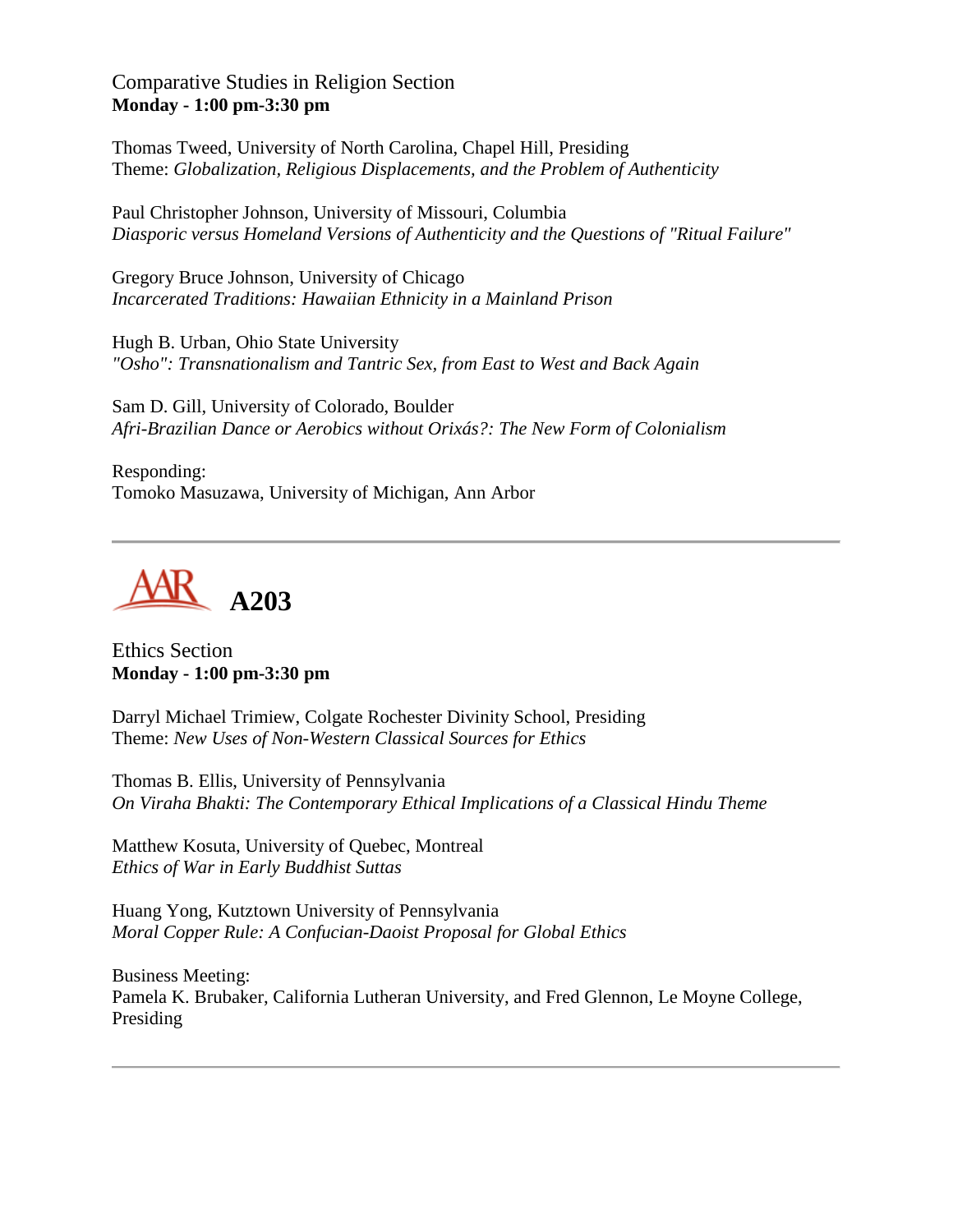

## History of Christianity Section and SBL's Early Christian Families Group **Monday - 1:00 pm-3:30 pm**

Halvor Moxnes, University of Oslo, Presiding Theme: *Marriage, Family, and Christianization: The Case of the Late Roman Aristocracy*

Julia Hillner, University of Manchester *Domus, Family, and Inheritance: The Family House in Late Ancient Rome*

Anne Kurdock, University of Manchester *Pagan and Christian Dynastic Strategies: A Comparative Approach*

Kate Cooper, University of Manchester *Early Christian Household Manuals: Mapping the Matrona's Authority*

Mary Rose D'Angelo, University of Notre Dame *Early Christian Familial Regrouping and the Social Politics of Rome: Romans 16 and the Libertini Portraits*

Responding: Andrew S. Jacobs, University of California, Riverside



Philosophy of Religion Section **Monday - 1:00 pm-3:30 pm**

Kevin Schilbrack, Wesleyan College, Presiding Theme: *Philosophy of Religious Rituals*

Panelists: Thomas P. Kasulis, Ohio State University Steven D. Kepnes, Colgate University Thornton C. Kline, St. Mary's College of Maryland Michael Raposa, Lehigh University

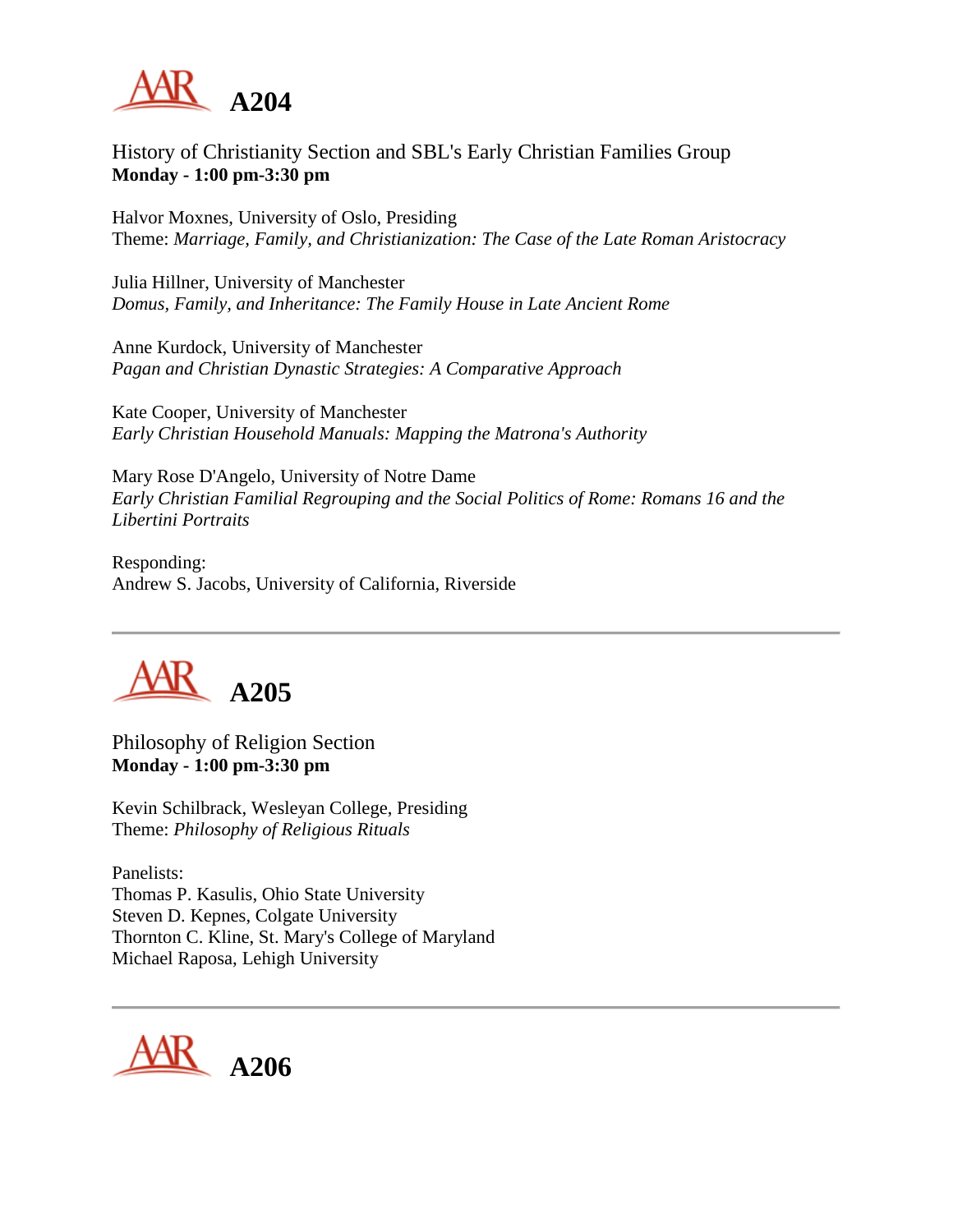Religion and the Social Sciences Section **Monday - 1:00 pm-3:30 pm**

Richard D. Hecht, University of California, Santa Barbara, and Wade Clark Roof, University of California, Santa Barbara, Presiding Theme: *Religious Pluralism in Southern California*

Vincent F Biondo, University of California, Santa Barbara *Integration versus Isolation: The Challenge of Islamic Education in Southern California*

Kathleen Garces-Foley, University of California, Santa Barbara *The Catholic Project of Multiculturalism in Los Angeles*

David Machacek, University of California, Santa Barbara *Pacific Pluralism: The Working Model*

Todd Perreira, University of California, Santa Barbara *From Confucian Korea to Protestant America: The Gendering of Confucian Status and Christian Identity in the City of Angels*



Religion in South Asia Section **Monday - 1:00 pm-3:30 pm**

Susanne Mrozik, Harvard University, Presiding Theme: *You Are How You Eat: Food and the Formation of Identity*

James Egge, University of Chicago *Do Not Try This at Home: On Some Theravada Buddhist Stories of Excessive Giving*

Robert Menzies, University of Iowa *Fast/Food: Consumption and Transgression in Vrat Katha*

Katherine Ulrich, Swarthmore College *Food Fights: Hindu, Buddhist, and Jain Dietary Polemics in South India*

Elizabeth L. Wilson, Miami University *Eliminating Bad Karma through Food Offerings: Buddhist Practice and Pre-Buddhist Precedents*

Responding: Joseph Walser, Tufts University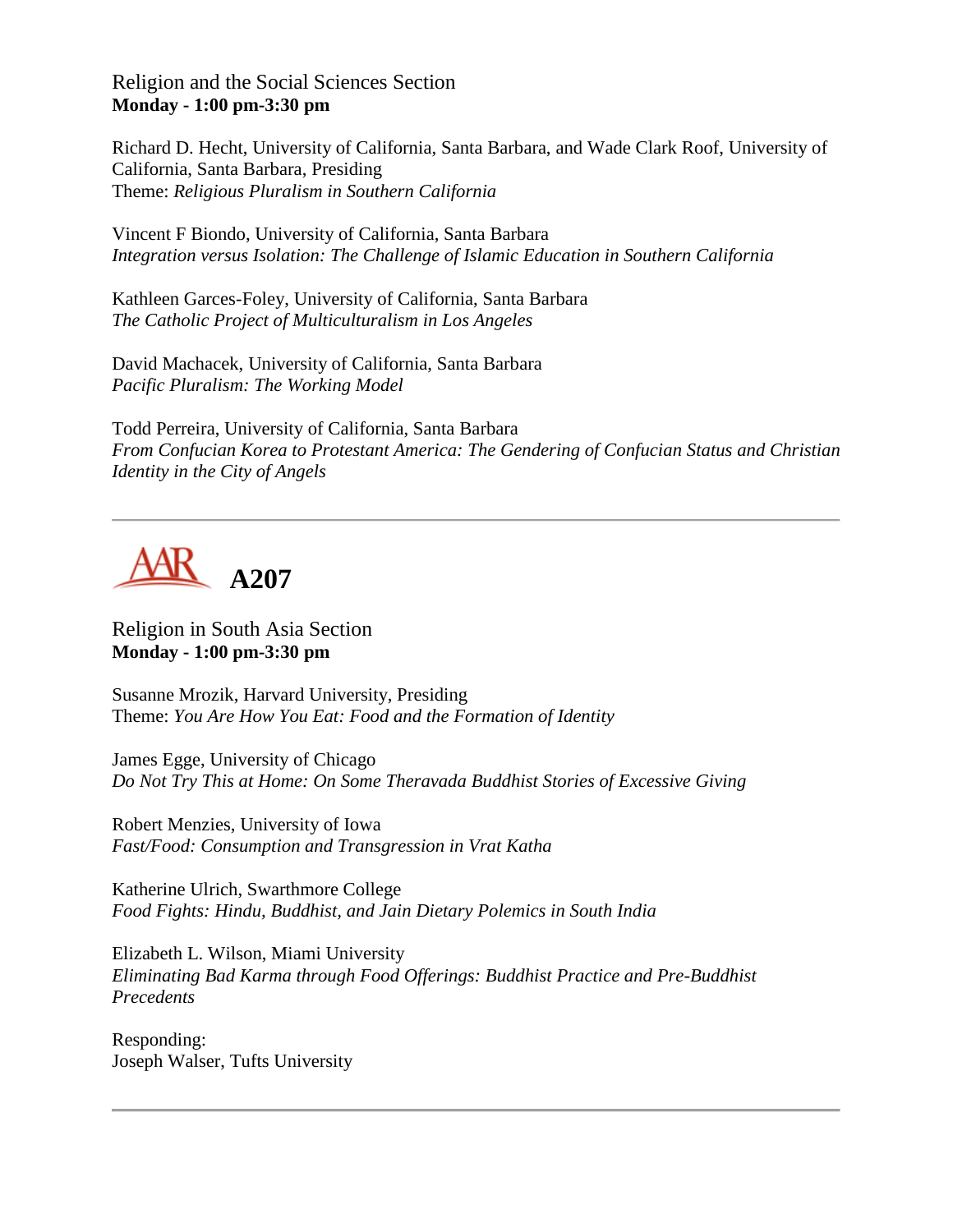

#### Study of Judaism Section **Monday - 1:00 pm-3:30 pm**

Barry Mesch, Hebrew College, Presiding Theme: *Judaism and Science: Dialogue or Discord?*

Solomon Schimmel, Hebrew College *Human Nature in Judaism and in Evolutionary and Neuropsychology: Implications for Traditional Ethics and Morality*

Jacob Meskin, Hebrew College *From "Competition" to "Comparison" and Beyond: Exploring the Novel Relationship between Science and Judaism in the Work of R. Soloveitchik*

Steven Goldman, Lehigh University *Rabbinic Judaism and the Science Wars*



Theology and Religious Reflection Section **Monday - 1:00 pm-3:30 pm**

Paul F. Lakeland, Fairfield University, Presiding Theme: *The Work of Gregory Baum: An Appreciation*

Panelists: Harold Wells, University of Toronto Carolyn Sharp, St. Paul University Derek Simon, McGill University

Responding: Gregory Baum, McGill University



Church-State Studies Group **Monday - 1:00 pm-3:30 pm**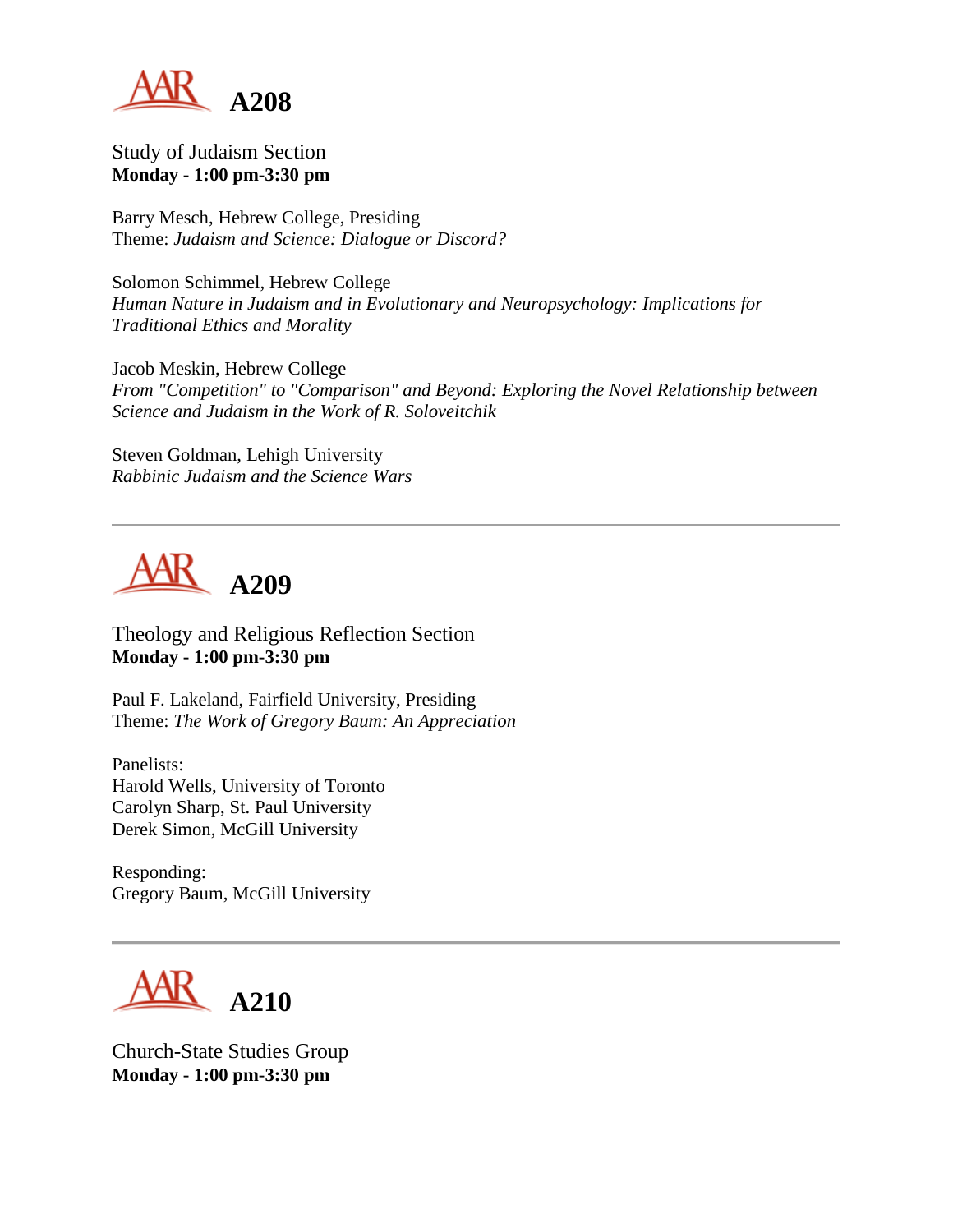Thomas Hughson, Marquette University, Presiding Theme: *Issues in Religious Liberty (Canada, South Africa, United Kingdom)*

Christopher C. Brittain, University of Toronto *Religion and the State in the Ontario Separate Schools Debate*

Martyn Percy, Sheffield University *"Long to Reign over Us"? Church, State, and Monarchy: The Changing Shape of Religious Establishment in Britain*

Esther D. Reed, University of St. Andrews *Trade Unions, Labour Law, and the Employment Status of Clergy: What Principles Should Inform the Churches' Practice?*

Samuel Paul, Fuller Theological Seminary *From Apartheid to Democracy: A South African Model of Religious Pluralism Embracing Diversity, Inclusivity, and Community*

## **A211**

Comparative Studies in Hinduisms and Judaisms Group and Anthropology of Religion Consultation **Monday - 1:00 pm-3:30 pm**

Rebecca Sachs Norris, Merrimack College, Presiding Theme: *Constructions of "Self" and "Other": Ethnographic Encounters with Hindu and Jewish Communities*

Fiona Bowie, University of Wales, Lampeter *Constructing Experience: Comparative Ethnographies of Mata Amritanandamayi's Mission and the Focolare Movement*

Faydra Shapiro, Wilfrid Laurier University *Falling in Love with the Inner Other: An Ethnography of the Israel Experience Program*

Malory Nye, University of Stirling *The Problem of Religion in the Ethnographic Study of Culture: Fieldwork Experiences among British Hindu Communities*

Responding: Kathryn Teague McClymond, Georgia State University Janice Boddy, University of Toronto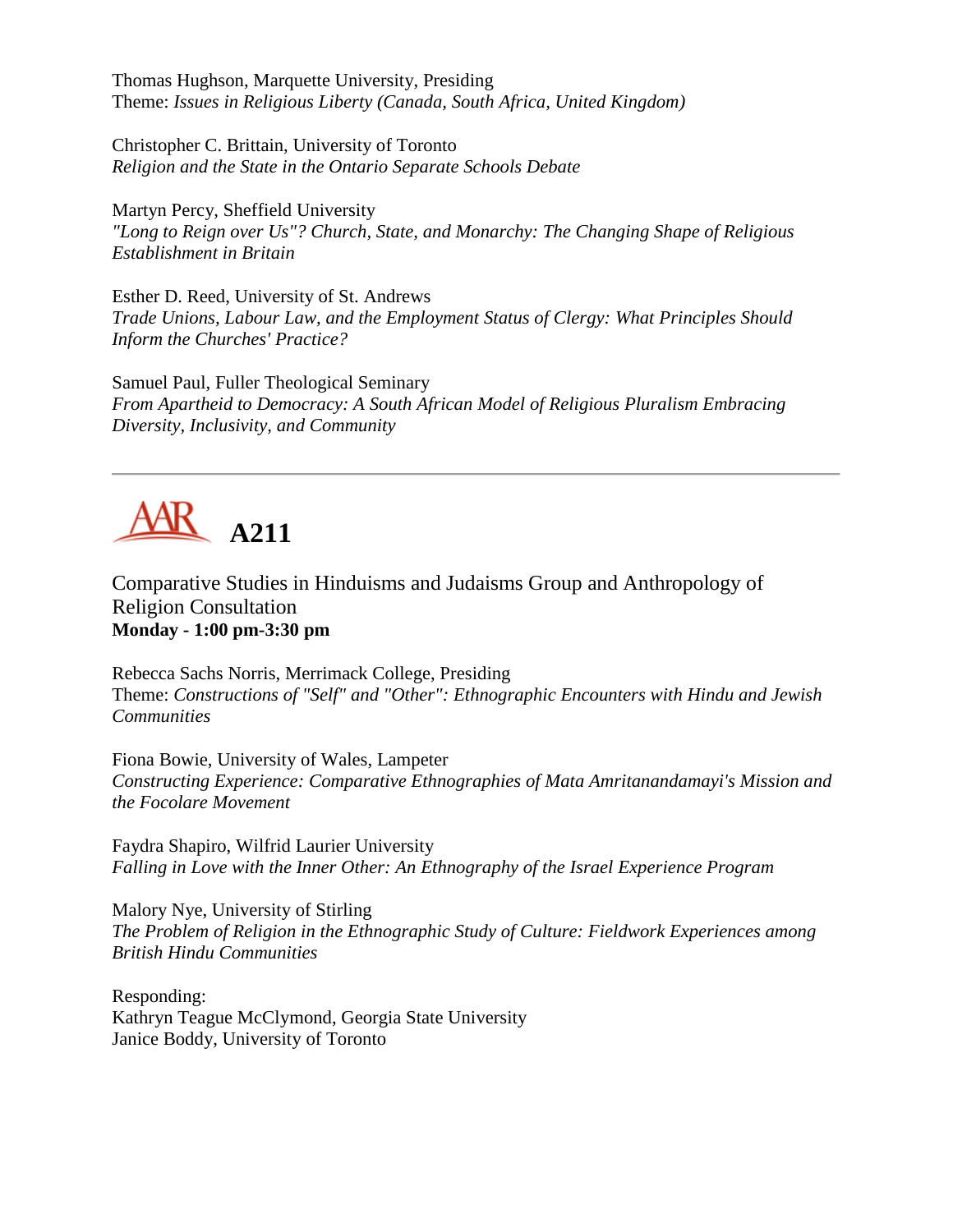Business Meeting: Barbara Holdrege, University of California, Santa Barbara, and Paul Morris, Victoria University, Presiding



Eastern Orthodox Studies Group **Monday - 1:00 pm-3:30 pm**

Robin Darling Young, Catholic University of America, Presiding Theme: *Eastern Christianity and Islam*

David Vila, John Brown University *Allegations of Violence in Early Arabic Christian Apologetics against Islam*

Telford Work, Westmont College *Sharpening the Doctrine of God: Theology between Christianity and Early Islam*

Business Meeting: Robin Darling Young, Catholic University of America, Presiding



Latina/o Religion, Culture, and Society Group and Religions, Medicines, and Healing Consultation **Monday - 1:00 pm-3:30 pm**

Rüdiger V. Busto, Stanford University, Presiding Theme: *La Cultura Cura/Culture Heals: Religion and Healing Issues in Catholic and Pentecostal Latino/a Communities*

Kenneth Davis, St. Meinrad School *Naturalismo*

Angel Mendez, University of Virginia *God: Banquete de los Sentidos*

Otto A. Maduro, Drew University *Latina/o Pentecostalism in Newark, NJ: An Experience in Shattered Preconceptions*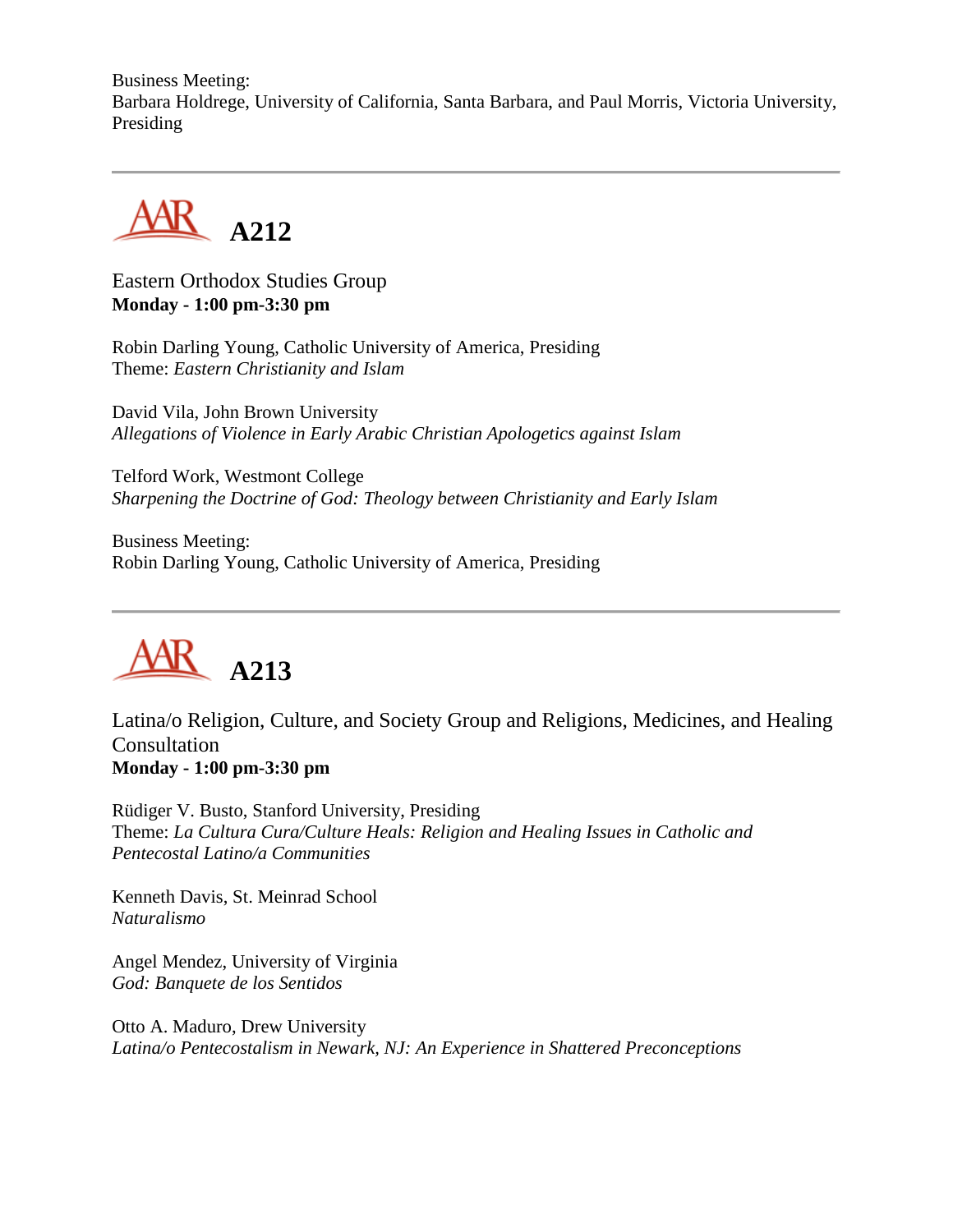Bobby C. Alexander, University of Texas at Dallas *Social Mobility and Cultural Dissonance in a Transnational Mexican Pentecostal Church: A Case Study of the Dallas Mission*



Lesbian-Feminist Issues and Religion Group **Monday - 1:00 pm-3:30 pm**

Emily Erwin Culpepper, University of Redlands, Presiding Theme: *Lesbian Wraiths: Cosmological Themes in Filmic Representations*

Panelists: Jane Caputi, Florida Atlantic University Peggy Schmeiser, University of Ottawa Marie Cartier, Claremont Graduate University L. J. Tessier, Youngstown State University



## Millennialism Studies Group and New Religious Movements Group **Monday - 1:00 pm-3:30 pm**

Jeffrey Kaplan, University of Wisconsin, Oshkosh, Presiding Theme: *Millennialism and Violence: Lessons from the Year 2000 for a Post September 11 World*

Panelists: David Rapaport, University of California, Los Angeles E. Randolph Daniel, University of Kentucky Michael Barkun, Syracuse University Eugene V. Gallagher, Connecticut College Benjamin Beit-Hallahmi, University of Haifa Dick Anthony, Richmond, CA

Leena Malkki, University of Helsinki

Responding: Catherine Wessinger, Loyola University, New Orleans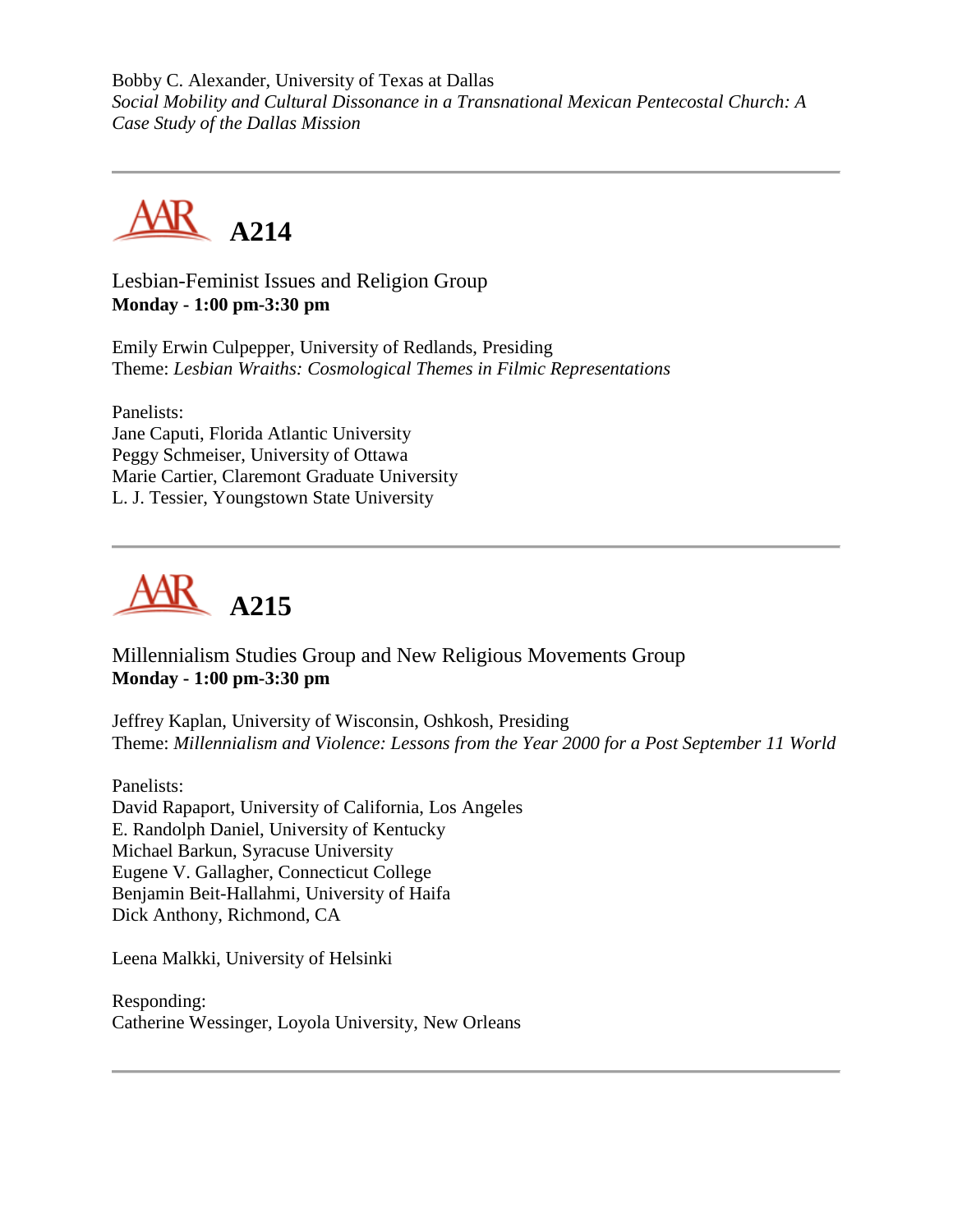

Nineteenth-Century Theology Group and Tillich: Issues in Theology, Religion, and Culture Group **Monday - 1:00 pm-3:30 pm**

Garrett Green, Connecticut College, and Robison B. James, University of Richmond, Presiding Theme: *Paul Tillich and Ernst Troeltsch*

Jean Richard, University of Laval *Two Turning Points in Modern Theology: Troeltsch and Tillich*

Garrett E. Paul, Gustavus Adolphus College *Being and History in Tension: Troeltsch and Tillich on Ontology and Dogmatics*

Mary Ann Stenger, University of Louisville *Troeltsch and Tillich: Christians Seeking Religion Outside the Churches*

Responding: Paul DeHart, Vanderbilt University Dawn DeVries, Union Theological Seminary and Presbyterian School of Christian Education



Religion and Ecology Group **Monday - 1:00 pm-3:30 pm**

Adrian Ivakhiv, University of Wisconsin, Oshkosh, Presiding Theme: *Engaged Research: Critical Reflections on Religion, Ecology, and the Scholar Activist*

Laurel D. Kearns, Drew University *Activism Is What We Do Everyday*

Whitney Bauman, Center for Theology and the Natural Sciences *At the Intersection of Advocacy and Academics: Green Studies at the Graduate Theological Union*

Laura Hobgood-Oster, Southwestern University *Chemistry, Religion, Water, and Ecojustice*

Barbara Jane Davy, Concordia University *Being at Home with Oneself in Daki Menan*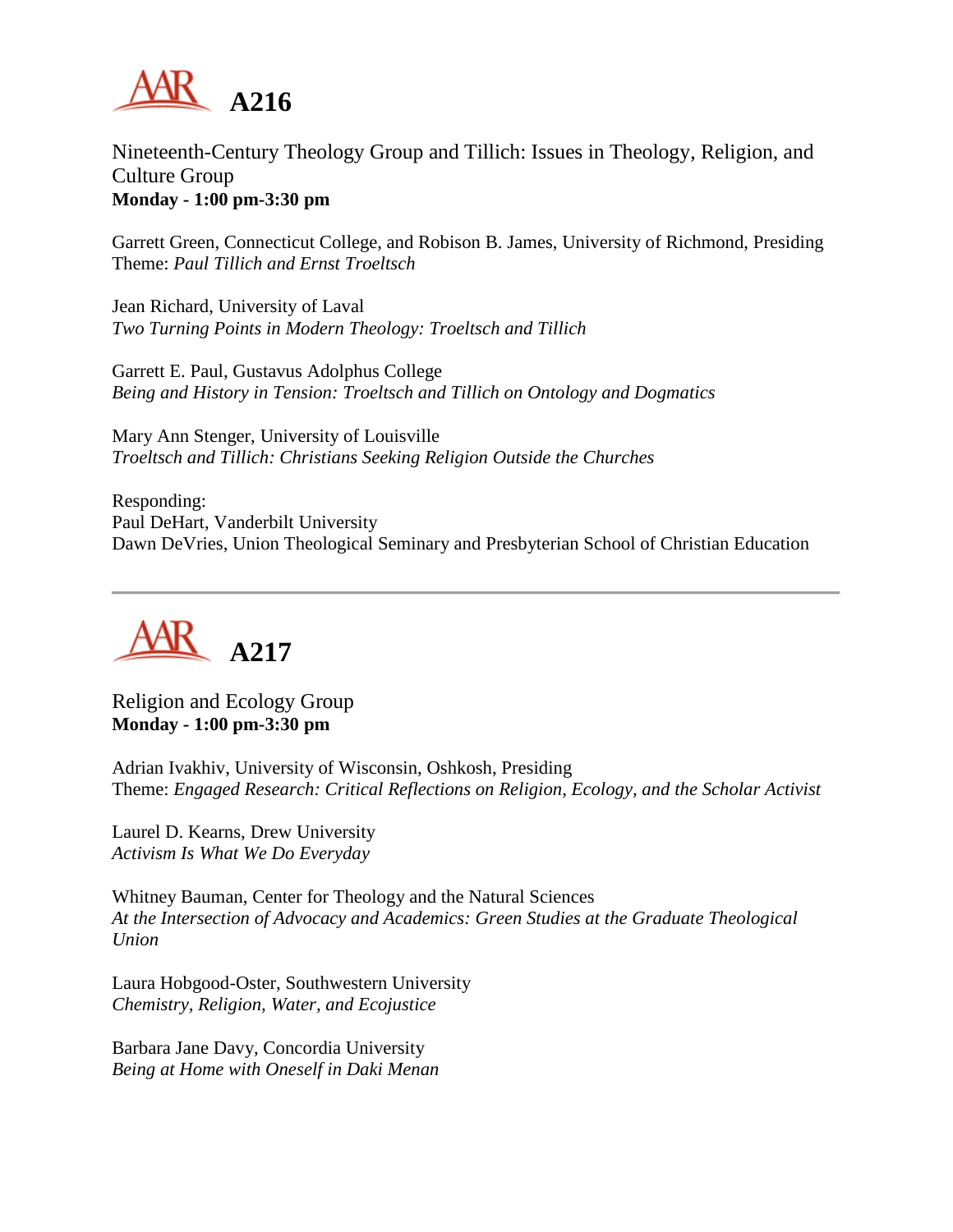#### Responding: Lois Lorentzen, University of San Francisco



Religion and Popular Culture Group **Monday - 1:00 pm-3:30 pm**

Douglas Ottati, Union Theological Seminary, Virginia, Presiding Theme: *Baseball, Religion, and American Culture: A Panel Discussion of* The Faith of Fifty Million: Baseball, Religion, and American Culture

Panelists: Randall Balmer, Barnard College, Columbia University Donna Bowman, University of Central Arkansas Joseph Price, Whittier College

Responding: Christopher Evans, Colgate Rochester Divinity School William R. Herzog II, Colgate Rochester Divinity School



Wesleyan Studies Group **Monday - 1:00 pm-3:30 pm**

K. Steve McCormick, Mount Vernon Nazarene University, Presiding Theme: *Wesleyan Perspectives on Ethics*

Panelists: Theodore R. Weber, Emory University Ronald Stone, Pittsburgh Theological Seminary

Responding: Rebekah Miles, Southern Methodist University Richard P. Heitzenrater, Duke University Stephen Long, Garrett-Evangelical Theological School Kenneth J. Collins, Asbury Theological Seminary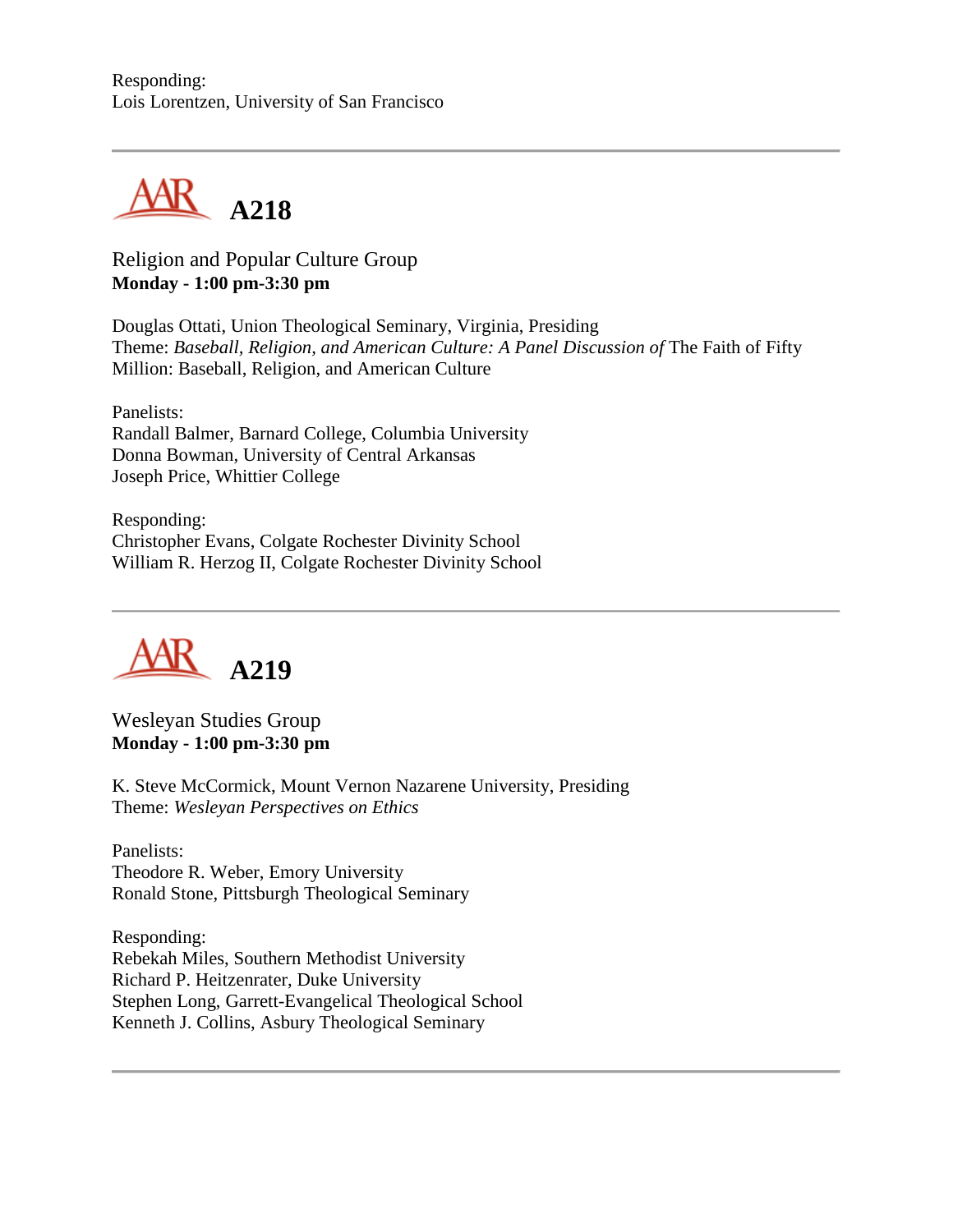

Rastafari in Global Contexts: Religion and Culture Seminar - CANCELLED **Monday - 1:00 pm-3:30 pm**

This session has been cancelled.



Zen Buddhism Seminar **Monday - 1:00 pm-3:30 pm**

#### **New Program Unit**

Jin Y. Park, American University, Presiding Theme: *Zen and the Politics of Difference*

Youru Wang, Rowan University *A Case Study in Daoist Influence and the Formation of Chan Identity*

Mario Poceski, University of Florida *Attitudes towards Cannonical Authority in Early Chan*

Albert F. Welter, University of Winnipeg *The Textual History of the Linji lu: The Earliest Recorded Fragments*

A. Charles Muller, Toyo Gakuen University *Jeong Dojeon and Gihwa: The Chan-Confucian Conflict in the Late Goryeo and Early Joseon*

John R. McRae, Indiana University, Bloomington *The Rules of Zen Studies*

Business Meeting: Gereon Kopf, Luther College, and Jin Y. Park, American University, Presiding



Religion, Culture, and Communication Consultation **Monday - 1:00 pm-3:30 pm**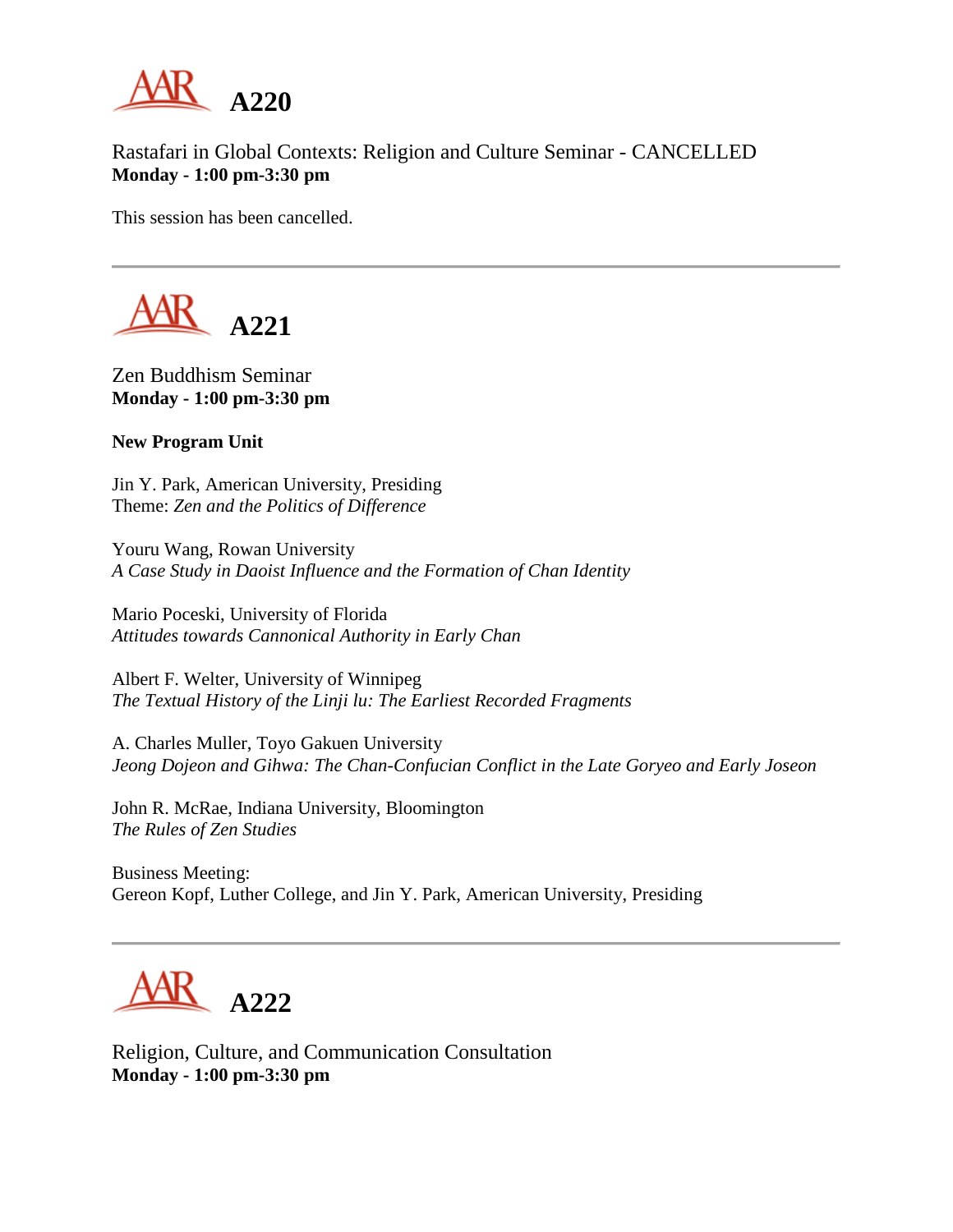Michele Rosenthal, University of Haifa, Presiding Theme: *Digital Religion*

Maryellen Davis, University of North Carolina, Chapel Hill *Virtual Pilgrimage, Virtual Adoration: Roman Catholic Devotions in the Internet Age*

Katherine G. McCarthy, California State University, Chico *Meeting the Other in Cyberspace: Interreligious Dialogue on the Internet*

James Caccamo, Loyola University, Chicago *Is It the Form or the Substance? Moving toward a Theory of the Mediation of Religion in Cyberspace*

Responding: Bruce B. Lawrence, Duke University

Business Meeting: Stewart M. Hoover, University of Colorado, Boulder, and Michele Rosenthal, University of Haifa, Presiding



## Special Topics Forum **Monday - 4:00 pm-6:30 pm**

Sponsored by the Program Committee

Barbara DeConcini, American Academy of Religion, Presiding Theme: *The New Paradigm in International Relations? Reflections after September 11, 2001*

Hans Küng, University of Tübingen

See the Annual Meeting Program Highlights page for description



Buddhism Section **Monday - 4:00 pm-6:30 pm**

Miriam Levering, University of Tennessee, Knoxville, Presiding Theme: *Women, Death, and Salvation in Buddhism*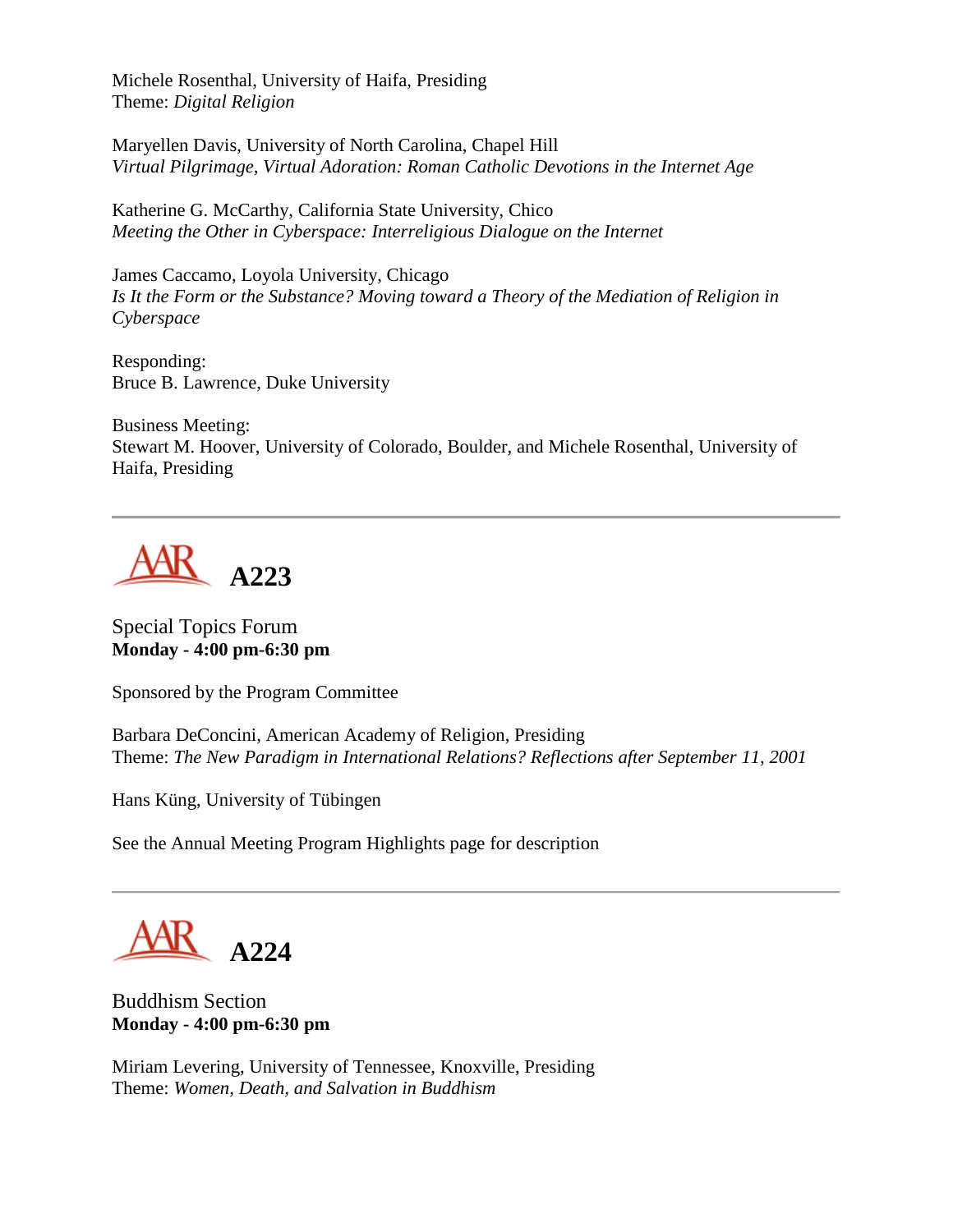Mark L. Blum, State University of New York, Albany *The Rhetoric of Inclusion: Rationalizing the Spirituality of Women in Kamakura Buddhism*

Alan Cole, Lewis and Clark College *Fleshy Morality: Managing the Misdeeds of Mu Lian's Mother in Late Tang China*

Zhiru Ng, Pomona College *The Scripture on the Past Vows of Dizang Bodhisattva: Female Practice of Filial Piety and Buddhist Afterlife Beliefs in Medieval China*

Michelle Sorenson, Columbia University *Women, Death, and Chiasmatic Complexities in gCod*

Mariko Namba Walter, Harvard University *Women in Buddhist Heaven*

Responding: Reiko Ohnuma, Dartmouth College



Comparative Studies in Religion Section **Monday - 4:00 pm-6:30 pm**

Carol S. Anderson, Kalamazoo College, Presiding Theme: *Historicizing Sacrifice*

Panelists: Robert M. Baum, Iowa State University Kay A. Read, DePaul University John Rundin, University of Texas, San Antonio Gregory Spinner, Central Michigan University Katherine Ulrich, Swarthmore College

Business Meeting: Carol S. Anderson, Kalamazoo College, and Selva Raj, Albion College, Presiding



History of Christianity Section **Monday - 4:00 pm-6:30 pm**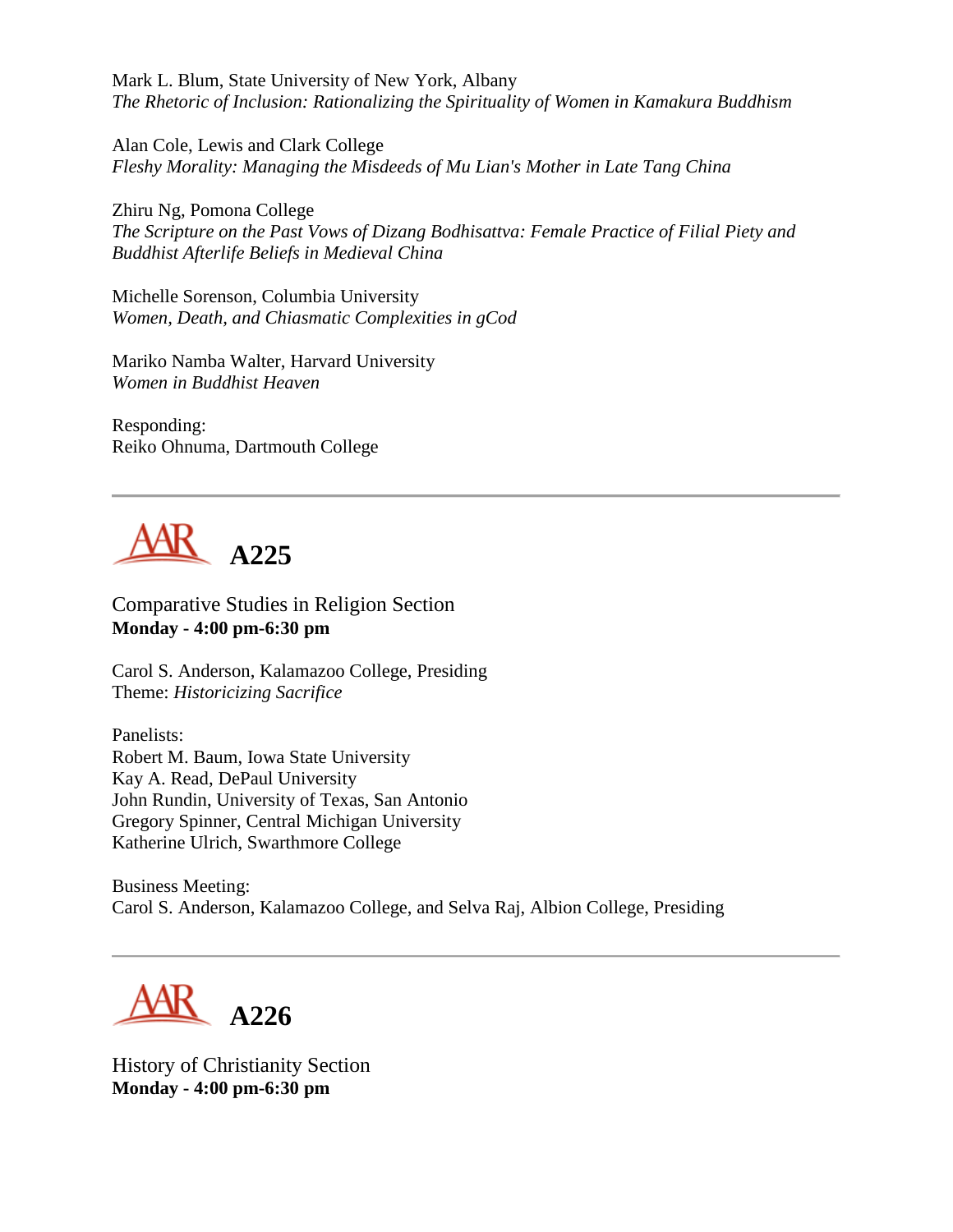Craig D. Atwood, Moravian Theological Seminary, Presiding Theme: History of the World Christian Movement: Earliest Christianity to 1453 *by Dale Irvin and Scott Sunquist*

Panelists: Leslie Callahan, Princeton University Valerie Karras, St. Louis University Jane E. Merdinger, Catholic University of America Maureen A. Tilley, University of Dayton Andrew Finlay Walls, University of Edinburgh

Responding: Dale T. Irvin, New York Theological Seminary Scott W. Sunquist, Pittsburgh Theological Seminary



North American Religions Section and Cultural History of the Study of Religon Consultation **Monday - 4:00 pm-6:30 pm**

Paula Kane, University of Pittsburgh, Presiding Theme: *The Study of Religion and the Study of Emotion*

John Corrigan, Florida State University *Goodbye, Mysterium Tremendum: What's So Scary about Studying Religion and Emotion?*

Gary L. Ebersole, University of Missouri, Kansas City *Collective and Individual Religious Emotions: The Locus of a Problem in the History of the Study of Religion*

June McDaniel, College of Charleston *The Academic Study of Emotion in the Study of Indian Religious Traditions*

Timothy Nelson, Northwestern University *The Greatest of These: Emotion Work, Feeling Rules, and the Christian Experience*

Responding: Frederick M. Denny, University of Colorado, Boulder

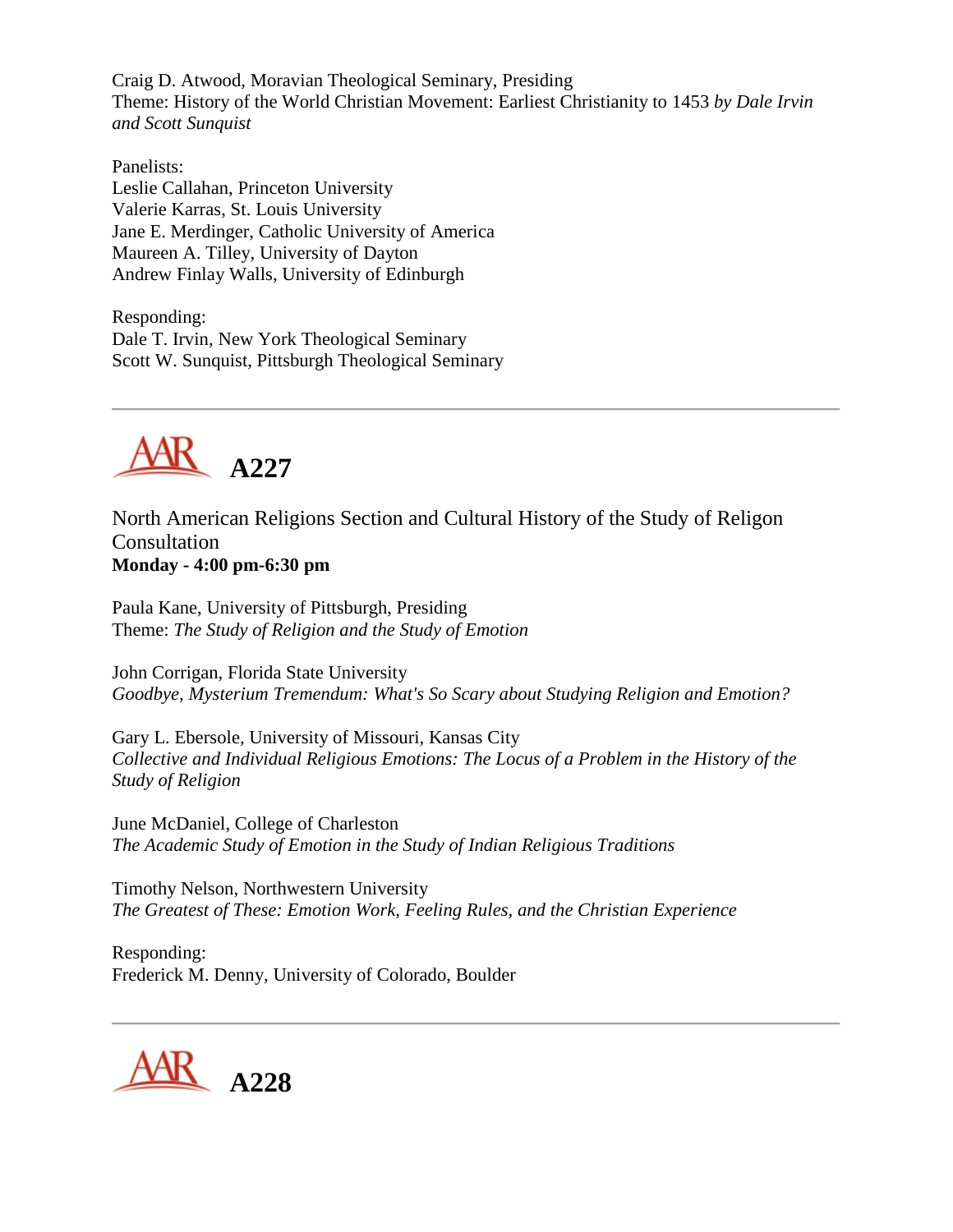Philosophy of Religion Section **Monday - 4:00 pm-6:30 pm**

Joseph Prabhu, California State University, Los Angeles, Presiding Theme: *Religious Experience and Epistemology*

Carl Andrew Seaquist, University of Pennsylvania *Error, Change and Rule-Following in Religious Rituals*

Daniel A. Arnold, University of Chicago *Reconstructing Madhyamaka as Transcendental Argument*

John Cha, Gustavus Adolphus College *Reflecting Reality: Critical and Foundational Aspects of Indian Yogācāra Epistemology*

Brad J. Kallenberg, University of Dayton *On Resisting Gnosticism*

Responding: Gerald J. Larson, Indiana University, Bloomington



Religion and the Social Sciences Section and Black Theology Group **Monday - 4:00 pm-6:30 pm**

Alton B. Pollard, Emory University, Presiding Theme: *Black Casualties of Capitalism: Black Liberation Responses to Economics of War, Prisons, and Violence*

Garen Murray, Graduate Theological Union *Don't Bring Me No Bad News: African American Women, Prisons, and Welfare Reform*

Robert Beckford, University of Birmingham *Sects, Lies, and Videotape: Black Theology Project in a British Prison*

Tina Houston, Fuller Graduate School of Psychology *Moving towards a Liberation Psychology: Young African American Males and Exposure to Violence*

Responding: Juan Floyd-Thomas, Texas Christian University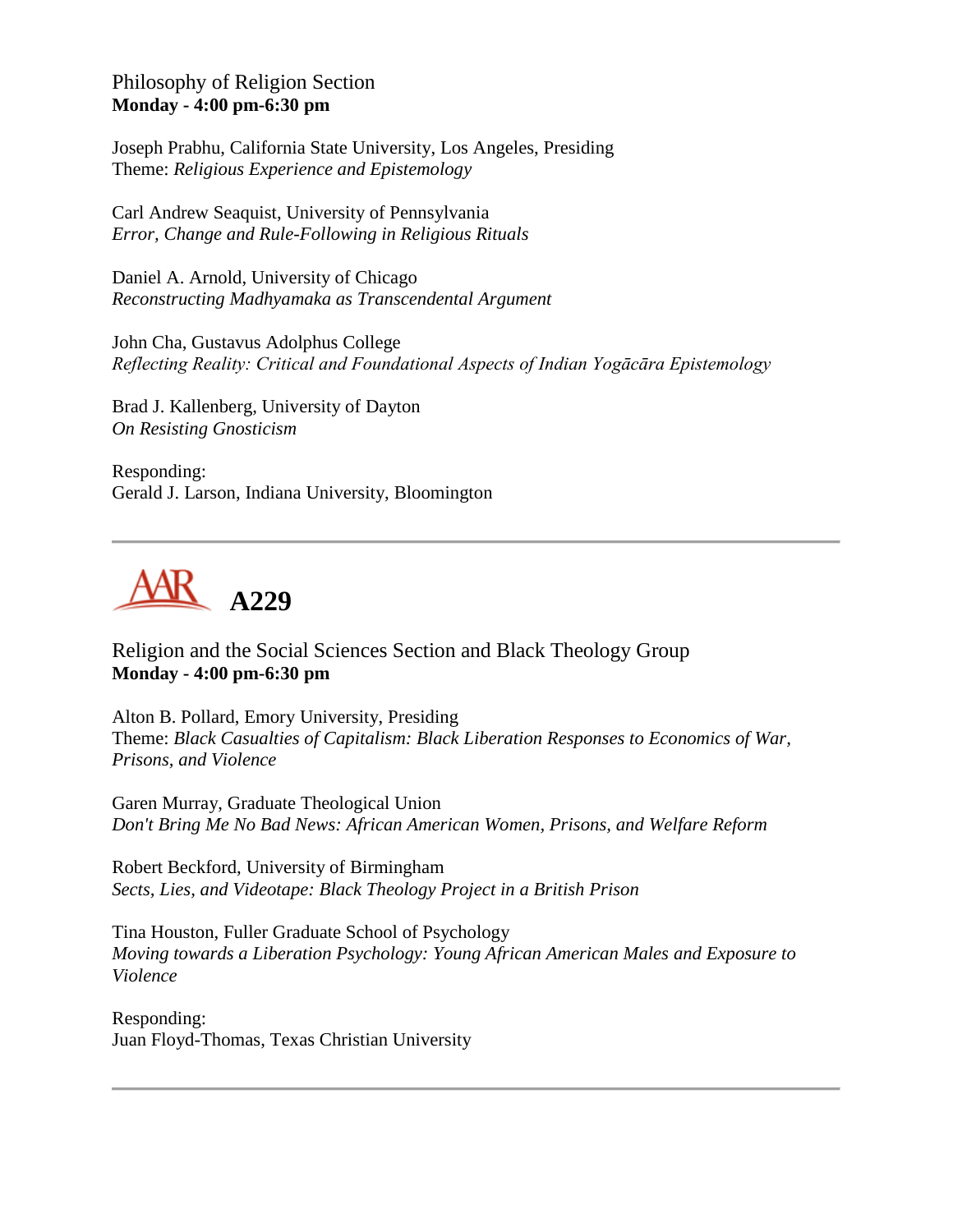

Religion in South Asia Section **Monday - 4:00 pm-6:30 pm**

Swasti Bhattacharyya, University of Southern California, Presiding Theme: *Body, World, and Liberation in the Yogavāsishta*

Arindam Chakrabarti, University of Hawaii, Manoa *Līlā and Cūdālā: Two Women of Loving Wisdom in the Yogavāsistha/Moksopaya*

Christopher Chapple, Loyola Marymount University *The Story of the World within the Rock: Elements, Senses, and World Creation in the Yogavāsishta*

Andrew O. Fort, Texas Christian University *Embodied Liberation (Jivanmukti) in the Yogavāsishta*

Menaha Ganesathasan, University of Hawaii, Manoa *Is the Yogavāsishta Life Negating? The Story of Karkatī*

Matthew MacKenzie, University of Hawaii, Honolulu *From Resentment to Freedom: Celebration of the Body in the Yogavāsishta*

Business Meeting: Philip Lutgendorf, University of Iowa, and Leslie Orr, Concordia University



Study of Islam Section **Monday - 4:00 pm-6:30 pm**

Amir Hussain, California State University, Northridge, Presiding Theme: *Negotiating Identity in Relation: Contemporary Islams around the Globe*

Anna Bigelow, University of California, Santa Barbara *Sharing Saints, Sharing Sites: Sufism in Punjab with and without Muslims*

Valerie J. Hoffman, University of Illinois *The Articulation of Ibadi Identity in Modern Oman and Zanzibar*

Markus Dressler, New York University *Questioning the Dichotomous Concept of Religion: The Case of Secularist Turkish Alevism*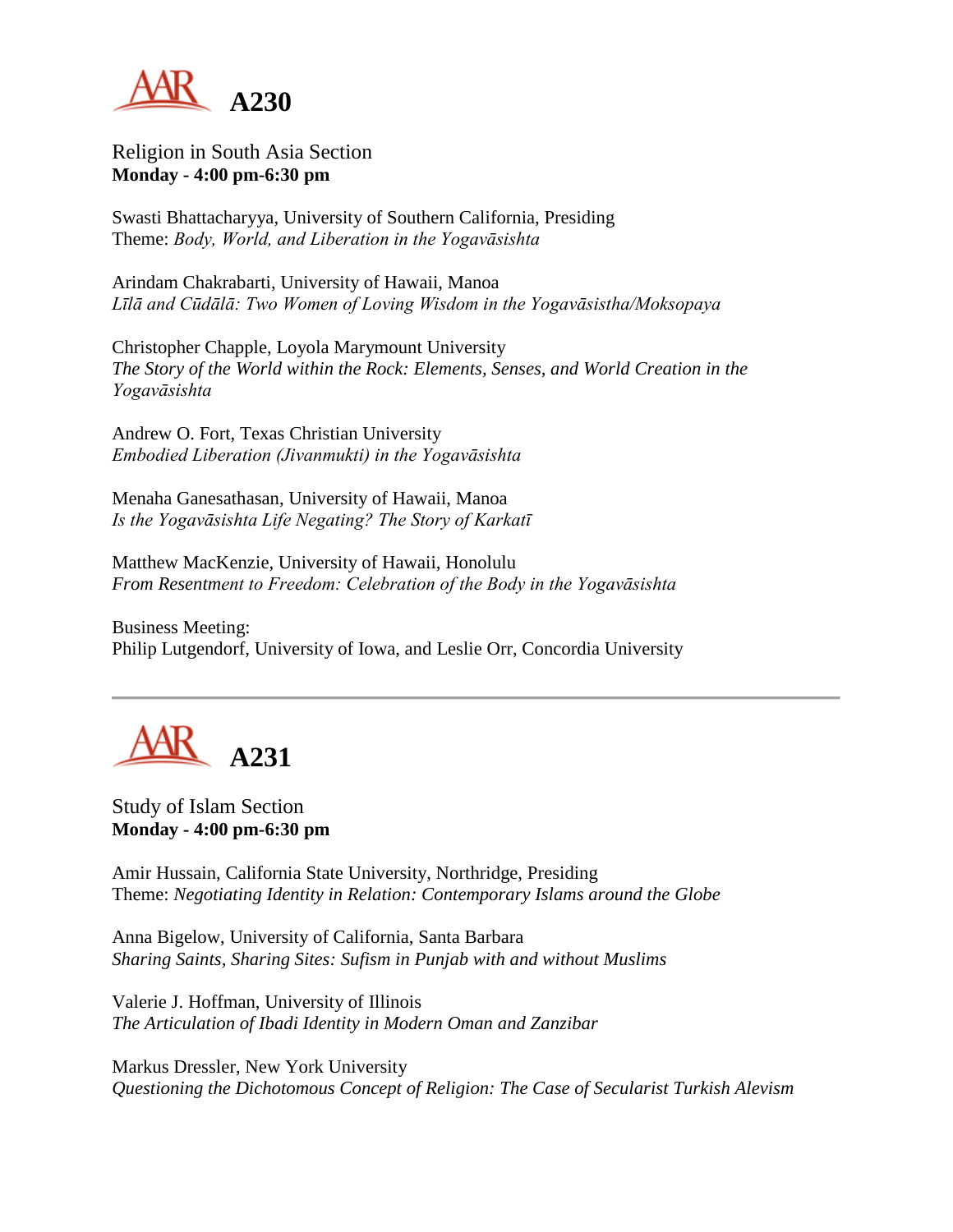Mark J. Sedgwick, American University, Cairo *Sufism and Modernity: The Budshishiyya and the Moroccan Francophone Milieu*

Peter Ellard, Siena College *Sufis in a Shaker Village: Bring the Kids, Life in the Abode of the Message, a Contemporary Sufi Community in Upstate New York*

Responding: Nelly Van Doorn-Harder, Valparaiso University



Study of Judaism Section **Monday - 4:00 pm-6:30 pm**

Kenneth Seeskin, Northwestern University, Presiding Theme: *The Intersection of Practical Law and Philosophical Theory: Maimonidean Responsa concerning the "Other"*

Panelists: David Novak, University of Toronto James Diamond, University of Waterloo Albert Friedberg, University of Toronto

Business Meeting:

Barbara Galli, McGill University, and Randi Rashkover, York College of Pennsylvania, Presiding



Theology and Religious Reflection Section **Monday - 4:00 pm-6:30 pm**

Mark I. Wallace, Swarthmore College, Presiding Theme: *Religious Reflections on "Land"*

Michael Nausner, Drew University *Homeland as Borderland: A Theological Investigation of Territoriality*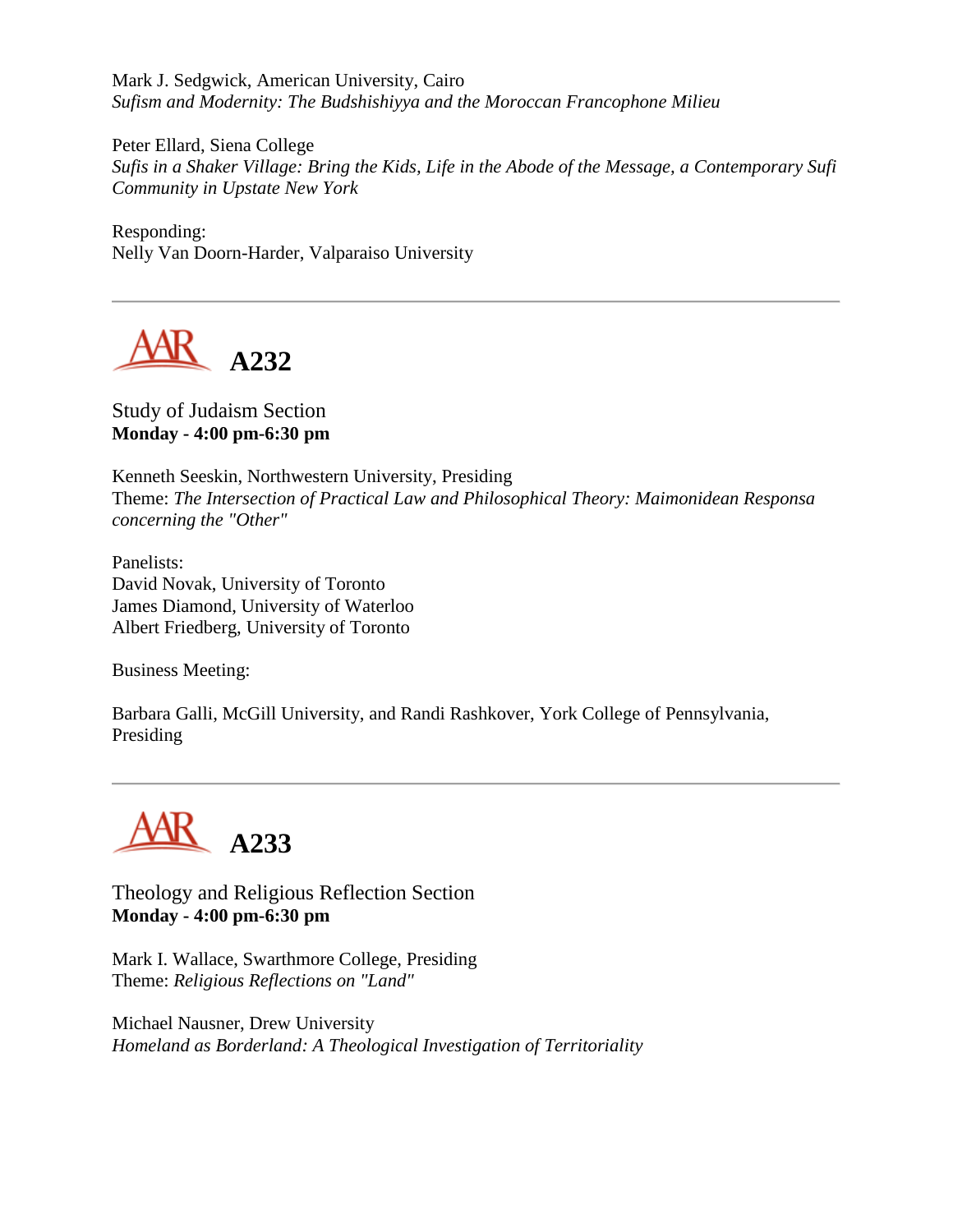Sally Matless, Harvard University

*The Attitude of Regard: Learning Theological Lessons about the Land from Barry Lopez'*Arctic Dreams

Alon Goshen-Gottstein, Hebrew University of Jerusalem *Three Theologies of the Land of Israel: Covenant, Commandment, and Energy*

Forrest Clingerman, University of Iowa Standing, Emplaced: Theological Modeling, Emplacement, and a Marsh in the Middle of Junkyards



Women and Religion Section and Religion, Holocaust, and Genocide Group **Monday - 4:00 pm-6:30 pm**

Laurie Zoloth, San Francisco State University, Presiding Theme: *Gender and Genocide: Subjects, Objects, and Agency*

David Tombs, Trinity College, Dublin *Gender Violence and Genocide During La Violencia in Guatemala*

Nami Kim, Harvard University *Genocide or Gynecide? Japan's "Military Comfort System"*

Tam Parker, University of the South *Survival of the Closest: Gender and Agency in Holocaust Resistance*

Janet L. Jacobs, University of Colorado, Boulder *Double Vision: Feminist Ethnography and Women's Subjectivity in Holocaust Studies*



Asian North American Religion, Culture, and Society Group **Monday - 4:00 pm-6:30 pm**

Khyati Y. Joshi, Columbia University, Presiding Theme: *Drawing outside the Lines: Extending the Boundaries of Asian North American Religions*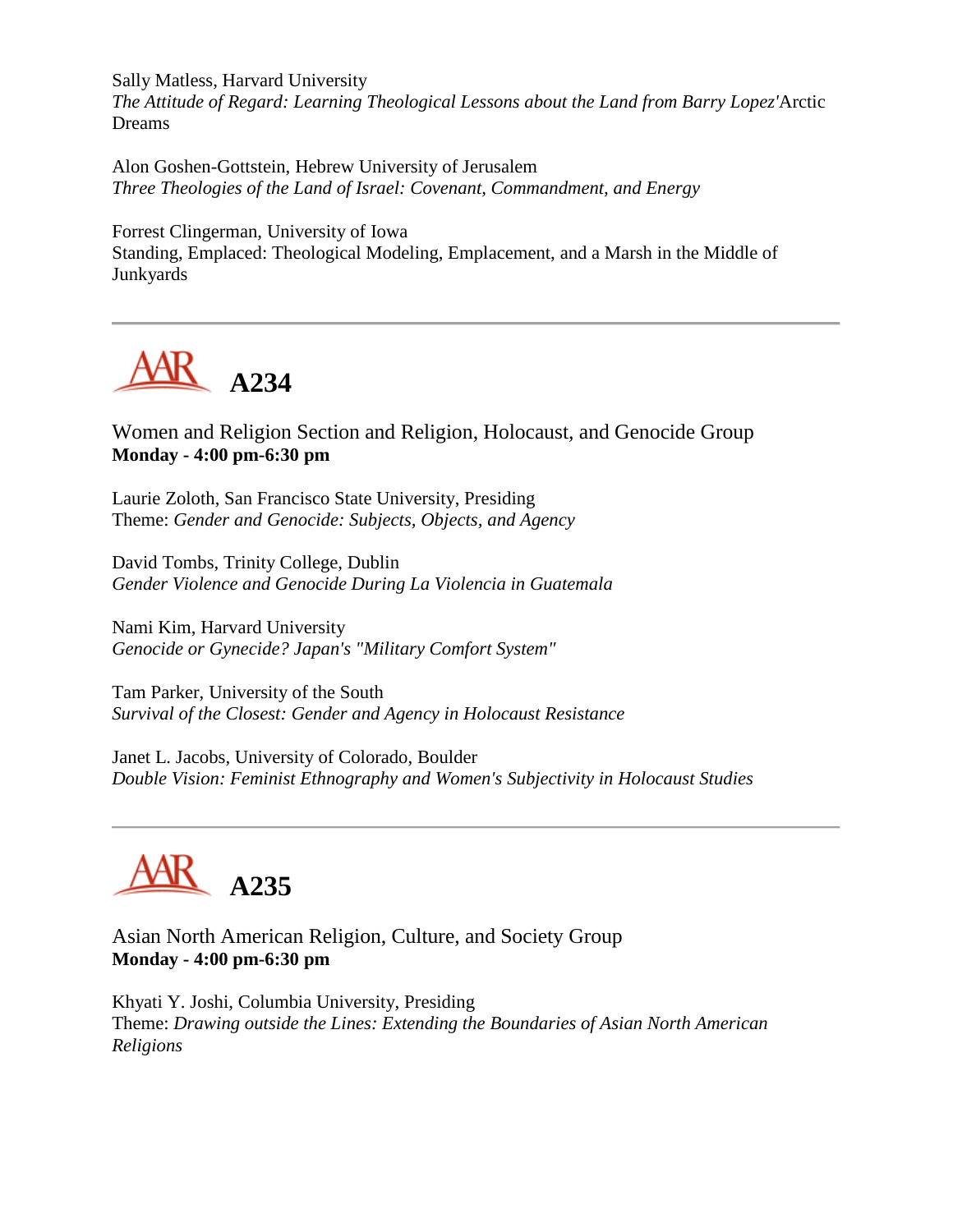Patricia Y. C. E. Lin, Institute for Jewish and Community Research, San Francisco *The Asian American Jewish Experience: Insights from a National Study*

Elizabeth Cameron Galbraith, Coe College *The Culture of Indian Christianity in North America*

Elijah Siegler, University of California, Santa Barbara *To Be Chinese, Canadian, and Daoist: Semi-Adhesive Identities at the Taoist Tai Chi Society of Toronto*

Sushil Jain, Institute of Asian Cultures, Windsor, ON *Sikhs and the Law: A Religious Minority and Its Legal Encounters in Canada with Respect to Dress and Dagger*

Rüdiger V. Busto, Stanford University *A "Living Buddha" in Asian America: Looking for the Dilowa Gegen Khutukhtu*



Bonhoeffer: Theology and Social Analysis Group **Monday - 4:00 pm-6:30 pm**

Clifford Green, Hartford Seminary, emeritus, Presiding Theme: *Bonhoeffer and the Homiletical Challenge*

David L. Barnhart, Vanderbilt University *Jesus Walking in the Congregation: Language and Bonhoeffer's Incarnational Preaching*

Rachel Muers, University of Cambridge *The Hearing Mind: Bonhoeffer on Wisdom and Folly*

Wesley D. Avram, Yale University *The Work of Conscience in Bonhoeffer's Homiletic: From Heidegger to Levinas*

Business Meeting: Jeffrey C. Pugh, Elon University, Presiding



Chinese Religions Group and Confucian Traditions Group **Monday - 4:00 pm-6:30 pm**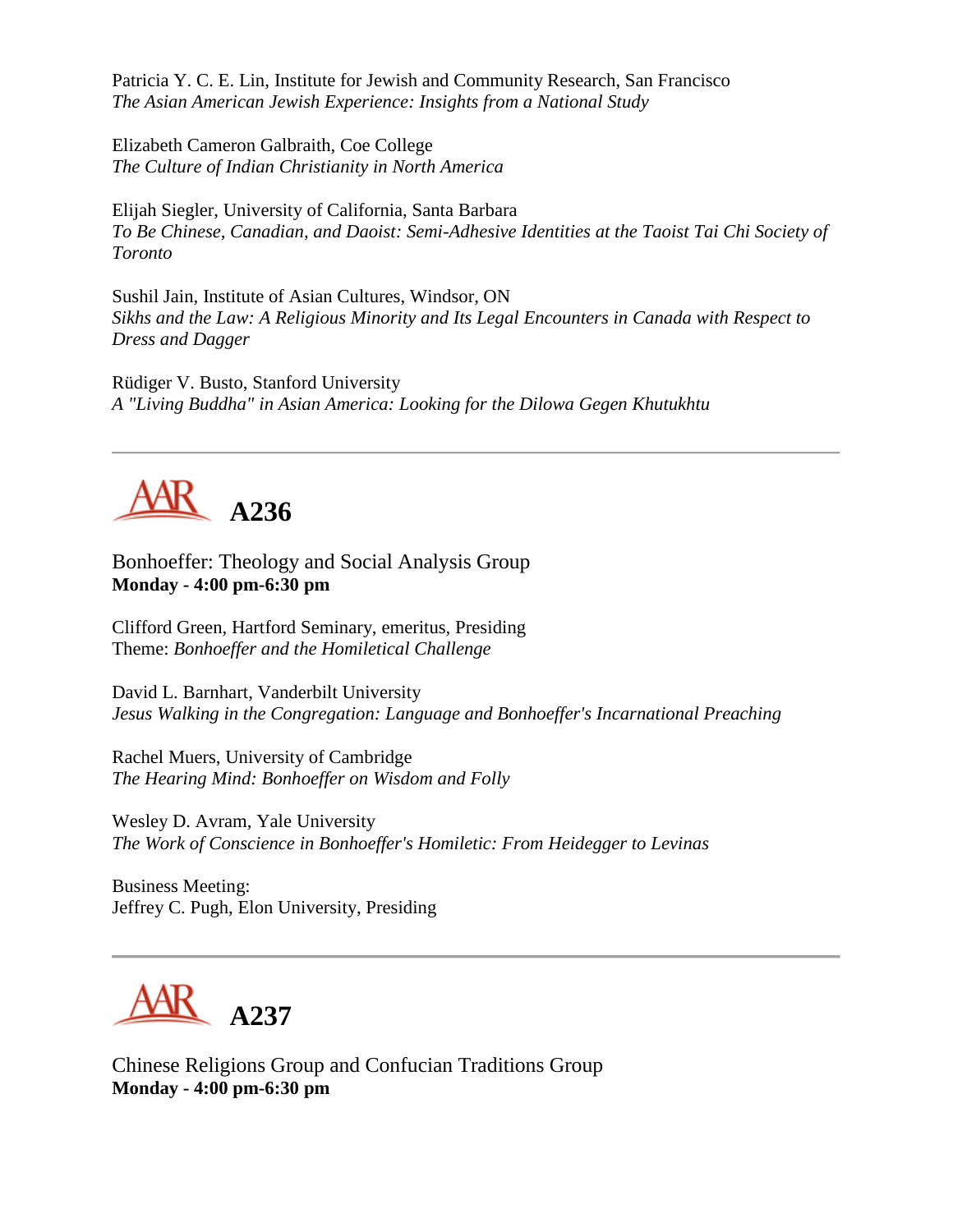Mark Csikszentmihalyi, University of Wisconsin, Madison, Presiding Theme: *A Retrospective of Julia Ching's Works on Confucianism and Comparative Religions*

Panelists: Lionel M. Jensen, University of Notre Dame On-cho Ng, Pennsylvania State University Ellen Zhang, Temple University John A. Tucker, East Carolina University Robert C. Neville, Boston University



Christian Spirituality Group **Monday - 4:00 pm-6:30 pm**

James J. McGee, Santa Clara University, Presiding Theme: *Spirituality and the Work Place*

André L. Delbecq, Santa Clara University, and Elizabeth Liebert, San Francisco Theological Seminary *Juxtaposing Christian Discernment with Strategic Decision Theory*

Michael Skelley, DePaul University *Work as Spiritual Practice: Spirituality in Organizational Life*

Margaret Benefiel, Andover Newton Theological Seminary *Spirituality and Management: Lovers and/or Irreconcilable Foes?*



Christian Systematic Theology Group **Monday - 4:00 pm-6:30 pm**

Cynthia L. Rigby, Austin Theological Seminary, Presiding Theme: *Christ's Descent into Hell and Ascension into Heaven*

J. David Franks, Boston College *The Apocalyptic Verticality of Christ's Descent and Ascension: Balthasar's Christocentric and Trinitarian Eschatology as Political Theology*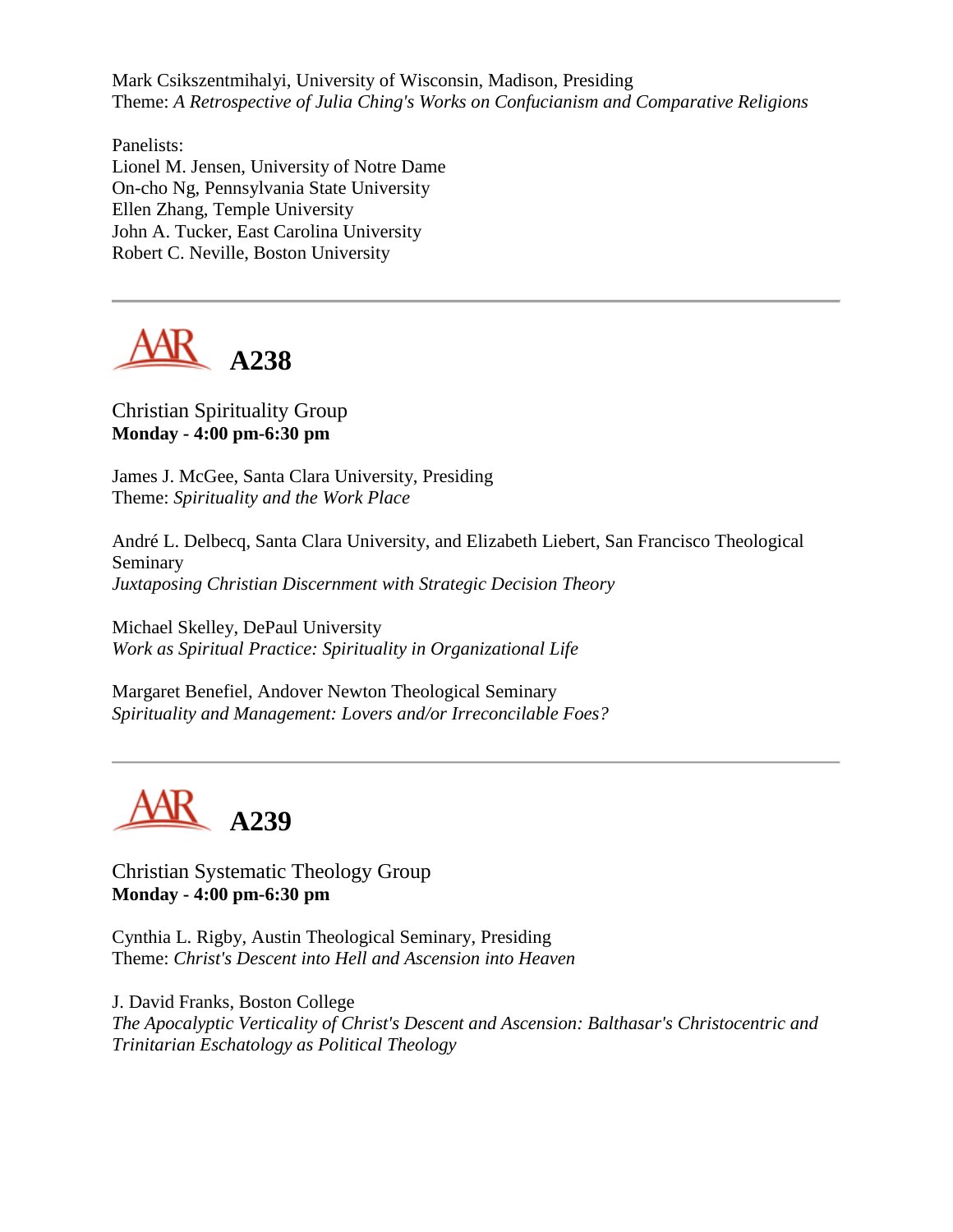Ann M. Caron, St. Joseph College *Ascension: The Absence and Presence of Christ*

David R. Law, University of Manchester *Descent into Hell, Ascension, and Ubiquitarianism*

Responding: Douglas B. Farrow, McGill University

The business meeting will be held at 7:30 am on Tuesday. Please see the Additional Meetings section of the program book for further information.



Feminist Theory and Religious Reflection Group and Theology and Continental Philosophy Group **Monday - 4:00 pm-6:30 pm**

M. Gail Hamner, Syracuse University, Presiding Theme: *La Toucher/Touching Her: Touch in the Gospels*

Marcella Althaus-Reid, University of Edinburgh *El Tocado: Sexual Irregularities in the Translation of the God (The Word) in Jesus*

Grace M. Jantzen, University of Manchester *"The Desert in the Desert": Nomad, Refugee, Anchoress*

Gregg Lambert, Syracuse University *Untouchable*

Ellen T. Armour, Rhodes College *Touching Transcendence: Sexual Difference and Sacrality in Derrida's Response to*Le Toucher



Gay Men's Issues in Religion Group **Monday - 4:00 pm-6:30 pm**

Donald L. Boisvert, Concordia University, Presiding Theme: *Wrestling with Traditions*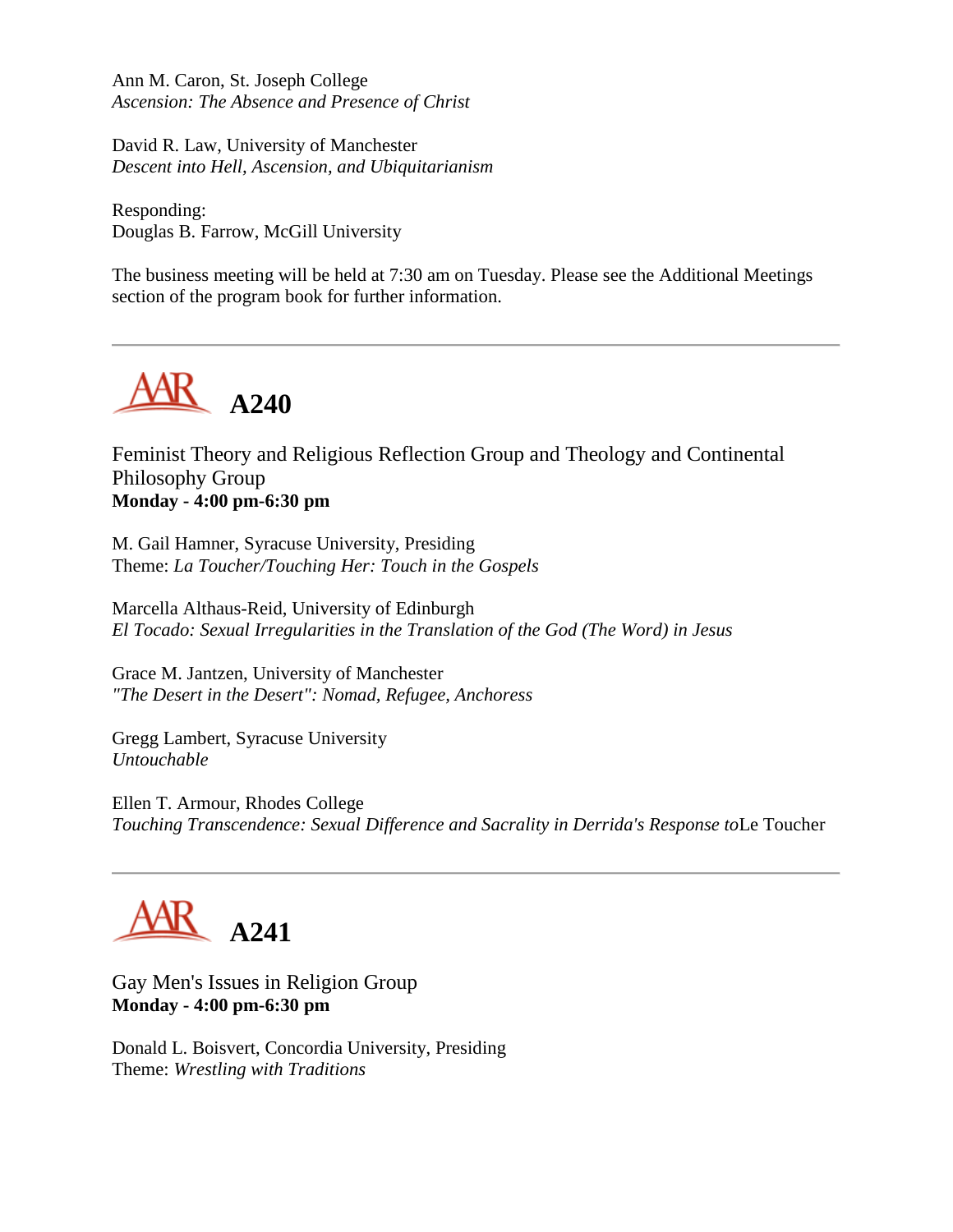Yaakov Ariel, University of North Carolina, Chapel Hill *Gay and Orthodox?: Sexual Orientation and Return to Tradition*

David Mellott, Emory University *Resisting the Mechanisms of Self-Deception: A Call to Liberation for Gay Roman Catholic Clergy*

Ken Stone, Chicago Theological Seminary *"Before the Eyes of All Israel": Public Sex in the Bible*

Timothy R. Koch, Boston University *Sacramental Sexuality: Drinking Blood in the Age of AIDS*

Responding: *Michael M. Mendiola, Pacific School of Religion*

Business Meeting: *Jay E. Johnson, Richmond, CA, Presiding*



Mysticism Group and Person, Culture, and Religion Group **Monday - 4:00 pm-6:30 pm**

G. William Barnard, Southern Methodist University, Presiding Theme: *Celebrating the Centennial of William James's* Varieties of Religious Experience

Panelists: Ellen Kappy Suckiel, University of California, Santa Cruz Ann Taves, Claremont School of Theology Eugene Taylor, Harvard University Osborne Lorentzen, State University of New York, Morrisville



Native Traditions in the Americas Group **Monday - 4:00 pm-6:30 pm**

Michelene Pesantubbee, University of Colorado, Boulder, Presiding Theme: A Native American Theology*: A Critical Review and Analysis*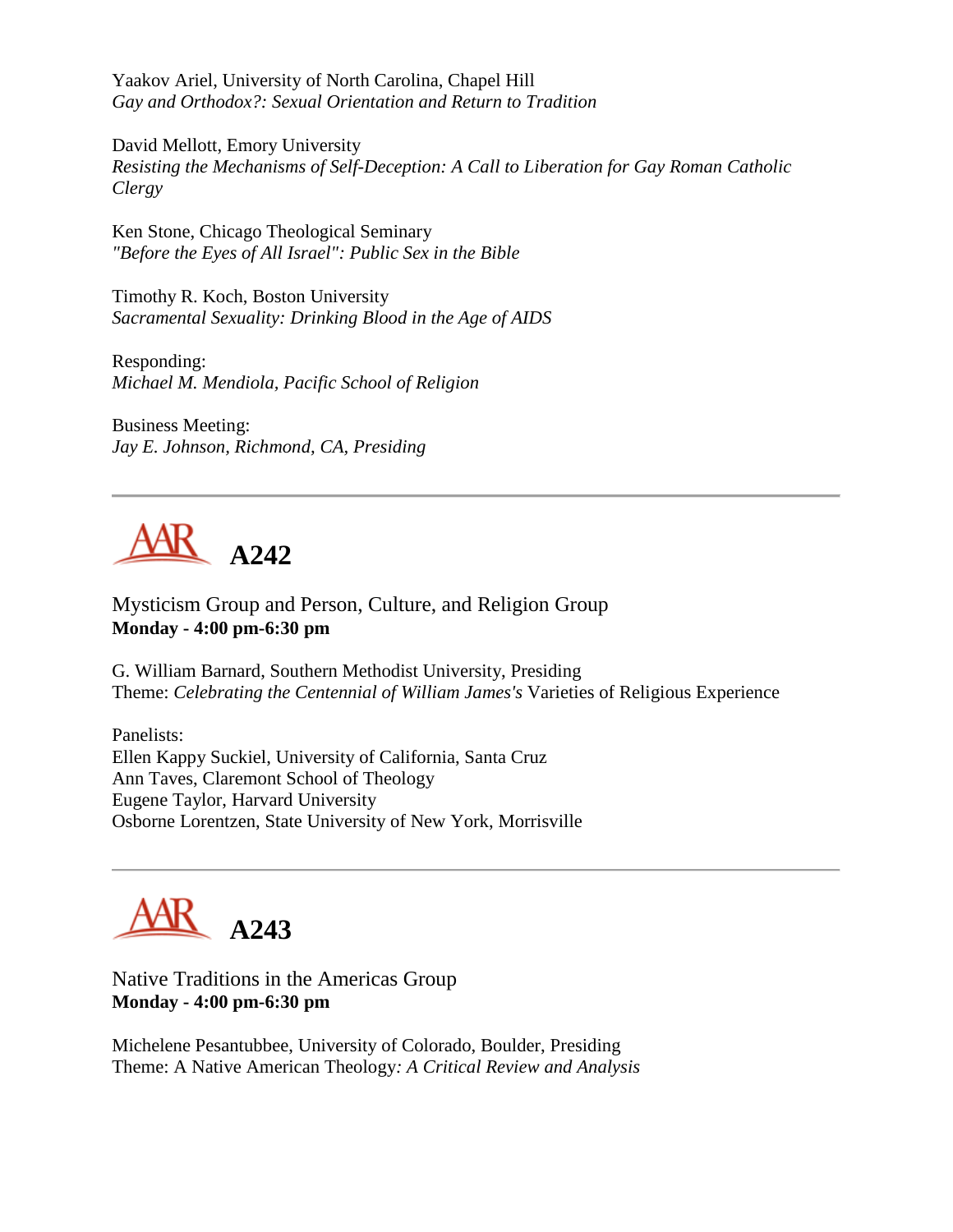Panelists: Jace Weaver, Yale University Christine Helmer, Claremont School of Theology Chris Jocks, Dartmouth College John Milbank, University of Virginia Ines M. Talamantez, University of California, Santa Barbara

Responding: Homer Noley, National United Methodist Native American Center Clara Sue Kidwell, University of Oklahoma



#### Religion and Popular Culture Group **Monday - 4:00 pm-6:30 pm**

Ann Pellegrini, University of California, Irvine, Presiding Theme: *Bodies at Rest and in Motion: Gender, Religion, Popular Culture*

Erin Smith, University of Texas, Dallas *Muscular Christianity, Commerce, and Literary Value: The Case of Harold Bell Wright*

Kathryn Lofton, University of North Carolina, Chapel Hill *Practicing Oprah*

Catherine Roach, University of Alabama, Tuscaloosa *Religious Studies and Sex-Positive Feminism: An Ethnographic Study of Women Strippers*

Claudia Schippert, University of Central Florida *Sporting Heroic Bodies in a Christian Nation-at-War: Fighting the Evil Axis in the Lord's Gym*

Business Meeting: Gary M. Laderman, Emory University, Presiding

# **A245**

Religion and Science Group **Monday - 4:00 pm-6:30 pm**

Nancy Howell, Saint Paul School of Theology, Presiding Theme: *Science, Religion, and Social Location, Chaos, Complexity, and Social Location*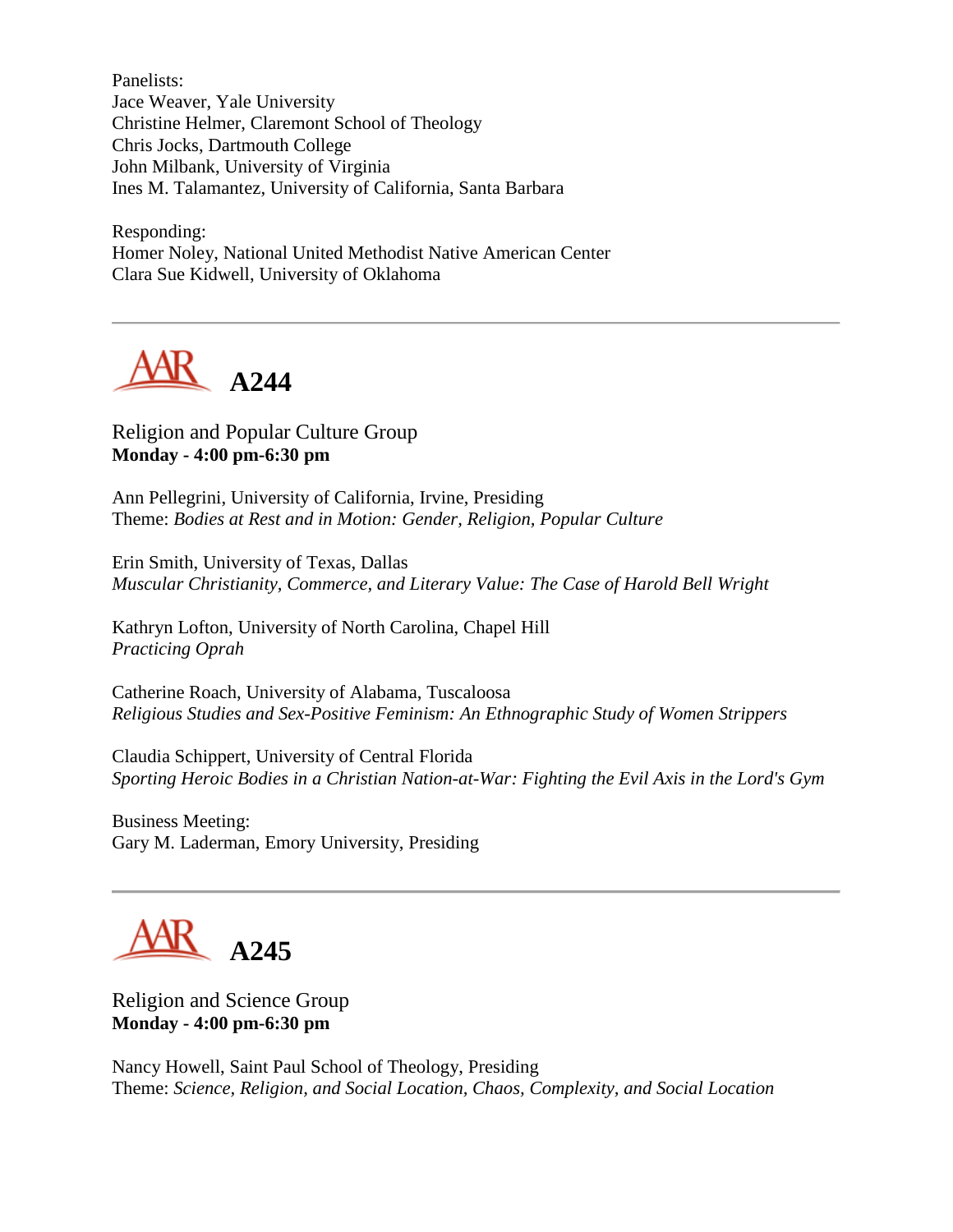Sang Bok Lee, Northwestern University *From Chaos to Cosmos: Taoistic, Whiteheadian, and Neuroreligious Perspectives*

Vaughan McTernan, Beloit College *Complexity, Intimacy, and Social Location*

Barbara Strassberg, Aurora University *Whose Science and Whose Religion? Anybody Left Out?*

Responding: Stacey Ake, Metanexus Institute, Philadelphia

Business Meeting: Nancy Howell, Saint Paul School of Theology, and Greg Peterson, South Dakota State University, Presiding



Ritual Studies Group **Monday - 4:00 pm-6:30 pm**

Mario I. Aguilar, University of St. Andrews, Presiding Theme: *Altering States: Consciousness, Symbol, Perspective, Method*

Alexandra Witkin-New Holy, Montana State University *Lakota Rock Art, Ritual, and Altered States of Consciousness (ASCs)*

Kristy Coleman, Claremont Graduate School *Re-w/riting Signifying Structures: Efficacy and Meaning in a Goddess Spirituality Rite*

Susan Marks, University of Pennsylvania *Rites of Passage: The Role of Perspective and the Historian*

Jonathan Klawans, Boston University *Sacrifice and Purity: The Twisted Fortunes of Related Ritual Structures*

Business Meeting: Nikki Bado-Fralick, Iowa State University, Presiding

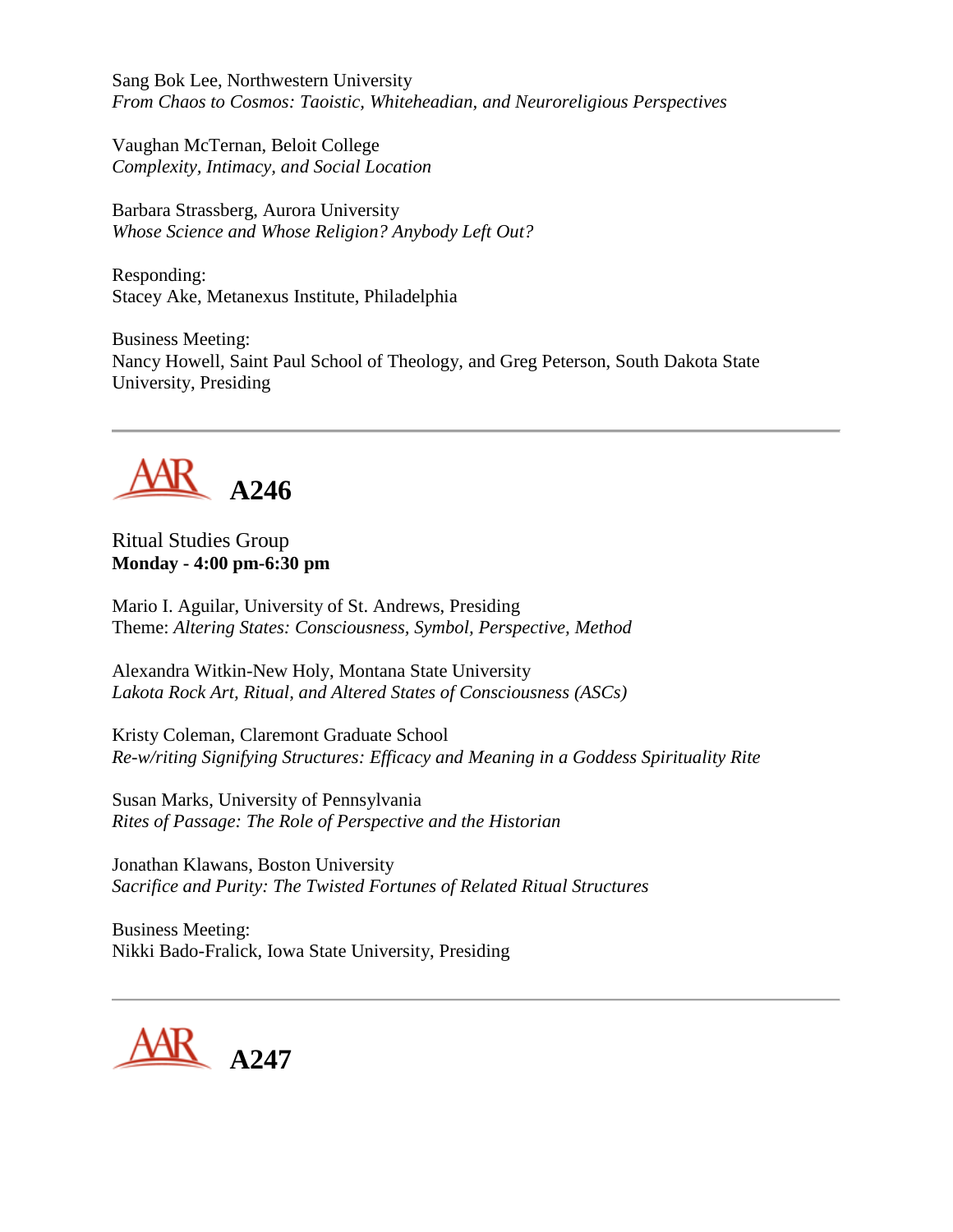Tillich: Issues in Theology, Religion, and Culture Group **Monday - 4:00 pm-6:30 pm**

#### **New Program Unit**

Robison B. James, University of Richmond, Presiding Theme: *Paul Tillich, Postmodernism, and Process Thought*

John J. Thatamanil, Millsaps College *God as Dynamic Ontological Creativity: Exploring the Possibilities for a Tillichian Process Theology*

Luis G. Pedraja, Memphis Theological Seminary *The Lure of Faith: Tillich's Understanding of Faith and Whitehead's Lure of God*

Loye Ashton, Boston University *Rhythmicity and the Relocation of Tillich in Postmodern Theology*

Edgar A. Towne, Christian Theological Seminary *Tillich on the Actuality of God as Apprehended by Faith*

Business Meeting: Robison B. James, University of Richmond, and Mary Ann Stenger, University of Louisville, Presiding



Plenary Address **Monday - 7:15 pm-8:15 pm**

Vasudha Narayanan, University of Florida, Presiding Theme: *Have We Distorted the Essence of Religion?*

Arun Gandhi, M.K. Gandhi Institute for Nonviolence

See the Annual Meeting Program Highlights page for description.

**A249**

Arts Series/Film: *[Memento](http://www.otnemem.com/)* **Monday - 8:30 pm-10:30 pm**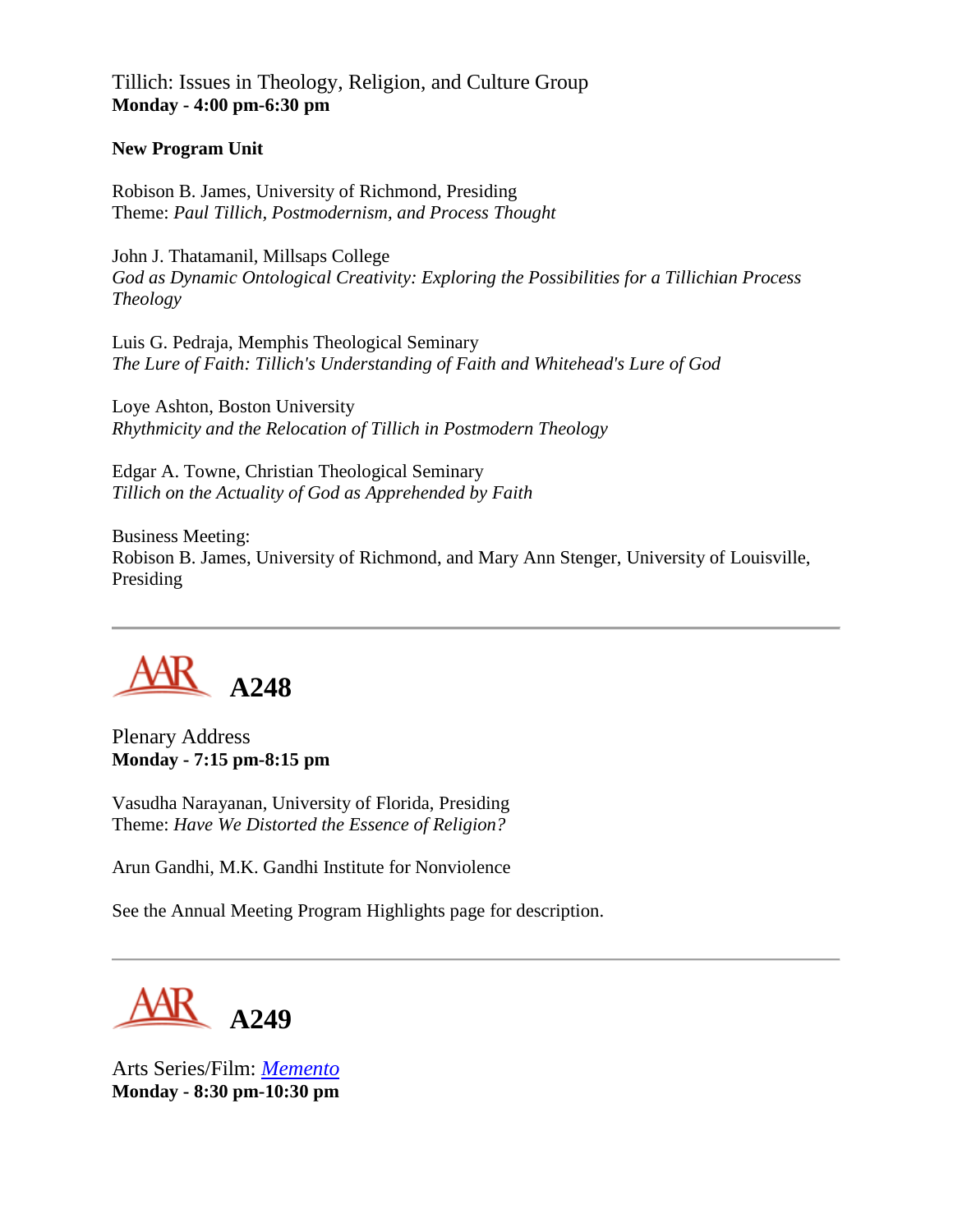Sponsored by the Religion, Film, and Visual Culture Group

Gerard Loughlin, University of Newcastle, Presiding

See the Annual Meeting Program Highlights page for a description



Program Unit Chairs and Steering Committee Members Reception **Monday - 9:00 pm-10:30 pm**

Barbara DeConcini, American Academy of Religion, Presiding



Academic Teaching and the Study of Religion Section and Theology and Religious Reflection Section **Tuesday - 9:00 am-11:30 am**

Valarie H. Ziegler, DePauw University, Presiding Theme: *The Pedagogical Crossroads of Theology and Religious Studies*

Michael Battle, Duke University *Mutuality: The Spirituality of Teaching*

Caryn D. Riswold, Valparaiso University *Teaching as Theological Practice: Co-creating in the Classroom*

Jane Maynard, Church Divinity School of the Pacific *Teaching Theological Reflection in Field Education: A Meta-Reflection*

Faith Kirkham Hawkins, Gustavus Adolphus College *Teaching/Creative Writing as Parabolic Theology: A Case Study*

Lucretia B. Yaghjian, Weston School of Theology *Teaching Theological Reflection Well, Reflecting on Writing as a Theological Practice*

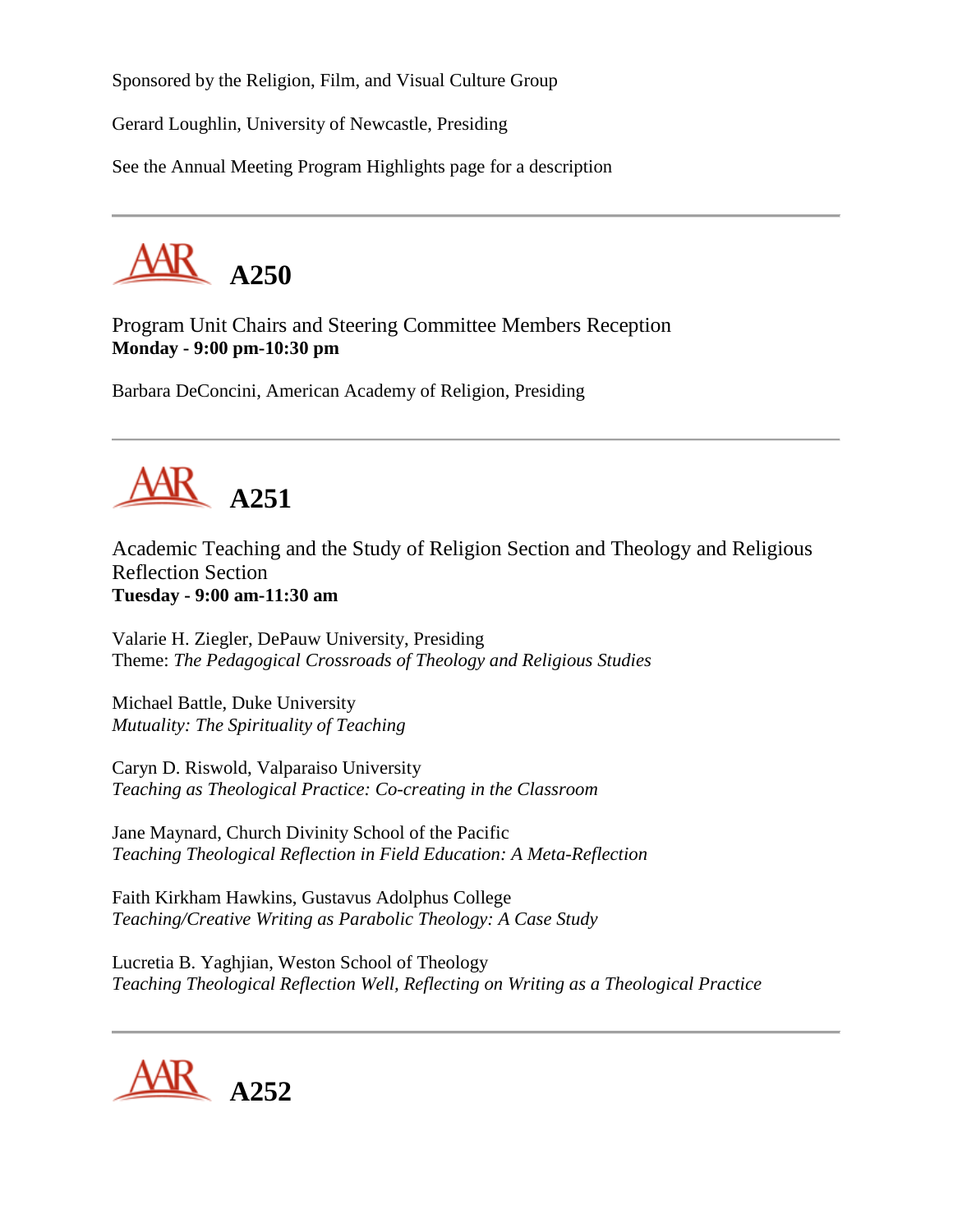#### Buddhism Section **Tuesday - 9:00 am-11:30 am**

Taigen Daniel Leighton, Graduate Theological Union, Presiding Theme: *Discourse and Rhetoric in Medieval Japanese Buddhism*

Ryuichi Abe, Columbia University *Poetics, Emptiness, and Mind-Only: On Myōe's Poems and the Yogācāra Theory*

Richard K. Payne, Graduate Theological Union *Awakening and Language: Indic Theories of Language in Japanese Esoteric Buddhism*

Jacqueline I. Stone, Princeton University *Not Mere Written Words: Perspectives on the Language of the Lotus in Medieval Japan*

Mark T. Unno, University of Oregon *The Body of Time and the Discourse of Precepts*

Responding: Mark L. Blum, State University of New York, Albany



Comparative Studies in Religion Section **Tuesday - 9:00 am-11:30 am**

Mark Wheeler MacWilliams, St. Lawrence University, Presiding Theme: *New Horizons in the Comparative Studies of Religion*

Laurie Cozad, University of Mississippi *Context as Weapon: The Keepers of Buddhist Orthodoxy versus the Snake in the Grass-Roots Movement*

Lance D. Laird, Evergreen State College *Jesus and Other Palestinian Martyrs: Crossing Muslim-Christian Boundaries in Bethlehem*

Svitlana Kobets, University of Toronto *Foolishness in Christ: Eastern Orthodox and Western Catholic Perspectives*

Paul Thomas, University of Missouri, Kansas City *The Riddle of Ishtar's Shoes: The Religious Significance of the Footprints at Ain Dara from a Comparative Perspective*

Antonia Atanassova, Boston College *The Ministry of Fire: Firedancing and Ritual Empowerment on the Balkans*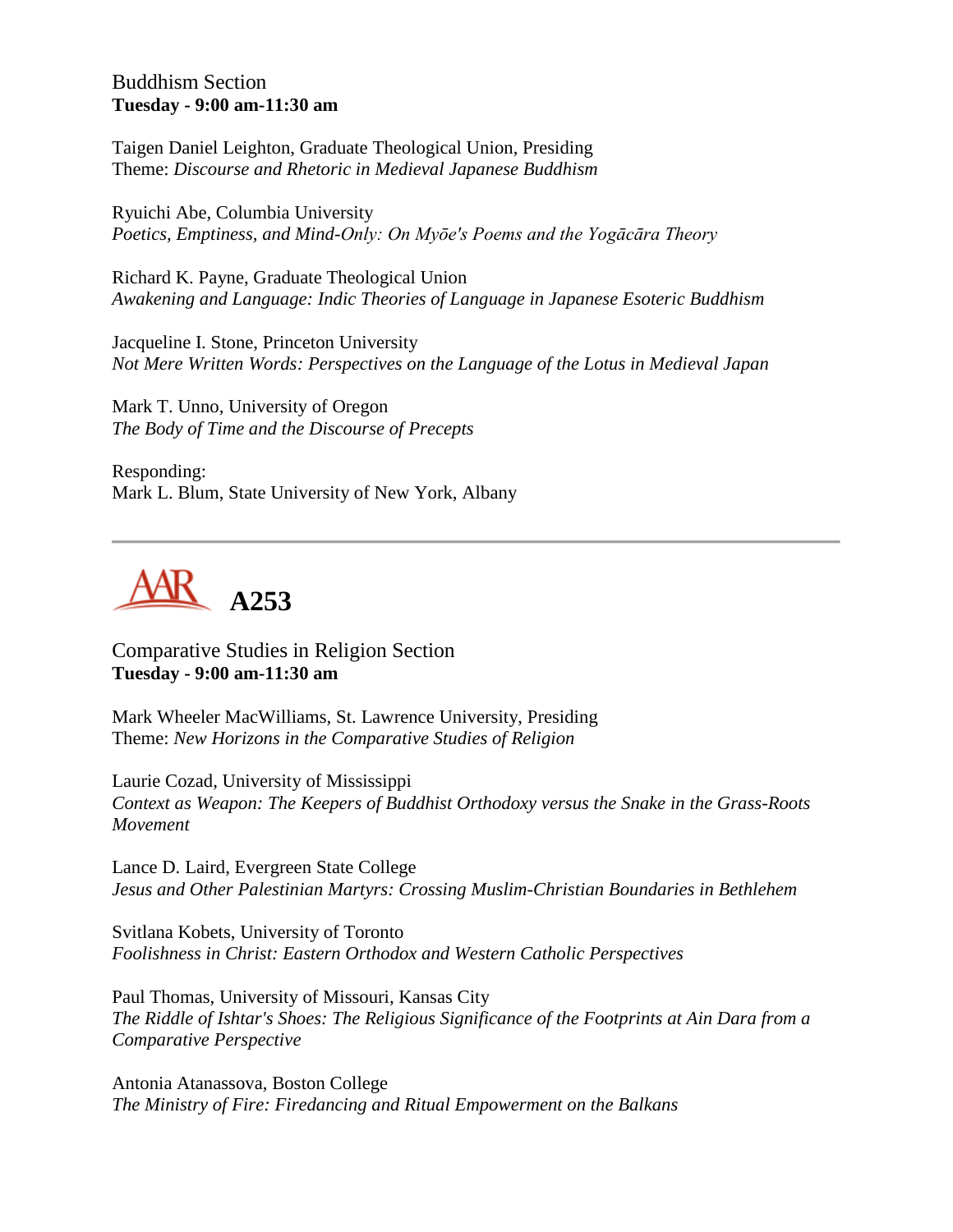

### History of Christianity Section **Tuesday - 9:00 am-11:30 am**

Anne Thayer, Lancaster Theological Seminary, Presiding Theme: *Performing Death*

Alexei Khamine, Drew University *Ignatius of Antioch: The Persuasive Power of Performance*

Richard Layton, University of Illinois, Urbana-Champaign *Manly Fortitude and Womanly Weeping: Male Grief in Late-Antique Autobiographical Accounts of Bereavement*

Austra Reinis, Princeton University *Overcoming Hell, Death, and the Devil: Deathbed Devotion to the Passion in the Ars Moriendi of the German Reformation (1519-1528)*

Muriel Schmid, Universite de Neuchatel *"In the Destruction of the Flesh, the Spirit May Be Saved": The Execution Sermon and the Ritual of Salvation*

Responding: F. Bruce Gordon, University of St. Andrews



North American Religions Section **Tuesday - 9:00 am-11:30 am**

Grant Wacker, Duke University, Presiding Theme: *Borderlands Religion: Aimee Semple McPherson and the International Church of the Foursquare*

Quincy Newell, University of North Carolina, Chapel Hill Sister *Aimee?: Aimee Semple McPherson and the Construction of Femininity*

Priscilla Pope-Levison, Seattle Pacific University *Taking It to the Street: The Gospel Cars of Aimee Semple McPherson and Martha Moore Avery*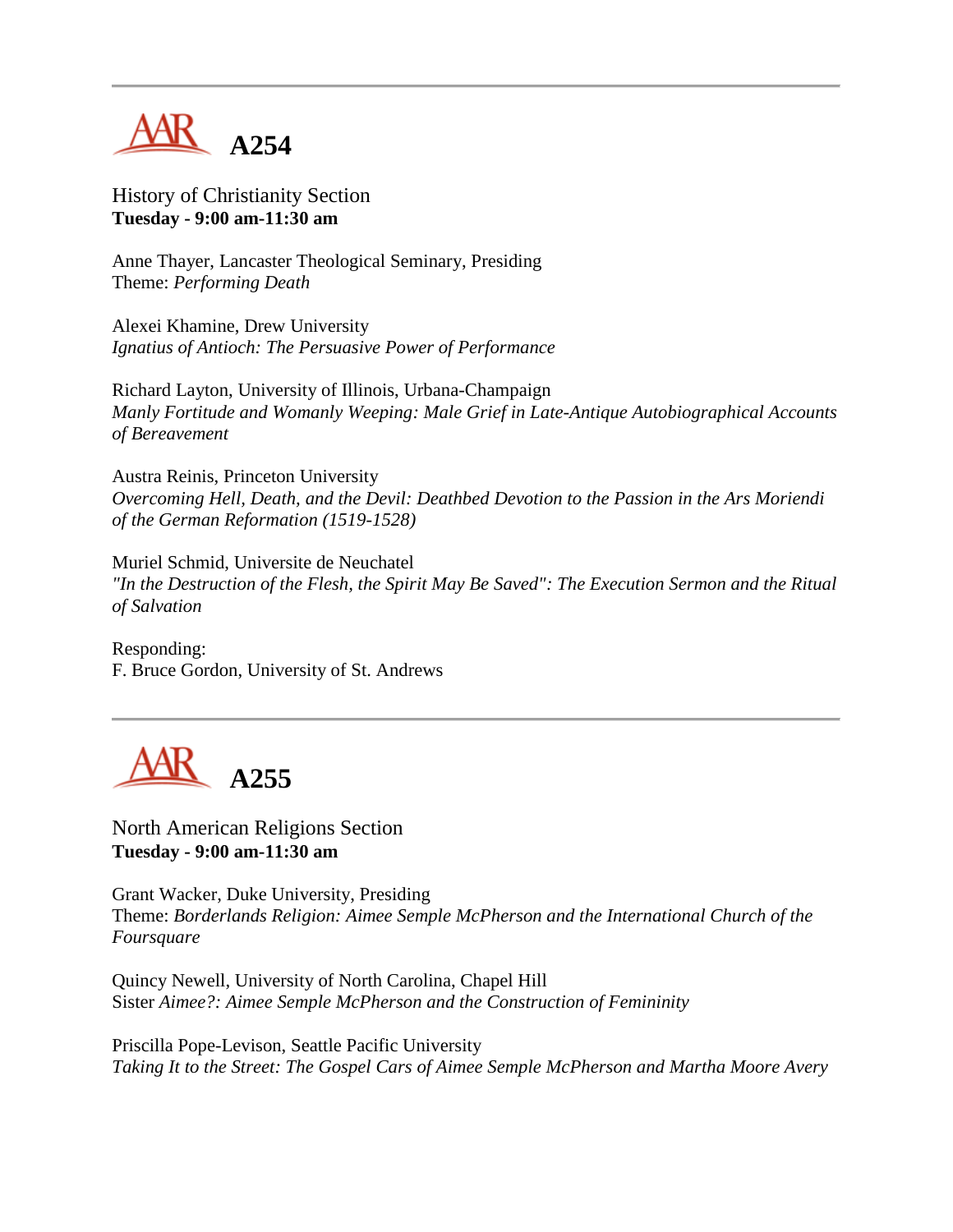Matthew A. Sutton, University of California, Santa Barbara *Complicating the Borders of the "Old Religious Right": Aimee Semple McPherson and the Battle for America's Future*

Responding: Edith Blumhofer, Wheaton College



Philosophy of Religion Section **Tuesday - 9:00 am-11:30 am**

Amy M. Hollywood, Dartmouth College, Presiding Theme: *Virginity, Death, and Subjectivity in Feminist Philosophy of Religion: Françoise Meltzer's*For Fear of the Fire: Joan of Arc and the Limits of Subjectivity

Panelists: Ellen T. Armour, Rhodes College Thomas A. Carlson, University of California, Santa Barbara Cleo McNelly Kearns, Princeton University Edith Wyschogrod, Rice University

Responding: Françoise Meltzer, University of Chicago



Religion and the Social Sciences Section **Tuesday - 9:00 am-11:30 am**

Claudia Schippert, University of Central Florida, Presiding Theme: *Author Meets Critics: Ann Burlein's* Lift High the Cross: Where White Supremacy and the Christian Right Converge

Panelists: Tania Oldenhage, Mount Union College Jennifer Rycenga, San José State University David Harrington Watt, Temple University Traci C. West, Drew University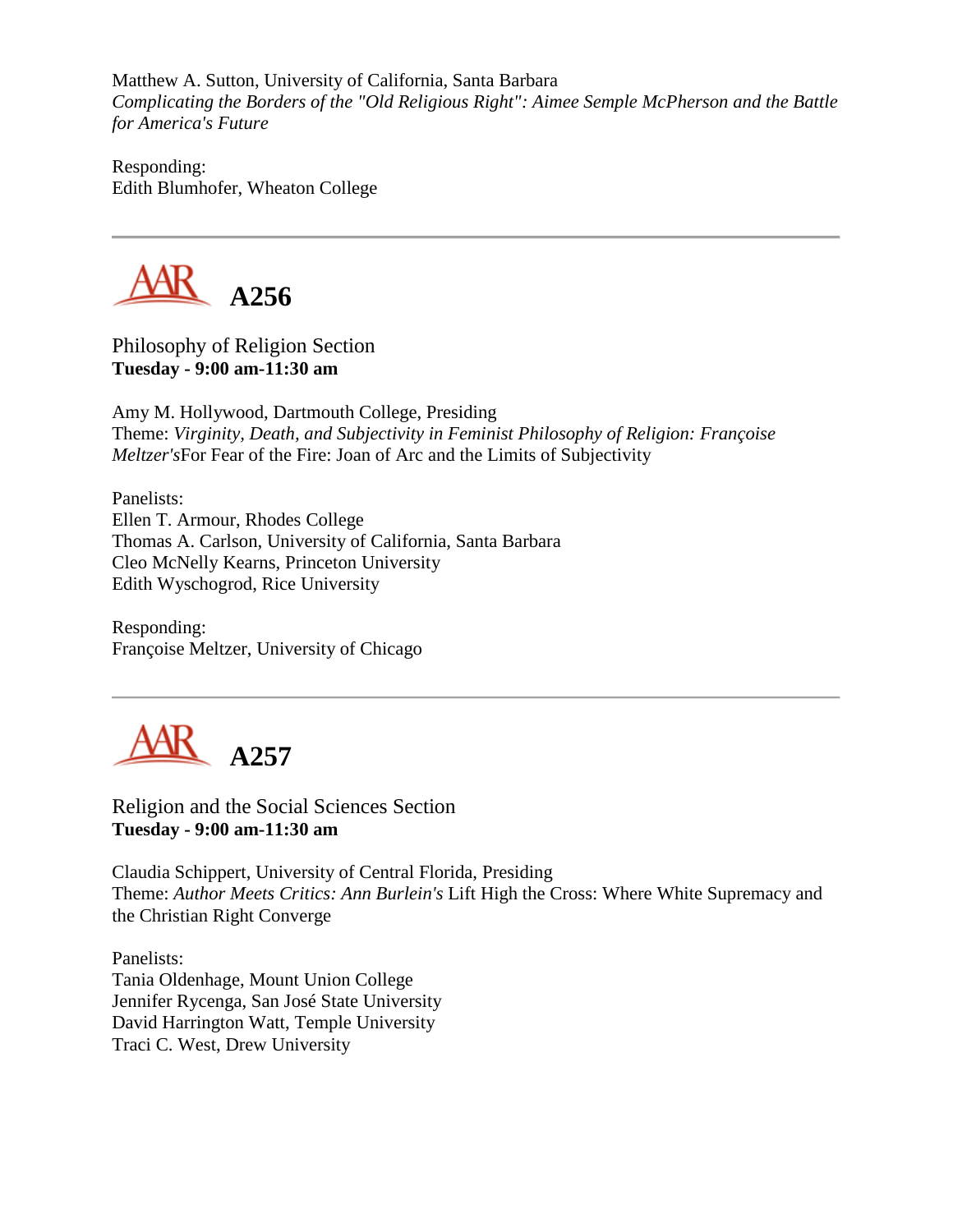Responding: Ann M. Burlein, University of North Carolina, Charlotte



Religion in South Asia Section **Tuesday - 9:00 am-11:30 am**

Rachel Fell McDermott, Barnard College, Presiding Theme: *In the Flesh: The Vernacular Tantric Traditions of India and Nepal*

Sarah Caldwell, Harvard University *Local Registers of Sakta Tantrism in Kerala Goddess Worship*

Glen Alexander Hayes, Bloomfield College *The Guru's Tongue: Metaphor, Ambivalence, and Appropriation in Vaisnava Sahajiya Traditions of Bengal*

Jeffrey Stephen Lidke, Bard College *The Dance of Power: Blood and Possession at the Heart of the Mandala*

Hugh B. Urban, Ohio State University *The Stinking Fruit in the Garden of Love: The Ambivalent Place of Tantra in Colonial Bengal*

Responding: Paul E. Muller-Ortega, University of Rochester



Study of Islam Section **Tuesday - 9:00 am-11:30 am**

Alan Godlas, University of Georgia, Presiding Theme: *Power, Authority, and Selfhood in Medieval Islam: Shi'ism and Sufism*

Liyakat Takim, Vanderbilt University *Biography as Literary Genre: The Struggle for Authority in Shi'i Rijal Texts*

Joseph Lumbard, Yale University *Ahmad al-Ghazzali and the Beginnings of the Persian Sufi Love Tradition*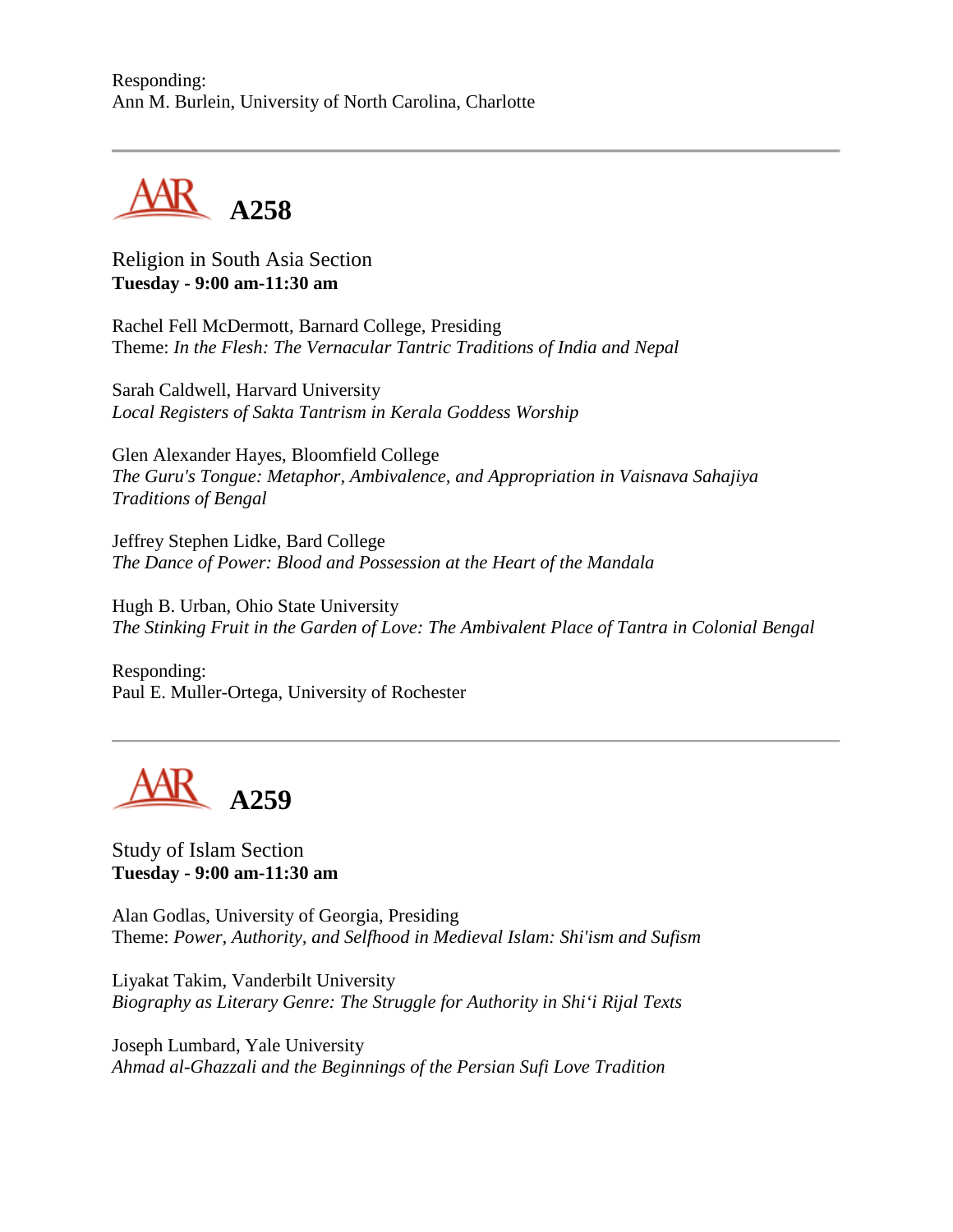T. Emil Homerin, University of Rochester *"When Rapture Was Intense:" Sufi Writings of Aishah al-Bauniyah*

Maria Massi Dakake, George Mason University *The Soul as Barzakh: Mullā Sadrā"s Theory of Human Becoming*



Study of Judaism Section **Tuesday - 9:00 am-11:30 am**

Robert Gibbs, University of Toronto, Presiding Theme: *Re-viewing Jewish Images*

Barbara E. Galli, McGill University *Idolizing the Imageless: The (Anti-)Redemptive Remove in Shoah-Relating Works of Art*

Shaul Magid, Jewish Theological Seminary *The Sin of Becoming a Woman: Male Homosexuality and the Castration Complex in Lurianic Kabbala*

Daniel Katz, Judiska Församlingen *Musical Esthetics in the Eighteenth-Century Synagogue*

Joel Hecker, Reconstruction Rabbinical College *Kissing Kabbalists: A Mystical Gesture between Men and with God*



Women and Religion Section **Tuesday - 9:00 am-11:30 am**

Jacqueline Z. Pastis, La Salle University, Presiding Theme: *Canadian Scholarship on Women and Religion*

Norma Baumel Joseph, Concordia University *Divorce: Gender, Judaism, and Canadian Multiculturalism*

Gillian McCann, University of Toronto *"The Whole World Opened Up": Three Women in Canadian Theosophy*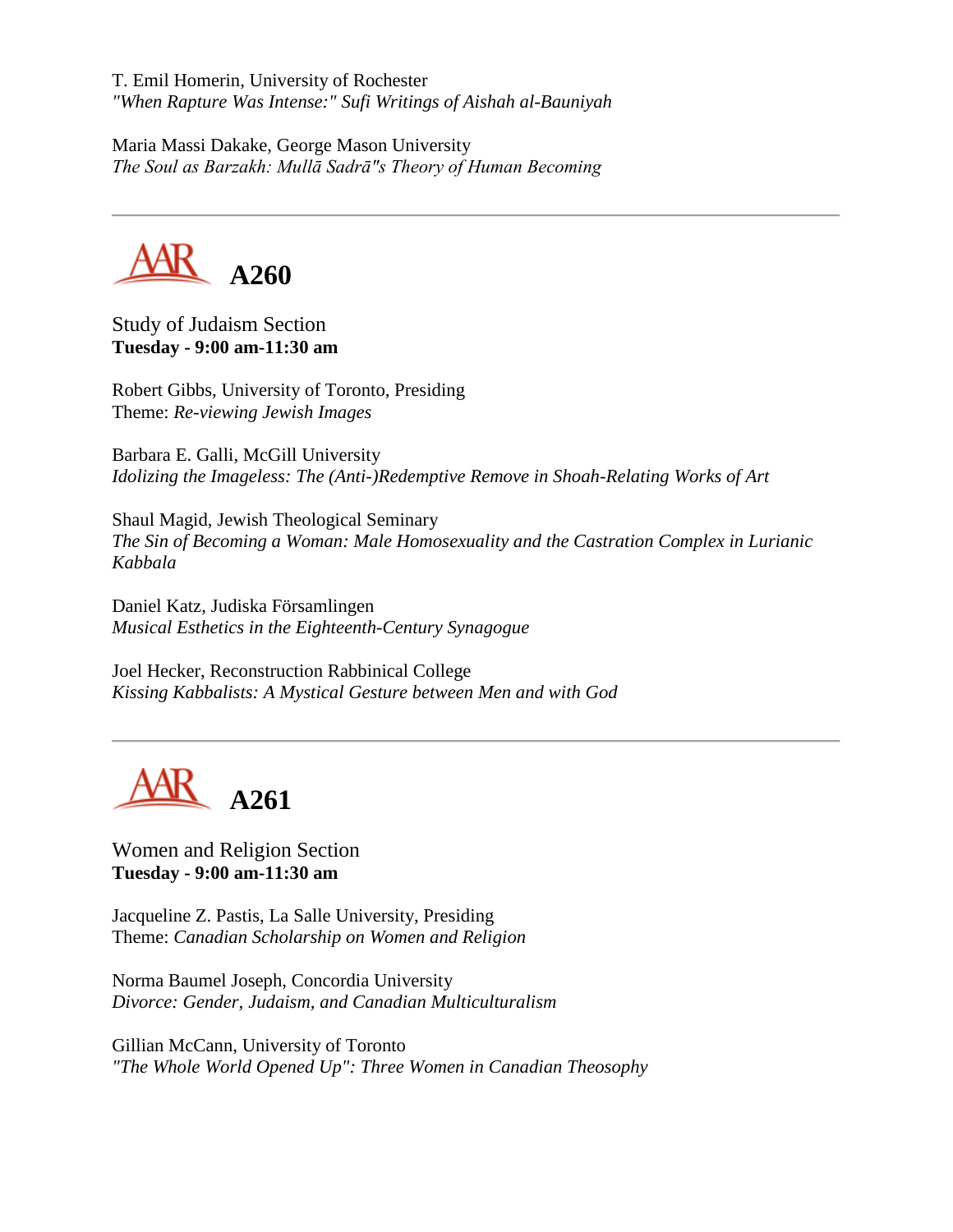Vivian Olender, University of Manitoba *The Participation of Women in the Contemporary Ukrainian Orthodox Church of Canada*

Loraine MacKenzie Shepherd, University of Winnipeg *Authority, Gender, and Sexual Orientation within the United Church of Canada: A Postmodern Analysis*



Christian Spirituality Group **Tuesday - 9:00 am-11:30 am**

Edwin David Aponte, Southern Methodist University, Presiding Theme: *Christian Spirituality and the Multi-Cultural City*

Douglas S. Hardy, Nazarene Theological Seminary *A Christian Spirituality of the Public Realm*

Eilish Ryan, University of the Incarnate Word *The Impact of Cultural History on Expressions of Christian Spirituality in San Antonio, Texas*

Madeline Duntley, College of Wooster *Spirituality and the City: Models of Moments in Japanese American Reflection*

Responding: Carol Hepokoski, Meadville Lombard Theological School

Business Meeting: Stephanie Paulsell, Harvard University, and Steven L. Chase, Dominican Center at Marywood, Presiding

# **A263**

Japanese Religions Group **Tuesday - 9:00 am-11:30 am**

Micah L. Auerback, Princeton University, Presiding Theme: *The Teachings of Traditional Buddhism in Contemporary Japan: Popular Authors, Mountain Ascetics, the Hidden, the Engaged, and the Grave*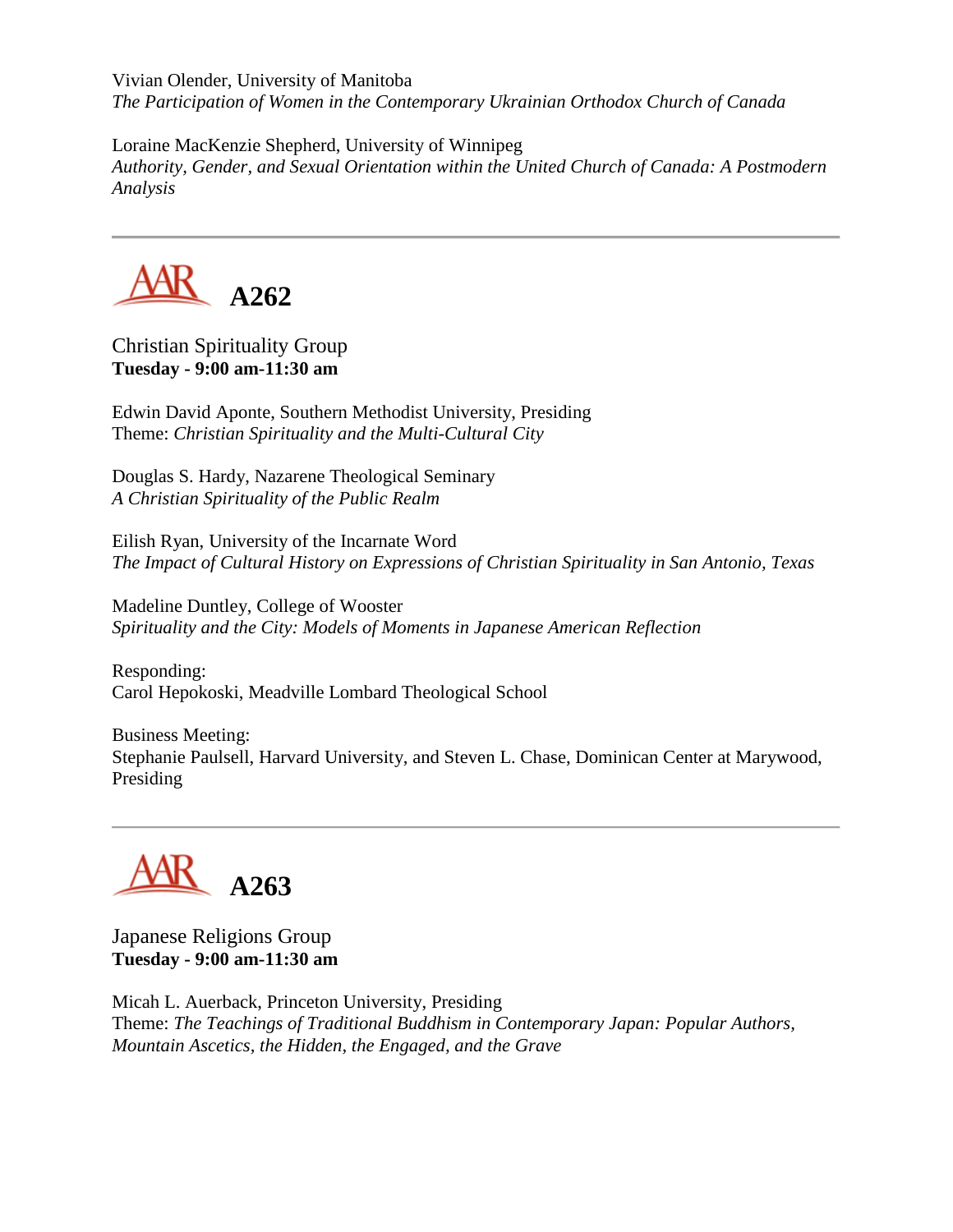Clark Chilson, Nanzan Institute for Religion and Culture *Overt and Covert Shinshu: The Rhetoric of Secrecy in Contemporary Secretive Shinshu Confraternities*

Stephen Covell, Princeton University *What's Wrong with the World and How to Fix It: The Teachings of the Tendai Kaihogyō Ajari*

Ranjana Mukhopadhyaya, Tokyo University *Soteriology and Social Action: From the Case Study of Hoonji, a Nichiren Buddhist Temple in Japan*

Mark Rowe, Princeton University *Blurring the Lines: Buddhist Responses to the Changing Place of the Dead*

George Tanabe, University of Hawaii, Honolulu *Kino Kazuyoshi on Making Fantastic Absolutes Ordinary*

Responding: Paul L. Swanson, Nanzan Institute for Religion and Culture



### Korean Religions Group **Tuesday - 9:00 am-11:30 am**

Sungtaek Cho, State University of New York, Stony Brook, Presiding Theme: *The Korean Transformation of Christianity and the Christian Transformation of Korea*

Don Baker, University of British Columbia *Christianity and the New Religions of Korea*

Timothy S. Lee, University of California, Los Angeles *Beleaguered Success: Korean Evangelicalism in the Last Decade of the Twentieth Century*

Sung Deuk Oak, Boston University *Sunny Spring and Thriving Trees: Christianity and Confucianism in Korea, 1884-1910*

Sumi Jeung, University of Tennessee *Redefining the Notion of Self-Sacrifice for the Maturity of Christian Korean Women*

Responding: John I. Goulde, Sweet Briar College, and Bockja Kim, Hong Kong University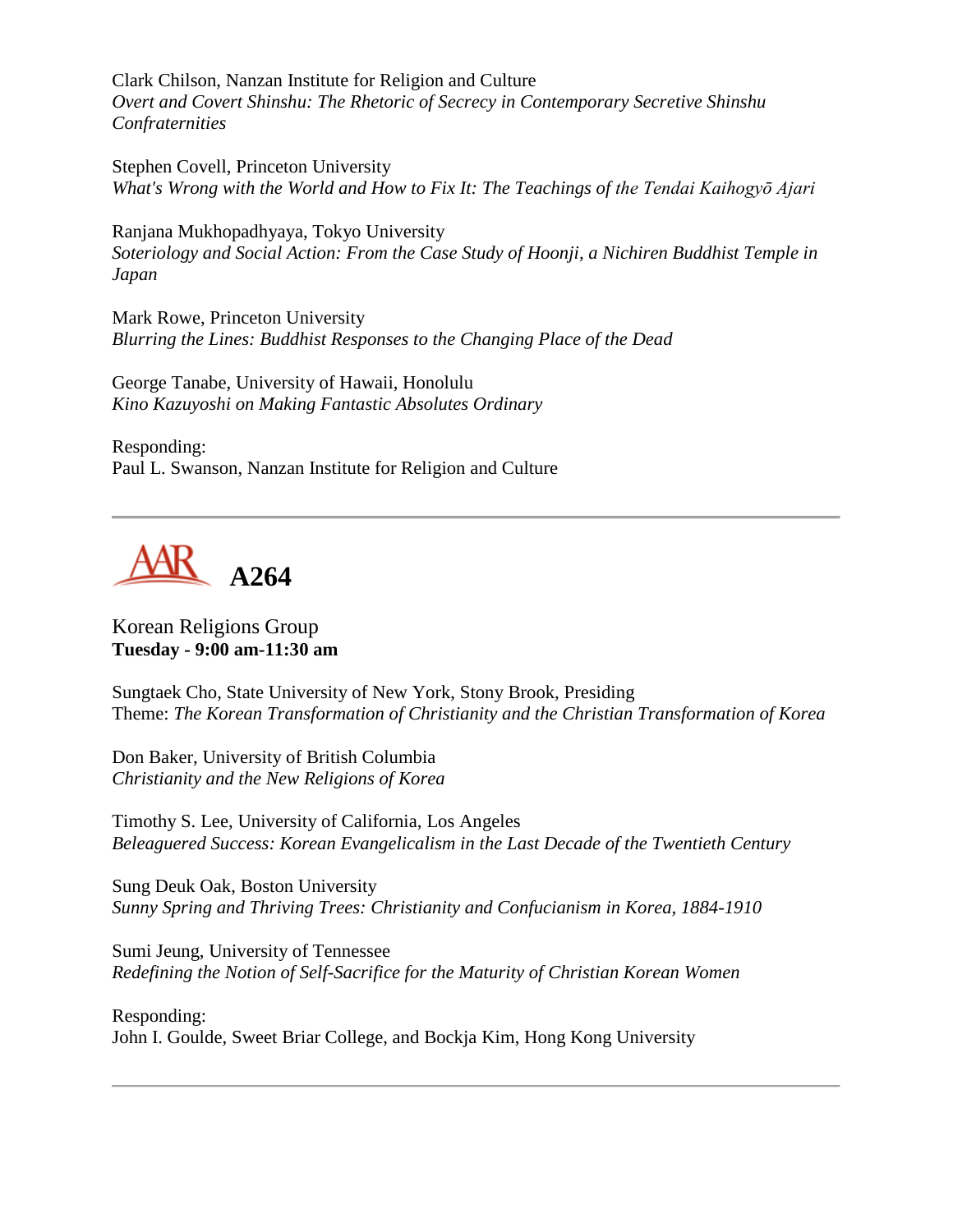

Person, Culture, and Religion Group **Tuesday - 9:00 am-11:30 am**

Kathleen Bishop, Drew University, Presiding Theme: *The Centennial of William James's* Varieties of Religious Experience*: Continuing the Discussion*

Habibeh Rahim, St. John's University *Jalaluddin Rumi and William James on Experiencing Faith: Two Savants and One Reality*

Lynn Bridgers, Emory University *Mysticism and Monism: The Paradox of Pluralism in William James's* Varieties

Jill McNish, Montclair, NJ *The Jamesian "Sick Soul" as Manifestation of the Inborn Affect of Shame, and the Potential for Shame to Lead to Expanded Personal Identity and the Experience of Mystical Unity*

David R. Perley, University of Toronto *Seeing the "Unseen World": Mysticism, Language and Philosophy in the* Varieties



Religion, Film, and Visual Culture Group **Tuesday - 9:00 am-11:30 am**

Rubina Ramji, University of Ottawa, Presiding Theme: *The Witch, the Tattoo, and the Dragon: Exploring Religious Themes in Film*

Janet Helen Tulloch, Carleton University *Framing Zeus's Daughters: From* Frankenstein's Bride *to* Dr. Aki Ross*, the Female Symbolic in Three Male Creation Stories*

Joanne Pearson, The Open University *Reconstructing the Witch and Reflecting Wicca: Fantasy and Reality in the Witch Films of the Twentieth Century*

Rachel Wagner, University of Iowa *Bewitching the Box Office:* Harry Potter *and Religious Controversy*

Gerard Loughlin, University of Newcastle *The* Vertigo *of the Image*